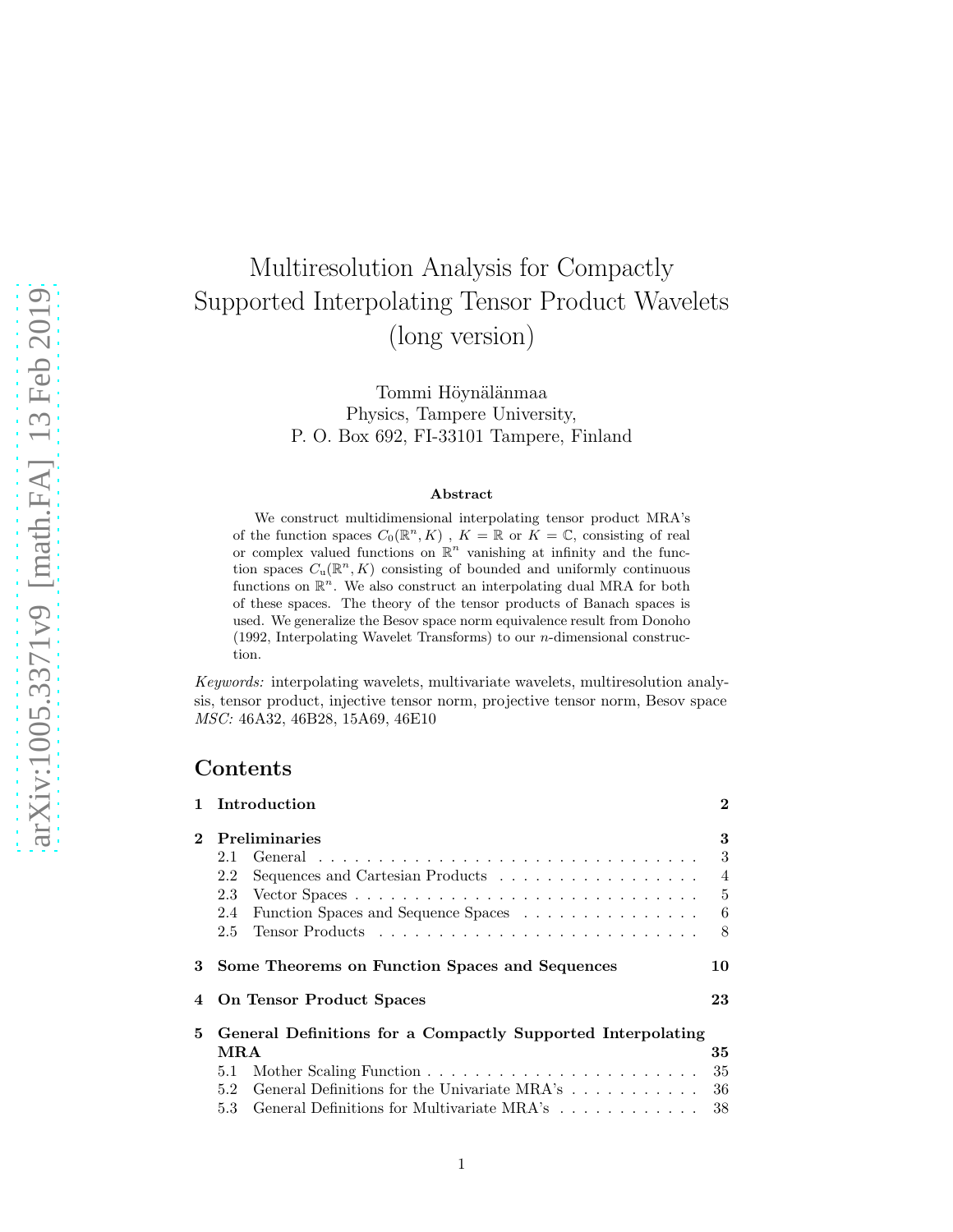| 6 |                                                                 | Compactly Supported Interpolating MRA of $C_u(\mathbb{R}^n, K)$       | 41  |  |  |
|---|-----------------------------------------------------------------|-----------------------------------------------------------------------|-----|--|--|
| 7 | Compactly Supported Interpolating MRA of $C_0(\mathbb{R}^n, K)$ |                                                                       |     |  |  |
|   | 7.1                                                             |                                                                       | 52  |  |  |
|   | 7.2                                                             | Basic Definitions for the Univariate MRA of $C_0(\mathbb{R}, K)$      | 53  |  |  |
|   | 7.3                                                             |                                                                       | 56  |  |  |
|   | 8 Interpolating Dual MRA                                        |                                                                       |     |  |  |
|   | 8.1                                                             |                                                                       | 62  |  |  |
|   | 8.2                                                             | Tensor Product Representation of the Dual MRA                         | -66 |  |  |
| 9 | <b>Besov Space Norm Equivalence</b>                             |                                                                       |     |  |  |
|   | 9.1                                                             |                                                                       | 72  |  |  |
|   | 9.2                                                             | Norm Equivalence for the Besov Spaces in the $n$ -dimensional Case 72 |     |  |  |
|   | 9.3                                                             | Consequences of the Besov Space Norm Equivalence 88                   |     |  |  |

### 1 Introduction

Chui and Li [7] have constructed a one-dimensional MRA of function space  $C_{\mathbf{u}}(\mathbb{R})$  (bounded and uniformly continuous complex valued functions on  $\mathbb{R}$ ) for interpolating wavelets. Donoho [18] has derived convergence results for interpolating wavelets on space  $C_0(\mathbb{R})$ . Goedecker's book [21] contains also some material about multidimensional interpolating wavelets. Goedecker [21] uses the term interpolating wavelets to mean Deslauriers-Dubuc wavelets whereas some other authors such as Chui and Li [7] use the term to mean roughly wavelet families whose mother scaling function has the cardinal interpolation property  $\varphi(k) = \delta_{k,0}$  for all  $k \in \mathbb{Z}$  (one-dimensional case). We follow the latter convention in this article. Chui and Li [6] have also constructed a general framework for multivariate wavelets. However, the theory in that article uses function space  $L^2(\mathbb{R}^n)$  and so it is unsuitable for the approach in this article. Dubuc and Deslauriers [19, 13] have investigated interpolation processes related to the Deslauriers-Dubuc fundamental functions. Han and Jia [26] have discussed fundamental functions (see the article for a definition) satisfying the cardinal interpolation property. Numerical values for the wavelet filters of the Deslauriers-Dubuc wavelets have been given in [21] and [33].

Theory for orthonormal wavelets has been developed e.g. by Daubechies [9, 10], Meyer  $[42]$ , and Wojtaszczyk [51]. Kovačević and Sweldens [33] have investigated the use of digital filters for multidimensional biorthogonal wavelets. Lewis [40] has constructed a MRA of function space  $L^2(\mathbb{R})$  for interpolating wavelets in one dimension. Lawton et al. [39] have presented conditions for the refinement mask of an orthonormal MRA. Ji and Shen [30] have given a condition for the refinement mask to be interpolatory and a condition for a dual refinement mask. Krivoshein and Skopina [35] have presented convergence results for frame-like wavelets that are not frames. Karakaz'yan et al. [32] have described symmetric interpolatory masks generating dual compactly supported wavelet systems and they have also given formulas for dual refinement masks. Shui et al.  $[48]$  have shown how to construct M-band wavelets with all the following properties: compact support, orthogonality, linear-phase, regularity, and interpolation. This kind of scaling functions exist only when  $M \geq 4$ . Dahlke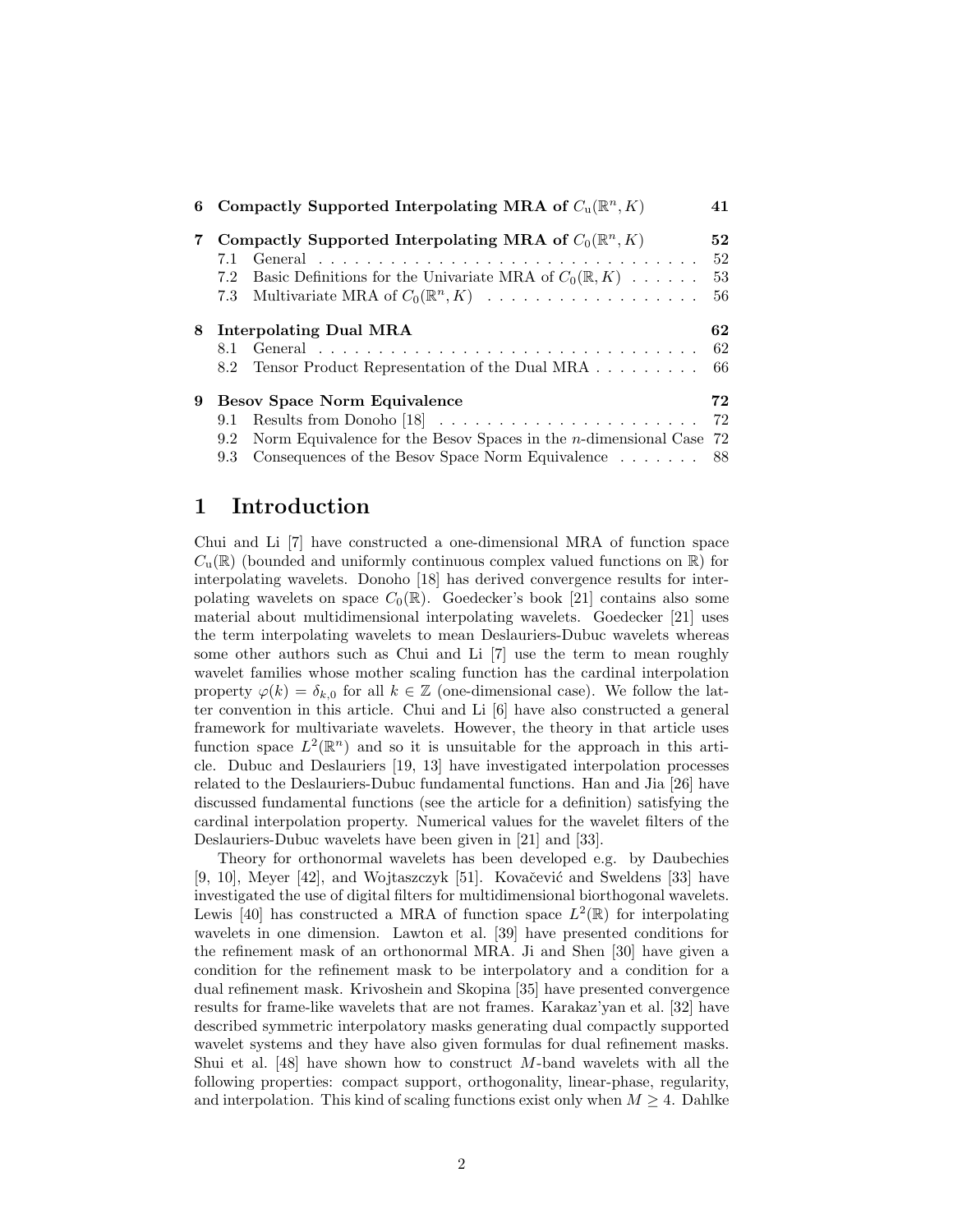et al. [8] have developed a new method to construct higher dimensional scaling functions. Their method is based on solutions to specific Lagrange interpolation problems by polynomials. Han [25] has investigated symmetries of refinable functions. DeVore et al. [14] have developed some theory for multidimensional orthonormal MRA of space  $L^p(\mathbb{R}^d)$ ,  $0 < p < \infty$ ,  $d \in \mathbb{Z}_+$ . He and Lai [28] have constructed nonseparable box spline wavelets on Sobolev spaces  $H^s(\mathbb{R}^2)$ . Wavelets have also been discussed in [27].

The theory about tensor products of Banach spaces has been presented e.g. in [46]. We use the notation from [46] for Banach space tensor products in this article. Schaefer's book [47] contains some material about tensor products of topological vector spaces. Book [41] contains also an introduction to tensor products of Banach spaces. Domański et al. [16, 17] have done some research on them. Michor [43] has represented tensor products of Banach spaces using category theory. Grothendieck [24] gives a classical presentation for tensor products of locally convex spaces. Theory for tensor products of Banach spaces can also be found in book [12]. Kustermans and Vaes [36] have developed some theory for space  $C_0(G)$  where G is a compact or a locally compact group and for the tensor products of  $C_0(G)$ . Daws [11] has presented some material on tensor products of Banach algebras. Glöckner [20] has shown that the tensor products of topological vector spaces are not associative. Reinov [45] has investigated Banach spaces without the approximation property. Brodzki and Niblo [5] have done some research on the rapid decay property of discrete groups and the metric approximation property.

An introduction to Besov spaces can be found e.g. in [4]. An introduction to Besov spaces using the Fourier transform based definition of these spaces can be found in [50]. DeVore and Popov [15] have investigated the connection of Besov spaces with the dyadic spline approximation and interpolation of Besov spaces. Kyriazis and Petrushev [37] have given a method for the construction of unconditional bases for Triebel-Lizorkin and Besov spaces. The relationship between orthonormal wavelets and Besov spaces has been discussed by Meyer [42]. Almeida [1] has investigated wavelet bases in (generalized) Besov spaces.

Section 2 introduces some definitions used in the rest of this article. Some results on function spaces and sequences that are needed in the construction of the MRA's are given in section 3. Section 4 contains results on Banach space tensor products that are needed in the construction of the MRA's. We give some general definitions needed by the MRA's in section 5. A multivariate MRA of  $C_u(\mathbb{R}^n, K)$ ,  $K = \mathbb{R}$  or  $K = \mathbb{C}$ , is constructed in section 6. A multivariate MRA of  $C_0(\mathbb{R}^n, K)$ ,  $K = \mathbb{R}$  or  $K = \mathbb{C}$ , is constructed in section 7. The interpolating dual MRA is presented in section 8. The Besov space norm equivalence from Donoho  $[18]$  is generalized for the *n*-dimensional interpolating MRA's in section 9.

### 2 Preliminaries

#### 2.1 General

When  $n \in \mathbb{N}$ ,  $n \geq 2$ , and  $P_1, \ldots, P_n$  are propositions we define

$$
P_1 \implies P_2 \implies \ldots \implies P_n
$$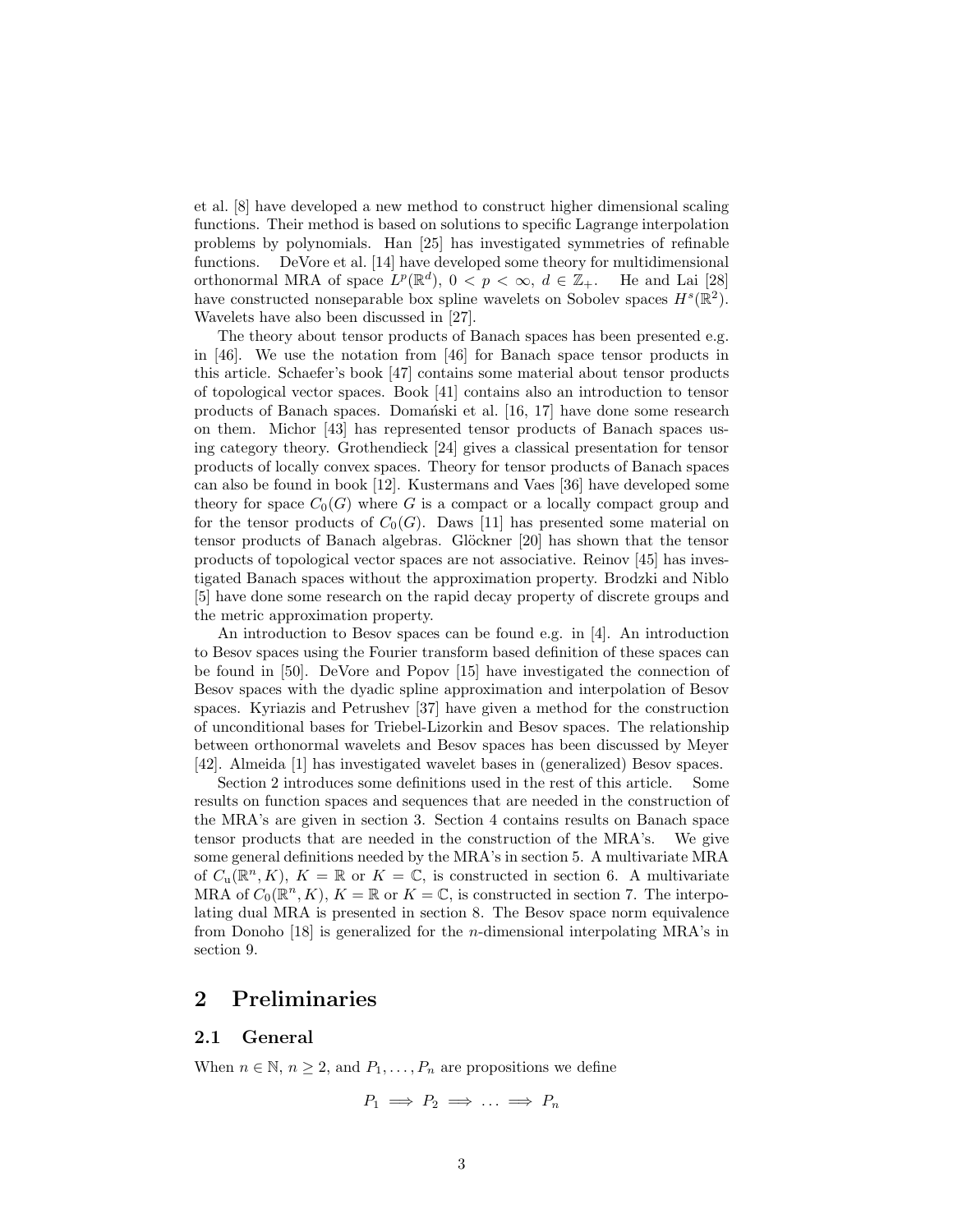to mean

$$
(P_1 \implies P_2) \land (P_2 \implies P_3) \land \ldots \land (P_{n-1} \implies P_n).
$$

The set of all positive real numbers is denoted by  $\mathbb{R}_+$  and the extended real line by  $\mathbb{R}_*$ . We define  $\mathbb{R}_0 := \{x \in \mathbb{R} : x \ge 0\}$ ,  $\mathbb{R}_{0*} := \{x \in \mathbb{R}_* : x \ge 0\}$ , and  $\mathbb{Z}_+$  to be the set of positive integer numbers. If A is a set and  $P(x)$ ,  $x \in A$ , is to be the set of positive integer numbers. a proposition then we define  $\exists_{\text{def}} x \in A : P(x)$  to mean that  $\exists y \in A : P(y)$  and x is defined to be some element of A for which  $P(x)$  is true. When A and B are arbitrary sets, f is a function from A into B, and  $X \subset A$  the image of X under f is denoted by  $f[X]$ . The set-theoretic support of a function  $f: X \to \mathbb{C}$ where X is a set is denoted by  $\text{supp}_{\text{set}} f$ . The topological support of a function  $f: T \to \mathbb{C}$  where T is a topological space is denoted by supp f. When E is a metric space,  $x \in E$ , and  $r \in \mathbb{R}_+$  the closed ball of radius r centred at x is denoted by  $\overline{B}_E(x; r)$ . When A is a set we denote the cardinality of A by  $\#A$ .

**Definition 2.1.** When A is an arbitrary set define  $id_A : A \rightarrow A$  to be the identity function on A, i.e.  $id_A(x) = x$  for all  $x \in A$ .

**Definition 2.2.** When  $n \in \mathbb{Z}_+$  define

$$
Z(n) := \{ k \in \mathbb{Z}_+ : k \le n \}.
$$

When  $n \in \mathbb{N}$  define

$$
Z_0(n) := \{k \in \mathbb{N} : k \le n\}
$$

and

$$
Z_{\pm}(n) := \{k \in \mathbb{Z} : |k| \le n\}.
$$

**Definition 2.3.** When A is a set in which a commutative binary operation  $+$ is defined,  $B \subset A$ , and  $a \in A$  define

$$
a + B := B + a := \{a + x : x \in B\}.
$$

We define the differences  $\Delta_{\mathbf{h}}^{m}$  and  $\Delta_{\mathbf{h}}$  as in [50] and [3, def. V.4.1].

Definition 2.4. Define

$$
\left(\Delta^1_{\mathbf{h}}f\right)(\mathbf{x}):=\left(\Delta_{\mathbf{h}}f\right)(\mathbf{x}):=f(\mathbf{x}+\mathbf{h})-f(\mathbf{x})
$$

for all  $\mathbf{x} \in \mathbb{R}^n$ ,  $\mathbf{h} \in \mathbb{R}^n$ , and  $f \in \mathbb{C}^{\mathbb{R}^n}$  and

$$
\Delta_{\mathbf{h}}^{m} f := \Delta_{\mathbf{h}}(\Delta_{\mathbf{h}}^{m-1} f)
$$

for all  $m \in \mathbb{N} + 2$ ,  $\mathbf{h} \in \mathbb{R}^n$ , and  $f \in \mathbb{C}^{\mathbb{R}^n}$ .

#### 2.2 Sequences and Cartesian Products

**Definition 2.5.** When  $n \in \mathbb{Z}_+$  define

$$
\mathbf{0}_n := (0)_{k \in Z(n)}
$$

and

$$
\mathbf{1}_n := (1)_{k \in Z(n)}.
$$

**Definition 2.6.** When  $n \in \mathbb{Z}_+$  define  $J_+(n) := \{0,1\}^n \setminus \{\mathbf{0}_n\}.$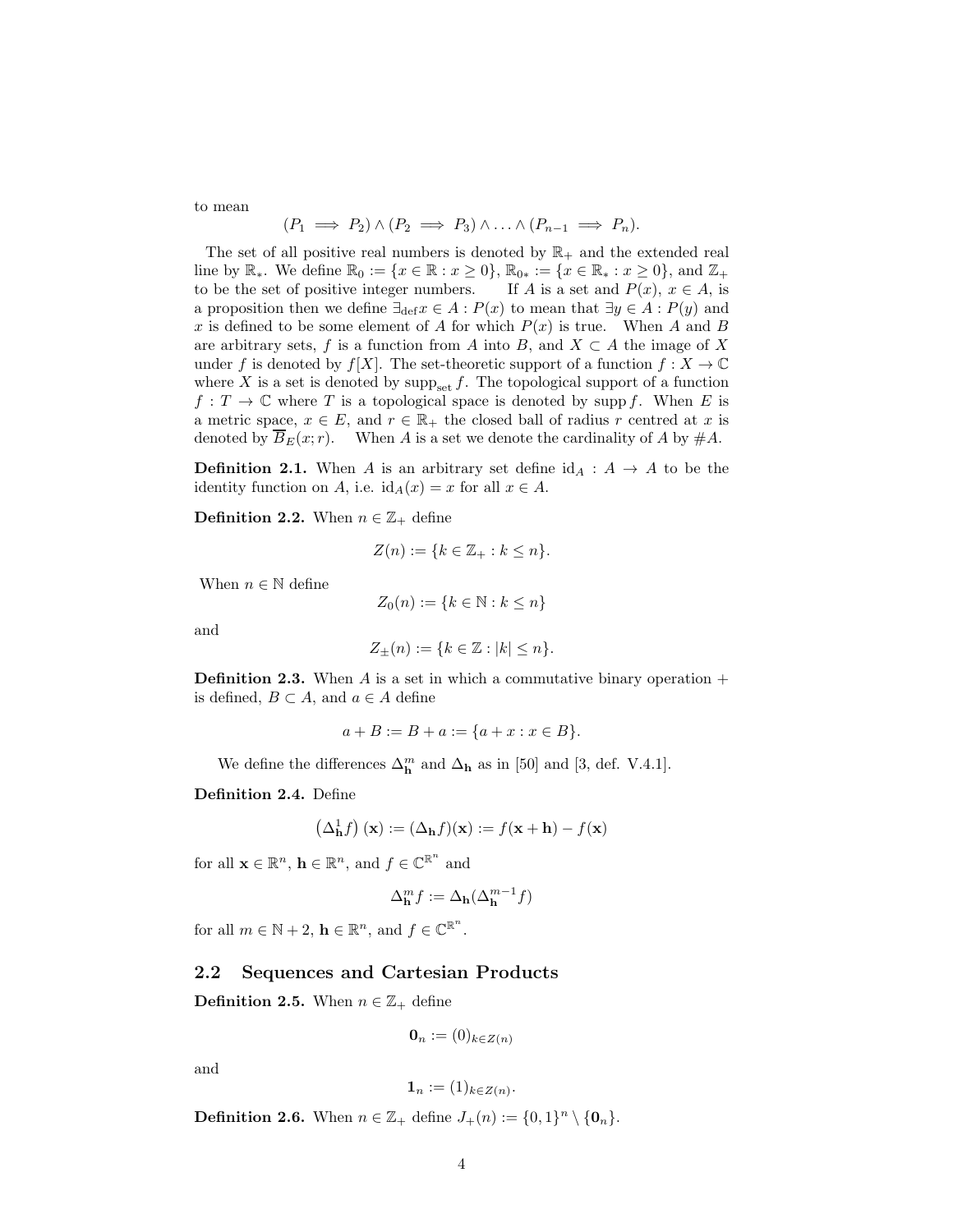**Definition 2.7.** When  $I$  is a countable nonempty set define

$$
\mathbf{e}_k^I := (\delta_{j,k})_{j \in I}
$$

for all  $k \in I$ .

Definition 2.8. Define

$$
\mathbf{e}_k := \mathbf{e}_k^{\mathbb{N}} \quad \text{for all } k \in \mathbb{N}
$$

$$
\check{\mathbf{e}}_k := \mathbf{e}_k^{\mathbb{Z}} \quad \text{for all } k \in \mathbb{Z}
$$

$$
\check{\mathbf{e}}_k := \mathbf{e}_k^{\mathbb{Z}^n} \quad \text{for all } k \in \mathbb{Z}^n.
$$

When  $n \in \mathbb{Z}_+$  define

$$
\mathbf{e}_k^{[n]} := \mathbf{e}_k^{Z(n)} \quad \text{for all } k \in Z(n).
$$

**Definition 2.9.** Let  $n, m \in \mathbb{Z}_+, n \geq m$ . Define

$$
s_{\text{proj}}(m, \mathbf{s}) := (\mathbf{s}[1], \dots, \mathbf{s}[m]) \in \mathbb{C}^m
$$

where  $\mathbf{s} \in \mathbb{C}^n$ .

**Definition 2.10.** Let  $n, m \in \mathbb{Z}_+$ . Define

$$
s_{\text{comb}}(\mathbf{s},\ \mathbf{t}) := (\mathbf{s}[1], \dots, \mathbf{s}[n], \mathbf{t}[1], \dots, \mathbf{t}[m]) \in \mathbb{C}^{n+m}
$$

where  $\mathbf{s} \in \mathbb{C}^n$  and  $\mathbf{t} \in \mathbb{C}^m$ .

#### 2.3 Vector Spaces

Suppose that A and B are topological vector spaces. We define  $A =_{\text{tvs}} B$  to be true iff A and B are the same topological vector space, i.e. A and B are the same vector space and have the same topology. A and  $B$  are called *algebraically isomorphic* iff A and B are isomorphic as vector spaces. A function  $\iota: A \rightarrow B$ is called an *algebraic isomorphism* iff  $\iota$  is an isomorphism from vector space A onto vector space  $B$  (i.e.  $\iota$  is a linear bijection from A onto B). A function  $\eta: A \rightarrow B$  is called a *topological isomorphism* if  $\eta$  is an algebraic isomorphism from A onto B and a homeomorphism from topological space A onto topological space  $B$  (i.e.  $\iota$  is an algebraic isomorphism that preserves the topology). A and B are called topologically isomorphic iff there exists a topological isomorphism from A onto B. We define  $\mathcal{L}(A, B)$  to be the set of all continuous linear functions from A into B.

When B is a topological vector space we define  $A \subset_{\text{tvs}} B$  to be true iff A is a topological vector subspace of B.

Suppose that E and F are normed vector spaces. We define  $E =_{n.s.} F$  to be true iff  $E$  and  $F$  are the same normed vector space, i.e.  $E$  and  $F$  are the same vector space (they consist of the same elements, have the same scalar field, and the addition and scalar multiplication operations are the same) and have the same norm. We define  $E \cong_1 F$  to be true iff E and F are isometrically isomorphic.

The term operator shall mean a bounded linear function from a normed vector space into another one. The term projection shall mean a linear projection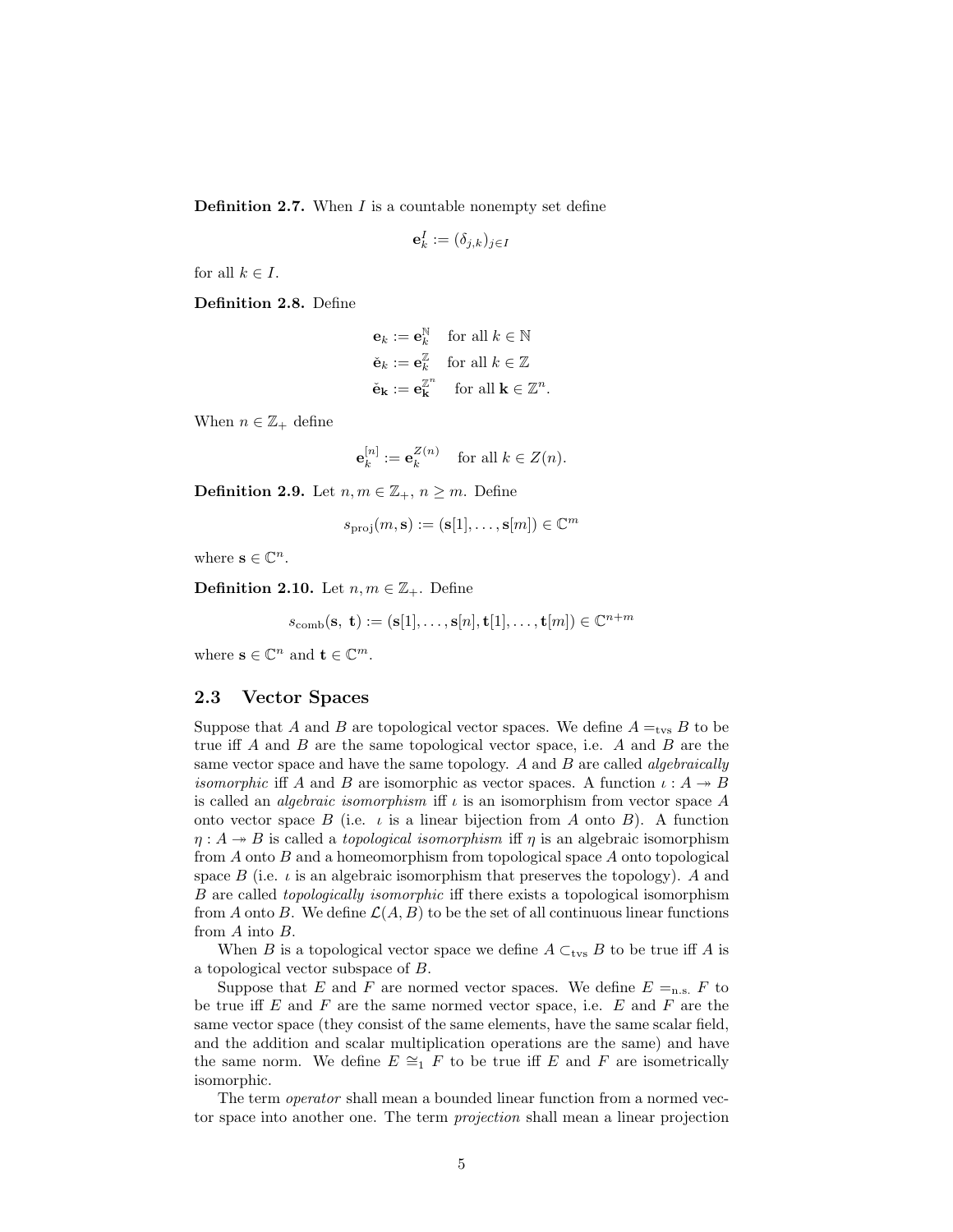of a vector space onto a vector space. The topological dual of a Banach space A is denoted by A<sup>∗</sup> . Unless otherwise stated A<sup>∗</sup> is equipped with the norm topology. The unit ball of a normed vector space  $A$  is denoted by  $B_A$ . When A is a Banach space and  $(\tilde{x}_k)_{k=0}^{\infty}$  is a sequence in  $A^*$  we use the notation  $\tilde{x}_k \stackrel{\text{w-*}}{\rightarrow} \tilde{x}$ to mean that the sequence  $(\tilde{x}_k)_{k=0}^{\infty}$  converges to  $\tilde{x}$  in the weak-\* topology of  $A^*$ . Convergence in the norm topology is denoted by  $\tilde{x}_k \to \tilde{x}$ .

When  $E$  is a Banach space and  $A$  and  $B$  open or closed subspaces of  $E$ the topological direct sum of A and B is denoted by  $A \dot{+} B$ , i.e.  $A \dot{+} B$  is the algebraic direct sum of vector spaces  $A$  and  $B$  and both  $A$  and  $B$  are topologically complemented in the normed vector space  $A \dot{+} B$ .

When A and B are Banach spaces we use the notation  $A \subset_1 B$  to mean that A is isometrically embedded in B, i.e.  $A \subset B$  and the inclusion map is distance preserving. When B is a Banach space we use the notation  $A \subset_{c.s.} B$ to mean that A is a closed subspace of B. When E is a Banach space,  $A \subset E$ , and  $B \subset E^*$  we define  $B \perp A$  to be true iff  $\langle \tilde{b}, a \rangle = 0$  for all  $a \in A$  and  $\tilde{b} \in B$ .

$$
\forall a \in A, \tilde{b} \in B : \langle \tilde{b}, a \rangle = 0.
$$

When E is a normed vector space and  $x \in E$  we may use the notation  $||x|E||$ to mean the norm of  $x$  in  $E$ . When  $B$  is a normed vector space and we write  $A :=_{n.s.} \{x \in B : P(x)\}\$  we assume that  $||x|A|| := ||x|B||$  for each  $x \in A$ . When A is a vector space we may define a norm  $\|\cdot\|_A$  on A so that  $\|\cdot\|_A$  is defined on a larger set  $E$  containing  $A$  as a subset.

**Definition 2.11.** Let E be a set and A be a vector space so that  $A \subset E$ . Suppose that  $\|\cdot\|_A : E \to \mathbb{R}_{0*}$  is a norm on A. We say that the norm  $\|\cdot\|_A$ *characterizes* A on E iff  $||x||_A < \infty$  for all  $x \in A$  and  $||y||_A = \infty$  for all  $y \in E \setminus A$ .

#### 2.4 Function Spaces and Sequence Spaces

When  $p \in [1,\infty], B$  is a Banach space, and I a denumerable set we denote the  $l^p$  space consisting of a subset of  $B^I$  by  $l^p(I, B)$ . As usual,  $l^p(I) :=_{n.s.} l^p(I, \mathbb{C})$ . When  $K = \mathbb{R}$  or  $K = \mathbb{C}$ ,  $n \in \mathbb{Z}_+$ , and  $p \in [1, \infty]$  we denote the  $L^p$  space consisting of a subset of the Borel functions from  $\mathbb{R}^n$  into K by  $L^p(\mathbb{R}^n, K)$ . As usual,  $L^p(\mathbb{R}^n) :=_{n.s.} L^p(\mathbb{R}^n, \mathbb{C})$ . When X and Y are Borel spaces define  $\text{bor}(X, Y)$  to be the set of all Borel functions from X into Y.

**Definition 2.12.** Let T be a topological space and  $K = \mathbb{R}$  or  $K = \mathbb{C}$ . Define

 $C_b(T, K) := \{f : f$  is a continuous and bounded function from T to K}

where the norm of an element  $f$  is given by

$$
||f|| = \sup_{x \in T} |f(x)|
$$

and  $C_b(T) :=_{n.s.} C_b(T, \mathbb{C}).$ 

 $C_b(T, K)$  is a Banach space.

When  $f$  is a function from  $\mathbb{R}^n$  into  $\mathbb{C}$  and  $a \in \mathbb{C}$ 

$$
\lim_{\|x\| \to \infty} f(x) = a
$$

is equivalent to

$$
\forall \varepsilon \in \mathbb{R}_+ : \exists r \in \mathbb{R}_+ : \forall \mathbf{x} \in \mathbb{R}^n \setminus \overline{B}_{\mathbb{R}^n}(0; r) : |f(\mathbf{x}) - a| < \varepsilon.
$$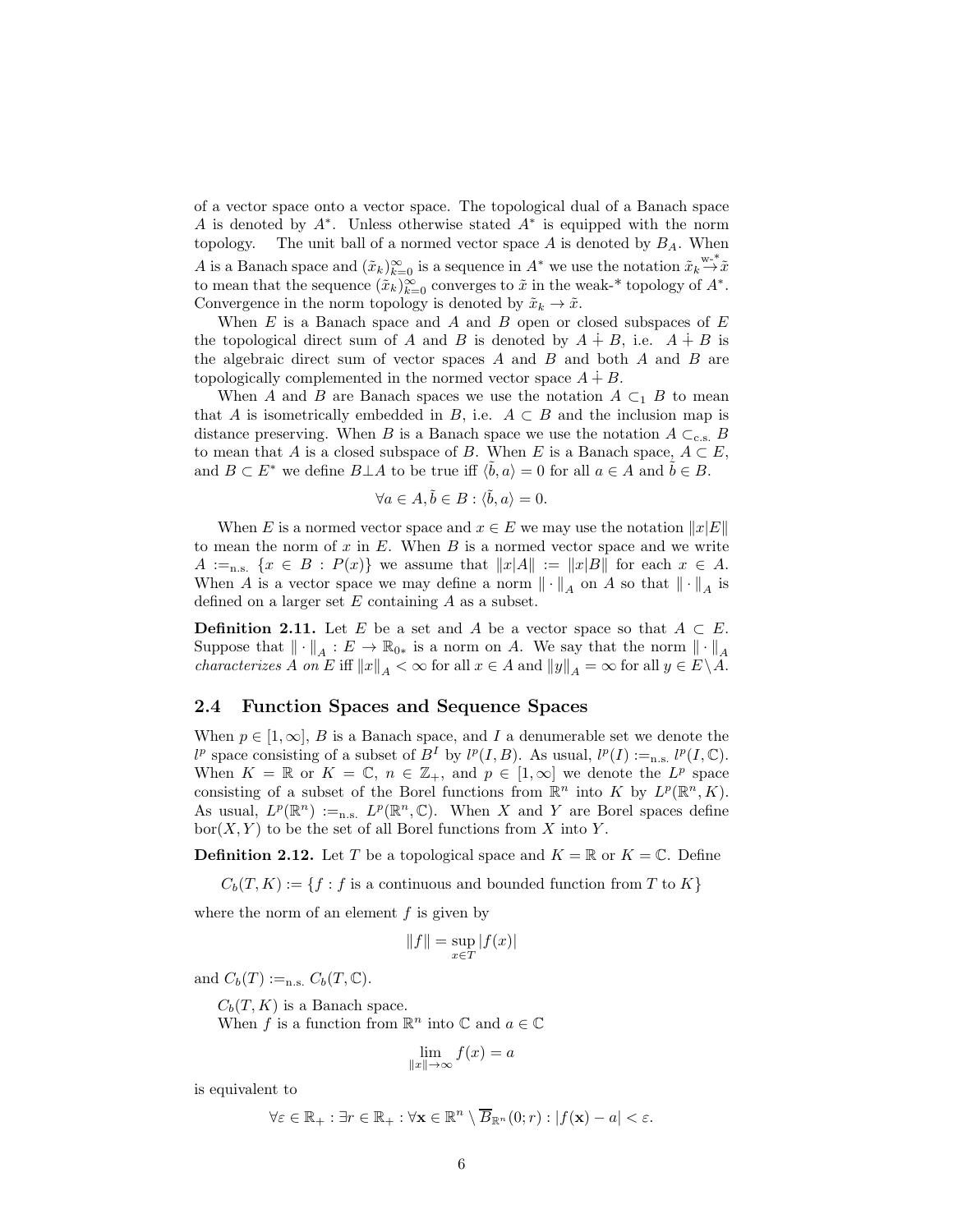**Definition 2.13.** Let E be a metric space and  $K = \mathbb{R}$  or  $K = \mathbb{C}$ . Define

 $C_u(E, K) :=_{n.s.} \{f \in C_b(E, K) : f \text{ is uniformly continuous on } E\}$ 

and  $C_{\mathbf{u}}(E) :=_{\text{n.s.}} C_{\mathbf{u}}(E, \mathbb{C}).$ 

Functions vanishing at infinity are defined as in [38].

**Definition 2.14.** Let T be a locally compact Hausdorff space and  $K = \mathbb{R}$ or  $K = \mathbb{C}$ . Function  $f \in C_b(T, K)$  is said to vanish at infinity if the set  ${t \in T : |f(t)| \geq \varepsilon}$  is compact for all  $\varepsilon \in \mathbb{R}_+$ . The Banach space of all functions vanishing at infinity is defined by

$$
C_0(T, K) :=_{n.s.} \{ f \in C_b(T, K) : f \text{ vanishes at infinity} \}
$$

and  $C_0(T) :=_{n.s.} C_0(T, \mathbb{C}).$ 

**Definition 2.15.** Let T be a locally compact Hausdorff space and  $K = \mathbb{R}$  or  $K = \mathbb{C}$ . Define

$$
C_{\text{com}}(T, K) :=_{n.s.} \{ f \in C_b(T, K) : \text{supp } f \text{ is compact} \}
$$

and  $C_{\text{com}}(T) :=_{\text{n.s.}} C_{\text{com}}(T, \mathbb{C}).$ 

We have  $C_{\text{com}}(\mathbb{R}^n) \subset_{\text{n.s.}} C_0(\mathbb{R}^n) \subset_{\text{c.s.}} C_{\text{u}}(\mathbb{R}^n) \subset_{\text{c.s.}} C_b(\mathbb{R}^n)$  for each  $n \in \mathbb{Z}_+$ [18, section 2], [38].

**Definition 2.16.** Let  $K = \mathbb{R}$  or  $K = \mathbb{C}$  and  $n \in \mathbb{Z}_+$ . Let E be a closed subspace of  $C_b(\mathbb{R}^n, K)$  for which the following condition is true:

 $\forall f \in C_b(\mathbb{R}^n, K), c \in \mathbb{R}_+, \mathbf{d} \in \mathbb{R}^n : f \in E \iff f(c \cdot -\mathbf{d}) \in E.$ 

Let  $a \in \mathbb{R}_+$ ,  $\mathbf{b} \in \mathbb{R}^n$ , and  $\tilde{f} \in E^*$ . The *a*-dilatation and **b**-translation of  $\tilde{f}$ , denoted by  $\tilde{f}(a \cdot -b)$ , is defined by [7]

$$
\langle \tilde{f}(a \cdot -\mathbf{b}), f \rangle := \frac{1}{a^n} \left\langle \tilde{f}, f\left(\frac{\cdot + \mathbf{b}}{a}\right) \right\rangle
$$

for all  $f \in E$ .

**Definition 2.17.** Let  $f \in \mathbb{C}^{\mathbb{R}^n}$ ,  $r_1 \in \mathbb{R}_+$ , and  $\tilde{f} \in C(\overline{B}_{\mathbb{R}^n}(0;r_1))^*$ . Let  $m \in \mathbb{N}$ . We say that pair  $(\tilde{f}, f)$  spans all the polynomials of degree at most m iff

$$
\sum_{\mathbf{k}\in\mathbb{Z}^n} \left\langle \tilde{f}, p(\cdot + \mathbf{k})|_{\overline{B}_{\mathbb{R}^n}(0;r_1)} \right\rangle f(\mathbf{x} - \mathbf{k}) = p(\mathbf{x})
$$

for all  $\mathbf{x} \in \mathbb{R}^n$  and for all polynomials  $p$  of  $n$  variables that are of degree at most  $m$ .

We define the modulus of continuity in the standard way [3, def. V.4.2]:

**Definition 2.18.** When  $n \in \mathbb{Z}_+$ ,  $m \in \mathbb{Z}_+$ , and  $p \in [1,\infty]$  define

$$
\omega_p^m(f;t) := \sup \{ ||\Delta_{\mathbf{h}}^m f| L^p(\mathbb{R}^n) || : \mathbf{h} \in \overline{B}_{\mathbb{R}^n}(0;t) \}
$$

and

$$
\omega(f;t) := \omega^1_\infty(f;t)
$$

for all  $f \in \text{bor}(\mathbb{R}^n, \mathbb{C})$  and  $t \in \mathbb{R}_0$ .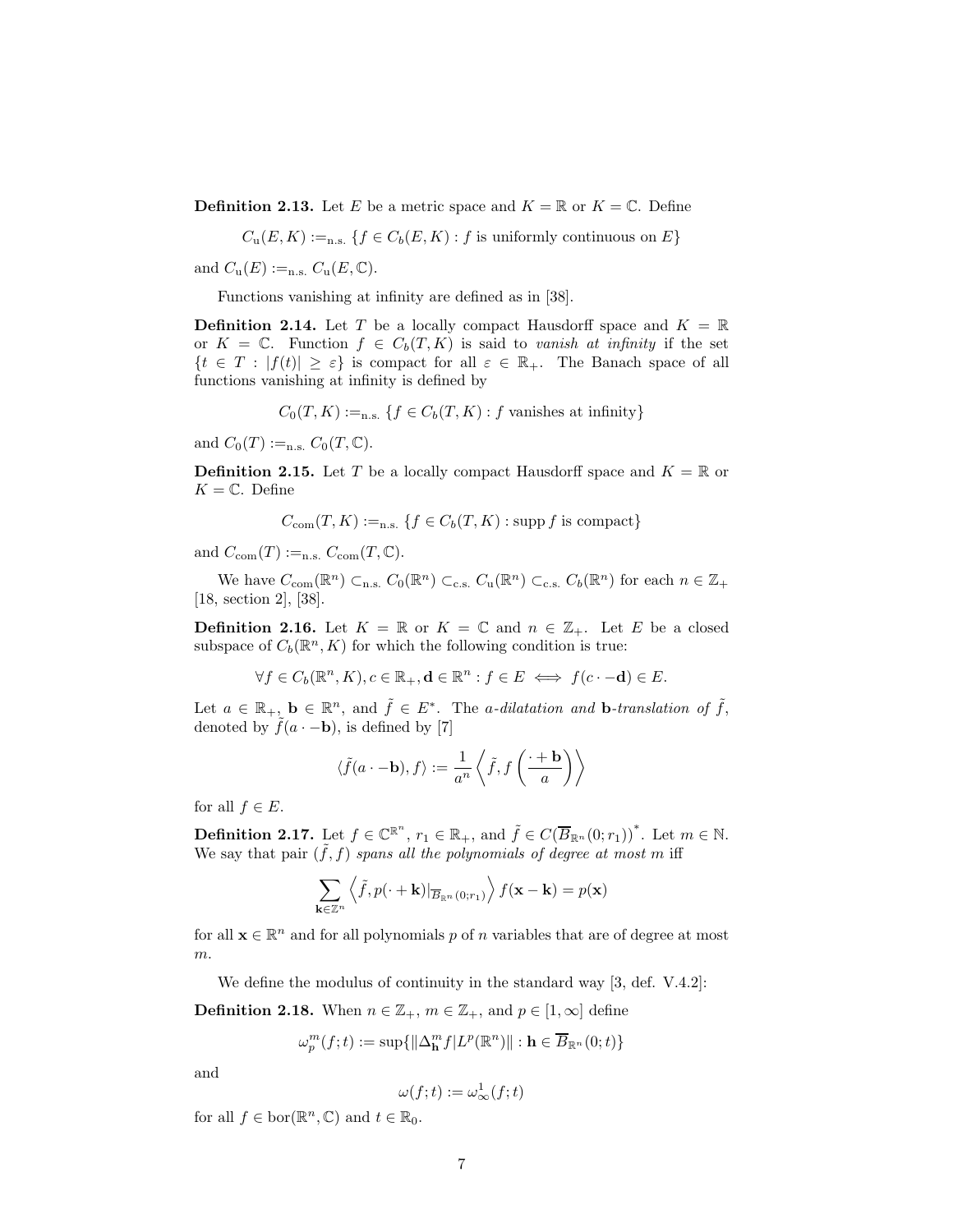We have

$$
\lim_{t \to 0} \omega(f; t) = 0
$$

for all  $f \in C_u(\mathbb{R}^n)$  and  $n \in \mathbb{Z}_+$ .

The Besov spaces on  $\mathbb{R}^n$  are denoted by  $B_{p,q}^s(\mathbb{R}^n)$ . There are two ways to define Besov spaces and for certain combinations of parameters these yield different spaces. One way to define these spaces is based on the Fourier transform and the other on the modulus of continuity. The former definition is used e.g. by Peetre [44] and the latter by DeVore and Popov [15]. Triebel [50] uses the term "Besov space" for the spaces defined by the latter definition and denotes them by  $\Lambda_{p,q}^s$  and he denotes the spaces defined by the former definition by  $B_{p,q}^s$ . Both definitions yield the same spaces for the range of parameters  $s > \frac{n}{p}$  used in this article [18]. The two definitions also yield the same spaces  $B_{p,q}^s(\mathbb{R}^n)$  for  $s > 0$ ,  $1 \leq p < \infty$ , and  $1 \leq q \leq \infty$  [50]. The spaces  $B_{p,q}^{s}(\mathbb{R}^n)$  are quasi-Banach spaces for  $-\infty < s < \infty$ ,  $0 < p \le \infty$ ,  $0 < q \le \infty$  and Banach spaces if  $1 \le p \le \infty$  and  $1 \leq q \leq \infty$  [50].

We have  $\mathcal{Z}^s(\mathbb{R}^n) =_{\text{tvs}} B^s_{\infty,\infty}(\mathbb{R}^n)$  for all  $s \in \mathbb{R}_+$  where  $\mathcal{Z}^s(\mathbb{R}^n)$  are the Hölder-Zygmund spaces [50]. We also have  $C^{s}(\mathbb{R}^{n}) =_{\text{tvs}} \mathcal{Z}^{s}(\mathbb{R}^{n}) =_{\text{tvs}} B^{s}_{\infty,\infty}(\mathbb{R}^{n})$ when  $s \in \mathbb{R}_+ \setminus \mathbb{Z}_+$  where  $C^s(\mathbb{R}^n)$ ,  $s \in \mathbb{R}_+ \setminus \mathbb{Z}_+$ , are the Hölder spaces on  $\mathbb{R}^n$  [50]. When  $m \in \mathbb{N}$  we denote the Banach space of functions with bounded and uniformly continuous partial derivatives up to mth degree equipped with the usual norm by  $C^m(\mathbb{R}^n)$ , see [50]. When  $m \in \mathbb{Z}_+$  we have  $C^m(\mathbb{R}^n) \subset \mathcal{Z}^m(\mathbb{R}^n)$ .

**Definition 2.19.** Let  $n \in \mathbb{R}_+$ ,  $s \in \mathbb{R}_+$ ,  $p \in [1,\infty]$ , and  $q \in [1,\infty]$ . Let  $m \in \mathbb{Z}_+$ and  $m > s$ . Define

$$
\|f\|_{B^{s}_{p,q}(\mathbb{R}^{n});m}^{(c)}:=\|f\|_{L^{p}(\mathbb{R}^{n})}+\left\|t\in]0,1[\mapsto t^{-s-\frac{1}{q}}\omega_{p}^{m}(f;t)\right\|_{L^{q}([0,1[)}
$$

for all  $f \in \text{bor}(\mathbb{R}^n, \mathbb{C})$ .

Replacing the ranges  $]0,1[$  by  $]0,\infty[$  in the definition above results equivalent norms. Denote these norms by  $\|\cdot\|_{B^s_{p,q}(\mathbb{R}^n);m}^{(c)}$ . Norms  $\|\cdot\|_{B^s_{p,q}(\mathbb{R}^n);m}^{(c)}$  and  $\|\cdot\|_{B^s_{p,q}(\mathbb{R}^n);m}^{(c)}$  are equivalent norms on  $B^s_{p,q}(\mathbb{R}^n)$  for the range of parameters given in Definition 2.19. Norms  $\|\cdot\|_{B^s_{p,q}(\mathbb{R}^n);m}^{(c)}$  and  $\|\cdot\|_{B^s_{p,q}(\mathbb{R}^n);m}^{(c)}$  characterize the Besov space  $B_{p,q}^s(\mathbb{R}^n)$  on bor $(\mathbb{R}^n, \mathbb{C})$  for the given range of parameters. Note that  $L^p(\mathbb{R}^n) \subset S'(\mathbb{R}^n)$  for all  $n \in \mathbb{Z}_+$  and  $p \in [1,\infty]$ . See [3, def. V.4.3].

#### 2.5 Tensor Products

**Definition 2.20.** When  $n \in \mathbb{Z}_+$  define

$$
\mathbf{e}_{\mathbf{k}}^{\otimes}:=\bigotimes_{l=1}^{n}\mathbf{e}_{\mathbf{k}[l]}
$$

and

$$
\check{\mathbf{e}}_{\mathbf{k}}^{\otimes} := \bigotimes_{l=1}^{n} \check{\mathbf{e}}_{\mathbf{k}[l]}.
$$

for all  $\mathbf{k} \in \mathbb{Z}^n$ .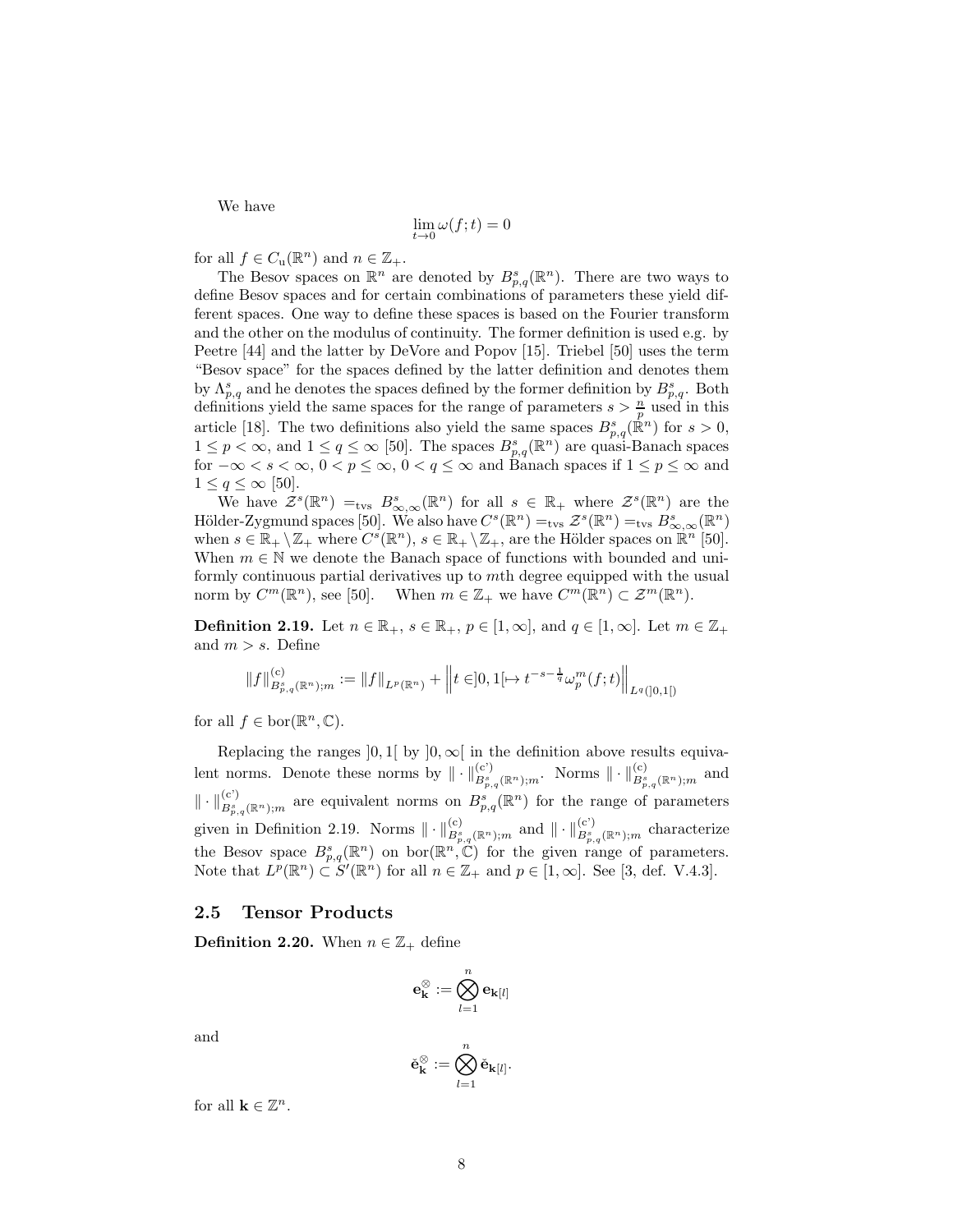The square ordering is defined as in [46] and [49] in the following.

**Definition 2.21.** Define function  $\sigma_{\text{sq}} : \mathbb{N} \to \mathbb{N}^2$  by

$$
\sigma_{\text{sq}}(0) = (0,0) \tag{1}
$$

and

$$
\sigma_{\text{sq}}(k) = \begin{cases} (i, n); & k = n^2 + i \land i \in Z_0(n) \land n \in \mathbb{N} \\ (n, n - i); & k = n^2 + n + i \land i \in Z(n) \land n \in \mathbb{N} \end{cases} \tag{2}
$$

Function  $\sigma_{sq}$  is called the square ordering. Define also functions  $\sigma_{sq1}: \mathbb{N} \to \mathbb{N}$ and  $\sigma_{\text{sq}_2}: \mathbb{N} \to \mathbb{N}$  by setting  $\sigma_{\text{sq}_1}(k) := \sigma_{\text{sq}_1}(k)[1]$  and  $\sigma_{\text{sq}_2}(k) := \sigma_{\text{sq}_1}(k)[2]$  for all  $k \in \mathbb{N}$ .

Function  $\sigma_{\text{sq}}$  is a bijection from N onto  $\mathbb{N}^2$ . The tensor product basis is defined as in [46]:

**Definition 2.22.** Let  $E$  and  $F$  be Banach spaces that both have Schauder bases. Let  $(a_k)_{k=0}^{\infty}$  and  $(b_k)_{k=0}^{\infty}$  be Schauder bases of E and F, respectively. The sequence  $(a_{\sigma_{\text{sq1}}(k)} \otimes b_{\sigma_{\text{sq2}}(k)})_{k=0}^{\infty} \subset E \otimes F$  is called the *tensor product basis* generated by Schauder bases  $(a_k)_{k=0}^{\infty}$  and  $(b_k)_{k=0}^{\infty}$ .

The tensor product basis is a Schauder basis for both  $E\hat{\otimes}_{\varepsilon}F$  and  $E\hat{\otimes}_{\pi}F$ [46, 49].

When  $E$  and  $F$  are Banach spaces consisting of complex valued functions (in particular, real valued functions),  $u \in E$ , and  $v \in F$  the tensor product  $u \otimes v$ is identified with a function on the Cartesian product of the domains of  $u$  and v by setting  $(u \otimes v)(x \otimes y) = u(x)v(y)$  where x belongs to the domain of u and  $y$  belongs to the domain of  $v$ .

When  $n \in \mathbb{Z}_+$ ,  $\alpha$  is a uniform crossnorm, and  $A_1, \ldots, A_n$  are Banach spaces then the completed tensor product of several Banach spaces is defined by the recursive formula

$$
A_1\hat{\otimes}_{\alpha}\cdots\hat{\otimes}_{\alpha}A_n:=_{\text{n.s.}}(A_1\hat{\otimes}_{\alpha}\cdots\hat{\otimes}_{\alpha}A_{n-1})\hat{\otimes}_{\alpha}A_n.
$$

The indexed completed tensor product is defined by

$$
\bigotimes_{j=1}^{n} A_{j} :=_{\text{n.s.}} \left( \bigotimes_{j=1}^{n-1} A_{j} \right) \hat{\otimes}_{\alpha} A_{n}
$$

where  $n > 1$ . When  $n = 1$  define

$$
\bigotimes_{j=1}^1 A_j :=_{\text{n.s.}} A_1.
$$

The concept of norm in tensor product spaces is used in two slightly different ways. When we speak about norm  $\alpha$  defined on space  $E \otimes F$  we mean that  $\alpha$  is a function that maps each element  $u \in E \otimes F$  to its norm  $||u||$  in  $\mathbb{R}_0$ . On the other hand uniform crossnorms and tensor norms are assignments of a reasonable crossnorm to each pair of Banach spaces.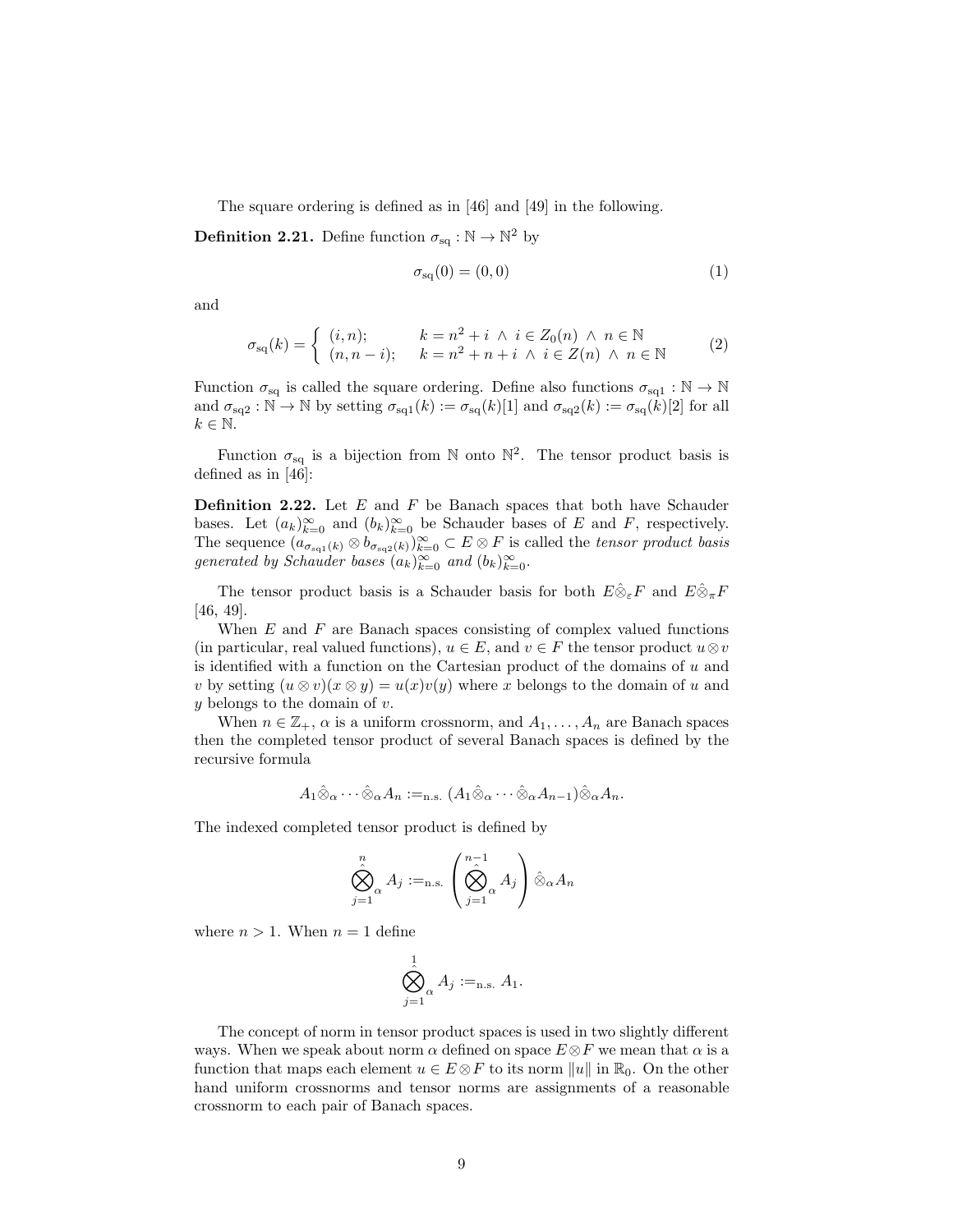A tensor norm is defined to be a finitely generated uniform crossnorm [46]. The Schatten dual of a tensor norm  $\alpha$  is denoted by  $\alpha^s$ . When  $\alpha$  is a tensor norm  $\alpha^s$  is a uniform crossnorm. Uniform crossnorms do not generally respect subspaces. I.e. if X is a closed subspace of a Banach space E and Y is a closed subspace of a Banach space F the norm of an element  $u \in X \hat{\otimes}_{\alpha} Y$  is not necessary equal in spaces  $X\hat{\otimes}_{\alpha}Y$  and  $E\hat{\otimes}_{\alpha}F$  [46]. However, it is possible to use the norm inherited from  $E \hat{\otimes}_{\alpha} F$  in vector space  $X \otimes Y$ . Then the closure of  $X \otimes Y$  with the inherited norm in  $E \hat{\otimes}_{\alpha} F$  is a closed subspace of  $E \hat{\otimes}_{\alpha} F$  [41, chapter 1]. We give the following definition for this kind of construction.

**Definition 2.23.** Let E and F be Banach spaces and  $\alpha$  a norm on  $E \otimes F$ . Let X be a closed subspace of E and Y a closed subspace of F. Define  $X \otimes_{\alpha: E \hat{\otimes}_{\alpha} F} Y$ to be the normed vector space formed by using the norm inherited from  $E \hat{\otimes}_{\alpha} F$ in the vector space  $X \otimes Y$ , i.e.  $||u||_{X \otimes_{\alpha; E \otimes_{\alpha} F} Y} := \alpha_{E, F}(u)$  for all  $u \in X \otimes Y$ . Define  $X\hat{\otimes}_{\alpha;E\hat{\otimes}_{\alpha}F} Y$  to be the closure of  $X\otimes_{\alpha;E\hat{\otimes}_{\alpha}F} Y$  in space  $E\hat{\otimes}_{\alpha}F$ . The notations  $X \otimes_{\alpha: E \otimes F} Y$  and  $X \hat{\otimes}_{\alpha: E \otimes F} Y$  may also be used for the aforementioned definitions.

Now  $X \otimes_{\alpha; E \hat{\otimes}_{\alpha} F} Y$  is a normed subspace of  $E \hat{\otimes}_{\alpha} F$  and  $X \hat{\otimes}_{\alpha; E \hat{\otimes}_{\alpha} F} Y$  is a closed subspace of  $E\hat{\otimes}_{\alpha}F$ .

If  $\alpha$  is a reasonable crossnorm,  $a \in X^*$ , and  $b \in Y^*$  then  $a \otimes b$  is a continuous linear functional on  $X \otimes_{\alpha} Y$  and  $||a \otimes b|| = ||a|| ||b||$  [46]. We have

$$
(a \otimes b)(x \otimes y) = a(x)b(y) \tag{3}
$$

for all  $x \in X$  and  $y \in Y$  and the elements of  $X^* \otimes Y^*$  may be interpreted as linear functionals on  $X \otimes_{\alpha} Y$ . There is an isometric embedding

$$
X^* \otimes_{\alpha^s} Y^* \subset_1 (X \otimes_{\alpha} Y)^*.
$$
 (4)

for tensor norms  $\alpha$  [46]. See also [12].

### 3 Some Theorems on Function Spaces and Sequences

**Lemma 3.1.** Let  $K = \mathbb{R}$  or  $K = \mathbb{C}$ . Let I be a denumerable set and  $\mathbf{a} \in K^I$ . Suppose that  $\sigma_1$  and  $\sigma_2$  are bijections from N onto I. Then

$$
(\mathbf{a}[\sigma_1(k)])_{k=0}^{\infty} \in c_0(\mathbb{N}, K) \iff (\mathbf{a}[\sigma_2(k)])_{k=0}^{\infty} \in c_0(\mathbb{N}, K).
$$

*Proof.* Suppose that  $(\mathbf{a}[\sigma_1(k)])_{k=0}^{\infty} \in c_0(\mathbb{N}, K)$ . Let  $h > 0$ . Then there exists  $n_1 \in \mathbb{N}$  so that  $|\mathbf{a}[\sigma_1(k)]| < h$  for each  $k \in \mathbb{N}$ ,  $k > n_1$ . Let

$$
n_2 := \max \left\{ \sigma_2^{-1} \left( \sigma_1 \left( k \right) \right) : k \in Z_0(n_1) \right\}.
$$

Suppose that  $k \in \mathbb{N}$ ,  $k > n_2$ . Then

$$
k \neq \sigma_2^{-1} (\sigma_1 (l)) \quad \forall l \in Z_0(n_1)
$$
  
\n
$$
\implies \sigma_2 (k) \neq \sigma_1 (k) \quad \forall l \in Z_0(n_1)
$$
  
\n
$$
\implies \sigma_2 (k) = \sigma_1 (l_0) \text{ for some } l_0 \in \mathbb{N}, l_0 > n_1
$$
  
\n
$$
\implies |\mathbf{a}[\sigma_2(k)]| = |\mathbf{a}[\sigma_1 (l_0)]| < h.
$$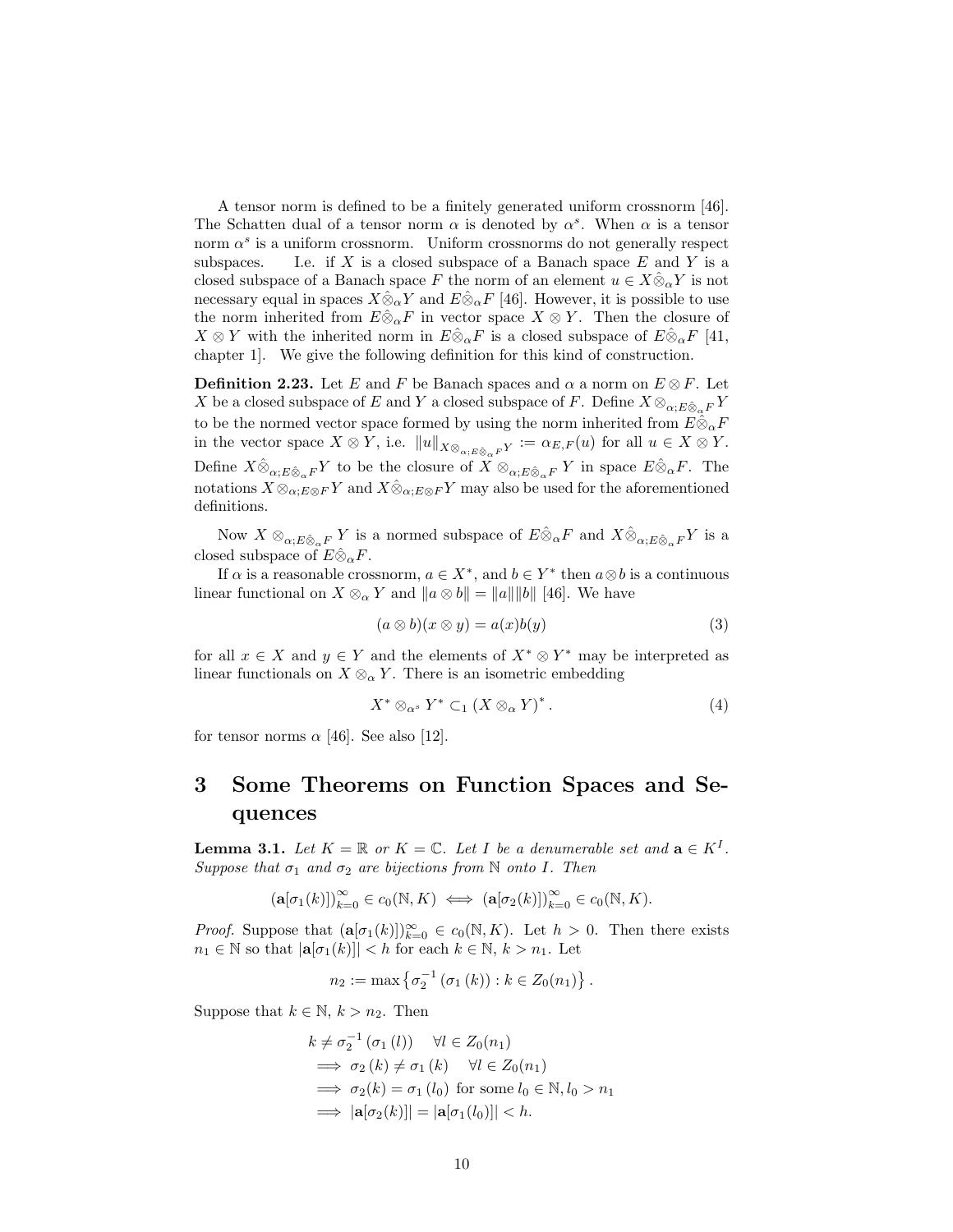Hence

$$
\lim_{k \to \infty} \mathbf{a}[\sigma_2(k)] = 0.
$$

and so  $(\mathbf{a}[\sigma_2(k)])_{k=0}^{\infty} \in c_0(\mathbb{N}, K)$ . Similarly, if  $(\mathbf{a}[\sigma_2(k)])_{k=0}^{\infty} \in c_0(\mathbb{N}, K)$  it follows that  $(\mathbf{a}[\sigma_1(k)])_{k=0}^{\infty} \in c_0(\mathbb{N}, K)$ .

Consequently the following definition makes sense.

**Definition 3.2.** Let  $K = \mathbb{R}$  or  $K = \mathbb{C}$  and I be a denumerable set. Define

$$
c_0(I, K) := \left\{ (a_{\lambda})_{\lambda \in I} : (a_{\sigma(k)})_{k=0}^{\infty} \in c_0(\mathbb{N}, K) \text{ for some bijection } \sigma : \mathbb{N} \to I \right\}
$$
  

$$
\|\mathbf{a}|c_0(I, K)\| := \|\mathbf{a}\|_{\infty}, \quad \mathbf{a} \in c_0(I, K).
$$

Banach space  $c_0(I, K)$  is isometrically isomorphic to  $c_0(N, K)$ .

**Definition 3.3.** Let  $K = \mathbb{R}$  or  $K = \mathbb{C}$  and  $n \in \mathbb{Z}_+$ . Let f be a function from  $\mathbb{R}^n$  into K. Define

$$
N_{\mathrm{cover}}(f) := \max_{\mathbf{x} \in \mathbb{R}^n} \# \{ \mathbf{k} \in \mathbb{Z}^n : f(\mathbf{x} - \mathbf{k}) \neq 0 \}.
$$

 $N_{\text{cover}}(f) < \infty$  for all compactly supported functions  $f : \mathbb{R}^n \to K$ . When  $a \in \mathbb{R}_+$  function  $\mathbf{y} \in \mathbb{R}^n \mapsto a\mathbf{y}$  is a bijection from  $\mathbb{R}^n$  onto  $\mathbb{R}^n$  and it follows that

$$
\max_{\mathbf{x} \in \mathbb{R}^n} \# \{ \mathbf{k} \in \mathbb{Z}^n : f(a\mathbf{x} - \mathbf{k}) \neq 0 \} = N_{\text{cover}}(f). \tag{5}
$$

**Definition 3.4.** Let E and F be normed vector spaces. When f is a compactly supported function from  $E$  into  $F$  define

$$
r_{\text{supp}}(f) := \inf \{ r \in \mathbb{R}_0 : \text{supp}_{\text{set}} f \subset \overline{B}_E(0; r) \}.
$$

**Definition 3.5.** Let  $n \in \mathbb{Z}_+$ . Define

$$
I_{\text{trans}}(f, \mathbf{x}) := \{ \mathbf{k} \in \mathbb{Z}^n : f(\mathbf{x} - \mathbf{k}) \neq 0 \}
$$

for all  $f \in \mathbb{C}^{\mathbb{R}^n}$  and  $\mathbf{x} \in \mathbb{R}^n$ .

**Definition 3.6.** Let  $\mathbf{a}, \mathbf{b} \in \mathbb{R}^n$  and  $n \in \mathbb{Z}_+$ . Define

$$
I_{\text{rect}}(\mathbf{a}, \mathbf{b}) = \underset{k=1}{\overset{n}{\times}} I_1(\mathbf{a}[k], \mathbf{b}[k])
$$

where

$$
I_1(u,v)=[\min\{u,v\},\max\{u,v\}]\cap\mathbb{Z}
$$

for all  $u, v$  in  $\mathbb{R}$ .

**Lemma 3.7.** Let  $K = \mathbb{R}$  or  $K = \mathbb{C}$  and  $n \in \mathbb{Z}_+$ . Let  $c \in \mathbb{R}_+$ , and  $f \in$  $C_{\text{com}}(\mathbb{R}^n, K)$ . When  $\mathbf{a} \in c_0(\mathbb{Z}^n, K)$  series

$$
\sum_{\mathbf{k}\in\mathbb{Z}^n}\mathbf{a}[\mathbf{k}]f(c\cdot-\mathbf{k})
$$

converges unconditionally in  $C_0(\mathbb{R}^n, K)$  and

$$
\left\| \sum_{\mathbf{k} \in \mathbb{Z}^n} \mathbf{a}[\mathbf{k}] f(c \cdot - \mathbf{k}) \right\|_{\infty} \leq N_{\text{cover}}(f) \|f\|_{\infty} \|\mathbf{a}\|_{\infty}.
$$
 (6)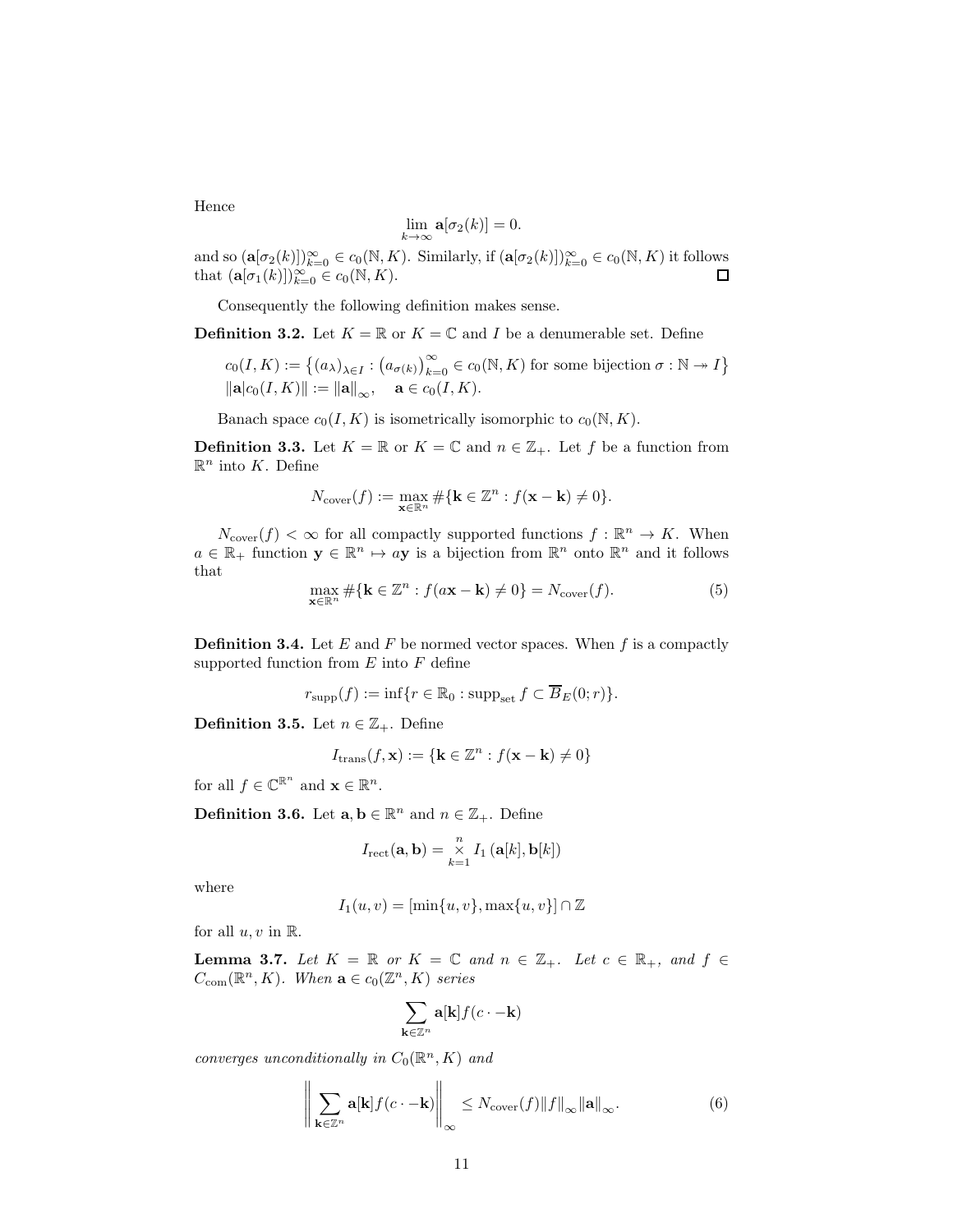*Proof.* Let  $\mathbf{a} \in c_0(\mathbb{Z}^n, K)$ . Let  $\sigma : \mathbb{N} \to \mathbb{Z}^n$  be a bijection. Let

$$
s_l = \sum_{i=0}^{l} \mathbf{a}[\sigma(i)] f(c \cdot -\sigma(i))
$$

Let  $l, l' \in \mathbb{N}, l' > l$ . Now

$$
s_{l'}-s_l=\sum_{i=l+1}^{l'}\mathbf{a}[\sigma(i)]f\left(c\cdot-\sigma(i)\right).
$$

It follows from Equation (5) that

$$
|s_{l'}(\mathbf{x}) - s_l(\mathbf{x})| = \left| \sum_{i=l+1}^{l'} \mathbf{a}[\sigma(i)] f(c\mathbf{x} - \sigma(i)) \right| \leq N_{\text{cover}}(f) b_{l,l'} m
$$

where  $b_{l,l'} = \max\{|\mathbf{a}[\sigma(i)]| : i = l+1,\ldots,l'\}$  and  $m = N_{\text{cover}}(f)||f||_{\infty}$ . Let  $h > 0$ . There exists  $i_0 \in \mathbb{N}$  so that

$$
|\mathbf{a}[\sigma(i)]| < \frac{h}{m}
$$

for all  $i \in \mathbb{N}$  and  $i > i_0$ . Now  $b_{l,l'} < \frac{h}{m}$  for all  $\forall l, l' > i_0$  and  $l' > l$ . We also have

$$
|s_{l'}(\mathbf{x}) - s_l(\mathbf{x})| < \frac{h}{m} \cdot m = h
$$

for all  $\mathbf{x} \in \mathbb{R}$  and for all  $l, l' \in \mathbb{N}$ ,  $l, l' > i_0$ ,  $l' > l$ . Hence  $(s_l)_{l=0}^{\infty}$  is a Cauchy sequence in  $C_0(\mathbb{R}^n, K)$  and it converges in  $C_0(\mathbb{R}^n, K)$ . Therefore

$$
\sum_{\mathbf{k}\in\mathbb{Z}^n}\mathbf{a}[\mathbf{k}]f(c\cdot-\mathbf{k})
$$

converges unconditionally in  $C_0(\mathbb{R}^n, K)$ . It follows from Equation (5) that

$$
\left|\sum_{\mathbf{k}\in\mathbb{Z}^n}\mathbf{a}[\mathbf{k}]f(c\mathbf{x}-\mathbf{k})\right|\leq N_{\mathrm{cover}}(f)\|f\|_{\infty}\|\mathbf{a}\|_{\infty}
$$

for all  $\mathbf{x} \in \mathbb{R}^n$ . Hence inequality (6) is true.

**Lemma 3.8.** Let  $K = \mathbb{R}$  or  $K = \mathbb{C}$  and  $n \in \mathbb{Z}_+$ . Let  $c \in \mathbb{R}_+$ . Let  $f \in$  $C_{\text{com}}(\mathbb{R}^n, K)$  so that

$$
f(\mathbf{k} + \mathbf{b}) = \delta_{\mathbf{k},0} \tag{7}
$$

for all  $\mathbf{k} \in \mathbb{Z}^n$  for some constant  $\mathbf{b} \in \mathbb{R}^n$ . Then

$$
\|\mathbf{a}\|_{\infty} \le \left\| \sum_{\mathbf{k} \in \mathbb{Z}^n} \mathbf{a}[\mathbf{k}] f(c \cdot -\mathbf{k}) \right\|_{\infty} \le N_{\text{cover}}(f) \|f\|_{\infty} \|\mathbf{a}\|_{\infty}
$$
 (8)

for all  $\mathbf{a} \in c_0(\mathbb{Z}^n, K)$ .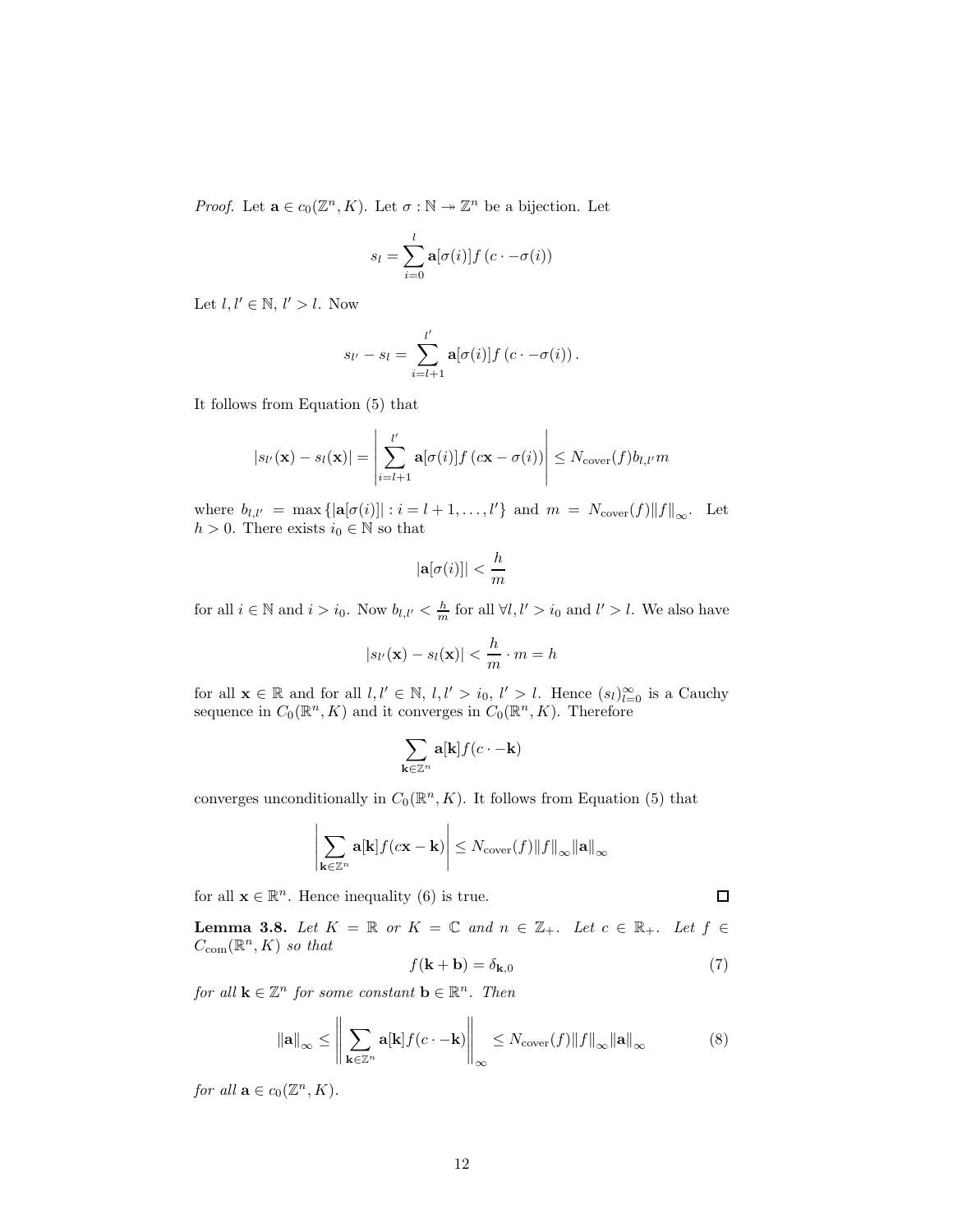*Proof.* Let  $\mathbf{a} \in c_0(\mathbb{Z}^n, K)$ . By Lemma 3.7 series

$$
\sum_{\mathbf{k}\in\mathbb{Z}^n}\mathbf{a}[\mathbf{k}]f(c\cdot-\mathbf{k})
$$

converges unconditionally in  $C_0(\mathbb{R}^n, K)$  and the right-hand side of inequality (8) is true. Let  $\sigma : \mathbb{N} \to \mathbb{Z}^n$  be a bijection and  $m := ||\mathbf{a}||_{\infty}$ . Since

$$
\lim_{l \to \infty} \mathbf{a}[\sigma(l)] = 0
$$

there exists  $l_0 \in \mathbb{N}$  so that  $|\mathbf{a}[\sigma(l_0)]| = m$ . Now

$$
\left\| \sum_{\mathbf{k} \in \mathbb{Z}^n} \mathbf{a}[\mathbf{k}] f(c \cdot -\mathbf{k}) \right\|_{\infty} \ge \left| \sum_{\mathbf{k} \in \mathbb{Z}^n} \mathbf{a}[\mathbf{k}] f\left(c \frac{\sigma(l_0) + \mathbf{b}}{c} - \mathbf{k}\right) \right|
$$

$$
= \left| \sum_{\mathbf{k} \in \mathbb{Z}^n} \mathbf{a}[\mathbf{k}] f\left(\sigma(l_0) + \mathbf{b} - \mathbf{k}\right) \right|
$$

$$
= |\mathbf{a}[\sigma(l_0)]| = ||\mathbf{a}||_{\infty}.
$$

It follows from Equation (7) that  $||f||_{\infty} \geq 1$  and  $N_{\text{cover}}(f) \geq 1$  under the conditions of Lemma 3.8.

**Lemma 3.9.** Let  $K = \mathbb{R}$  or  $K = \mathbb{C}$ . Let  $c \in \mathbb{R}_+$ . Let  $f \in C_{com}(\mathbb{R}^n, K)$  so that  $f(\mathbf{k} + \mathbf{b}) = \delta_{\mathbf{k},0}$  for all  $\mathbf{k} \in \mathbb{Z}^n$  for some  $\mathbf{b} \in \mathbb{R}^n$ . Let

$$
V := \left\{ \sum_{\mathbf{k} \in \mathbb{Z}^n} \mathbf{a}[\mathbf{k}] f(c \cdot -\mathbf{k}) : \mathbf{a} \in c_0(\mathbb{Z}^n, K) \right\}
$$
  
 
$$
||g|V|| := ||g||_{\infty}, \quad g \in V.
$$
 (9)

Define function  $\iota : c_0(\mathbb{Z}^n, K) \to V$  by

$$
\iota(\mathbf{a}) := \sum_{\mathbf{k} \in \mathbb{Z}^n} \mathbf{a}[\mathbf{k}] f(c \cdot -\mathbf{k})
$$

for all  $\mathbf{a} \in c_0(\mathbb{Z}^n, K)$ . Then

- (i) V is a closed subspace of  $C_0(\mathbb{R}^n, K)$ .
- (ii) Function  $\iota$  is a topological isomorphism from  $c_0(\mathbb{Z}^n, K)$  onto V and

$$
\|\mathbf{a}\|_{\infty} \leq \|\iota(\mathbf{a})\|_{\infty} \leq N_{\text{cover}}(f) \|f\|_{\infty} \|\mathbf{a}\|_{\infty}
$$
 (10)

for all  $\mathbf{a} \in c_0(\mathbb{Z}^n, K)$ .

Proof. The series in Equation (9) converges unconditionally by Lemma 3.7. Function  $\iota$  is linear and a surjection onto V. By Lemma 3.8 inequality (10) is true.

By the definition of  $\iota$  we have  $\|\mathbf{a}\|_{\infty} \leq ||\iota(\mathbf{a})||_{\infty}$  for all  $\mathbf{a} \in c_0(\mathbb{Z}^n, K)$ . Suppose that  $\mathbf{w}, \mathbf{z} \in c_0(\mathbb{Z}^n, K)$  and  $\mathbf{w} \neq \mathbf{z}$ . Now  $\|\iota(\mathbf{w} - \mathbf{z})\|_{\infty} \geq \|\mathbf{w} - \mathbf{z}\|_{\infty} > 0$ . Hence  $\iota$  is an injection. It follows that  $\iota$  is a linear bijection and vector spaces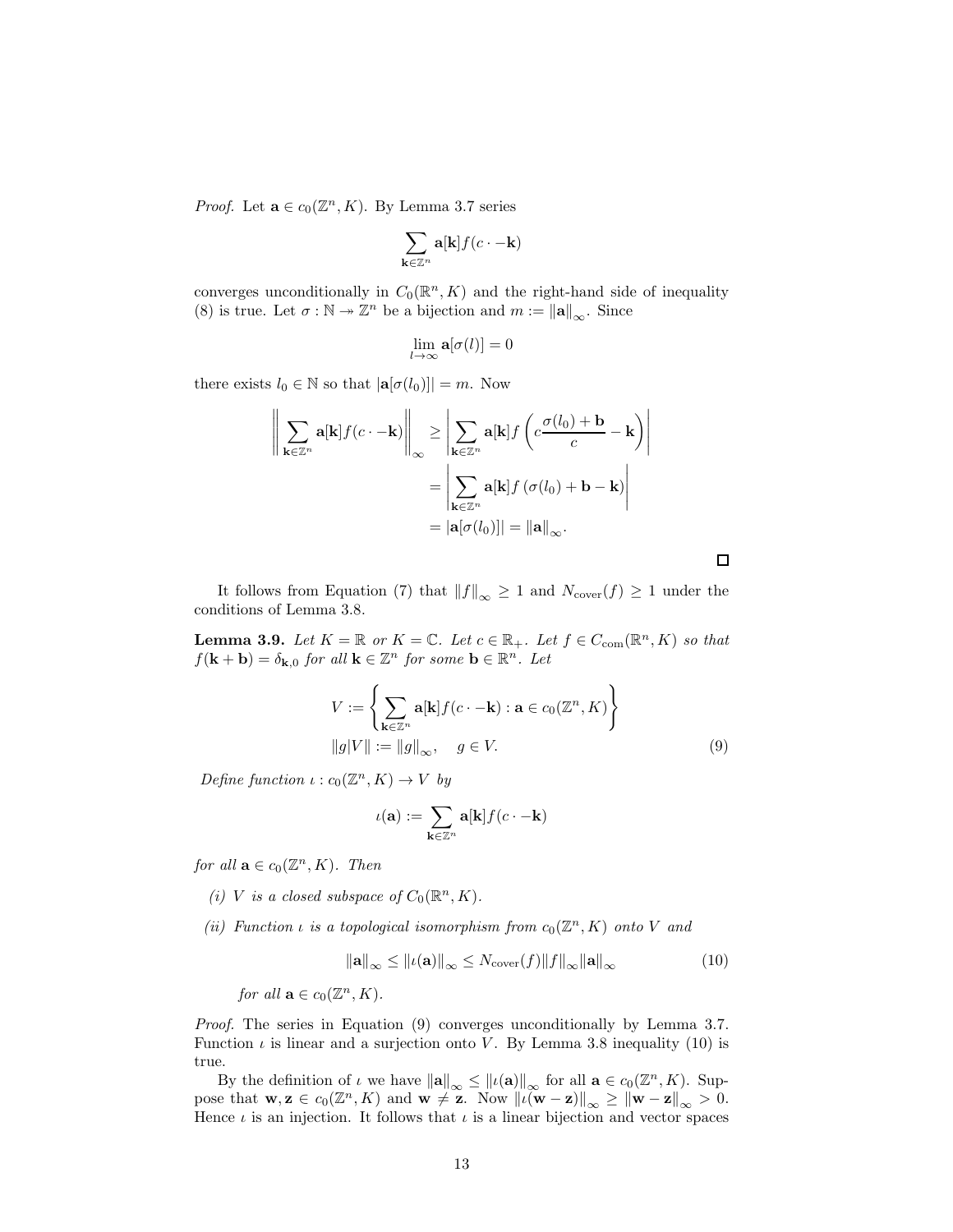V and  $c_0(\mathbb{Z}^n, K)$  are algebraically isomorphic. We have  $\|\mathbf{a}\|_{\infty} \leq ||\iota(\mathbf{a})||_{\infty} \leq$  $N_{\text{cover}}(f) ||f||_{\infty} ||\mathbf{a}||_{\infty}$  for all  $\mathbf{a} \in c_0(\mathbb{Z}^n, K)$ . Hence  $\iota$  and  $\iota^{-1}$  are continuous. Thus (ii) is true.

Since V and  $c_0(\mathbb{Z}^n, K)$  are topologically isomorphic and  $c_0(\mathbb{Z}^n, K)$  is a Banach space it follows that  $V$  is also a Banach space and consequently a closed subspace of  $C_0(\mathbb{R}^n, K)$ . Thus (i) is true.  $\Box$ 

**Lemma 3.10.** Let  $K = \mathbb{R}$  or  $K = \mathbb{C}$ . Let  $c \in \mathbb{R}_+$ . Let  $f \in C_{com}(\mathbb{R}^n, K)$  and  $f(\mathbf{k} + \mathbf{b}) = \delta_{\mathbf{k},0}$  for all  $\mathbf{k} \in \mathbb{Z}^n$  for some  $\mathbf{b} \in \mathbb{R}^n$ . Let

$$
V := \left\{ \mathbf{x} \in \mathbb{R}^n \mapsto \sum_{\mathbf{k} \in \mathbb{Z}^n} \mathbf{a}[\mathbf{k}] f(c\mathbf{x} - \mathbf{k}) : \mathbf{a} \in l^{\infty}(\mathbb{Z}^n, K) \right\}
$$

$$
||g|V|| := ||g||_{\infty}.
$$

Define function  $\iota: l^{\infty}(\mathbb{Z}^n, K) \to V$  by

$$
\iota(\mathbf{a}) := \mathbf{x} \in \mathbb{R}^n \mapsto \sum_{\mathbf{k} \in \mathbb{Z}^n} \mathbf{a}[\mathbf{k}] f(c\mathbf{x} - \mathbf{k})
$$

for all  $\mathbf{a} \in l^{\infty}(\mathbb{Z}^n, K)$ . Then

(i) V is a closed subspace of  $C_u(\mathbb{R}^n, K)$ .

(ii) Function  $\iota$  is a topological isomorphism from  $l^{\infty}(\mathbb{Z}^n, K)$  onto V and

$$
\|\mathbf{a}\|_{\infty} \leq \|\iota(\mathbf{a})\|_{\infty} \leq N_{\text{cover}}(f) \|f\|_{\infty} \|\mathbf{a}\|_{\infty}
$$

for all  $\mathbf{a} \in l^{\infty}(\mathbb{Z}^n, K)$ .

**Lemma 3.11.** Let  $K = \mathbb{R}$  or  $K = \mathbb{C}$  and  $n \in \mathbb{Z}_+$ . Let  $E =_{n.s.} C_u(\mathbb{R}^n, K)$  or  $E =_{n.s.} C_0(\mathbb{R}^n, K)$ . Let  $c \in \mathbb{R}_+$ ,  $\tilde{f} \in E^*$ , and  $\mathbf{d} \in l^1(\mathbb{Z}^n, K)$ . Then the series

$$
\sum_{\mathbf{k}\in\mathbb{Z}^n}\mathbf{d}[\mathbf{k}]\tilde{f}(c\cdot-\mathbf{k})
$$

converges absolutely in  $E^*$  and

$$
\left\| \sum_{\mathbf{k} \in \mathbb{Z}^n} \mathbf{d}[\mathbf{k}] \tilde{f}(c \cdot -\mathbf{k}) \middle| E^* \right\| \le \frac{\left\| \tilde{f} \right\|}{c^n} \|\mathbf{d}\|_1
$$

Proof. Now

$$
\left\|\tilde{f}(c \cdot -\mathbf{k})\right\| = \frac{1}{c^n} \left\|\tilde{f}\right\|
$$

for all  $\mathbf{k} \in \mathbb{Z}^n$  and

$$
\sum_{\mathbf{k}\in\mathbb{Z}^n}\left\|\mathbf{d}[\mathbf{k}]\tilde{f}(c\cdot-\mathbf{k})\right\|=\frac{\left\|\tilde{f}\right\|}{c^n}\sum_{\mathbf{k}\in\mathbb{Z}^n}|\mathbf{d}[\mathbf{k}]|
$$

that converges because  $\mathbf{d} \in l^1(\mathbb{Z}^n, K)$ . Consequently

$$
\Bigg\|\sum_{\mathbf k\in\mathbb Z^n} \mathbf d[\mathbf k]\tilde f(c\cdot-\mathbf k)\Bigg\|\leq \sum_{\mathbf k\in\mathbb Z^n} \Big\|\mathbf d[\mathbf k]\tilde f(c\cdot-\mathbf k)\Big\|=\frac{\left\|\tilde f\right\|}{c^n}\|\mathbf d\|_1.
$$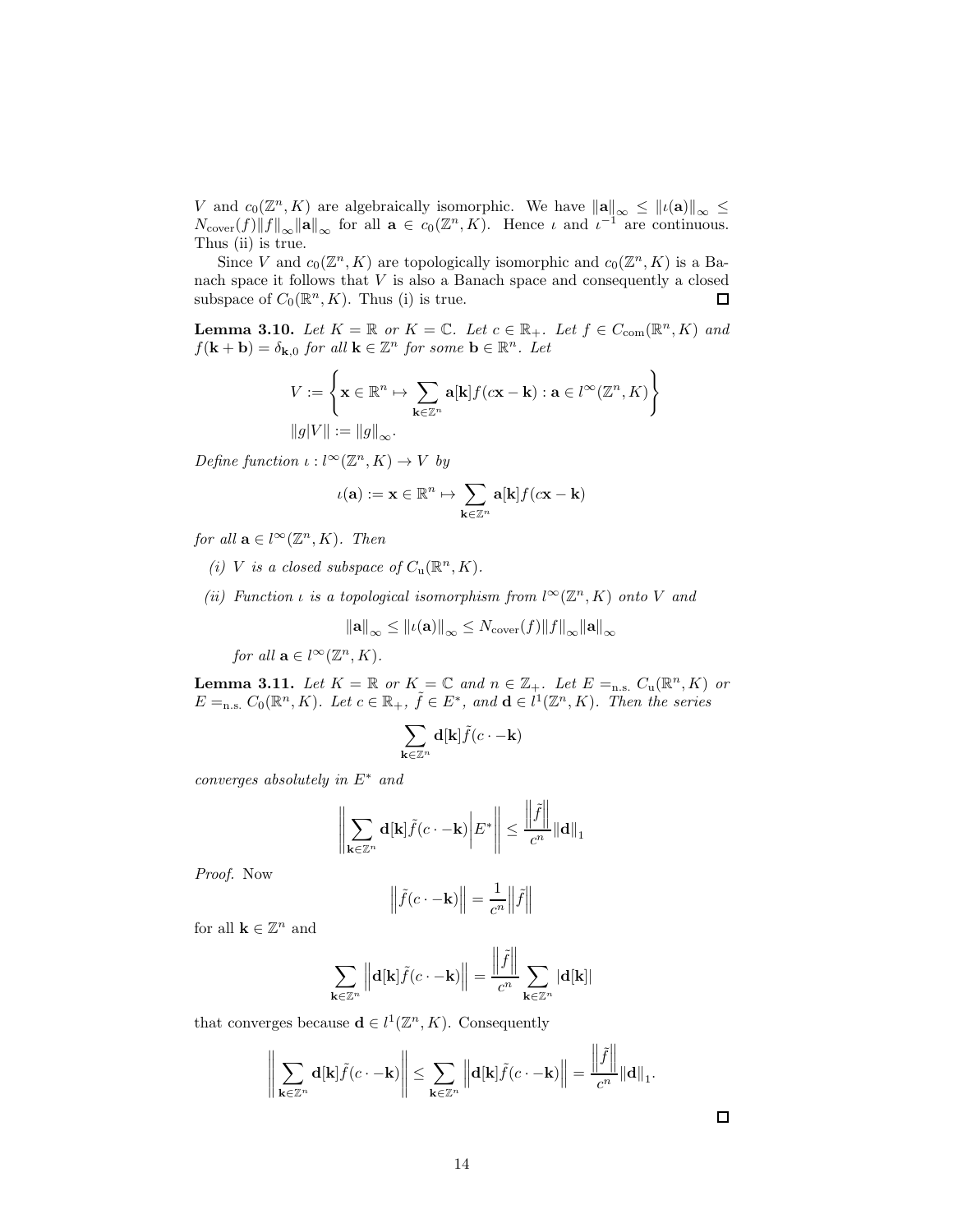Absolute convergence of a sequence in a Banach space implies unconditional convergence.

**Lemma 3.12.** Let  $K = \mathbb{R}$  or  $K = \mathbb{C}$  and  $n \in \mathbb{Z}_+$ . Let  $E =_{n.s.} C_u(\mathbb{R}^n, K)$  or  $E =_{n.s.} C_0(\mathbb{R}^n, K)$ . Let  $c \in \mathbb{R}_+$ . Then

$$
\left\| \sum_{\mathbf{k} \in \mathbb{Z}^n} \mathbf{d}[\mathbf{k}] \delta(c \cdot -\mathbf{k}) \right| E^* \right\| = \frac{1}{c^n} ||\mathbf{d}||_1
$$

for all  $\mathbf{d} \in l^1(\mathbb{Z}^n, K)$ .

Proof. See also the proof of [7, theorem 2.6]. By Lemma 3.11

$$
\left\| \sum_{\mathbf{k} \in \mathbb{Z}^n} \mathbf{d}[\mathbf{k}] \delta(c \cdot -\mathbf{k}) \middle| E^* \right\| \le \frac{1}{c^n} ||\mathbf{d}||_1
$$

and the series on the left-hand side converges absolutely. Let

$$
h(x) := \begin{cases} 4x + 1; & \text{if } x \in [-\frac{1}{4}, 0[\\ -4x + 1; & \text{if } x \in [0, \frac{1}{4}[\\ 0; & \text{otherwise} \end{cases}
$$

where  $x \in \mathbb{R}$  and  $h^{[n]} : \mathbb{R}^n \to \mathbb{R}$ ,

$$
h^{[n]} = \bigotimes_{k=1}^{n} h.
$$

Let  $\sigma : \mathbb{N} \to \mathbb{Z}^n$  be a bijection. Suppose that  $\mathbf{a} \in c_0(\mathbb{Z}^n, K)$ . By Lemma 3.7 series  $\sum_{\mathbf{k}\in\mathbb{Z}^n}$  a[k] $h(c-\mathbf{k})$  converges unconditionally in  $C_0(\mathbb{R}^n, K)$ . By Lemma 3.11 the series  $\sum_{\mathbf{k}\in\mathbb{Z}^n} \mathbf{d}[\mathbf{k}] \delta(c\cdot -\mathbf{k})$  converges absolutely. Furthermore,

$$
\langle \delta(c \cdot - \ell), h^{[n]}(c \cdot - \mathbf{k}) \rangle = \frac{1}{c^n} \left\langle \delta \left( \cdot - \frac{\ell}{c} \right), h^{[n]}(c \cdot - \mathbf{k}) \right\rangle = \delta_{\ell, \mathbf{k}}
$$

for all  $\mathbf{k}, \ell \in \mathbb{Z}^n$  and

$$
\left\langle \sum_{\ell \in \mathbb{Z}^n} \mathbf{d}[\ell] \delta(c \cdot -\ell), \sum_{\mathbf{k} \in \mathbb{Z}^n} \mathbf{a}[\mathbf{k}] h^{[n]}(c \cdot -\mathbf{k}) \right\rangle = \frac{1}{c^n} \sum_{\mathbf{k} \in \mathbb{Z}^n} \mathbf{d}[\mathbf{k}] \mathbf{a}[\mathbf{k}]
$$

and

$$
\Bigg\|\sum_{\mathbf{k}\in\mathbb{Z}^n}\mathbf{a}[\mathbf{k}]h^{[n]}(c\cdot-\mathbf{k})\Bigg\|_\infty=\|\mathbf{a}\|_\infty.
$$

So

$$
\frac{1}{c^n} \left| \sum_{\mathbf{k} \in \mathbb{Z}^n} \mathbf{d}[\mathbf{k}] \mathbf{a}[\mathbf{k}] \right| = \left| \left\langle \sum_{\ell \in \mathbb{Z}^n} \mathbf{d}[\ell] \delta(c \cdot -\ell), \sum_{\mathbf{k} \in \mathbb{Z}^n} \mathbf{a}[\mathbf{k}] h^{[n]}(c \cdot -\mathbf{k}) \right\rangle \right|
$$
  

$$
\leq \left| \left| \sum_{\ell \in \mathbb{Z}^n} \mathbf{d}[\mathbf{k}] \delta(c \cdot -\ell) \right| E^* \right| ||\mathbf{a}||_{\infty}.
$$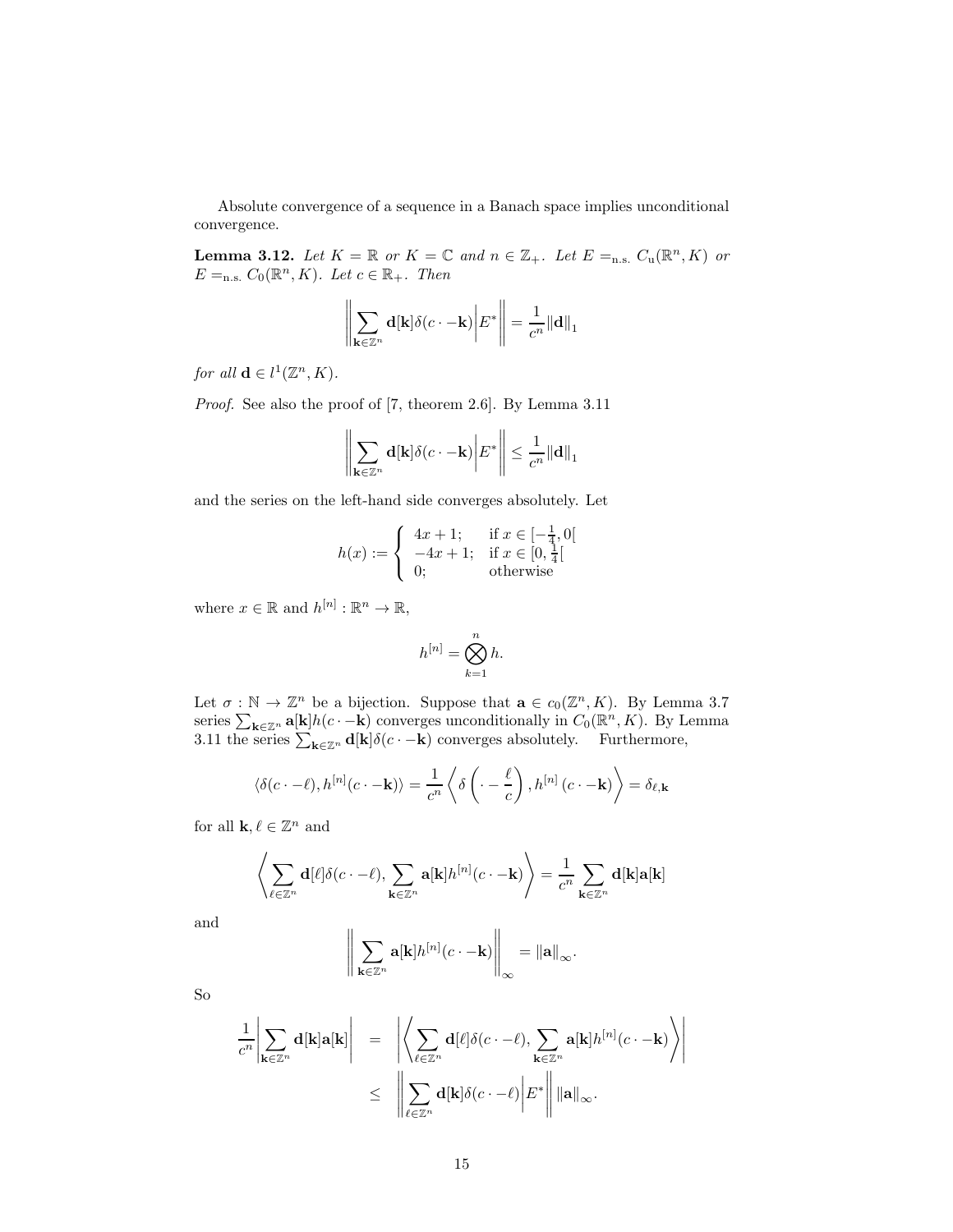Hence

$$
\left\| \sum_{\mathbf{k} \in \mathbb{Z}^n} \mathbf{d}[\mathbf{k}] \delta(c \cdot -\mathbf{k}) \middle| E^* \right\|
$$
  
\n
$$
\geq \frac{1}{c^n} \sup \left\{ \left| \sum_{\mathbf{k} \in \mathbb{Z}^n} \mathbf{d}[\mathbf{k}] \mathbf{a}[\mathbf{k}] \right| : \mathbf{a} \in c_0(\mathbb{Z}^n, K) \wedge ||\mathbf{a}||_{\infty} \leq 1 \right\}
$$
  
\n
$$
= \frac{1}{c^n} ||\mathbf{d}||_1
$$

where the last equality follows from  $c_0(\mathbb{Z}^n, K)^* =_{n.s.} l^1(\mathbb{Z}^n, K)$ .

**Lemma 3.13.** Let  $K = \mathbb{R}$  or  $K = \mathbb{C}$  and  $n \in \mathbb{Z}_+$ . Let  $E =_{n.s.} C_u(\mathbb{R}^n, K)$  or  $E =_{\text{n.s.}} C_0(\mathbb{R}^n, K)$ . Let  $c \in \mathbb{R}_+$ ,  $\tilde{f} \in E^*$ ,  $f \in C_{\text{com}}(\mathbb{R}^n, K)$ , and  $d[k] = \langle \tilde{f}, f(c \cdot \tilde{f}) \rangle$  $-\mathbf{k}$ ) for all  $\mathbf{k} \in \mathbb{Z}^n$ . Then  $\mathbf{d} \in l^1(\mathbb{Z}^n, K)$  and  $||\mathbf{d}||_1 \leq N_{\text{cover}}(f)||f||_{\infty} ||\tilde{f}||$ .

*Proof.* Suppose that  $\mathbf{a} \in c_0(\mathbb{Z}^n, K)$ . Let

$$
g:=\sum_{\mathbf{k}\in\mathbb{Z}^n}\mathbf{a}[\mathbf{k}]f(c\cdot-\mathbf{k}).
$$

By Lemma 3.7 we have  $g \in C_0(\mathbb{R}^n, K)$  and  $||g||_{\infty} \leq N_{\text{cover}}(f)||f||_{\infty} ||\mathbf{a}||_{\infty}$ . Now

$$
\langle \tilde{f},g\rangle=\sum_{\mathbf{k}\in\mathbb{Z}^n}\mathbf{a}[\mathbf{k}]\langle \tilde{f},f(c\cdot-\mathbf{k})\rangle=\sum_{\mathbf{k}\in\mathbb{Z}^n}\mathbf{a}[\mathbf{k}]\mathbf{d}[\mathbf{k}]\in K
$$

where the series converge absolutely. By Lemma 3.7 we have

$$
\left|\sum_{\mathbf{k}\in\mathbb{Z}^n}\mathbf{a}[\mathbf{k}]\mathbf{d}[\mathbf{k}]\right| = \left|\langle\tilde{f},g\rangle\right| \le \|\tilde{f}\|\|g\| \le N_{\text{cover}}(f)\|f\|_{\infty}\|\tilde{f}\|\|\mathbf{a}\|_{\infty}.\tag{11}
$$

As  $\mathbf{a} \in c_0(\mathbb{Z}^n, K)$  was arbitrary it follows that  $\mathbf{d} \in c_0(\mathbb{Z}^n, K)^* =_{\text{n.s.}} l^1(\mathbb{Z}^n, K)$ . It follows from Equation (11) that  $\|\mathbf{d}\|_1 \leq N_{\text{cover}}(f) \|\tilde{f}\|_{\infty} \|\tilde{f}\|.$  $\Box$ 

**Lemma 3.14.** Let  $K = \mathbb{R}$  or  $K = \mathbb{C}$  and  $n \in \mathbb{Z}_+$ . Let  $c \in \mathbb{R}_+$  and  $f \in$  $C_0(\mathbb{R}^n, K)$ . Then  $(f(c\mathbf{k}))_{\mathbf{k}\in\mathbb{Z}^n} \in c_0(\mathbb{Z}^n, K)$  and  $|| (f(c\mathbf{k}))_{\mathbf{k}\in\mathbb{Z}^n}||_{\infty} \leq ||f||_{\infty}$ .

*Proof.* Let  $\sigma : \mathbb{N} \to \mathbb{Z}^n$  be a bijection. Let  $h > 0$ . There exists  $r > 0$  so that  $|f(\mathbf{x})| < h$  for all  $\mathbf{x} \in \mathbb{R}^n$ ,  $||x|| > r$ . The set  $\{\mathbf{k} \in \mathbb{Z}^n : ||c\mathbf{k}||_2 \le r\}$  is finite and hence there exists  $l_0 \in \mathbb{N}$  so that  $\|c\sigma(l)\|_2 > r$  for all  $l > l_0$ . Now  $|f(c\sigma(l))| < h$ for all  $l > l_0$ . Consequently  $(f(c\mathbf{k}))_{\mathbf{k}\in\mathbb{Z}^n} \in c_0(\mathbb{Z}^n, K)$ . It follows from the definition of the supremum norm that  $\left\| (f(c\mathbf{k}))_{\mathbf{k}\in\mathbb{Z}^n} \right\|_{\infty} \leq \|f\|_{\infty}$ .  $\Box$ 

**Lemma 3.15.** Let  $K = \mathbb{R}$  or  $K = \mathbb{C}$  and  $n \in \mathbb{Z}_+$ . Let  $E =_{n.s.} C_u(\mathbb{R}^n, K)$  or  $E =_{n.s.} C_0(\mathbb{R}^n, K)$ . Let  $c \in \mathbb{R}_+$ ,  $\tilde{f} \in E^*$ , and  $f \in C_{com}(\mathbb{R}^n, K)$ . Suppose that

$$
\forall \mathbf{k} \in \mathbb{Z}^n : \langle \tilde{f}, f(\cdot - \mathbf{k}) \rangle = \delta_{\mathbf{k},0}.
$$
 (12)

Then

$$
\frac{1}{c^n} \frac{1}{N_{\text{cover}}(f) \|f\|_{\infty}} \|\mathbf{d}\|_1 \le \left\| \sum_{\mathbf{k} \in \mathbb{Z}^n} \mathbf{d}[\mathbf{k}] \tilde{f}(c \cdot -\mathbf{k}) \right| E^* \right\| \le \frac{1}{c^n} \left\| \tilde{f} \right\| \|\mathbf{d}\|_1
$$

for all  $\mathbf{d} \in l^1(\mathbb{Z}^n, K)$ .

 $\mathbf{r}$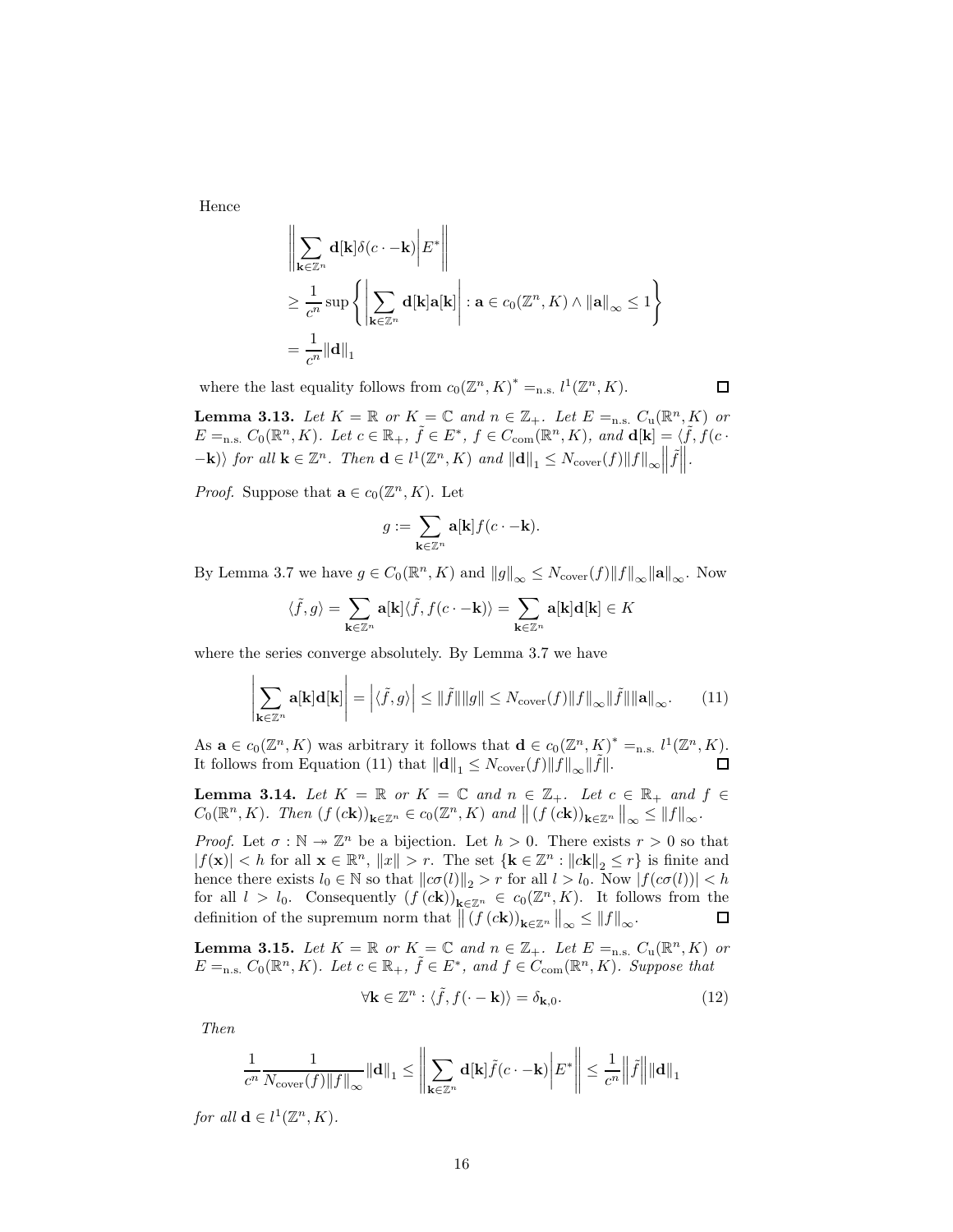*Proof.* Let  $\mathbf{d} \in l^1(\mathbb{Z}^n, K)$ . Let

$$
\tilde g:=\sum_{{\mathbf{k}}\in\mathbb Z^n} {\mathbf{d}}[{\mathbf{k}}] \tilde f(c\cdot -{\mathbf{k}}).
$$

By Lemma 3.11 the series on the right-hand side converges absolutely and

$$
\|\tilde{g}|E^*\| \le \frac{1}{c^n} \left\| \tilde{f}|E^*\right\| \|{\bf d}\|_1.
$$

Suppose that  $\mathbf{a} \in c_0(\mathbb{Z}^n, K)$ . Let

$$
g:=\sum_{\mathbf{k}\in\mathbb{Z}^n}\mathbf{a}[\mathbf{k}]f(c\cdot-\mathbf{k})
$$

By Lemma 3.7 the series on the right-hand side converges unconditionally and  $\|\mathcal{G}\|_{\infty} \leq N_{\text{cover}}(f) \|f\|_{\infty} \|\mathbf{a}\|_{\infty}$ . By Definition 2.16 we have

$$
\langle \tilde{f}(c \cdot -\mathbf{k}), f(c \cdot -\ell) \rangle = \frac{1}{c^n} \langle \tilde{f}, f(\cdot + \mathbf{k} - \ell) \rangle
$$

and hence by Equation (12)

$$
\langle \tilde{g}, g \rangle = \frac{1}{c^n} \sum_{\mathbf{k} \in \mathbb{Z}^n} \sum_{\ell \in \mathbb{Z}^n} \mathbf{d}[\mathbf{k}] \mathbf{a}[\ell] \delta_{\mathbf{k}, \ell} = \frac{1}{c^n} \sum_{\mathbf{k} \in \mathbb{Z}^n} \mathbf{d}[\mathbf{k}] \mathbf{a}[\mathbf{k}]
$$

and it follows that

$$
\frac{1}{c^n}\left|\sum_{\mathbf{k}\in\mathbb{Z}^n}\mathbf{d}[\mathbf{k}]\mathbf{a}[\mathbf{k}]\right|\leq \|\tilde{g}\|\|g\|_\infty\leq \|\tilde{g}\|N_{\mathrm{cover}}(f)\|f\|_\infty\|\mathbf{a}\|_\infty.
$$

Thus

$$
\|\tilde{g}\| \ge \frac{1}{c^n} \frac{1}{N_{\text{cover}}(f) \|f\|_{\infty} \|\mathbf{a}\|_{\infty}} \left| \sum_{\mathbf{k} \in \mathbb{Z}^n} \mathbf{d}[\mathbf{k}] \mathbf{a}[\mathbf{k}] \right|.
$$
 (13)

Let  $\sigma : \mathbb{N} \to \mathbb{Z}^n$  be a bijection. When  $m \in \mathbb{N}$  define sequence  $\mathbf{a}_m \in c_0(\mathbb{Z}^n, K)$ by

$$
\mathbf{a}_m[\mathbf{k}] := \left\{ \begin{array}{ll} e^{-i\arg \mathbf{d}[\mathbf{k}]}; & \text{if } \sigma^{-1}(\mathbf{k}) \leq m \\ 0; & \text{otherwise.} \end{array} \right.
$$

where  $\mathbf{k} \in \mathbb{Z}^n$ . Sequence  $\mathbf{a} \in c_0(\mathbb{Z}^n, K)$  was arbitrary and it follows from (13) that

$$
\begin{array}{rcl} \|\tilde{g}\| & \geq & \displaystyle \frac{1}{c^n}\frac{1}{N_{\mathrm{cover}}(f)\|f\|_{\infty}\|\mathbf{a}_m\|_{\infty}}\left|\sum_{\mathbf{k}\in\mathbb{Z}^n}\mathbf{d}[\mathbf{k}]\mathbf{a}_m[\mathbf{k}]\right| \\ & = & \displaystyle \frac{1}{c^n}\frac{1}{N_{\mathrm{cover}}(f)\|f\|_{\infty}\|\mathbf{a}_m\|_{\infty}}\sum_{u=0}^m|\mathbf{d}[\sigma(u)]| \end{array}
$$

for all  $m \in \mathbb{N}$ . Now  $\|\mathbf{a}_m\|_{\infty} \leq 1$  for all  $m \in \mathbb{N}$  and hence

$$
\|\tilde{g}|E^*\| \geq \frac{1}{c^n} \frac{1}{N_{\text{cover}}(f)\|f\|_{\infty}} \sum_{u=0}^m |\mathbf{d}[\sigma(u)]|
$$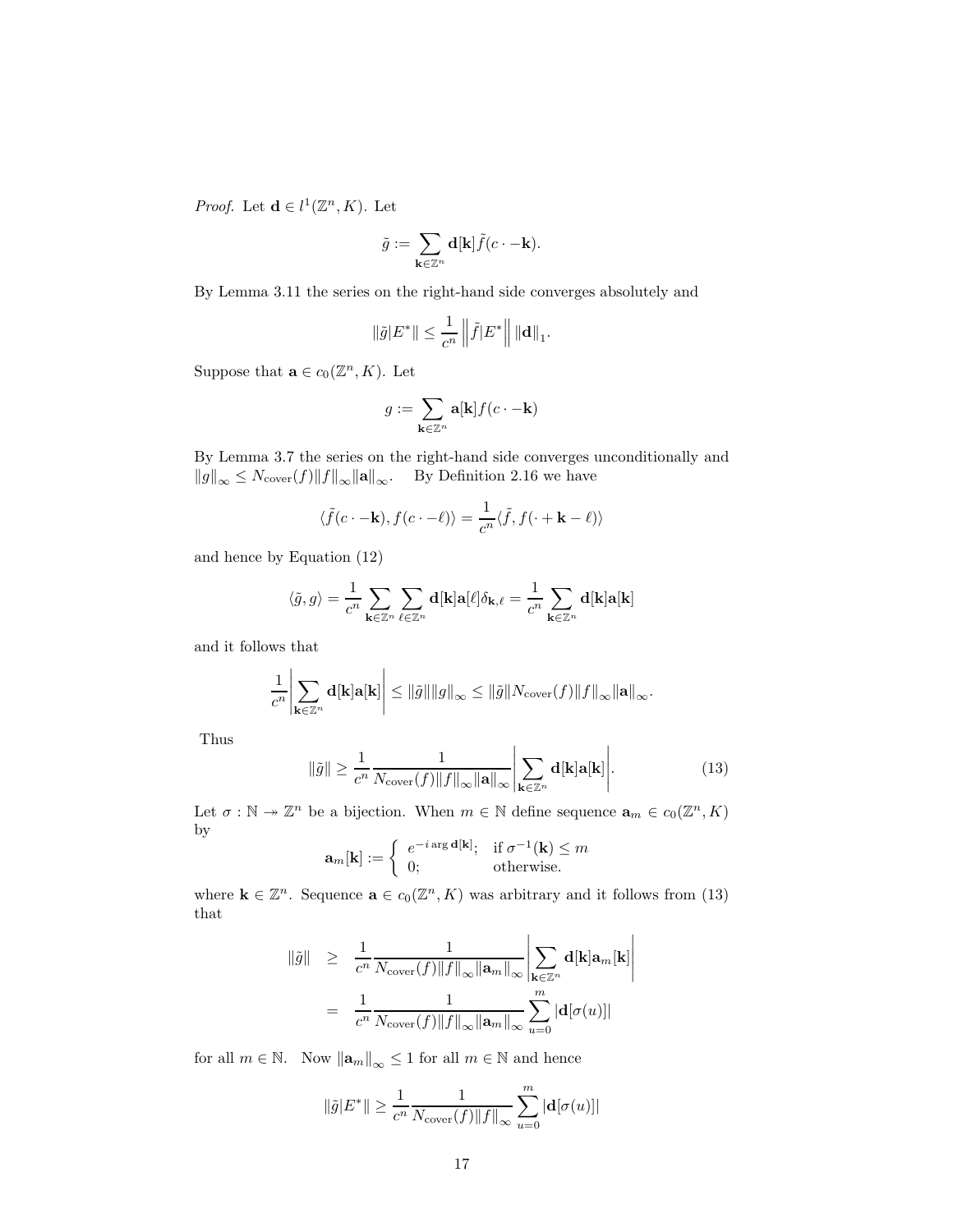for all  $m \in \mathbb{N}$ . Consequently

$$
\|\tilde{g}|E^*\| \ge \frac{1}{c^n} \frac{1}{N_{\text{cover}}(f) \|f\|_{\infty}} \sum_{\mathbf{k} \in \mathbb{Z}^n} |\mathbf{d}[\mathbf{k}]| = \frac{1}{c^n} \frac{1}{N_{\text{cover}}(f) \|f\|_{\infty}} \|\mathbf{d}\|_1.
$$

**Lemma 3.16.** Let  $K = \mathbb{R}$  or  $K = \mathbb{C}$  and  $n \in \mathbb{Z}_+$ . Let  $E =_{n.s.} C_u(\mathbb{R}^n, K)$  or  $E =_{n.s.} C_0(\mathbb{R}^n, K)$ . Let  $c \in \mathbb{R}_+$ ,  $\tilde{f} \in E^*$ , and  $f \in C_{com}(\mathbb{R}^n, K)$ . Suppose that

$$
\langle \tilde{f}, f(\cdot - \mathbf{k}) \rangle = \delta_{\mathbf{k},0}
$$

for all  $\mathbf{k} \in \mathbb{Z}^n$ . Define

$$
M := \left\{ c^n \sum_{\mathbf{k} \in \mathbb{Z}^n} \mathbf{d}[\mathbf{k}] \tilde{f} (c \cdot -\mathbf{k}) : \mathbf{d} \in l^1(\mathbb{Z}^n, K) \right\}
$$

$$
\|\tilde{g}|M\| := \|\tilde{g}|E^*\|.
$$
(14)

Define function  $\iota: l^1(\mathbb{Z}^n, K) \to M$  by

$$
\iota({\bf d}):=c^n\sum_{{\bf k}\in\mathbb Z^n}{\bf d}[{\bf k}]\tilde f\left(c\cdot-{\bf k}\right)
$$

for all  $\mathbf{d} \in l^1(\mathbb{Z}^n, K)$ . Then

(i) M is a closed subspace of  $E^*$ .

(ii) Function  $\iota$  is a topological isomorphism from  $l^1(\mathbb{Z}^n, K)$  onto M and

$$
\frac{1}{N_{\text{cover}}(f) \|f\|_{\infty}} \|d\|_{1} \leq \|u(d)\| \leq \left\|\tilde{f}\right\| \|d\|_{1}
$$
 (15)

for all  $\mathbf{d} \in l^1(\mathbb{Z}^n, K)$ .

Proof. The series in Equation (14) converges absolutely by Lemma 3.11. Function  $\iota$  is linear and a surjection onto M. By Lemma 3.15 Equation (15) is true.

Suppose that  $\mathbf{w}, \mathbf{z} \in l^1(\mathbb{Z}^n, K)$  and  $\mathbf{w} \neq \mathbf{z}$ . Now  $\|\mathbf{w} - \mathbf{z}\|_1 \neq 0$  so

$$
\|\iota(\mathbf{w} - \mathbf{z})\| \ge \frac{1}{N_{\text{cover}}(f) \|f\|_{\infty}} \|\mathbf{w} - \mathbf{z}\|_{1} > 0.
$$

It follows that  $\iota(\mathbf{w} - \mathbf{z}) \neq 0$ . Hence  $\iota$  is an injection. It follows that  $\iota$  is a linear bijection and vector spaces M and  $l^1(\mathbb{Z}^n, K)$  are algebraically isomorphic. By Equation (15)  $\iota$  and  $\iota^{-1}$  are continuous. Thus (ii) is true.

Since M and  $l^1(\mathbb{Z}^n, K)$  are topologically isomorphic and  $l^1(\mathbb{Z}^n, K)$  is a Banach space it follows that  $M$  is also a Banach space and consequently a closed subspace of  $E^*$ . Thus (i) is true.  $\Box$ 

**Lemma 3.17.** Let  $K = \mathbb{R}$  or  $K = \mathbb{C}$  and  $n \in \mathbb{Z}_+$ . Let  $E =_{n.s.} C_u(\mathbb{R}^n, K)$  or  $E =_{n.s.} C_0(\mathbb{R}^n, K)$ . Let  $c \in \mathbb{R}_+$ . Define

$$
M := \left\{ \sum_{\mathbf{k} \in \mathbb{Z}^n} \mathbf{d}[\mathbf{k}] \delta \left( \cdot - \frac{\mathbf{k}}{c} \right) : \mathbf{d} \in l^1(\mathbb{Z}^n, K) \right\}
$$

$$
\|\tilde{g}|M\| := \|\tilde{g}|E^*\|
$$
(16)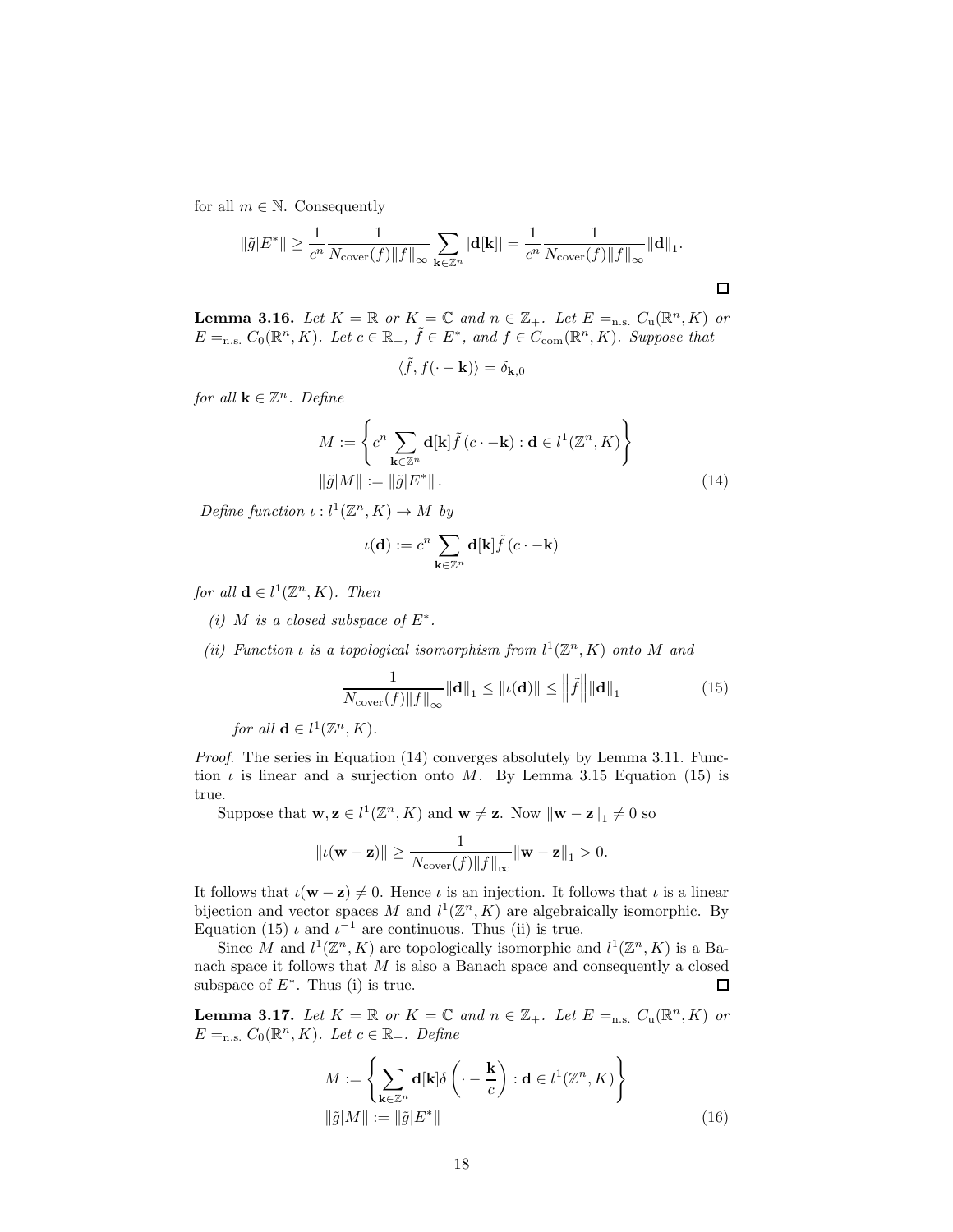Define function  $\iota: l^1(\mathbb{Z}^n, K) \to M$  by

$$
\iota({\bf d}):=\sum_{{\bf k}\in\mathbb Z^n} {\bf d}[{\bf k}]\delta\left(\cdot-\frac{{\bf k}}{c}\right)
$$

for all  $\mathbf{d} \in l^1(\mathbb{Z}^n, K)$ . Then M is a closed subspace of  $E^*$  and function  $\iota$  is an isometric isomorphism from  $l^1(\mathbb{Z}^n, K)$  onto M.

Proof. See also [21, theorem 2.6]. The series in Equation (16) converges absolutely by Lemma 3.11. Function  $\iota$  is linear and a surjection onto  $M$ . By Lemma 3.12  $\|\iota(\mathbf{d})\| = \|\mathbf{d}\|_1$  for all  $\mathbf{d} \in l^1(\mathbb{Z}^n, K)$ . It follows that  $\iota$  is injective. Hence  $\iota$ is an isometric isomorphism from  $l^1(\mathbb{Z}^n, K)$  onto M and M is a closed subspace of  $E^*$ .  $\Box$ 

**Lemma 3.18.** Let  $m \in \mathbb{N}$ . Let  $\mathbf{a} \in \mathbb{R}_0^{\mathbb{Z}_0(m)\times\mathbb{N}}$  and  $\mathbf{b}_k := (\mathbf{a}[k,l])_{l=0}^{\infty}$  for each  $k \in Z_0(m)$ . Then

(i) Series

$$
\sum_{\lambda\in Z_0(m)\times\mathbb{N}}{\bf a}[\lambda]
$$

converges if and only if the series

$$
\sum_{l\in\mathbb{N}}\mathbf{b}_k[l]
$$

converges for all  $k \in Z_0(m)$ .

(ii)

$$
\sum_{\lambda \in Z_0(m) \times \mathbb{N}} \mathbf{a}[\lambda] = \sum_{k \in Z_0(m)} \sum_{l \in \mathbb{N}} \mathbf{b}_k[l]
$$

(iii) When  $p \in [1,\infty]$ 

$$
\|\mathbf{a}\|_{p} = \left\| \left( \left\| \mathbf{b}_{k} \right\|_{p} \right)_{k \in Z_{0}(m)} \right\|_{p}.
$$

**Lemma 3.19.** Let  $n \in \mathbb{Z}_+$ ,  $\mathbf{a} \in l^1$ ,  $v_k \in C_{com}(\mathbb{R}^n)$  for each  $k \in \mathbb{N}$ , and

$$
f(\mathbf{x}) := \sum_{k \in \mathbb{N}} \mathbf{a}[k] v_k(\mathbf{x}) \tag{17}
$$

for all  $\mathbf{x} \in \mathbb{R}^n$ . Suppose also that

- (i) The series in (17) converges absolutely for each  $\mathbf{x} \in \mathbb{R}^n$ .
- (ii) There exists  $c_1 \in \mathbb{R}_+$  so that  $||v_k||_1 \leq c_1$  for all  $k \in \mathbb{N}$ .

Then

$$
\int_{\mathbf{x}\in\mathbb{R}^n}\left(\sum_{k\in\mathbb{N}}|\mathbf{a}[k]||v_k(\mathbf{x})|\right)d\tau = \sum_{k\in\mathbb{N}}|\mathbf{a}[k]|\int_{\mathbf{x}\in\mathbb{R}^n}|v_k(\mathbf{x})|d\tau.
$$

**Lemma 3.20.** Let  $n \in \mathbb{Z}_+$ ,  $f \in C_{com}(\mathbb{R}^n)$ ,  $c \in \mathbb{R}_+$ , and  $\mathbf{a} \in l^{\infty}(\mathbb{Z}^n)$ . Then the series

$$
g(\mathbf{x}) := \sum_{\mathbf{k} \in \mathbb{Z}^n} \mathbf{a}[\mathbf{k}] f(c\mathbf{x} - \mathbf{k})
$$

converges absolutely for each  $\mathbf{x} \in \mathbb{R}^n$ . We also have  $g \in C_u(\mathbb{R}^n)$ .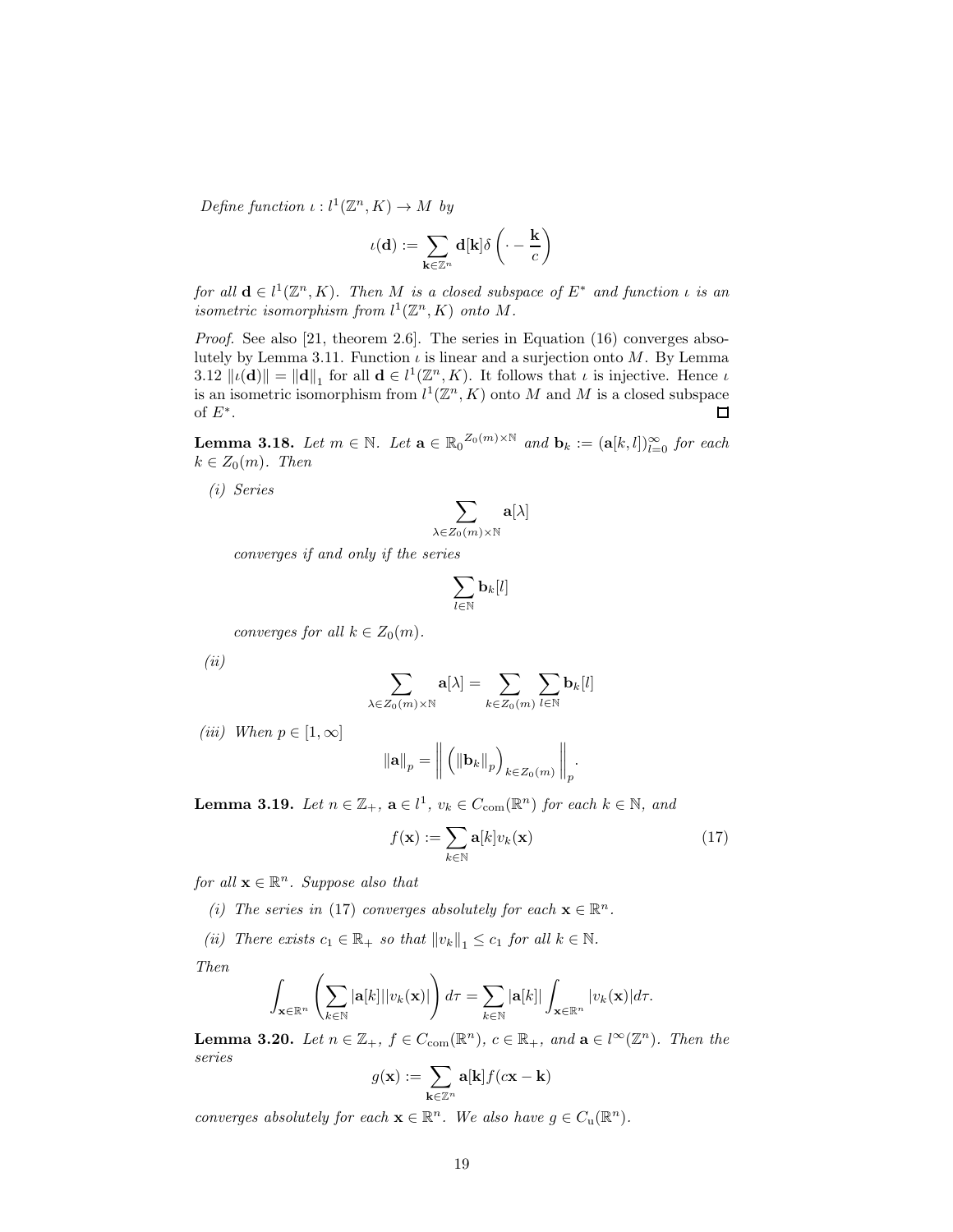**Lemma 3.21.** Let  $n \in \mathbb{Z}_+$  and I be a countably infinite set. Let  $v_\alpha \in C_{\text{com}}(\mathbb{R}^n)$ and  $\tilde{v}_{\alpha} \in C_{com}(\mathbb{R}^n)$  for all  $\alpha \in I$ . When  $\alpha \in I$  define  $J(\alpha) := \{\beta \in I :$ supp  $\tilde{v}_\alpha \cap \text{supp } v_\beta \neq \emptyset$ . Assume that  $J(\alpha)$  is finite for each  $\alpha \in I$ . Let  $\mathbf{a} \in l^\infty(I)$ and define

$$
f(\mathbf{x}) := \sum_{\alpha \in I} \mathbf{a}[\alpha] v_{\alpha}(\mathbf{x}) \tag{18}
$$

for all  $\mathbf{x} \in \mathbb{R}^n$ . Assume that the series in Equation (18) converges absolutely for each  $\mathbf{x} \in \mathbb{R}^n$ . Then

$$
\langle \tilde{v}_\alpha,f\rangle=\sum_{\beta\in I}{\bf a}[\beta]\langle \tilde{v}_\alpha,v_\beta\rangle.
$$

**Lemma 3.22.** Let  $n \in \mathbb{Z}_+$ ,  $p \in [1,\infty[$ ,  $x_k \in L^p(\mathbb{R}^n) \cap L^\infty(\mathbb{R}^n)$ ,  $y \in L^p(\mathbb{R}^n)$ , and  $z \in L^{\infty}(\mathbb{R}^n)$ . Suppose that  $||x_k - y||_{L^p(\mathbb{R}^n)} \to 0$  as  $k \to \infty$  and  $||x_k - z||_{L^{\infty}(\mathbb{R}^n)} \to$ 0 as  $k \to \infty$ . Then  $y = z$  almost everywhere.

**Lemma 3.23.** Let  $(R, \mu)$  and  $(S, \nu)$  be totally  $\sigma$ -finite measure spaces. Suppose that  $A_1 \subset_{c.s.} L^1(R,\mu)$ ,  $A_\infty \subset_{c.s.} L^\infty(R,\mu)$ ,  $T_1$  is an operator from  $A_1$  into  $L^1(S,\nu)$ , and  $T_{\infty}$  is an operator from  $A_{\infty}$  into  $L^{\infty}(S,\nu)$ . When  $p \in ]1,\infty[$  define  $T_p := (T_1, T_\infty)_{1-\frac{1}{p},p}, A_p :=_{\text{set}} (A_1, A_\infty)_{1-\frac{1}{p},p}, \text{ and } ||f|A_p|| := ||f|L^p(R, \mu)||$  for all  $f \in A_p$ . Then

$$
||T_p|\mathcal{L}(A_p, L^p(S, \nu))|| \leq \frac{p}{p-1}||T_1||^{\frac{1}{p}}||T_{\infty}||^{1-\frac{1}{p}}
$$

for all  $p \in ]1, \infty[$ .

Proof. Use definitions IV.4.4 and V.1.7, lemma IV.4.5, and theorems V.1.6 and V.1.12 in [3].  $\Box$ 

**Lemma 3.24.** Let  $f \in \mathbb{C}$ ,  $m \in \mathbb{N}$ ,  $r_1 \in \mathbb{R}_+$ , and  $\tilde{f} \in C(\overline{B}_{\mathbb{R}}(0;r_1))$ <sup>\*</sup>. Let

$$
f^{[n]} := \bigotimes_{i=0}^{n} f
$$

and

$$
\tilde{f}^{[n]}:=\bigotimes_{i=0}^n \tilde{f}.
$$

If  $(\tilde{f}, f)$  spans all polynomials of degree at most m then  $(\tilde{f}^{[n]}, f^{[n]})$  spans all polynomials of degree at most m.

Proof. Let

$$
p(\mathbf{x}) := \prod_{i=1}^{n} p_i(\mathbf{x}[i]) = \prod_{i=1}^{n} (\mathbf{x}[i])^{\mathbf{a}[i]}
$$

where  $\mathbf{a}[i] \in Z_0(m), i = 1, \ldots, n$ . Define  $r_2 \in \mathbb{R}_+$  so that  $(\overline{B}_\mathbb{R}(0; r_1))^n \subset$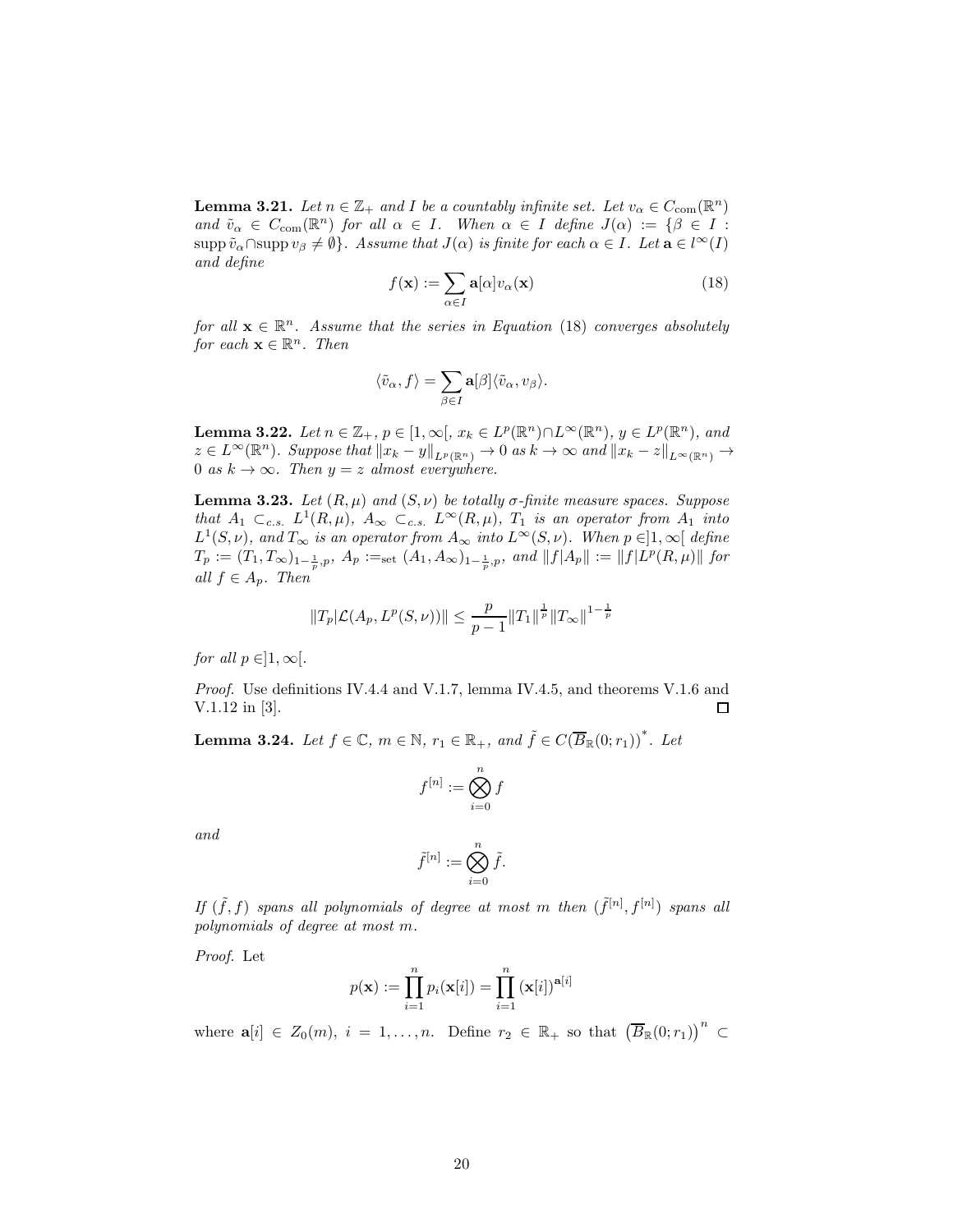$\overline{B}_{\mathbb{R}^n}(0;r_2)$ . Now

$$
\sum_{\mathbf{k}\in\mathbb{Z}^n} \left\langle \tilde{f}^{[n]}(\cdot - \mathbf{k}), p|_{\overline{B}_{\mathbb{R}^n}(\mathbf{k};r_2)} \right\rangle f^{[n]}(\mathbf{x} - \mathbf{k})
$$
\n
$$
= \sum_{k_1\in\mathbb{Z}} \cdots \sum_{k_n\in\mathbb{Z}} \prod_{i=1}^n \left\langle \tilde{f}(\cdot - \mathbf{k}[i]), p_i|_{\overline{B}_{\mathbb{R}}(\mathbf{k}[i];r_1)} \right\rangle f(\mathbf{x}[i] - \mathbf{k}[i])
$$
\n
$$
= \prod_{i=1}^n \sum_{k\in\mathbb{Z}} \left\langle \tilde{f}(\cdot - k), p_i|_{\overline{B}_{\mathbb{R}}(k;r_1)} \right\rangle f(\mathbf{x}[i] - k)
$$
\n
$$
= \prod_{i=1}^n p_i(\mathbf{x}[i]) = p(\mathbf{x})
$$

for all  $\mathbf{x} \in \mathbb{R}^n$ .

 $\Box$ 

**Definition 3.25.** Let  $n \in \mathbb{Z}_+$ ,  $I \subset \mathbb{N}$ ,  $I \neq \emptyset$ . Let  $\alpha \in (\mathbb{Z}^n)^I$ . We say that  $\alpha$ preserves neighbours iff  $k, k + 1 \in I$  implies  $\|\alpha(k + 1) - \alpha(k)\|_{\infty} = 1$ .

**Definition 3.26.** When  $n \in \mathbb{Z}_+$  define  $A_{n,k} := (Z_{\pm}(k))^{n}$  for all  $k \in \mathbb{N}$  and  $B_{n,k} := A_{n,k} \setminus A_{n,k-1}$  for all  $k \in \mathbb{Z}_+$ . Define also  $B_{n,0} := \{0_n\}.$ 

**Definition 3.27.** Let  $k \in \mathbb{Z}_+$ . Define function  $\beta_{2,k} : Z_0(\#B_{n,k}-1) \to B_{n,k}$  by

$$
\beta_{2,k}(m):=\left\{\begin{array}{ll}(-k+1+c,-k); & m=c\in Z_0(2k-1)\\(k,-k+c+1); & m=2k+c,c\in Z_0(2k-1)\\(-k+1+c,-k); & m=4k+c,c\in Z_0(2k-1)\\(-k+1+c,-k); & m=6k+c,c\in Z_0(2k-1)\end{array}\right.
$$

Define also  $\beta_{2,0}$ :  $Z_0(\#B_{n,0}-1) \to B_{n,0}$  by  $\beta_{2,0}(0) := (0,0)$ .

Define  $\alpha_{2,k}(m) := \beta_{2,j}(m - \#A_{2,j-1})$  where  $\#A_{2,j-1} \leq m < \#A_{2,j}$  and  $m \in Z_0(\#A_{2,k}-1), j \in Z_0(k) \text{ and } k \in \mathbb{Z}_+$ . When  $k = 0$  let  $\alpha_{2,0}(0) = (0,0)$ . Let also  $\alpha'_{2,k}(m) := \alpha_{2,k}(\#A_{2,k} - 1 - m)$  for  $m \in Z_0(\#A_{2,k} - 1)$ .

Now  $\beta_{2,k}$  is a bijection from  $Z_0(\#B_{n,k}-1)$  onto  $B_{n,k}$  and it preserves neighbours for each  $k \in \mathbb{N}$ . Functions  $\alpha_{2,k}$  and  $\alpha'_{2,k}$  are bijections from  $Z_0(\#A_{n,k}-1)$ onto  $A_{n,k}$  and they preserve neighbours for each  $k \in \mathbb{N}$ .

If  $k < j$  we define  $\sum_{i=j}^{k} x_i = 0$ .

**Lemma 3.28.** Let  $n \in \mathbb{N}$ ,  $n \geq 3$ . There exist bijections  $\beta_{n,k} : Z_0(\#B_{n,k}-1) \rightarrow$  $B_{n,k}, k \in \mathbb{N}$ , so that  $\beta_{n,k}$  preserves neighbours,  $\beta_{n,k}(0) = (k, \mathbf{0}_{n-1})$ , and  $\beta_{n,k}(\#B_{n,k}-1) = (-k, \mathbf{0}_{n-1})$  for all  $k \in \mathbb{N}$ .

*Proof.* We prove case  $n = 3$  first. Suppose that  $k \in \mathbb{Z}_+$ . Let

$$
C_0 := \{(k, \mathbf{x}) : \mathbf{x} \in A_{2,k}\}
$$

and

$$
p_0(m) := (k, \alpha_{2,k}(m))
$$

for  $m \in Z_0(\#A_{2,k}-1)$ . Let

$$
C_s := \{(k-s, \mathbf{x}) : \mathbf{x} \in B_{2,k}\}\
$$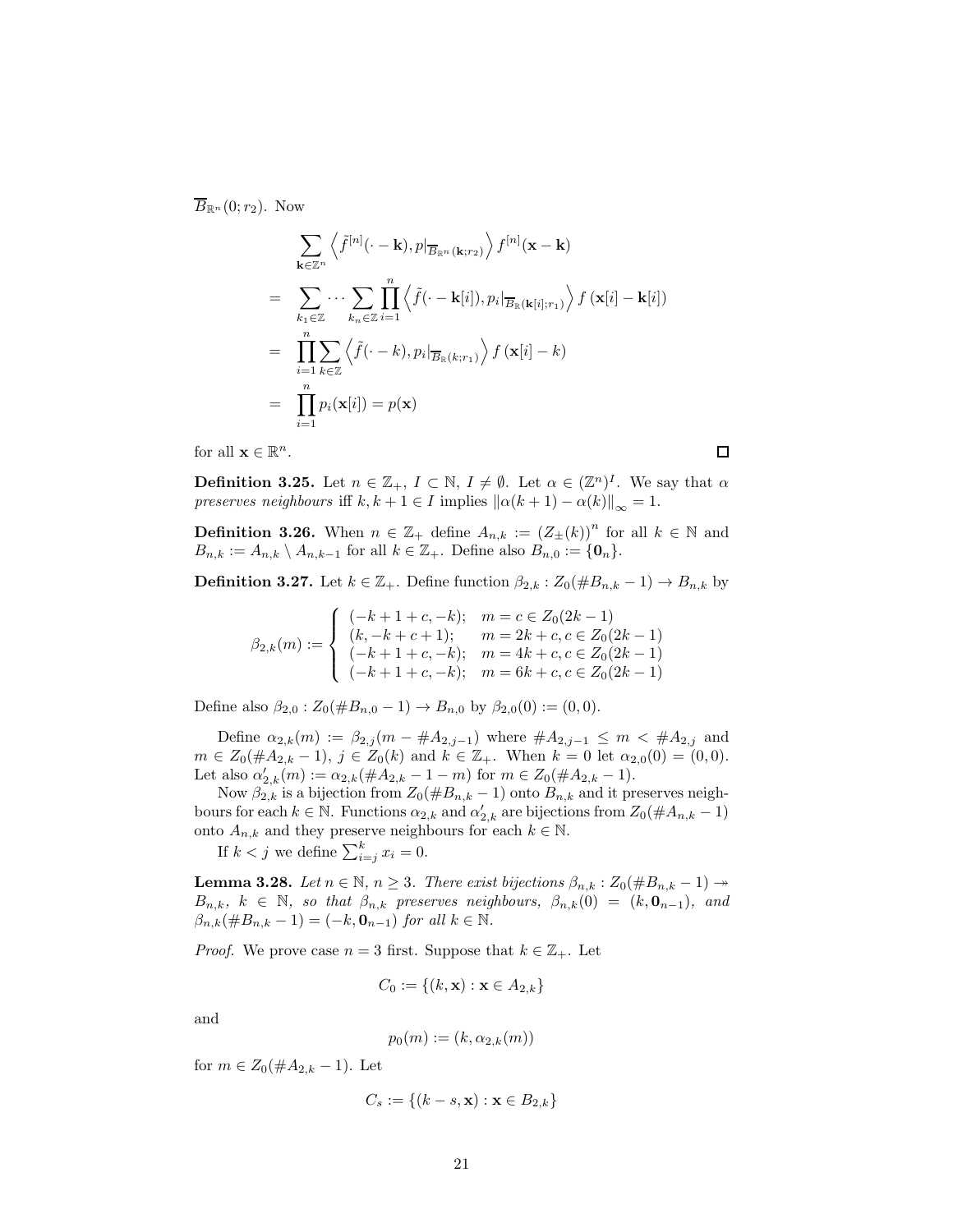and

$$
p_s(m) := (k - s, \beta_{2,k}(m))
$$
  
for  $m \in Z_0(\#B_{2,k} - 1)$  and  $s = 1, ..., 2k - 1$ . Let  

$$
C_{2k} := \{(-k, \mathbf{x}) : \mathbf{x} \in A_{2,k}\}
$$

and

$$
p_{2k}(m):=(-k,\alpha_{2,k}'(m))
$$

for  $m \in Z_0(\#A_{2,k} - 1)$ . Define

$$
\beta_{3,k}(m) := p_s \left( m - \sum_{s'=0}^{s-1} \#C_{s'} \right)
$$

when

$$
\sum_{s'=0}^{s-1} \#C_{s'} \le m < \sum_{s'=0}^{s} \#C_{s'}
$$

and  $m \in Z_0(\#B_{3,k}-1)$  Now functions  $\beta_{3,k}$  satisfy the conditions of the lemma.

Suppose that the lemma is true for some  $n \in \mathbb{N}$ ,  $n \geq 3$ . Define  $\beta_{n,k}^1 := \beta_{n,k}$ for all  $k \in \mathbb{N}$  and  $\beta_{n,k}^{-1}(m) := \beta_{n,k}(\#B_{n,k} - 1 - m)$  for all  $m \in Z_0(\#B_{n,k} - 1)$ ,  $k \in \mathbb{N}$ . Define also  $\alpha_{n,k}(m) := \beta_{n,j}^{(-1)^{k-j}}(m - \#A_{n,j-1})$  where  $\#A_{n,j-1} \leq m$  $#A_{n,j}$  and  $m \in Z_0(\#A_{n,k}-1)$ ,  $j \in Z_0(k)$  and  $k \in \mathbb{Z}_+$ . When  $k = 0$  let  $\alpha_{n,0}(0) = \mathbf{0}_n$ . Let also

$$
\alpha'_{n,k}(m) := \beta_{n,k-j}^{(-1)^j} \left( m - \sum_{j'=0}^{j-1} \#B_{n,k-j'} \right)
$$

for  $m \in Z_0(\#A_{n,k}-1)$  and  $j \in Z_0(k)$  where

$$
\sum_{j'=0}^{j-1} \#B_{n,k-j'} \le m < \sum_{j'=0}^{j} \#B_{n,k-j'}.
$$

Let  $k \in \mathbb{Z}_+$ . Let

$$
C_0 := \{(k, \mathbf{x}) : \mathbf{x} \in A_{n,k}\}\
$$

and

$$
p_0(m) := (k, \alpha_{n,k}(m))
$$

for  $m \in Z_0(\#A_{n,k}-1)$ . Let

$$
C_s := \{(k-s, \mathbf{x}) : \mathbf{x} \in B_{n,k}\}\
$$

and

$$
p_s(m) := (k - s, \beta_{n,k}^{(-1)^s}(m))
$$

for  $m \in Z_0(\#B_{n,k}-1)$  and  $a=1,\ldots,2k-1$ . Let

$$
C_{2k} := \{(-k, \mathbf{x}) : \mathbf{x} \in A_{n,k}\}\
$$

and

$$
p_{2k}(m):=(-k,\alpha_{n,k}'(m))
$$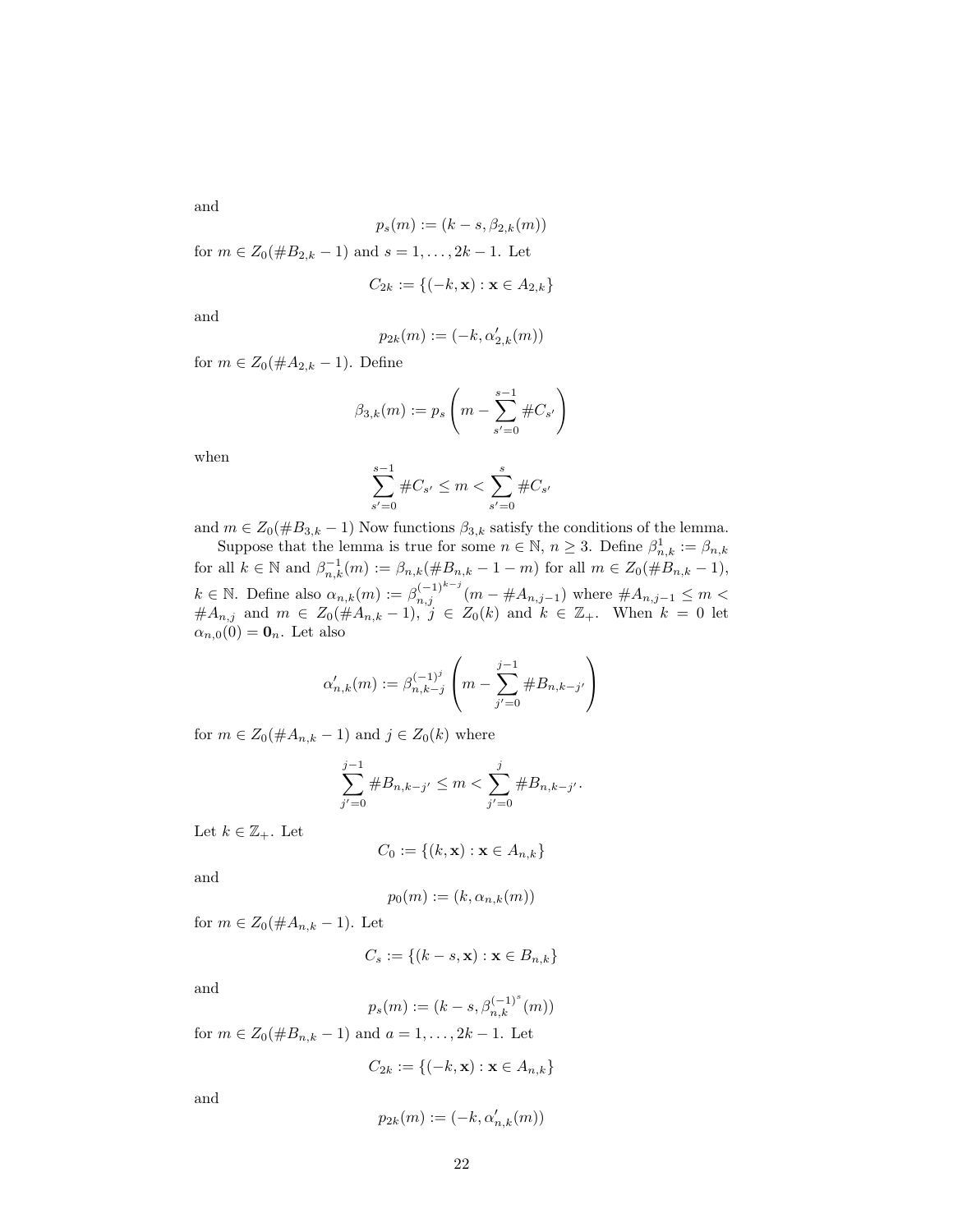for  $m \in Z_0(\#A_{n,k} - 1)$ . Define

$$
\beta_{n+1,k}(m) := p_s \left( m - \sum_{s'=0}^{s-1} \#C_{s'} \right)
$$

when

$$
\sum_{s'=0}^{s-1} \#C_{s'} \le m < \sum_{s'=0}^{s} \#C_{s'}.
$$

and  $m \in Z_0(\#B_{n+1,k}-1)$ . Now functions  $\beta_{n+1,k}$  satisfy the conditions of the lemma. lemma.

Definition 3.29. Define

$$
\sigma_{\rm c}^{[2]}(m) := \beta_{2,k} \left( m - \#A_{2,k-1} \right)
$$

where  $#A_{2,k-1} \leq m < #A_{2,k}$  and  $m, k \in \mathbb{N}$ . When  $n \geq 3$  define

$$
\sigma_c^{[n]}(m) := \beta_{n,k}^{(-1)^k} \left( m - \#A_{n,k-1} \right)
$$

where  $\#A_{n,k-1} \leq m < \#A_{n,k}$  and  $m, k \in \mathbb{N}$ .

Now  $\sigma_{c}^{[n]}$  is a bijection from N onto  $\mathbb{Z}^{n}$  preserving neighbours for each  $n \in \mathbb{N}$ ,  $n \geq 2$ . Case  $n \geq 3$  follows from Lemma 3.28.

### 4 On Tensor Product Spaces

**Definition 4.1.** When  $n \in \mathbb{Z}_+$  define function  $\sigma_{sq}^{[n]} : \mathbb{N} \to \mathbb{N}^n$  by

$$
\sigma_{\text{sq}}^{[n]}(k) := \begin{cases} k; & n = 1\\ \frac{s_{\text{comb}}(\sigma_{\text{sq}}^{[n-1]}(\sigma_{\text{sq}1}(k)), \ \sigma_{\text{sq}2}(k)); & n \ge 2 \end{cases}
$$

for all  $k \in \mathbb{N}$ . When  $n \in \mathbb{Z}_+$  and  $j \in Z(n)$  define function  $\sigma_{sq}^{(n,j)} : \mathbb{N} \to \mathbb{N}$  by

$$
\sigma_{\text{sq}}^{(n,j)}(k) := \sigma_{\text{sq}}^{[n]}(k)[j]
$$

for all  $k \in \mathbb{N}$ .

It can be shown by induction that function  $\sigma_{sq}^{[n]}$  is a bijection from N onto  $\mathbb{N}^n$  for each  $n \in \mathbb{Z}_+$ .

**Lemma 4.2.** Let  $n \in \mathbb{Z}_+$  and  $\alpha = \pi$  or  $\alpha = \varepsilon$ . Suppose that  $A_k$  is a Banach space for each  $k \in Z(n)$ . Suppose also that  $(a_{k,j})_{j=0}^{\infty}$  is a Schauder basis of Banach space  $A_k$  for each  $k \in Z(n)$ . Then the sequence

$$
\left(\bigotimes_{k=1}^n a_{k,\sigma_{\mathrm{sq}}^{(n,k)}(j)}\right)_{j=0}^\infty
$$

is a Schauder basis of Banach space

$$
\bigotimes_{k=1}^n A_k.
$$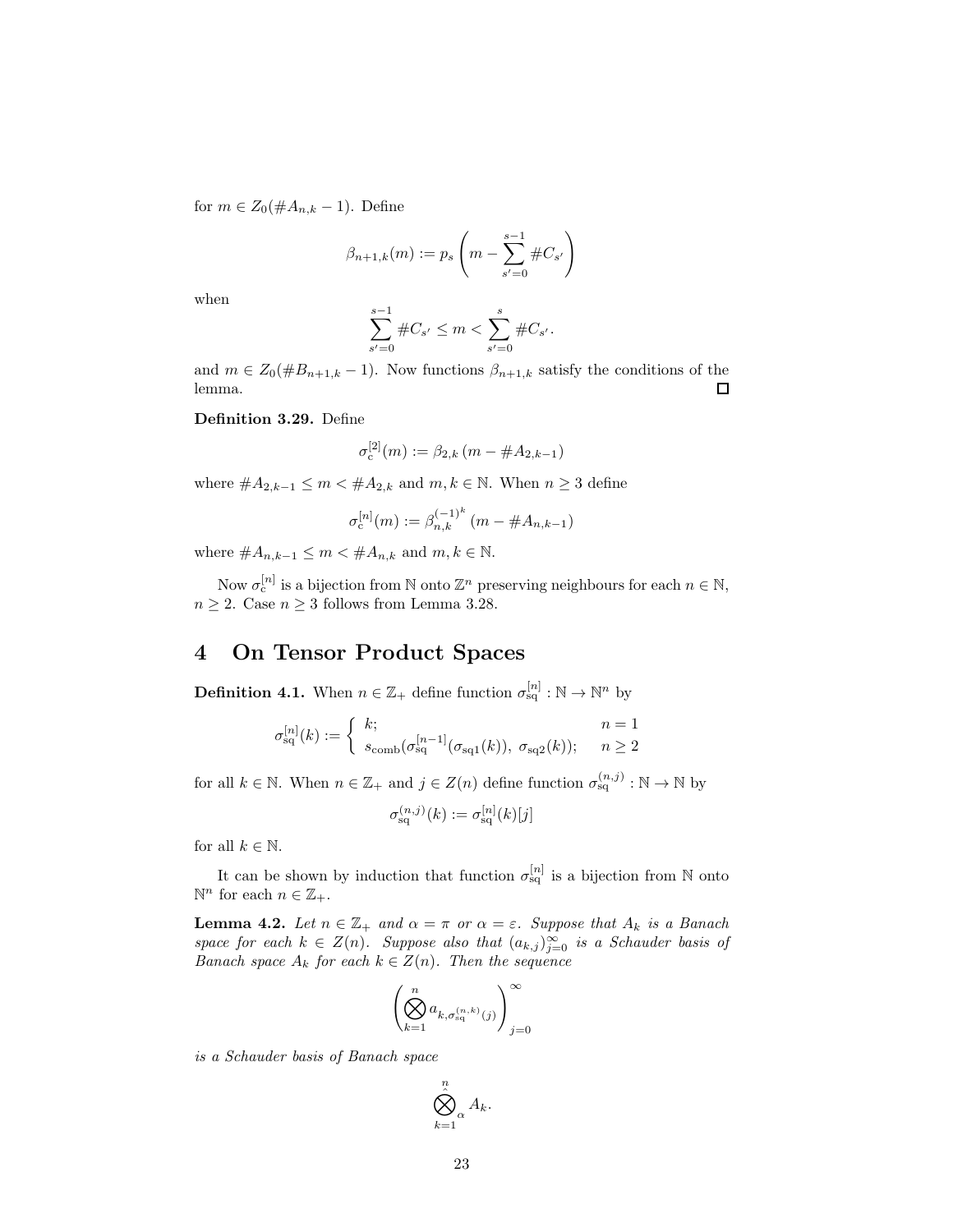*Proof.* Use the two dimensional case and induction by  $n$ .

We give the following definition to be used with inherited tensor products.

**Definition 4.3.** Let A and B be Banach spaces and  $\alpha$  a reasonable crossnorm on  $A \otimes B$ . We say that  $\alpha$  preserves operator continuity iff  $S \otimes T$  is an operator from  $A \otimes_{\alpha} B$  into  $A \otimes_{\alpha} B$  whenever  $S : A \to A$  and  $T : B \to B$  are operators.

If  $\alpha$  is a uniform crossnorm  $\alpha_{A,B}$  preserves operator continuity for all Banach spaces A and B. The distributive law for completed Banach space tensor products and direct sums is proved next. Relationship between tensor products and direct sums has also been investigated by Grecu and Ryan [22] and Ansemil and Floret [2]. Some lemmas are proved first.

**Lemma 4.4.** Let  $E$  be a Banach space. Let  $B$  and  $C$  be closed subspaces of  $E$ so that  $B \cap C = \{0\}$ . Define operators  $P_B : B \dot{+} C \to B$  and  $P_C : B \dot{+} C \to C$ by

$$
P_B(b+c) := b, \quad x = b+c \in B + C
$$

and

$$
P_C(b+c) := c, \quad x = b+c \in B + C.
$$

Then  $B \dotplus C$  is a closed subspace of E.

*Proof.* The direct sum  $B+C$  is a normed subspace of E. Let  $M = \max\{\Vert P_B \Vert, \Vert P_C \Vert\}.$ Let  $(x_k)_{k=0}^{\infty} \subset B+C$  be a Cauchy sequence and  $x_k = b_k + c_k$  where  $b_k \in B$  and  $c_k \in C$  for all  $k \in \mathbb{N}$ . Let  $h > 0$ . There exists  $N \in \mathbb{N}$  so that  $||x_{k'} - x_k|| < \frac{h}{M}$ for all  $k, k' \in \mathbb{N}$  so that  $k, k' \geq N$ . Now  $||b_{k'} - b_k|| = ||P_B(x_{k'} - x_k)|| \leq$  $||P_B|| ||x_{k'} - x_k|| < h$  when  $k, k' \ge N$ . Similarly  $||c_{k'} - c_k|| < h$  when  $k, k' \ge N$ . Hence  $(b_k)_{k=0}^{\infty}$  is a Cauchy sequence in B and  $(c_l)_{l=0}^{\infty}$  is a Cauchy sequence in C. So  $b_k \to b \in B$  as  $k \to \infty$  and  $c_l \to c \in C$  as  $l \to \infty$ . Furthermore,  $x_k = b_k + c_k \rightarrow b + c \in B + C$  as  $k \rightarrow \infty$ . Hence every Cauchy sequence in  $B \dotplus C$  converges in that space and  $B \dotplus C$  is a closed subspace of E.  $B + C$  converges in that space and  $B + C$  is a closed subspace of E.

**Lemma 4.5.** Let A and E be Banach spaces. Let B and C be closed subspaces of E so that  $B \cap C = \{0\}$ . Let  $\alpha$  be a reasonable crossnorm on  $A \otimes (B + C)$ and  $\beta$  a reasonable crossnorm on  $(B + C) \otimes A$ . Suppose that  $\alpha$  and  $\beta$  preserve operator continuity. Define  $P_B$  and  $P_C$  as in Lemma 4.4 and suppose that  $P_B$  and  $P_C$  are operators. Then  $\hat{A} \hat{\otimes}_{\alpha:A\otimes(B+C)} B \cap \hat{A} \hat{\otimes}_{\alpha:A\otimes(B+C)} C = \{0\}$  and  $B\hat{\otimes}_{\beta;A\otimes (B+C)}A\cap C\hat{\otimes}_{\beta;A\otimes (B+C)}A=\{0\}.$ 

*Proof.* Suppose that  $P_B$  is continuous.

Function id<sub>A</sub> is an operator. Define function  $P_1: A \otimes_\alpha (B+C) \to A \otimes_{\alpha;A\otimes (B+C)}$ B by  $P_1 = id_A \otimes P_B$ . Function  $P_1$  is an operator and (see [46, chapter 6.1]) it has a unique continuous linear extension  $P'_1$ :  $A\hat{\otimes}_{\alpha;A\otimes(B+C)}(B+C) \rightarrow$  $A\hat{\otimes}_{\alpha;A\otimes (B+C)}B$ .  $P_1$  and  $P'_1$  have the same norm.

Let  $f \in A\hat{\otimes}_{\alpha, A\otimes (B+C)}B$ . There exists a sequence  $(f_k)_{k=0}^{\infty}$  in the noncompleted tensor product  $A \otimes_{\alpha; A\otimes (B+C)} B$  so that  $||f - f_k||_{\alpha} \to 0$  as  $k \to \infty$ . Now  $P'_1 f_k = P_1 f_k = f_k$  for all  $k \in \mathbb{N}$  and hence  $P'_1 f_k \to f$  as  $k \to \infty$ . On the other hand,  $P'_1$  is continuous and  $P'_1f_k \to P'_1f$  as  $k \to \infty$ . Hence  $P'_1f = f$ . Therefore  $P'_1 f = f$  for all  $f \in A \hat{\otimes}_{\alpha; A \otimes (B \dot{+} C)} B$ .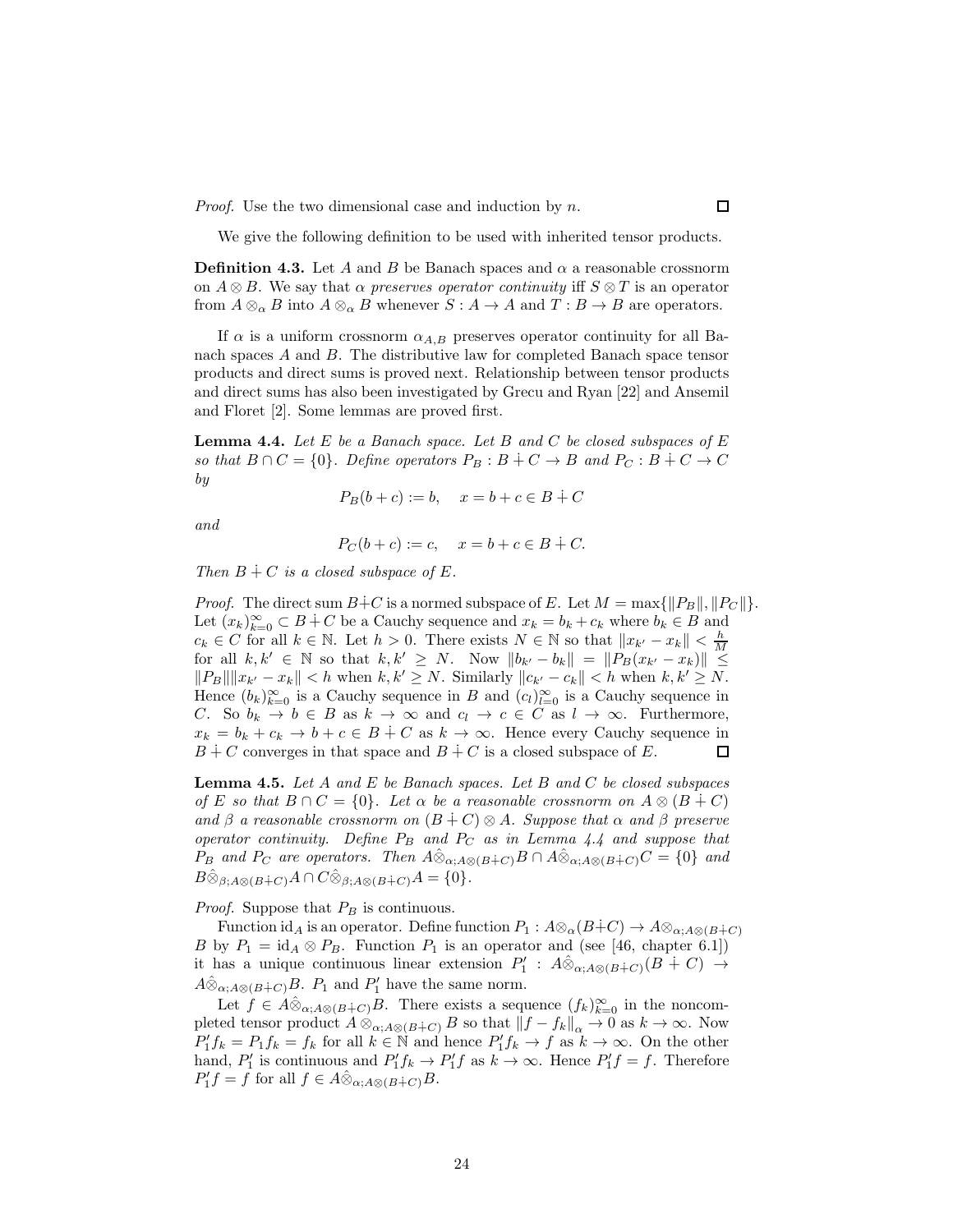Let  $g \in A \hat{\otimes}_{\alpha; A \otimes (B+C)} C$ . There exists a sequence  $(g_k)_{k=0}^{\infty}$  in the noncompleted tensor product  $A \otimes_{\alpha; A \otimes (B+C)} C$  so that  $||g - g_k||_{\alpha} \to 0$  as  $k \to \infty$ . Now

$$
g_k = \sum_{i=1}^{m(k)} a_{k,i} \otimes c_{k,i}
$$

where  $a_{k,i} \in A$ ,  $c_{k,i} \in C$ ,  $m(k) \in \mathbb{N}$ , and  $k \in \mathbb{N}$ . Since  $P_B c = 0$  for all  $c \in C$ 

$$
P_B g_k = \sum_{i=1}^{m(k)} a_{k,i} \otimes (P_B c_{k,i}) = 0 \quad \forall k \in \mathbb{N}.
$$

Hence  $P'_1g = 0$ . If  $g \in A\hat{\otimes}_{\alpha;A\otimes(B+C)}C$  and  $g \neq 0$  then  $P'_1g = 0$  and  $P'_1g \neq g$ and hence  $g \notin A \hat{\otimes}_{\alpha; A \otimes (B+C)} B$ . So  $A \hat{\otimes}_{\alpha; A \otimes (B+C)} B \cap A \hat{\otimes}_{\alpha; A \otimes (B+C)} C = \{0\}.$ <br>Proof of equation  $B \hat{\otimes}_{\alpha, A \otimes (B+C)} A \cap C \hat{\otimes}_{\alpha, A \otimes (B+C)} A = \{0\}$  is similar. Proof of equation  $B\hat{\otimes}_{\beta;A\otimes(B+C)}A \cap C\hat{\otimes}_{\beta;A\otimes(B+C)}A = \{0\}$  is similar.

**Theorem 4.6.** Let A and E be Banach spaces. Let B and C be closed subspaces of E so that  $B \cap C = \{0\}$ . Define  $P_B$  and  $P_C$  as in Lemma 4.4 and suppose that  $P_B$  and  $P_C$  are operators. Let  $\alpha$  be a reasonable crossnorm on  $A \otimes (B + C)$ and  $\beta$  a reasonable crossnorm on  $(B + C) \otimes A$ . Suppose that  $\alpha$  and  $\beta$  preserve operator continuity. Now  $\hat{A\otimes}_{\alpha}(B+C) =$ n.s.  $\hat{A\otimes}_{\alpha;A\otimes(B+C)}B + \hat{A\otimes}_{\alpha;A\otimes(B+C)}C$ and  $(B + C) \hat{\otimes}_{\beta} A =_{n.s.} B \hat{\otimes}_{\beta : (B \dot{+} C) \otimes A} A + C \hat{\otimes}_{\beta : (B \dot{+} C) \otimes A} A$ .

Proof. By Lemma 4.5

$$
A\hat{\otimes}_{\alpha;A\otimes(B+C)}B\cap A\hat{\otimes}_{\alpha;A\otimes(B+C)}C=\{0\}.
$$

Let

$$
M:=_{\text{n.s.}} A \hat{\otimes}_{\alpha;A\otimes (B+C)} B \dotplus A \hat{\otimes}_{\alpha;A\otimes (B+C)} C.
$$

Now M is a normed subspace of  $\hat{A}\hat{\otimes}_{\alpha}(B + C)$ . Define operators  $P_1 : A \otimes_{\alpha} P_2$  $(B + C) \to A \otimes_{\alpha} B$  and  $P_2 : A \otimes_{\alpha} (B + C) \to A \otimes_{\alpha} C$  by  $P_1 = id_A \otimes P_B$ and  $P_2 = id_A \otimes P_C$ . Operator  $P_1$  has a unique continuous linear extension  $P'_1: A\hat{\otimes}_{\alpha}(B+C) \to A\hat{\otimes}_{\alpha}B$ . We have  $||P_1|| = ||P'_1||$ . Similarly, operator  $P_2$ has a unique continuous linear extension  $P'_2$ :  $\hat{A\otimes}_{\alpha}(B+C) \rightarrow \hat{A\otimes}_{\alpha}C$  and we have  $||P_2|| = ||P'_2||$ . Let  $x \in M$ . Now  $x = u + v$  where  $u \in A \hat{\otimes}_{\alpha; A \otimes (B+C)} B$  and  $v \in A\hat{\otimes}_{\alpha;A\otimes(B+C)}C$ . There exists  $(u_k)_{k=0}^{\infty} \subset A\otimes_{\alpha;A\otimes(B+C)}B$  so that  $u_k \to u$ as  $k \to \infty$  and

$$
u_k=\sum_{j=1}^{m_1(k)}w_{j,k}\otimes b_{j,k}
$$

where  $m_1(k) \in \mathbb{Z}_+$ ,  $w_{j,k} \in A$ , and  $b_{j,k} \in B$ . There exists  $(v_k)_{k=0}^{\infty} \subset A \otimes_{\alpha; A \otimes (B+C)}$ C so that  $v_k \to v$  as  $k \to \infty$  and

$$
v_k=\sum_{j=1}^{m_2(k)} z_{j,k}\otimes c_{j,k}
$$

where  $m_2(k) \in \mathbb{Z}_+$ ,  $z_{j,k} \in A$ , and  $c_{j,k} \in C$ . Now  $P_1u_k = u_k$  and  $P_1v_k = 0$  for all  $k \in \mathbb{N}$  and hence  $P'_1u = u$  and  $P'_1v = 0$ . Similarly,  $P_2u_k = 0$  and  $P_2v_k = v_k$ for all  $k \in \mathbb{N}$  and hence  $P'_2u = 0$  and  $P'_2v = v$ . So  $P'_1x = u$  and  $P'_2x = v$ . By Lemma 4.4 the normed vector space M is a closed subspace of  $A\hat{\otimes}_{\alpha}(B + C)$ .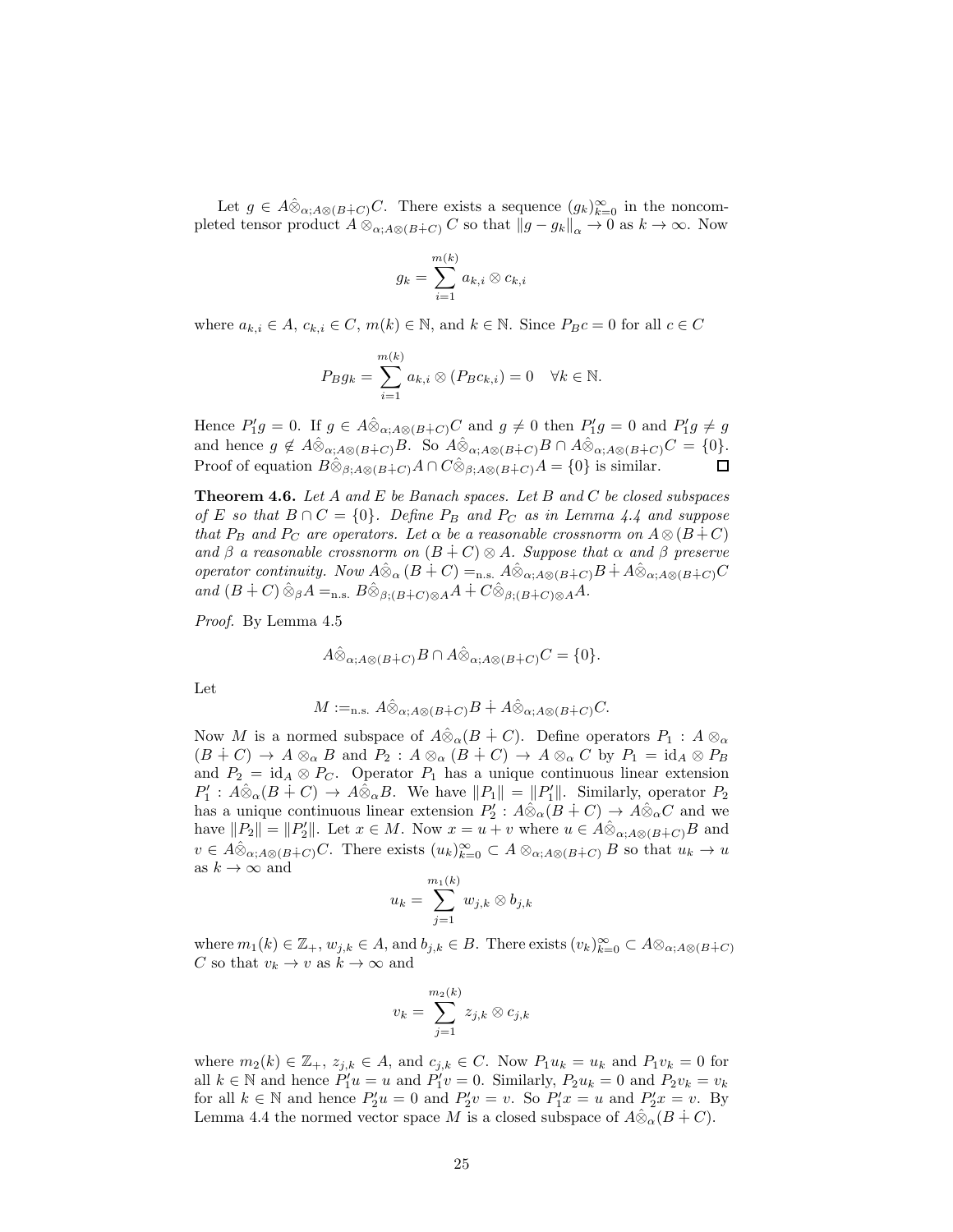Let  $t \in A\hat{\otimes}_{\alpha}(B + C)$ . Let  $h > 0$ . There exists  $y \in A \otimes_{\alpha} (B + C)$  so that  $||y - t|| < h$ . Now

$$
y = \sum_{j=1}^{n} a_j \otimes (b'_j + c'_j) = \sum_{j=1}^{n} a_j \otimes b'_j + \sum_{j=1}^{n} a_j \otimes c'_j
$$

where  $n \in \mathbb{N}$  and  $a_j \in A$ ,  $b'_j \in B$ ,  $c'_j \in C$  for  $j \in Z(n)$ . Therefore  $y \in$  $A \otimes_{\alpha; A\otimes (B+C)} B \dot{+} A \otimes_{\alpha; A\otimes (B+C)} C \subset M$ . Number  $h > 0$  was arbitrary so  $t \in \overline{M} = M$ . Hence

$$
A\hat{\otimes}_{\alpha} (B \dot{+} C) =_{\text{n.s.}} A\hat{\otimes}_{\alpha; A\otimes (B \dot{+} C)} B \dot{+} A\hat{\otimes}_{\alpha; A\otimes (B \dot{+} C)} C.
$$

Proof of

$$
(B + C) \hat{\otimes}_{\beta} A =_{\text{n.s.}} B \hat{\otimes}_{\beta; (B + C) \otimes A} A + C \hat{\otimes}_{\beta; (B + C) \otimes A} A
$$

is similar.

Corollary 4.7. Let  $\alpha$  be an injective uniform crossnorm. Let A and E be Banach spaces. Let B and C be closed subspaces of E so that  $B \cap C = \{0\}.$ Define  $P_B$  and  $P_C$  as in Lemma 4.4 and suppose that  $P_B$  and  $P_C$  are operators. Then

$$
A\hat{\otimes}_{\alpha}B \cap A\hat{\otimes}_{\alpha}C = \{0\},
$$
  

$$
B\hat{\otimes}_{\alpha}A \cap C\hat{\otimes}_{\alpha}A = \{0\},
$$

and

$$
A\hat{\otimes}_{\alpha} (B + C) =_{\text{n.s.}} A\hat{\otimes}_{\alpha} B + A\hat{\otimes}_{\alpha} C,
$$
  

$$
(B + C)\hat{\otimes}_{\alpha} A =_{\text{n.s.}} B\hat{\otimes}_{\alpha} A + C\hat{\otimes}_{\alpha} A.
$$

**Lemma 4.8.** Let  $K = \mathbb{R}$  or  $K = \mathbb{C}$ . Let  $n, m \in \mathbb{Z}_+$ , X be a closed subspace of  $C_b(\mathbb{R}^n, K)$  and Y be a closed subspace of  $C_b(\mathbb{R}^m, K)$ . Then

$$
\varepsilon(u) = \sup_{\mathbf{t} \in \mathbb{R}^{n+m}} \left| \sum_{i=1}^k x_i(\mathbf{t}[1], \dots, \mathbf{t}[n]) y_i(\mathbf{t}[n+1], \dots, \mathbf{t}[n+m]) \right|
$$

for all  $u \in X \otimes Y$  where

$$
u=\sum_{i=1}^k x_i\otimes y_i,
$$

 $k \in \mathbb{Z}_+$ , and  $x_i \in X$ ,  $y_i \in Y$  for  $i \in Z(k)$ . I.e. the injective tensor norm of u equals to the norm of u as an element of  $C_b(\mathbb{R}^{n+m}, K)$ .

*Proof.* Let  $u \in X \otimes Y$ ,

$$
u=\sum_{i=1}^k x_i\otimes y_i,
$$

where  $k \in \mathbb{Z}_+$  and  $x_i \in X$ ,  $y_i \in Y$  for  $i \in Z(k)$ . Now

$$
\varepsilon(u) = \sup \left\{ \left| \sum_{i=1}^{k} \varphi(x_i) \psi(y_i) \right| : \varphi \in B_{X^*}, \psi \in B_{Y^*} \right\}
$$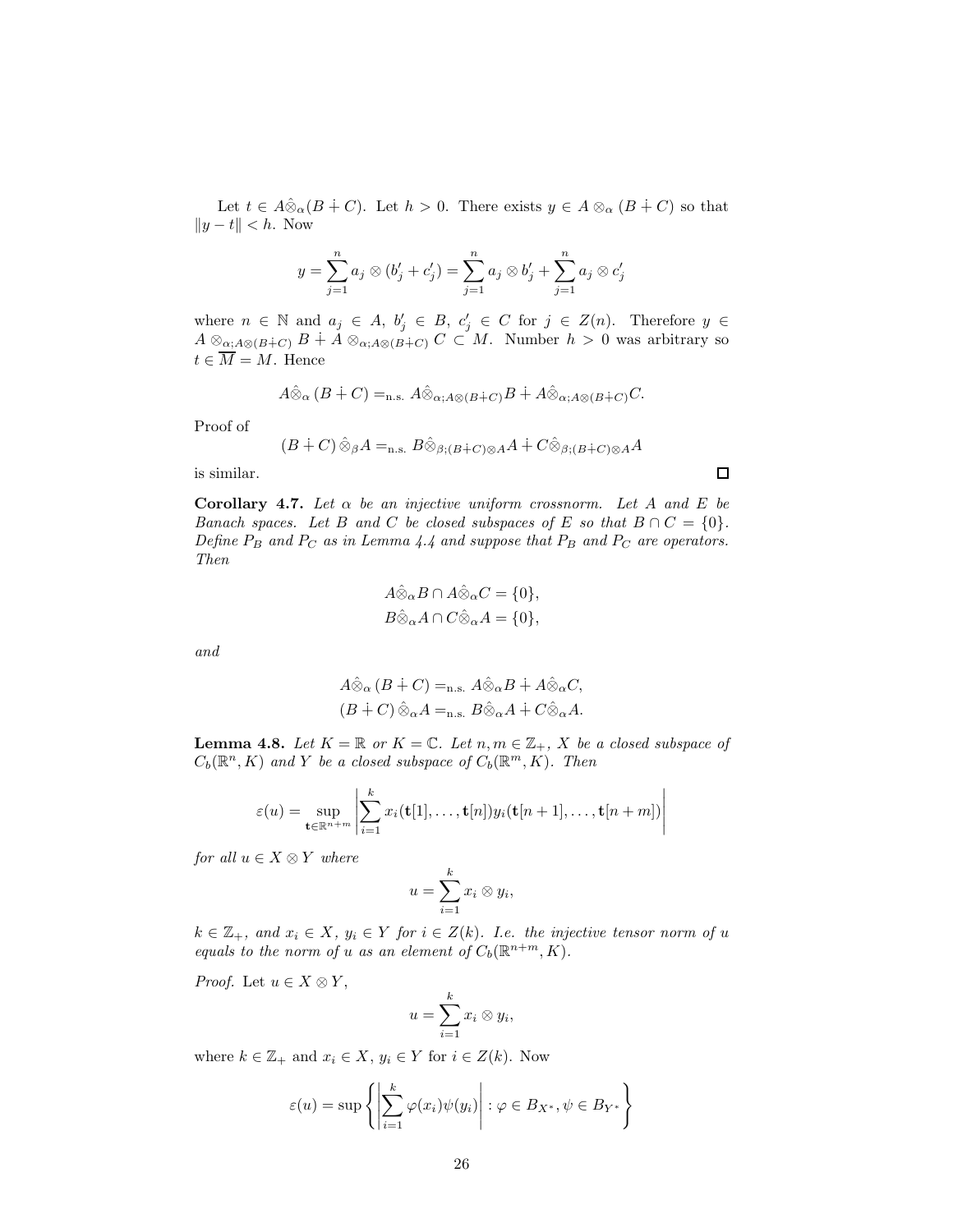Set  $A_1 = \{\delta_\mathbf{t} \in X^* : \mathbf{t} \in \mathbb{R}^n\}$  is a norming set of X, set  $A_2 = \{\delta_\mathbf{t} \in Y^* : \mathbf{t} \in \mathbb{R}^m\}$ is a norming set of  $Y$ , and consequently [46, chapter 3.1]

$$
\varepsilon(u) = \sup \left\{ \left| \sum_{i=1}^{k} \varphi(x_i) \psi(y_i) \right| : \varphi \in A_1, \psi \in A_2 \right\}
$$
  
= 
$$
\sup \left\{ \left| \sum_{i=1}^{k} \delta_{\mathbf{t}_1}(x_i) \delta_{\mathbf{t}_2}(y_i) \right| : \mathbf{t}_1 \in \mathbb{R}^n, \mathbf{t}_2 \in \mathbb{R}^m \right\}
$$
  
= 
$$
\sup_{t \in \mathbb{R}^{n+m}} \left| \sum_{i=1}^{k} x_i(\mathbf{t}[1], \dots, \mathbf{t}[n]) y_i(\mathbf{t}[n+1], \dots, \mathbf{t}[n+m]) \right|.
$$

**Theorem 4.9.** Let  $K = \mathbb{R}$  or  $K = \mathbb{C}$ . Let  $n, m \in \mathbb{Z}_+$ , X be a closed subspace of  $C_b(\mathbb{R}^n, K)$ , and Y be a closed subspace of  $C_b(\mathbb{R}^m, K)$ . The tensor product  $X \hat{\otimes}_{\varepsilon} Y$  is a closed subspace of  $C_b(\mathbb{R}^{n+m}, K)$  and consequently

$$
\varepsilon(u) = ||u||_{\infty} \quad \forall u \in X \hat{\otimes}_{\varepsilon} Y
$$

where  $||u||_{\infty}$  is the supremum norm of u as an element of  $C_b(\mathbb{R}^{n+m}, K)$ .

*Proof.* The algebraic tensor product  $X \otimes Y$  is isomorphic to a subspace of  $C_b(\mathbb{R}^{n+m}, K)$  as a vector space. By Lemma 4.8 the norm in  $X \otimes_{\varepsilon} Y$  is equal to the supremum norm. Therefore the completion  $X\hat{\otimes}_{\varepsilon} Y$  is the closure of  $X\otimes_{\varepsilon} Y$ in  $C_b(\mathbb{R}^{n+m}, K)$ . Hence the norm of an element  $u \in X \hat{\otimes}_{\varepsilon} Y$  equals the norm of u in  $C_b(\mathbb{R}^{n+m}, K)$ .

Corollary 4.10. Let  $K = \mathbb{R}$  or  $K = \mathbb{C}$ ,  $n \in \mathbb{N} + 2$ , and  $X_1, \ldots, X_n$  be closed subspaces of  $C_b(\mathbb{R}, K)$ . Then the tensor product  $X_1 \hat{\otimes}_{\varepsilon} \cdots \hat{\otimes}_{\varepsilon} X_n$  is a closed subspace of  $C_b(\mathbb{R}^n, K)$ .

**Lemma 4.11.** Let  $K = \mathbb{R}$  or  $K = \mathbb{C}$ . Let  $n, m \in \mathbb{Z}_+$ ,  $f \in C_0(\mathbb{R}^n, K)$  and  $g \in C_0(\mathbb{R}^m, K)$ . Then  $f \otimes g \in C_0(\mathbb{R}^{n+m}, K)$ .

*Proof.* Define operator  $A_1 : \mathbb{R}^{n+m} \to \mathbb{R}^n$  by

$$
A_1\mathbf{x} := (\mathbf{x}[1], \dots, \mathbf{x}[n]), \quad \mathbf{x} \in \mathbb{R}^{n+m}
$$

and operator  $A_2 : \mathbb{R}^{n+m} \to \mathbb{R}^m$  by

$$
A_2\mathbf{x} := (\mathbf{x}[n+1], \dots, \mathbf{x}[n+m]), \quad \mathbf{x} \in \mathbb{R}^{n+m}.
$$

Now  $(f \otimes g)(\mathbf{x}) = f(A_1\mathbf{x})g(A_2\mathbf{x})$  for all  $\mathbf{x} \in \mathbb{R}^{n+m}$  and hence  $f \otimes g$  is continuous. Since  $|(f \otimes g)(\mathbf{x})| = |f(A_1 \mathbf{x})g(A_2 \mathbf{x})| \le ||f||_{\infty} ||g||_{\infty}$  for all  $\mathbf{x} \in \mathbb{R}^{n+m}$  function  $f \otimes g$  is bounded.

Let  $c \in ]0,1[$ . There exists  $r_1 \in \mathbb{R}_+$  so that

$$
|f(\mathbf{x})| < \frac{c}{\|g\|_{\infty}+1} \quad \forall \mathbf{x} \in \mathbb{R}^{n+m} \setminus \overline{B}_{\mathbb{R}^n}(0; r_1).
$$

Similarly, there exists  $r_2 \in \mathbb{R}_+$  so that

$$
|g(\mathbf{x})| < \frac{c}{\|f\|_{\infty} + 1} \quad \forall \mathbf{x} \in \mathbb{R}^{n+m} \setminus \overline{B}_{\mathbb{R}^n}(0; r_1).
$$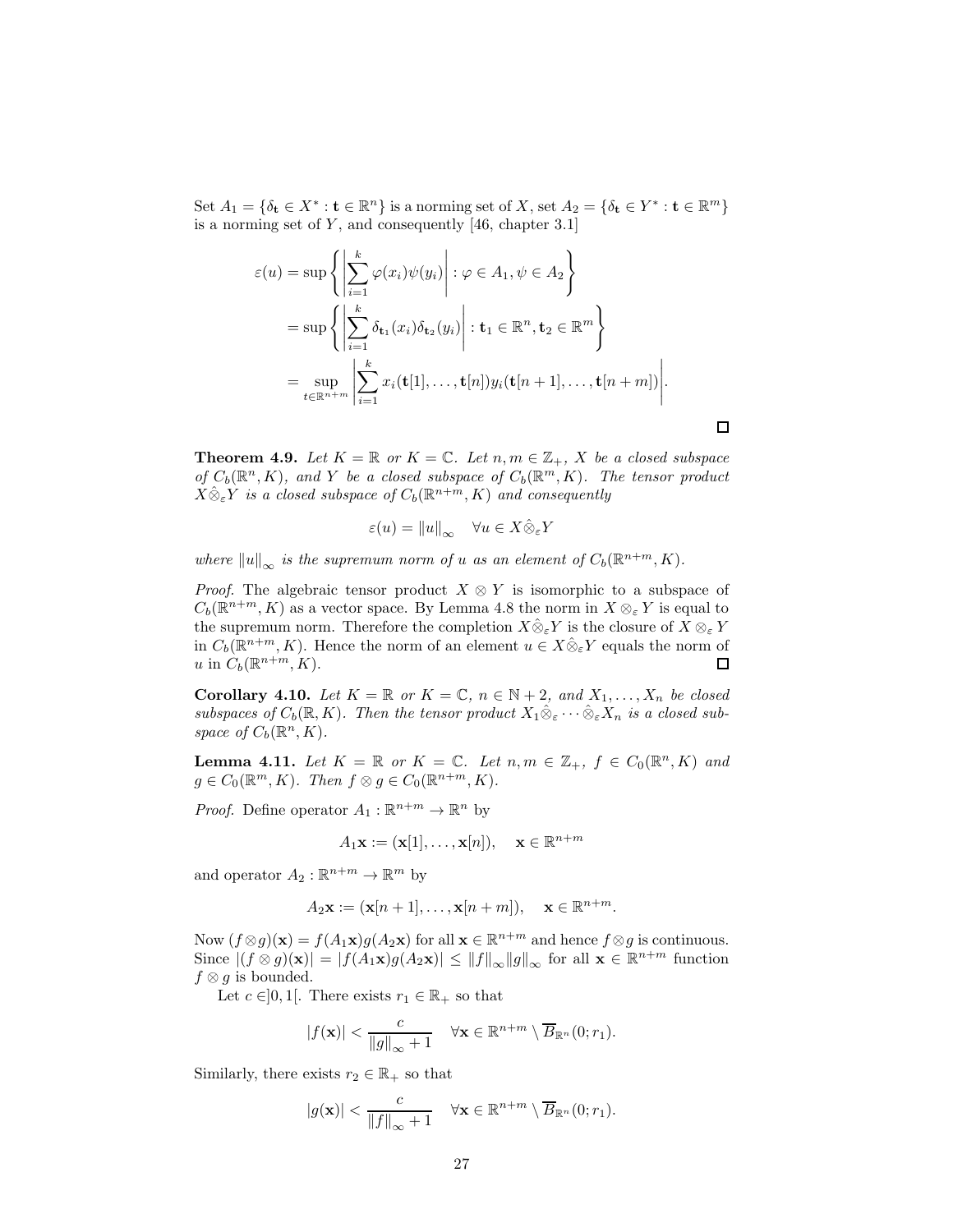Let  $r := 2 \max\{r_1, r_2\}$ . Suppose that  $\mathbf{y} \in \mathbb{R}^{n+m} \setminus \overline{B}_{\mathbb{R}^n}(0; r)$ . Now

$$
\|\mathbf{y}\| = \sqrt{\sum_{k=1}^{n+m} (\mathbf{y}[k])^2} = \sqrt{\|A_1\mathbf{y}\|^2 + \|A_2\mathbf{y}\|^2} > r.
$$

Consequently

$$
||A_1\mathbf{y}||^2 + ||A_2\mathbf{y}||^2 > r^2 \implies \max\{||A_1\mathbf{y}||^2, ||A_2\mathbf{y}||^2\} > \frac{r^2}{2}
$$
  

$$
\implies ||A_1\mathbf{y}|| > \max\{r_1, r_2\} \ge r_1
$$
  

$$
\vee ||A_2\mathbf{y}|| > \max\{r_1, r_2\} \ge r_2.
$$

In case  $||A_1\mathbf{y}|| > r_1$ 

$$
|(f \otimes g)(\mathbf{y})| = |f(A_1\mathbf{y})||g(A_2\mathbf{y})| \le \frac{c}{\|g\|_{\infty} + 1} \|g\|_{\infty} < c
$$

and in case  $||A_2y|| > r_2$ 

$$
|(f \otimes g)(y)| = |f(A_1y)||g(A_2y)| \le ||f||_{\infty} \frac{c}{||f||_{\infty} + 1} < c.
$$

Hence  $|(f \otimes g)(\mathbf{y})| < c$ . Consequently

$$
\lim_{\|\mathbf{x}\| \to \infty} (f \otimes g)(\mathbf{y}) = 0
$$

and  $f \otimes g \in C_0(\mathbb{R}^{n+m}, K)$ .

**Lemma 4.12.** Let  $K = \mathbb{R}$  or  $K = \mathbb{C}$ . Let  $n, m \in \mathbb{Z}_+$ ,  $f \in C_u(\mathbb{R}^n, K)$  and  $g \in C_{\mathbf{u}}(\mathbb{R}^m, K)$ . Then  $f \otimes g \in C_{\mathbf{u}}(\mathbb{R}^{n+m}, K)$ .

**Lemma 4.13.** Let  $K = \mathbb{R}$  or  $K = \mathbb{C}$  and  $n \in \mathbb{Z}_+$ . Then

$$
\bigotimes_{j=1}^{n} C_{\mathrm{u}}(\mathbb{R}, K) \subset_{c.s.} C_{\mathrm{u}}(\mathbb{R}^{n}, K)
$$

Proof. Define

$$
F^{[n']} :=_{\text{n.s.}} \bigotimes_{j=1}^{n'} C_{\text{u}}(\mathbb{R}, K)
$$

for all  $n' \in \mathbb{Z}$ . By Corollary 4.10  $F^{[n']} \subset_{c.s.} C_b(\mathbb{R}^n, K)$  for each  $n' \in \mathbb{Z}_+$ . When  $n = 1$  the lemma is true. Suppose that the lemma is true for some  $n' \in \mathbb{Z}_+$ . By Lemma 4.12  $F^{[n']}_{\infty,\varepsilon}C_u(\mathbb{R},K) \subset_{\mathfrak{n},\mathbb{S}} C_u(\mathbb{R}^{n'+1},K)$ . As  $C_u(\mathbb{R}^{n'+1},K)$  is complete it follows that  $F^{[n'+1]} =_{n.s.} F^{[n']} \hat{\otimes}_{\varepsilon} C_{\mathbf{u}}(\mathbb{R}, K) \subset_{\text{c.s.}} C_{\mathbf{u}}(\mathbb{R}^{n'+1}, K).$ 

**Lemma 4.14.** Let  $K = \mathbb{R}$  or  $K = \mathbb{C}$  and  $n \in \mathbb{Z}_+$ . Then

$$
\bigotimes_{j=1}^n \mathcal{C}_0(\mathbb{R}, K) \subset_{c.s.} C_0(\mathbb{R}^n, K).
$$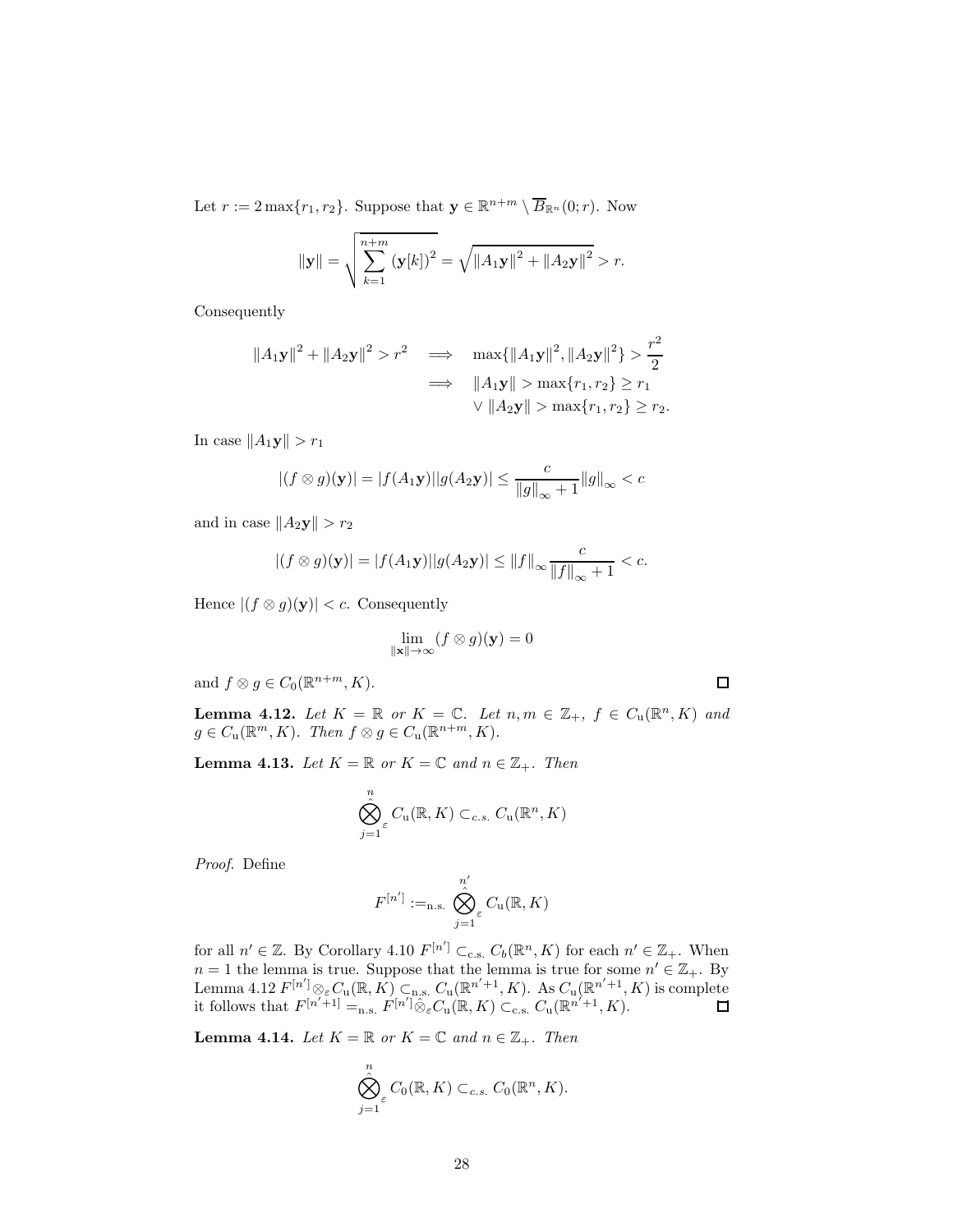Proof. Define

$$
F^{[n']} :=_{\text{n.s.}} \bigotimes_{j=1}^{n'} C_0(\mathbb{R}, K)
$$

for all  $n' \in \mathbb{Z}$ . By Corollary 4.10  $F^{[n']} \subset_{c.s.} C_b(\mathbb{R}^n, K)$  for each  $n' \in \mathbb{Z}_+$ . When  $n = 1$  the lemma is true. Suppose that the lemma is true for some  $n' \in \mathbb{Z}_+$ . By Lemma 4.11  $F^{[n']} \otimes_{\varepsilon} C_0(\mathbb{R}, K) \subset_{n,s} C_0(\mathbb{R}^{n'+1}, K)$ . As  $C_0(\mathbb{R}^{n'+1}, K)$  is complete it follows that  $F^{[n'+1]} =_{n.s.} F^{[n']} \hat{\otimes}_{\varepsilon} C_0(\mathbb{R}, K) \subset_{c.s.} C_0(\mathbb{R}^{n'+1}, K).$ 

**Lemma 4.15.** Let  $K = \mathbb{R}$  or  $K = \mathbb{C}$ . Let  $\alpha$  be a uniform crossnorm. Let  $E_1, E_2, F_1,$  and  $F_2$  be Banach spaces. Let  $A_1$  be a closed subspace of  $E_1, A_2$  a closed subspace of  $E_2$ ,  $B_1$  a closed subspace of  $F_1$ , and  $B_2$  a closed subspace of  $F_2$ . Suppose that  $A_1$  is topologically complemented in  $E_1$  and  $A_2$  is topologically complemented in  $E_2$ . Let  $S : A_1 \rightarrow B_1$  and  $T : A_2 \rightarrow B_2$  be operators. Then  $S \otimes T$  is an operator from  $A_1 \otimes_{\alpha: E_1 \otimes E_2} A_2$  into  $B_1 \otimes_{\alpha: F_1 \otimes F_2} B_2$ .

*Proof.* Let  $P_1$  be a continuous projection of  $E_1$  onto  $A_1$  and  $P_2$  be a continuous projection of  $E_2$  onto  $A_2$ . Let  $X = E_1 \otimes_{\alpha} E_2$  and  $Y = F_1 \otimes_{\alpha} F_2$ . Let  $R =$  $(S \circ P_1) \otimes (T \circ P_2)$ . Now R is an operator from X into Y and  $R[X] = (S \otimes$  $T\left[\mathcal{A}_{1}\otimes_{\alpha;E_{1}\otimes E_{2}}\mathcal{A}_{2}\right]\subset\mathcal{B}_{1}\otimes_{\alpha;F_{1}\otimes F_{2}}\mathcal{B}_{2}.$  Hence  $S\otimes T=\mathcal{R}\left[\mathcal{A}_{1}\otimes_{\alpha;E_{1}\otimes E_{2}}\mathcal{A}_{2}\right]$  is an operator and

$$
||S \otimes T|| \le ||R|| = ||S \circ P_1|| ||T \circ P_2|| \le ||S|| ||T|| ||P_1|| ||P_2||.
$$

**Definition 4.16.** Let  $E_1$ ,  $E_2$ , and F Banach spaces so that  $E_1 \otimes E_2$  is a linear subspace of F. Define  $E_1 \otimes_{F} E_2$  to be the vector space  $E_1 \otimes E_2$  equipped with the norm inherited from F and

$$
E_1 \hat{\otimes}_{(F)} E_2 :=_{n.s.} \text{clos}_F (E_1 \otimes_{(F)} E_2).
$$

**Definition 4.17.** Let  $n \in \mathbb{Z}_+$ . Let  $A_1, \ldots, A_n$  and  $B_1, \ldots, B_n$  be Banach spaces so that  $A_1$  is a closed subspace of  $B_1$  and  $B_k \otimes A_{k+1}$  is a linear subspace of  $B_{k+1}$  for  $k \in \mathbb{Z}(n-1)$ . When  $k \geq 2$  define

$$
\bigotimes_{j=1}^k A_j :=_{\text{n.s.}} \text{clos}_{B_k} T_k
$$

where

$$
T_k :=_{\text{n.s.}} \left( \bigotimes_{j=1}^{k-1} A_j \right) \otimes_{(B_k)} A_k.
$$

When  $k = 1$  define

$$
\bigotimes_{j=1}^k A_j :=_{\text{n.s.}} A_1.
$$

29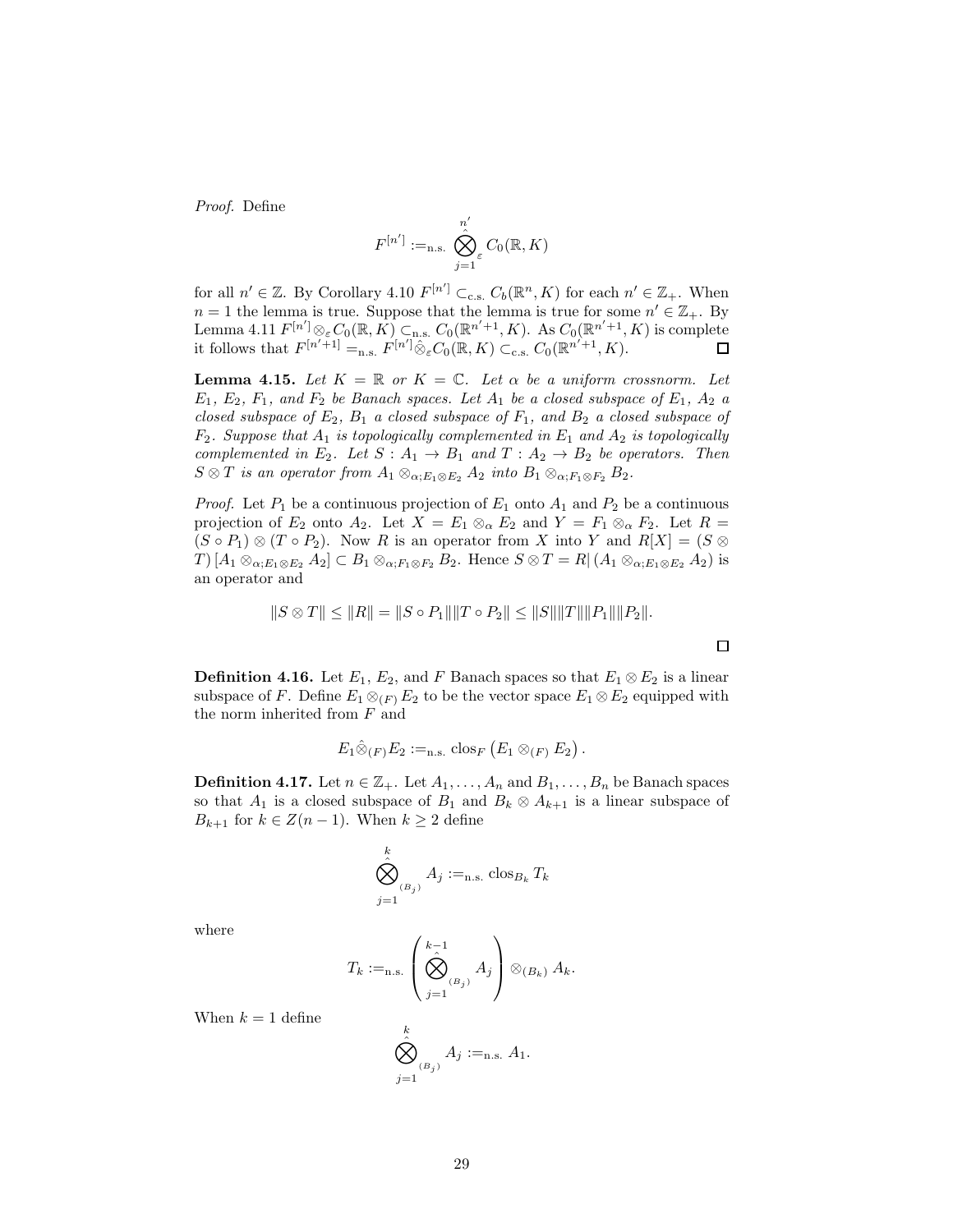When the assumptions of Definition 4.17 hold

$$
\bigotimes_{j=1}^k A_j
$$

is a closed subspace of Banach space  $B_k$  for all  $k \in Z(n)$ .

**Definition 4.18.** Let  $A_1, A_2, B_1, B_2, E$ , and F be Banach spaces so that  $A_1 \otimes A_2$ is a linear subspace of E and  $B_1 \otimes B_2$  is a linear subspace of F. Let  $P_1 : A_1 \rightarrow B_1$ and  $P_2: A_2 \to B_2$  be operators so that  $P_1 \otimes P_2$  is an operator from  $A_1 \otimes_{(E)} A_2$ into  $B_1 \otimes_{(F)} B_2$ . Define operator  $P_1 \otimes_{(E,F)} P_2 : A_1 \hat{\otimes}_{(E)} A_2 \to B_1 \hat{\otimes}_{(F)} B_2$  to be the unique continuous linear extension of  $P_1 \otimes P_2$  to  $A_1 \hat{\otimes}_{(E)} A_2$ .

The extension in the previous definion always exists. See [29, theorem 3.4.4] and [46, chapter 6.1].

**Definition 4.19.** Let  $n \in \mathbb{Z}_+$ . Let  $A_1, ..., A_n, B_1, ..., B_n, E_1, ..., E_n$ , and  $F_1, \ldots, F_n$  be Banach spaces so that

- $A_1$  is a closed subspace of  $E_1$  and  $E_k \otimes A_{k+1}$  is a linear subspace of  $E_{k+1}$ for all  $k = 1, \ldots, n-1$ .
- $B_1$  is a closed subspace of  $F_1$  and  $F_k \otimes B_{k+1}$  is a linear subspace of  $F_{k+1}$ for all  $k = 1, \ldots, n - 1$ .

Suppose that  $P_k: A_k \to B_k$ ,  $k = 1, \ldots, n$  are operators. Let  $S_1 := P_1, T_1 :=$  $S_1 = P_1$ , and  $S_k := T_{k-1} \otimes P_k$  for  $k = 2, \ldots, n$ . When  $k \in \{2, \ldots, n\}$  and  $S_k$  is continuous let

$$
T_k: \bigotimes_{l=1}^k A_l \to \bigotimes_{l=1}^k B_l,
$$

be the unique continuous linear extension of  $S_k$  to

$$
\bigotimes_{l=1}^k A_l.
$$

If  $k \in \{2, ..., n\}$  and  $S_k$  is not continuous let  $T_k = 0$ . When all of the functions  $S_k, T_k, k = 1, \ldots, n$  are operators define

$$
\bigotimes_{k=1}^n_{(E_k, F_k)} P_k = T_n.
$$

If any of the functions  $S_k$ ,  $T_k$ ,  $k = 1, ..., n$  is not an operator then

$$
\bigotimes_{k=1}^n_{(E_k, F_k)} P_k
$$

is undefined.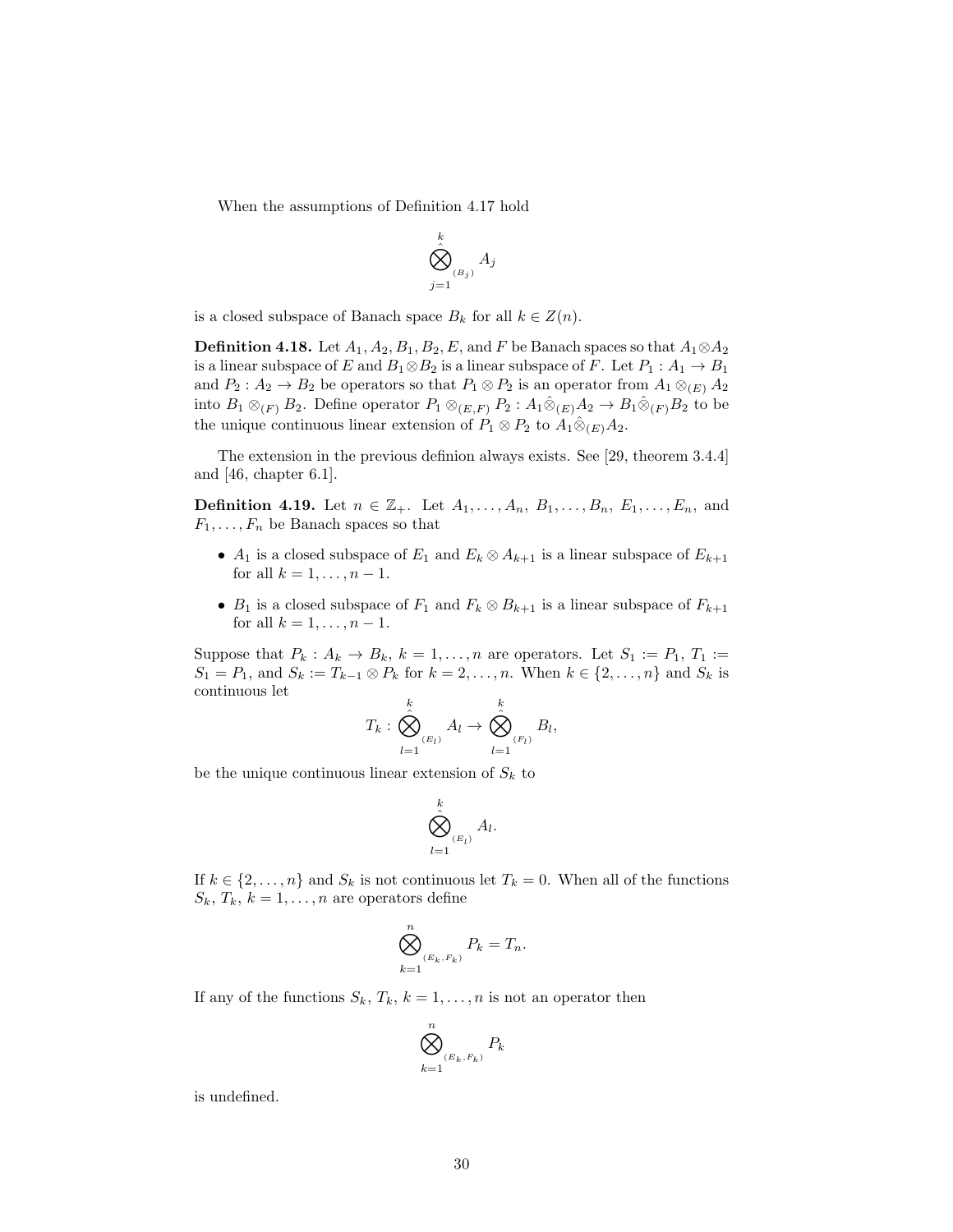**Lemma 4.20.** Let  $n \in \mathbb{Z}_+$ . Let  $A_1, \ldots, A_n$  and  $B_1, \ldots, B_n$  be Banach spaces so that  $B_k$  is a closed subspace of  $A_k$  for each  $k \in Z(n)$ . Let  $\alpha$  be a uniform crossnorm. Let  $P_k: A_k \to B_k$  be a continuous projection of  $A_k$  onto  $B_k$  for each  $k \in Z(n)$ . Let

$$
E_n :=_{\text{n.s.}} \bigotimes_{k=1}^n A_k, \ F_n :=_{\text{n.s.}} \bigotimes_{k=1}^n B_k, \ \text{and } Q_n :=_{\text{n.s.}} \bigotimes_{k=1}^n P_k.
$$

Suppose that  $F_n \subset_{c.s.} E_n$ . Then  $Q_n$  is a continuous projection of  $E_n$  onto  $F_n$ .

*Proof.*  $Q_n$  is a continuous linear function from  $E_n$  into  $F_n$ . We shall prove by induction that  $Q_n$  is a projection onto  $F_n$ . Suppose that the proposition is true for some  $n' \in Z(n-1)$  (induction assumption). Then  $Q_{n'+1} = Q_{n'} \otimes_{\alpha} P_{n'+1}$ ,  $E_{n'+1} = E_{n'} \hat{\otimes}_{\alpha} A_{n'+1}$ , and  $F_{n'+1} = F_{n'} \hat{\otimes}_{\alpha} B_{n'+1}$ . Let  $x \in F_{n'+1}$ . There exists  $(x_k)_{k=0}^{\infty} \subset F_{n'} \otimes_{\alpha} B_{n'+1}$  so that  $x_k \to x$  as  $k \to \infty$ . Let  $k_1 \in \mathbb{N}$ . Then

$$
x_{k_1} = \sum_{j=1}^m f_j \otimes b_j
$$

where  $m \in \mathbb{Z}_+$  and  $f_j \in F_{n'}$ ,  $b_j \in B_{n'+1}$  for each  $j \in Z(m)$ . Now

$$
Q_{n'+1}x_{k_1} = \sum_{j=1}^{m} (Q_{n'}f_j) \otimes (P_{n'+1}b_j) = \sum_{j=1}^{m} f_j \otimes b_j = x_{k_1}
$$

where the second equality follows the induction assumption. Since  $k_1 \in \mathbb{N}$  was arbitrary and  $Q_{n'+1}$  is continuous  $Q_{n'+1}x = x$ . Therefore the proposition is true for  $n' + 1$  and hence for all  $n \in \mathbb{Z}_+$ . 口

Uniform crossnorms behave well with isometric and topological isomorphisms. The following two lemmas are related to this.

**Lemma 4.21.** Let  $\alpha$  be a uniform crossnorm. Let  $A, B, A'$ , and  $B'$  be Banach spaces so that  $A \cong_1 A'$  and  $B \cong_1 B'$ . Let  $\iota_A : A \to A'$  and  $\iota_B : B \to B'$ be isometric isomorphisms. Then  $\iota_A \otimes_\alpha \iota_B$  is an isometric isomorphism from  $A\hat{\otimes}_{\alpha}B$  onto  $A'\hat{\otimes}_{\alpha}B'$ .

*Proof.* Function  $\iota_A \otimes_\alpha \iota_B$  is a linear and continuous function from  $A \hat{\otimes}_\alpha B$  into  $A' \hat{\otimes}_{\alpha} B'.$ 

We prove first that  $\iota_A \otimes_\alpha \iota_B$  is a surjection onto  $A' \hat{\otimes}_\alpha B'$ . Let  $v \in A' \hat{\otimes}_\alpha B'$ . There exists a sequence  $(v_k)_{k=0}^{\infty} \subset A' \otimes_{\alpha} B'$  so that  $v_k \to v$  as  $k \to \infty$ . Now

$$
v_k = \sum_{j=1}^{m_k} x_{k,j} \otimes y_{k,j} \quad \forall k \in \mathbb{N}
$$

where  $m_k \in \mathbb{Z}_+$  for all  $k \in \mathbb{N}$  and  $x_{k,j} \in A'$ ,  $y_{k,j} \in B'$  for all  $k \in \mathbb{Z}_+$  and  $j \in Z(m_k)$ . Let  $a_{k,j} = \iota_A^{-1}(x_{k,j})$  and  $b_{k,j} = \iota_B^{-1}(y_{k,j})$  for all  $k \in \mathbb{Z}_+$  and  $j \in Z(m_k)$ . Define

$$
u_k := \sum_{j=1}^{m_k} a_{k,j} \otimes b_{k,j} \quad \forall k \in \mathbb{N}
$$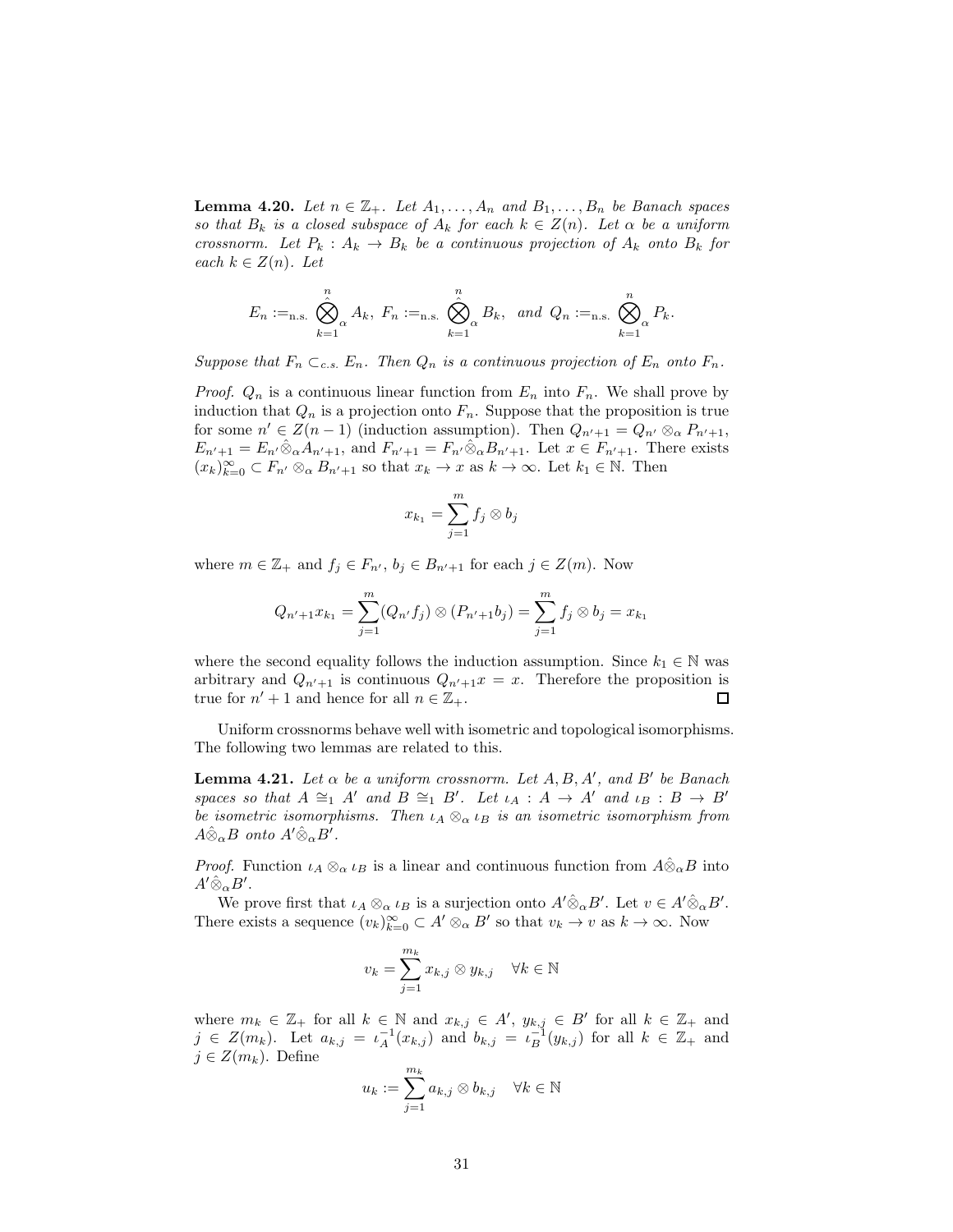Now  $(\iota_A \otimes \iota_B)(u_k) = v_k$  and  $(\iota_A^{-1} \otimes \iota_B^{-1})(v_k) = u_k$  for all  $k \in \mathbb{N}$ . Since  $\iota_A^{-1}$  is an isometric isomorphism from  $A'$  onto  $\overline{A}$  and  $\iota_B^{-1}$  is an isometric isomorphism from B' onto B it follows that  $\iota_A^{-1} \hat{\otimes}_{\alpha} \iota_B^{-1}$  is a continuous linear function from  $A' \hat{\otimes}_{\alpha} B'$ into  $A\hat{\otimes}_{\alpha}B$ . Therefore  $u_k = (\iota_A^{-1} \otimes_{\alpha} \iota_B^{-1})(v_k) \to (\iota_A^{-1} \otimes_{\alpha} \iota_B^{-1})(v) \in A\hat{\otimes}_{\alpha}B$  as  $k \to \infty$ . Furthermore,  $(\iota_A \otimes \iota_B)(u_k) = v_k \to v$  as  $k \to \infty$  and it follows that  $(\iota_A \otimes_\alpha \iota_B)((\iota_A^{-1} \otimes_\alpha \iota_B^{-1})(v)) = v.$  Hence  $\iota_A \otimes_\alpha \iota_B$  is a surjection onto  $A' \hat{\otimes}_\alpha B'$ .

We then prove that  $\iota_A \otimes_\alpha \iota_B$  is distance preserving. Let  $v \in A \hat{\otimes}_{\alpha} B$ . Since  $\alpha$  is a uniform crossnorm it follows that  $\|\iota_A\otimes_\alpha \iota_B\| \le \|\iota_A\| \|\iota_B\| = 1$  and  $||\iota_A^{-1} \otimes_\alpha \iota_B^{-1}|| \le ||\iota_A^{-1}|| ||\iota_B^{-1}|| = 1.$  Now

$$
\alpha_{A',B'}((\iota_A \otimes_{\alpha} \iota_B)(v)) \leq \|\iota_A \otimes_{\alpha} \iota_B\|\alpha_{A,B}(v) \leq \alpha_{A,B}(v)
$$

and

$$
\alpha_{A,B}(v) = \alpha_{A,B}\left(\left(\iota_A^{-1} \otimes_{\alpha} \iota_B^{-1}\right) \left(\left(\iota_A \otimes_{\alpha} \iota_B\right)(v)\right)\right)
$$
  
\n
$$
\leq \quad \left\|\iota_A^{-1} \otimes_{\alpha} \iota_B^{-1}\right\| \alpha_{A',B'}\left(\left(\iota_A \otimes_{\alpha} \iota_B\right)(v)\right)
$$
  
\n
$$
\leq \quad \alpha_{A',B'}\left(\left(\iota_A \otimes_{\alpha} \iota_B\right)(v)\right).
$$

Consequently  $\alpha_{A,B}(v) = \alpha_{A',B'}((\iota_A \otimes_\alpha \iota_B)(v))$ . Thus function  $\iota_A \otimes_\alpha \iota_B$  is distance preserving and an isometric isomorphism from  $A\hat{\otimes}_{\alpha}B$  onto  $A'\hat{\otimes}_{\alpha}B'$ .

**Lemma 4.22.** Let  $\alpha$  be a uniform crossnorm. Let  $A, B, A'$ , and  $B'$  be Banach spaces. Let  $\iota_A : A \to A'$  and  $\iota_B : B \to B'$  be topological isomorphisms. Then  $\iota_A \otimes_\alpha \iota_B$  is a topological isomorphism from  $A\hat{\otimes}_\alpha B$  onto  $A'\hat{\otimes}_\alpha B'$ .

*Proof.* Function  $\iota_A \otimes_\alpha \iota_B$  is a linear and continuous function from  $A\hat{\otimes}_\alpha B$  into  $A' \hat{\otimes}_{\alpha} B'$ . The proof of the surjectivity of  $\iota_A \otimes_{\alpha} \iota_B$  is similar to that in the proof of Lemma 4.21.

We then prove that  $\iota_A \otimes_\alpha \iota_B$  defines a norm equivalence between spaces  $A\hat{\otimes}_{\alpha}B$  and  $A'\hat{\otimes}_{\alpha}B'$ . We may assume that none of the spaces A, B, A', or B' is {0}. We have  $||\iota_A \otimes_\alpha \iota_B|| > 0$  and  $||\iota_A^{-1} \otimes_\alpha \iota_B^{-1}|| > 0$  as neither of these two mappings is identically zero. Now  $\alpha_{A',B'}((\iota_A \otimes_\alpha \iota_B)(v)) \leq ||\iota_A \otimes_\alpha \iota_B||\alpha_{A,B}(v)$ and

$$
\alpha_{A,B}(v) = \alpha_{A,B} \left( \left( \iota_A^{-1} \otimes_{\alpha} \iota_B^{-1} \right) \left( \left( \iota_A \otimes_{\alpha} \iota_B \right) (v) \right) \right) \leq \|\iota_A^{-1} \otimes_{\alpha} \iota_B^{-1}\| \alpha_{A',B'} \left( \left( \iota_A \otimes_{\alpha} \iota_B \right) (v) \right)
$$

from which it follows that

$$
\frac{1}{\left\|\iota_A^{-1}\otimes_\alpha\iota_B^{-1}\right\|} \alpha_{A,B}(v) \leq \alpha_{A',B'}((\iota_A \otimes_\alpha \iota_B)(v)).
$$

Consequently

$$
\frac{1}{\left\|\iota_A^{-1} \otimes_{\alpha} \iota_B^{-1}\right\|} \alpha_{A,B}(v) \leq \alpha_{A',B'} \left( (\iota_A \otimes_{\alpha} \iota_B)(v) \right) \leq \|\iota_A^{-1} \otimes_{\alpha} \iota_B^{-1}\| \alpha_{A',B'} \left( (\iota_A \otimes_{\alpha} \iota_B)(v) \right).
$$

Hence function  $\iota_A \otimes_\alpha \iota_B$  is defines a norm equivalence between spaces  $A\hat{\otimes}_\alpha B$ and  $A' \hat{\otimes}_{\alpha} B'$ . If  $x, y \in A \hat{\otimes}_{\alpha} B$ ,  $x \neq y$  it follows that

$$
\alpha_{A',B'}((\iota_A \otimes_{\alpha} \iota_B)(x) - (\iota_A \otimes_{\alpha} \iota_B)(y)) = \alpha_{A',B'}((\iota_A \otimes_{\alpha} \iota_B)(x-y))
$$
  

$$
\geq \frac{1}{\left\|\iota_A^{-1} \otimes_{\alpha} \iota_B^{-1}\right\|} \alpha_{A,B}(x-y) > 0
$$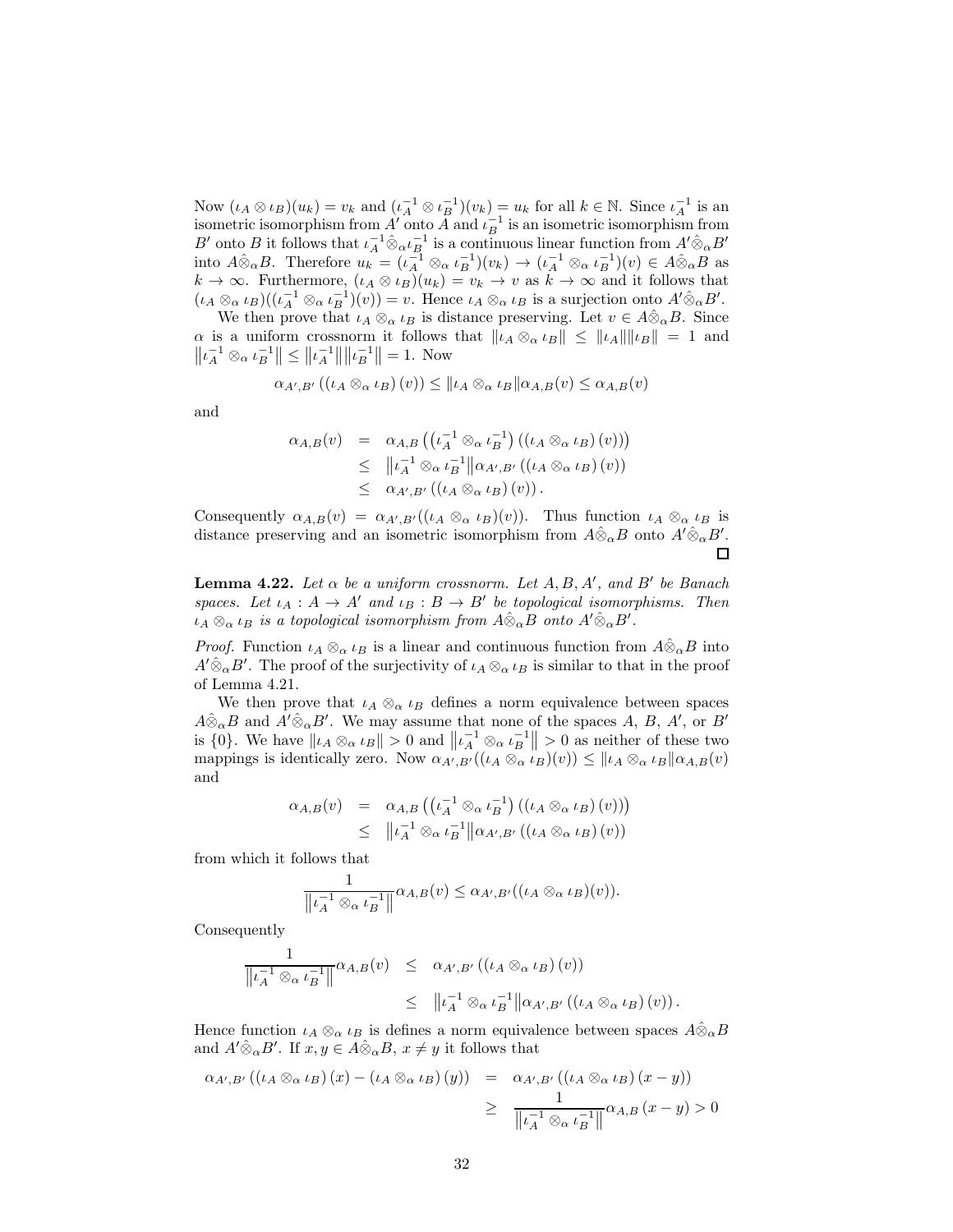and consequently  $(\iota_A \otimes_{\alpha} \iota_B)(x) \neq (\iota_A \otimes_{\alpha} \iota_B)(y)$ . Hence function  $\iota_A \otimes_{\alpha} \iota_B$  is a topological isomorphism from  $A \hat{\otimes}_{\alpha} B$  onto  $A' \hat{\otimes}_{\alpha} B'$ . topological isomorphism from  $A\hat{\otimes}_{\alpha}B$  onto  $A'\hat{\otimes}_{\alpha}B'$ .

Book [46] has an exercise for proving isometric isomorphism  $l^1 \hat{\otimes}_{\pi} l^1 \cong_l l^1$ . However, we also need to construct the isometric isomorphism for this article so we give the following lemma without proof.

**Lemma 4.23.** Let  $K = \mathbb{R}$  or  $K = \mathbb{C}$ . Define function

$$
\iota: l^1(\mathbb{N}, K) \to l^1(\mathbb{N}, K) \hat{\otimes}_{\pi} l^1(\mathbb{N}, K)
$$

by

$$
\iota(\mathbf{e}_k) := \mathbf{e}_{\sigma_{\text{sq}}(k)}^{\otimes}, \quad k \in \mathbb{N},
$$

and extending by linearity and continuity onto whole  $l^1(\mathbb{N}, K)$ . Then  $\iota$  is an isometric isomorphism from Banach space  $l^1(\mathbb{N}, K)$  onto Banach space  $l^1(\mathbb{N}, K)\hat{\otimes}_{\pi} l^1(\mathbb{N}, K)$ .

This result can be generalized for the completed projective tensor product of more than two  $l^1(\mathbb{N}, K)$ :

**Lemma 4.24.** Let  $K = \mathbb{R}$  or  $K = \mathbb{C}$  and  $n \in \mathbb{Z}_+$ . Define function

$$
\eta^{[n]}: l^1(\mathbb{N}, K) \to \bigotimes_{k=1}^n l^1(\mathbb{N}, K)
$$

by

$$
\eta^{[n]}({\bf e}_k):={\bf e}_{\sigma^{[n]}_{\mathrm{sq}}(k)}^{\otimes}, \quad k\in\mathbb{N},
$$

and extending by linearity and continuity onto whole  $l^1(\mathbb{N}, K)$ . Then  $\eta$  is an isometric isomorphism from Banach space  $l^1(\mathbb{N}, K)$  onto Banach space

$$
\bigotimes_{k=1}^n t^1(\mathbb{N},K).
$$

*Proof.* Case  $n = 1$  is trivial and case  $n = 2$  is true by Lemma 4.23. The lemma can be proven using induction by  $n$  and equation

$$
\forall n \in \mathbb{N} + 2 : \eta^{[n+1]} = (\eta^{[n]} \otimes_{\pi} \mathrm{id}_{l^1(\mathbb{N}, K)}) \circ \eta^{[2]}.
$$

 $\Box$ 

**Lemma 4.25.** Let  $K = \mathbb{R}$  or  $K = \mathbb{C}$  and  $n \in \mathbb{Z}_+$ . Define function

$$
\xi^{[n]} : \bigotimes_{k=1}^{n} l^{1}(\mathbb{Z}, K) \to l^{1}(\mathbb{Z}^{n}, K)
$$

by

$$
\xi^{[n]}(\check{\mathbf{e}}_{\mathbf{k}}^{\otimes}) := \check{\mathbf{e}}_{\mathbf{k}}, \quad \mathbf{k} \in \mathbb{Z}^n,
$$

and extending by linearity and continuity onto whole  $\bigotimes^n$  $\sum_{k=1}^{\infty}$  $l^1(\mathbb{Z}, K)$ . Then  $\xi^{[n]}$  is

well-defined and it is an isometric isomorphism from Banach space  $\hat{\hat{\infty}}^n$  $\sum_{k=1}^{\infty}$  $l^1(\mathbb{Z}, K)$ onto Banach space  $l^1(\mathbb{Z}^n, K)$ .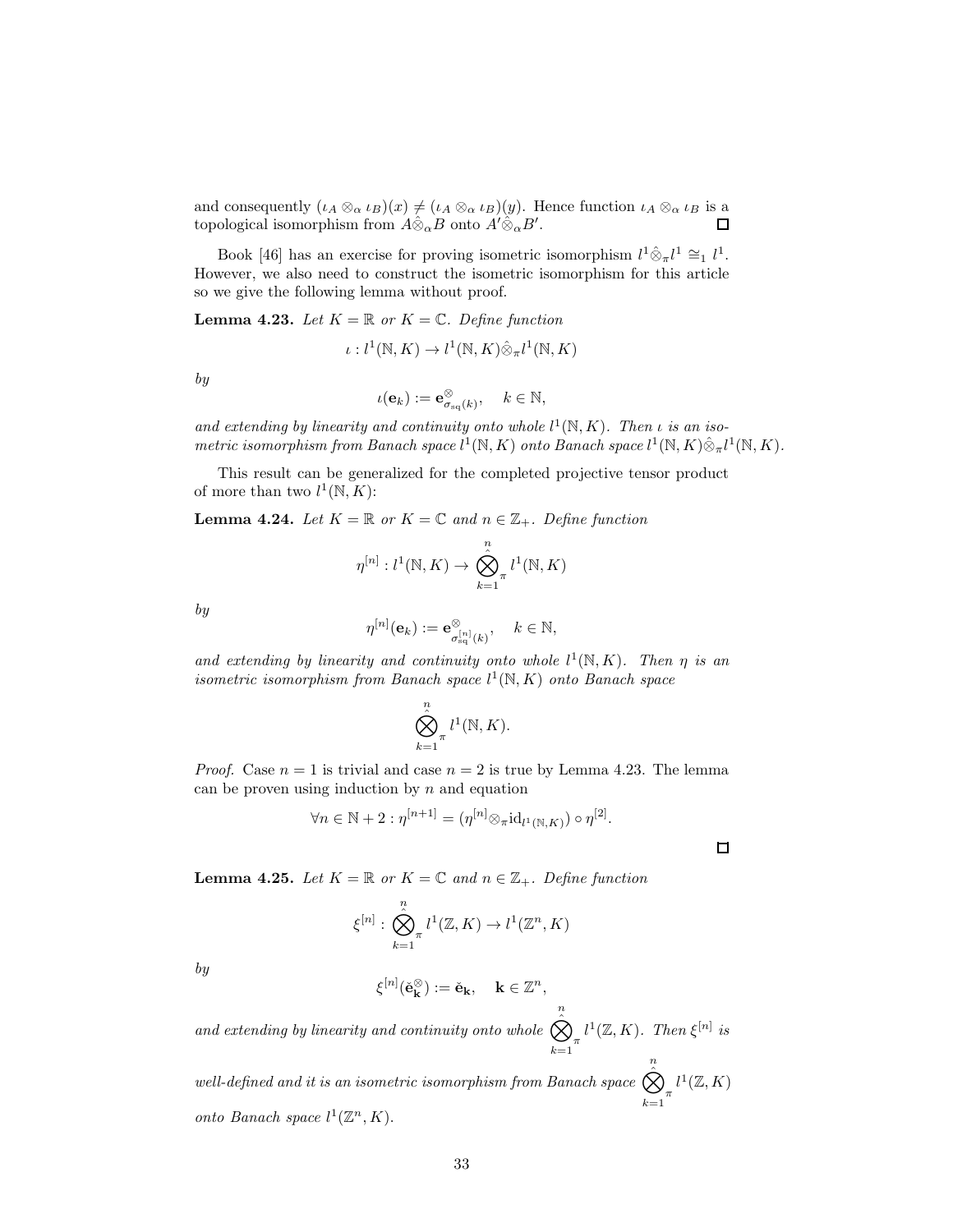*Proof.* Let  $\alpha$  be some bijection from Z onto N. Define function  $\beta: l^1(\mathbb{Z}, K) \to$  $l^1(\mathbb{N}, K)$  by

$$
\beta(\check {\mathbf{e}}_k) := \mathbf{e}_{\alpha(k)}
$$

for all  $k \in \mathbb{Z}$ . and extending by linearity and continuity onto whole  $l^1(\mathbb{Z}, K)$ . Function  $\beta$  is an isometric isomorphism from Banach space  $l^1(\mathbb{Z}, K)$  onto Banach space  $l^1(\mathbb{N}, K)$ . Define

$$
\beta^{[n]}:=\bigotimes_{k=1}^n \beta.
$$

Now  $\beta^{[n]}$  is an isometric isomorphism from Banach space

$$
\bigotimes_{k=1}^n \pi^{l^1}(\mathbb{Z}, K)
$$

onto Banach space

$$
\bigotimes_{k=1}^n \prod_{j=1}^n l^1(\mathbb{N}, K).
$$

Let

$$
\alpha^{[n]}(\ell) := \sum_{k=1}^n \alpha(\ell[k]) \mathbf{e}_k^{[n]}
$$

for all  $\ell \in \mathbb{Z}^n$ . It can be shown that  $\alpha^{[n]}$  is a bijection from  $\mathbb{Z}^n$  onto  $\mathbb{N}^n$ . Let  $\rho := (\alpha^{[n]})^{-1} \circ \sigma_{sq}^{[n]}$ . Now  $\rho$  is a bijection from N onto  $\mathbb{Z}^n$ . Define function  $\gamma: l^1(\mathbb{N}, K) \to l^1(\mathbb{Z}^n, K)$  by

$$
\gamma(\mathbf{e}_k) := \check{\mathbf{e}}_{\rho(k)}, \quad k \in \mathbb{N},
$$

and extending by linearity and continuity onto whole  $l^1(\mathbb{N}, K)$ . Function  $\gamma$ is an isometric isomorphism from Banach space  $l^1(\mathbb{N}, K)$  onto Banach space  $l^1(\mathbb{Z}^n, K)$ . Define function  $\eta^{[n]}$  as in Lemma 4.24. Let  $\xi^{[n]} := \gamma \circ (\eta^{[n]})^{-1} \circ \beta^{[n]}$ Now function  $\xi^{[n]}$  is an isometric isomorphism from Banach space

$$
\bigotimes_{k=1}^n \pi^l({\mathbb Z},K)
$$

onto Banach space  $l^1(\mathbb{Z}^n, K)$ .

We give then a lemma about multiplication of series in spaces topologically isomorphic to  $c_0$  or  $l^1$ .

**Lemma 4.26.** Let  $K = \mathbb{R}$  or  $K = \mathbb{C}$  and  $n \in \mathbb{Z}_+$ . Let F be a Banach space with scalar field K and  $\alpha$  be a uniform crossnorm. Let  $X =_{n.s.} c_0(N, K)$  or  $X =$ n.s.  $l^1(\mathbb{N}, K)$ . Let  $\eta : F \to X$  be a topological isomorphism and suppose that  $\eta(f_j) = \mathbf{e}_j$  where  $f_j \in F$  for each  $j \in \mathbb{N}$ . Let  $\mathbf{a}_k \in X$  for all  $k \in Z(n)$ . Then

$$
\bigotimes_{l=1}^{n} \left( \sum_{j \in \mathbb{N}} \mathbf{a}_{l}[j] f_j \right) = \sum_{\mathbf{k} \in \mathbb{N}^n} \left( \prod_{l=1}^{n} \mathbf{a}_{l}[\mathbf{k}[l]] \right) f_{\mathbf{k}[1]} \otimes \cdots \otimes f_{\mathbf{k}[n]}
$$

$$
= \sum_{\mathbf{k} \in \mathbb{N}^n} \bigotimes_{l=1}^{n} \mathbf{a}_{l}[\mathbf{k}[l]] f_{\mathbf{k}[l]}
$$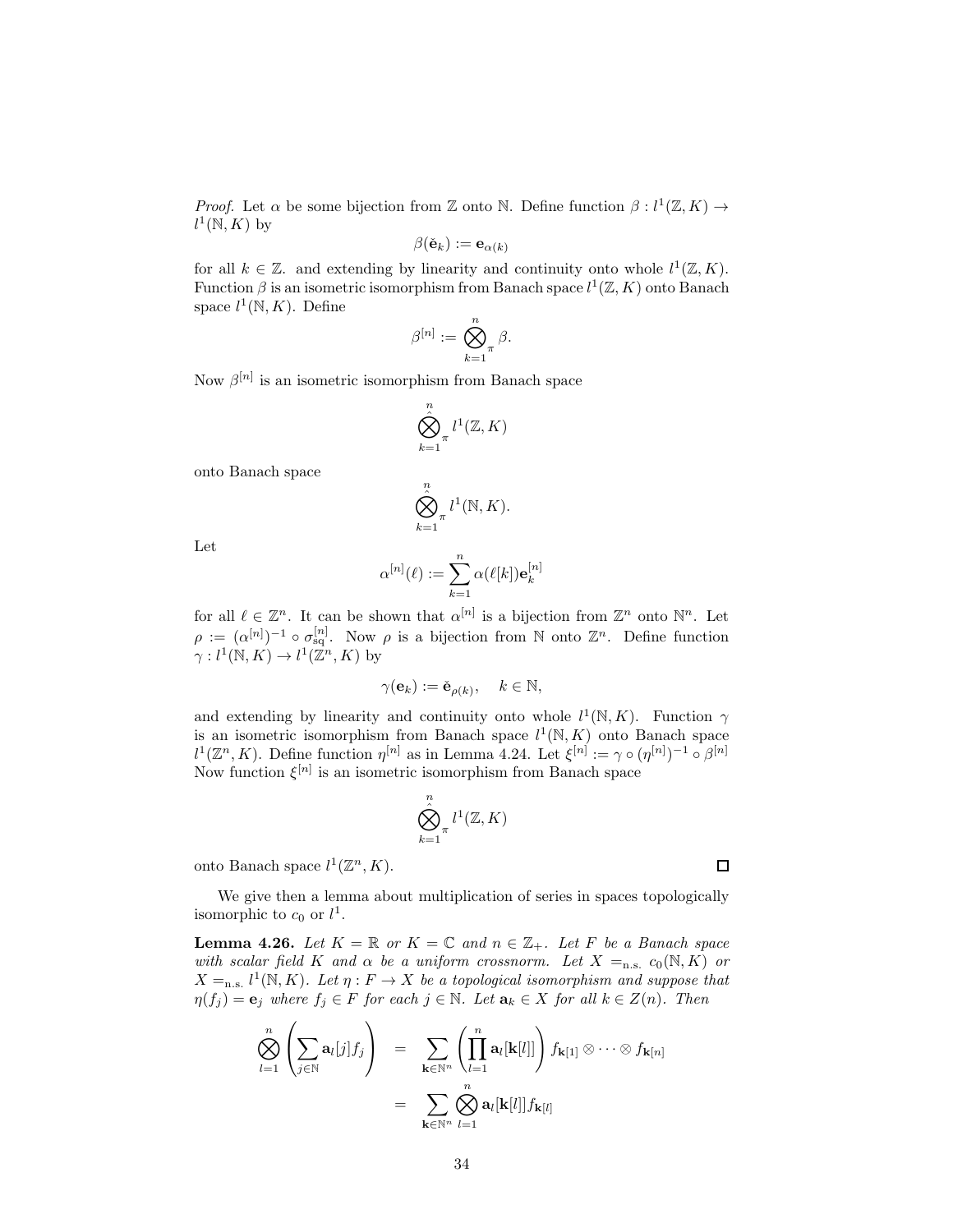where the second and third series are computed on space  $\bigotimes^n$  $\sum_{k=1}^{\infty}$ F.

Proof. Let

$$
\eta^{[n]}:=\bigotimes_{k=1}^n \eta,\ \ F^{[n]}:=_{\text{n.s.}}\ \bigotimes_{k=1}^n \alpha F,\ \ \text{and}\ X^{[n]}:=_{\text{n.s.}}\ \bigotimes_{k=1}^n \alpha X.
$$

By Lemma 4.22  $\eta^{[n]}$  is a topological isomorphism from  $F^{[n]}$  onto  $X^{[n]}$ . Let  $\mathcal{L}$  $\sim$ 

$$
t:=\bigotimes_{k=1}^n\left(\sum_{j\in\mathbb{N}}\mathbf{a}_k[j]f_j\right).
$$

Now

$$
\eta^{[n]}(t) = \bigotimes_{l=1}^{n} \left( \eta \left( \sum_{j \in \mathbb{N}} a_{l}[j] f_{j} \right) \right) = \bigotimes_{l=1}^{n} \left( \sum_{j \in \mathbb{N}} a_{l}[j] e_{j} \right)
$$

$$
= \sum_{m_{1} \in \mathbb{N}} \cdots \sum_{m_{n} \in \mathbb{N}} \left( \prod_{l=1}^{n} a_{l}[m_{l}] \right) e_{m_{1}} \otimes \cdots \otimes e_{m_{n}}
$$

and

$$
\left(\eta^{[n]}\left(t\right)\right)[\mathbf{k}]=\prod_{l=1}^{n}\mathbf{a}_{l}[\mathbf{k}[l]]
$$

for each  $\mathbf{k} \in \mathbb{N}^n$ . Consequently

$$
\eta^{[n]}\left(t\right) = \sum_{\mathbf{k}\in\mathbb{N}^n}\left(\prod_{l=1}^n\mathbf{a}_l[\mathbf{k}[l]]\right)\mathbf{e}_{\mathbf{k}[1]}\otimes\cdots\otimes\mathbf{e}_{\mathbf{k}[n]}.
$$

It follows that

$$
t = \left(\eta^{[n]}\right)^{-1} \left(\eta^{[n]}(t)\right) = \sum_{\lambda \in \mathbb{N}^n} \left(\prod_{l=1}^n \mathbf{a}_l[\mathbf{k}[l]]\right) f_{\mathbf{k}[1]} \otimes \cdots \otimes f_{\mathbf{k}[n]}
$$

$$
= \sum_{\mathbf{k} \in \mathbb{N}^n} \bigotimes_{l=1}^n \mathbf{a}_l[\mathbf{k}[l]] f_{\mathbf{k}[l]}.
$$

 $\Box$ 

## 5 General Definitions for a Compactly Supported Interpolating MRA

#### 5.1 Mother Scaling Function

**Definition 5.1.** Let  $K = \mathbb{R}$  or  $K = \mathbb{C}$  and  $n \in \mathbb{Z}_+$ . A compactly supported interpolating mother scaling function is a function  $\varphi \in C_{com}(\mathbb{R}^n, K)$  satisfying the following conditions: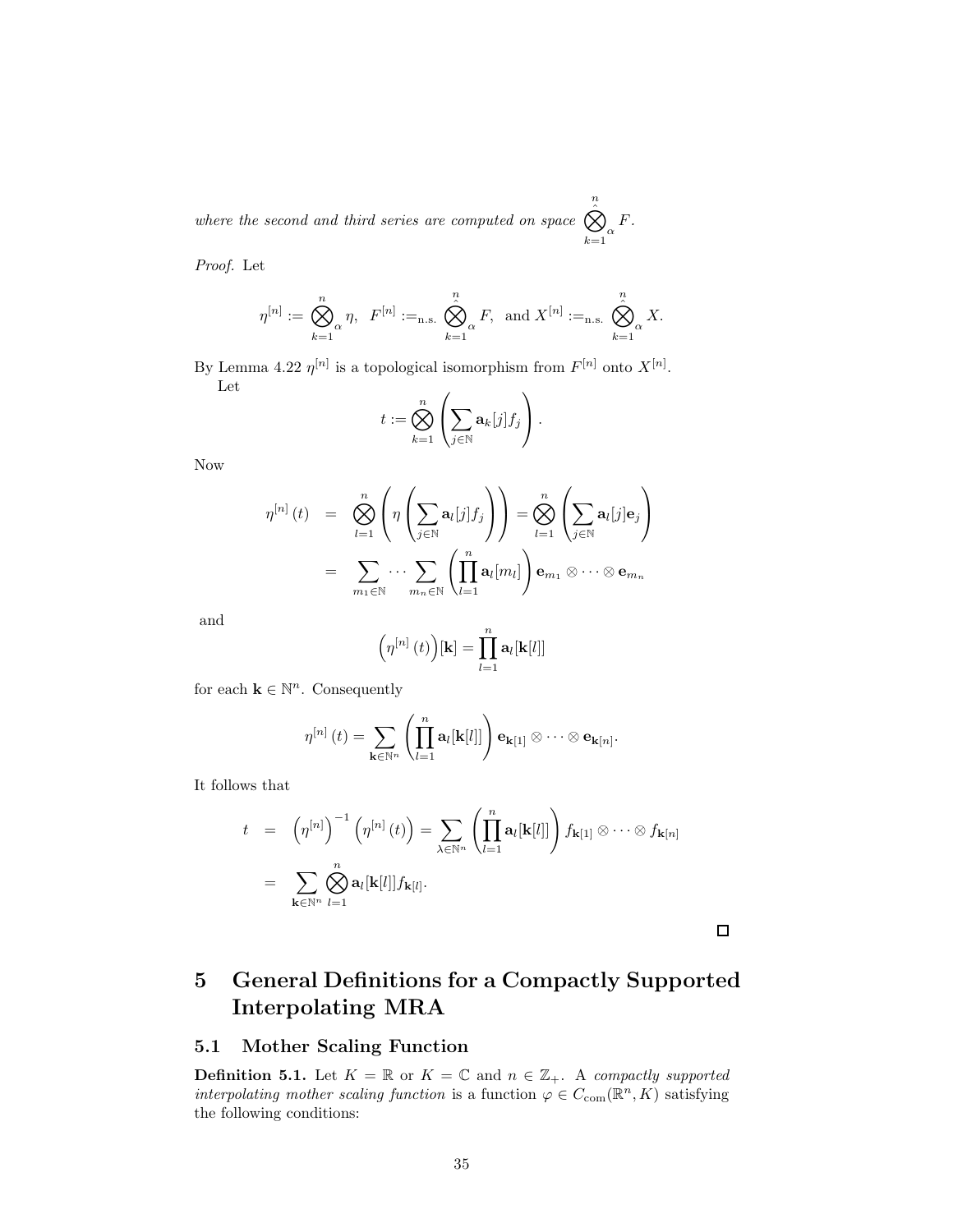(MSF.1)

$$
\forall \mathbf{k} \in \mathbb{Z}^n : \varphi(\mathbf{k}) = \delta_{\mathbf{k},0}
$$

(MSF.2)

$$
\forall \mathbf{x} \in \mathbb{R}^n : \varphi(\mathbf{x}) = \sum_{\mathbf{k} \in \mathbb{Z}^n} \varphi\left(\frac{\mathbf{k}}{2}\right) \varphi(2\mathbf{x} - \mathbf{k}).
$$

The Deslauriers-Dubuc fundamental functions satisfy these conditions [18].

#### 5.2 General Definitions for the Univariate MRA's

We shall denote the function space for which the MRA is defined by  $E$  in this section. We have either  $E = C_u(\mathbb{R}, K)$  or  $E = C_0(\mathbb{R}, K)$  where  $K = \mathbb{R}$ or  $K = \mathbb{C}$ . We shall assume that  $\varphi \in C_{com}(\mathbb{R}, K)$  is a compactly supported interpolating mother scaling function throughout this subsection.

**Definition 5.2.** Define function  $\psi \in C_{com}(\mathbb{R}, K)$  by

$$
\psi(x) := \varphi(2x - 1)
$$

for all  $x \in \mathbb{R}$ . Function  $\psi$  is called the mother wavelet.

Definition 5.3. Define

$$
\varphi_{j,k}:=\varphi(2^j\cdot-k)
$$

and

$$
\psi_{j,k} := \psi(2^j \cdot -k)
$$

for all  $j \in \mathbb{Z}$  and  $k \in \mathbb{Z}$ .

Definition 5.4. Define

$$
\zeta_s := \begin{cases} \varphi; & s = 0 \\ \psi; & s = 1 \end{cases}
$$

and

$$
\zeta_{s,j,k}:=\left\{\begin{array}{ll}\varphi_{j,k};\quad \ \, s=0\\\psi_{j,k};\quad \ \, s=1\end{array}\right.
$$

where  $s \in \{0,1\}, j \in \mathbb{Z}$ , and  $k \in \mathbb{Z}$ .

**Definition 5.5.** When  $k \in \mathbb{Z}$  define

$$
h_k := \varphi\left(\frac{k}{2}\right)
$$
  
\n
$$
g_k := \delta_{k,1}
$$
  
\n
$$
\tilde{h}_k := \delta_{k,0}
$$
  
\n
$$
\tilde{g}_k := (-1)^{k-1} h_{1-k}.
$$

**Definition 5.6.** When  $t \in \{0, 1\}$  and  $k \in \mathbb{Z}$  define

$$
g_{t,k} := \begin{cases} h_k; & t = 0\\ g_k; & t = 1 \end{cases}
$$

and

$$
\tilde{g}_{t,k} := \left\{ \begin{array}{ll} \tilde{h}_k; \quad \ \, t=0 \\ \tilde{g}_k; \quad \ \, t=1 \end{array} \right. .
$$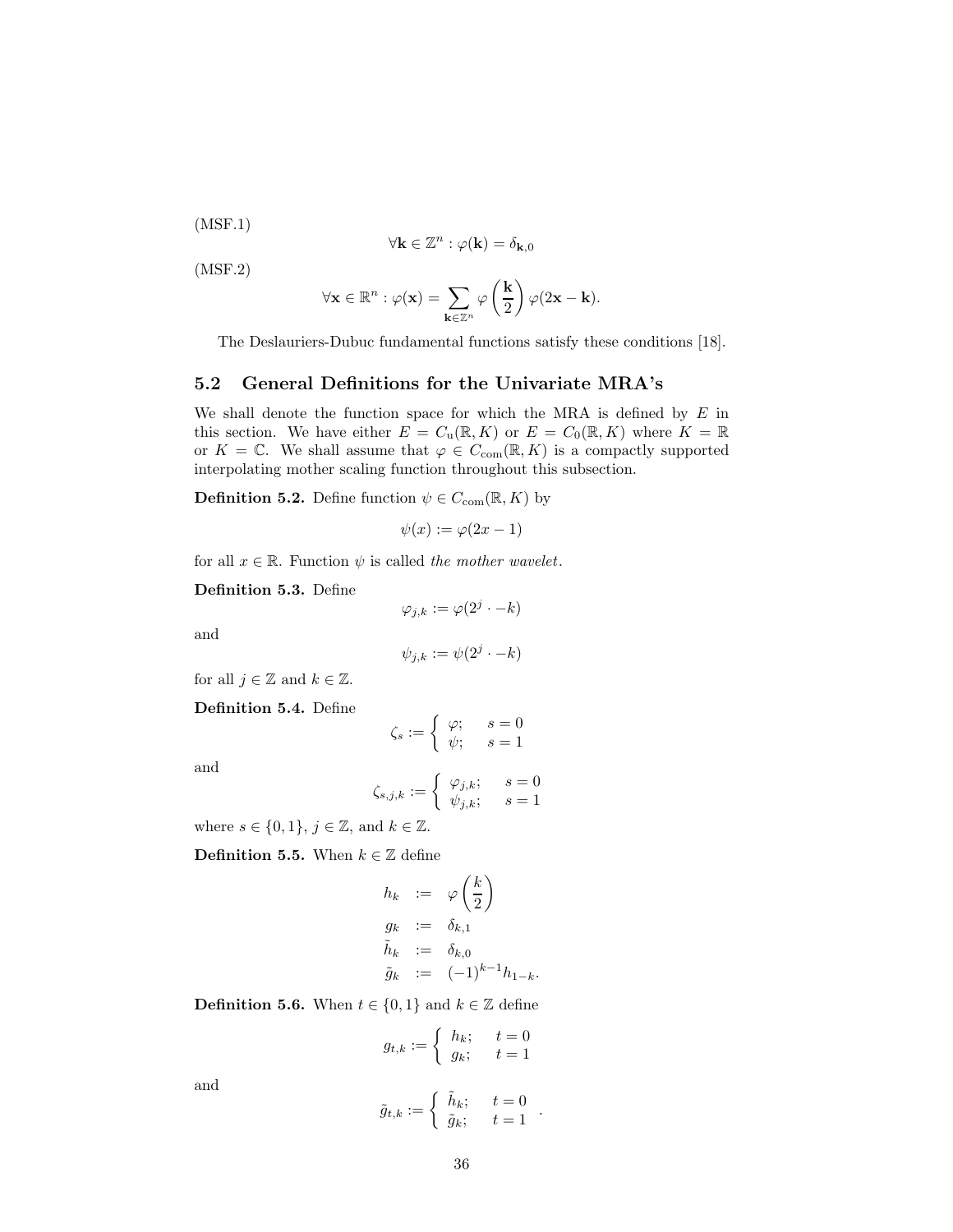**Definition 5.7.** Define  $\tilde{\varphi} := \delta \in E^*$  and  $\tilde{\psi} \in E^*$  by

$$
\tilde{\psi} := 2 \sum_{k \in \mathbb{Z}} \tilde{g}_k \tilde{\varphi}(2 \cdot -k). \tag{19}
$$

Define  $\tilde{\varphi}_{j,k} := 2^j \tilde{\varphi}(2^j \cdot -k)$  and  $\tilde{\psi}_{j,k} := 2^j \tilde{\psi}(2^j \cdot -k)$  where  $j, k \in \mathbb{Z}$ .

As  $\varphi$  is compactly supported only a finite number of numbers  $h_k, k \in \mathbb{Z}$ , and the other three filters defined by Definition 5.5 are nonzero. Consequently the series in Equation (19) has a finite number of nonzero terms.

### Definition 5.8. Define

$$
\tilde{\zeta}_s:=\left\{\begin{array}{ll}\tilde{\varphi};\quad \ \, s=0\\\tilde{\psi};\quad \ \, s=1\end{array}\right.
$$

and

$$
\tilde{\zeta}_{s,j,k}:=\left\{\begin{array}{ll}\tilde{\varphi}_{j,k};\quad \ \, s=0\\\tilde{\psi}_{j,k};\quad \ \, s=1\end{array}\right.
$$

where  $j, k \in \mathbb{Z}$  and  $s \in \{0, 1\}.$ 

Lemma 5.9. Let  $k, l \in \mathbb{Z}$ . Then

(i)  $\langle \tilde{\varphi}_{j,k}, \varphi_{j,l} \rangle = \delta_{k,l}$ (ii)

$$
\langle \tilde{\varphi}_{j,k}, \psi_{j,l} \rangle = 0
$$

 $(iii)$ 

$$
f_{\rm{max}}
$$

$$
\langle \tilde{\psi}_{j,k}, \psi_{j,l} \rangle = \delta_{k,l}
$$

Proof. See also [7, section 2] and [21].

(i)

 $(iv)$ 

$$
\langle \delta(2^{j} \cdot -k), \varphi(2^{j} \cdot -l) \rangle = \langle \frac{1}{2^{j}} \delta\left(\cdot - \frac{k}{2^{j}}\right), \varphi(2^{j} \cdot -l) \rangle = \frac{1}{2^{j}} \varphi(k-l) = \frac{1}{2^{j}} \delta_{k,l}
$$

 $\langle \tilde{\psi}_{j,k}, \varphi_{j,l} \rangle = 0$ 

The last equality follows from (MSF.1).

(ii) As  $2k - 2l - 1 \neq 0$  it follows from (MSF.1) that

$$
\langle \delta(2^{j} - k), \psi(2^{j} - l) \rangle = \frac{1}{2^{j}} \psi(k - l) = \frac{1}{2^{j}} \varphi(2k - 2l - 1) = 0.
$$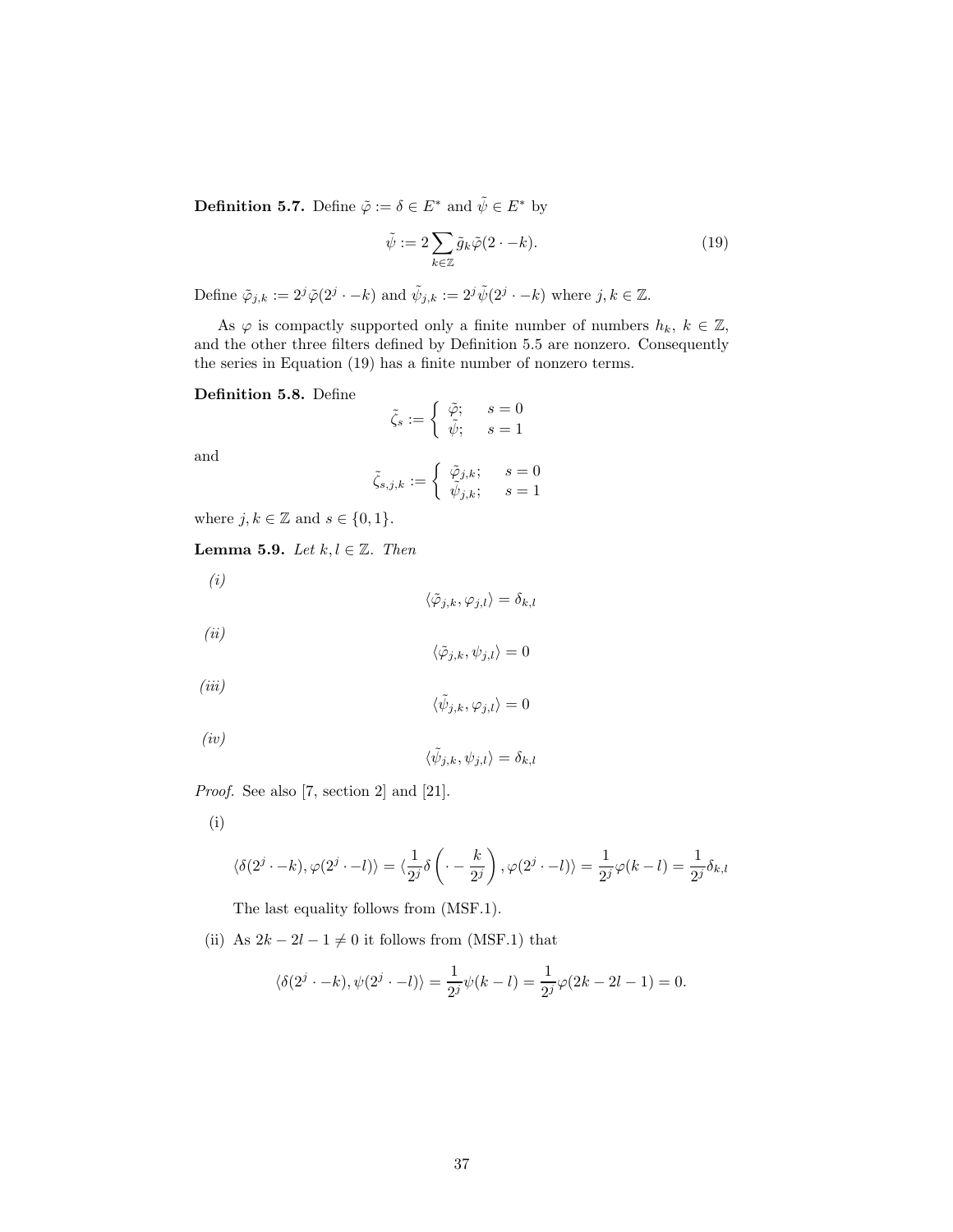(iii)

$$
\langle \tilde{\psi}(2^{j} \cdot -k), \varphi(2^{j} \cdot -l) \rangle = 2 \sum_{\nu \in \mathbb{Z}} \tilde{g}_{\nu} \frac{1}{2^{j+1}} \langle \delta(\cdot - \frac{2k+\nu}{2^{j+1}}), \varphi(2^{j} \cdot -l) \rangle
$$
  
\n
$$
= \frac{1}{2^{j}} \sum_{\nu \in \mathbb{Z}} \tilde{g}_{\nu} \varphi \left(k - l + \frac{\nu}{2}\right)
$$
  
\n
$$
= \frac{1}{2^{j}} \sum_{\nu \in \mathbb{Z}} \tilde{g}_{\nu} \sum_{\mu \in \mathbb{Z}} \varphi \left(\frac{\mu}{2}\right) \varphi (2k - 2l + \nu - \mu)
$$
  
\n
$$
= \frac{1}{2^{j}} \sum_{\nu \in \mathbb{Z}} \sum_{\mu \in \mathbb{Z}} (-1)^{\nu-1} \varphi \left(\frac{1-\nu}{2}\right) \varphi \left(\frac{\mu}{2}\right) \delta_{2l-2k, \nu-\mu}
$$
  
\n
$$
= \frac{1}{2^{j}} \sum_{\nu \in \mathbb{Z}} (-1)^{\nu-1} \varphi \left(\frac{1-\nu}{2}\right) \varphi \left(\frac{\nu-2l+2k}{2}\right)
$$
  
\n
$$
= \frac{1}{2^{j}} \left(\varphi \left(\frac{1-2l+2k}{2}\right) \varphi (2\nu' - 2l + 2k)\right)
$$
  
\n
$$
= \frac{1}{2^{j}} \left(\varphi \left(\frac{1-2l+2k}{2}\right) - \varphi \left(\frac{1-2l+2k}{2}\right) \right) = 0
$$

The 6th equality follows from (MSF.1).

(iv)

$$
\langle \tilde{\psi}(2^j \cdot -k), \psi(2^j \cdot -l) \rangle = \left\langle 2 \sum_{\nu \in \mathbb{Z}} \tilde{g}_{\nu} \delta(2^{j+1} \cdot -2k - \nu), \varphi(2^{j+1} \cdot -2l - 1) \right\rangle
$$

$$
= \frac{1}{2^j} \sum_{\nu \in \mathbb{Z}} \tilde{g}_{\nu} \varphi(2k + \nu - 2l - 1)
$$

$$
= \frac{1}{2^j} \sum_{\nu \in \mathbb{Z}} \tilde{g}_{\nu} \delta_{\nu, 2l - 2k + 1} = \frac{1}{2^j} \delta_{k, l}
$$

The last equality follows from the fact that  $\tilde{g}_{\nu} = 0$  for all  $\nu \in \mathbb{Z}$ ,  $\nu$  odd, and  $\nu \neq 1$ .

 $\Box$ 

### 5.3 General Definitions for Multivariate MRA's

We will assume that  $n \in \mathbb{Z}_+$  and either  $K = \mathbb{R}$  or  $K = \mathbb{C}$  throughout this subsection. We will also assume that  $E =_{n.s.} C_u(\mathbb{R}, K)$  or  $E =_{n.s.} C_0(\mathbb{R}, K)$ . Furthermore,  $\varphi \in C_{\text{com}}(\mathbb{R}, K)$  shall be a compactly supported interpolating mother scaling function throughout this subsection.

We set

$$
F :=_{\text{n.s.}} \begin{cases} C_{\text{u}}(\mathbb{R}^n, K); & E = C_{\text{u}}(\mathbb{R}, K) \\ C_0(\mathbb{R}^n, K); & E = C_0(\mathbb{R}, K) \end{cases}
$$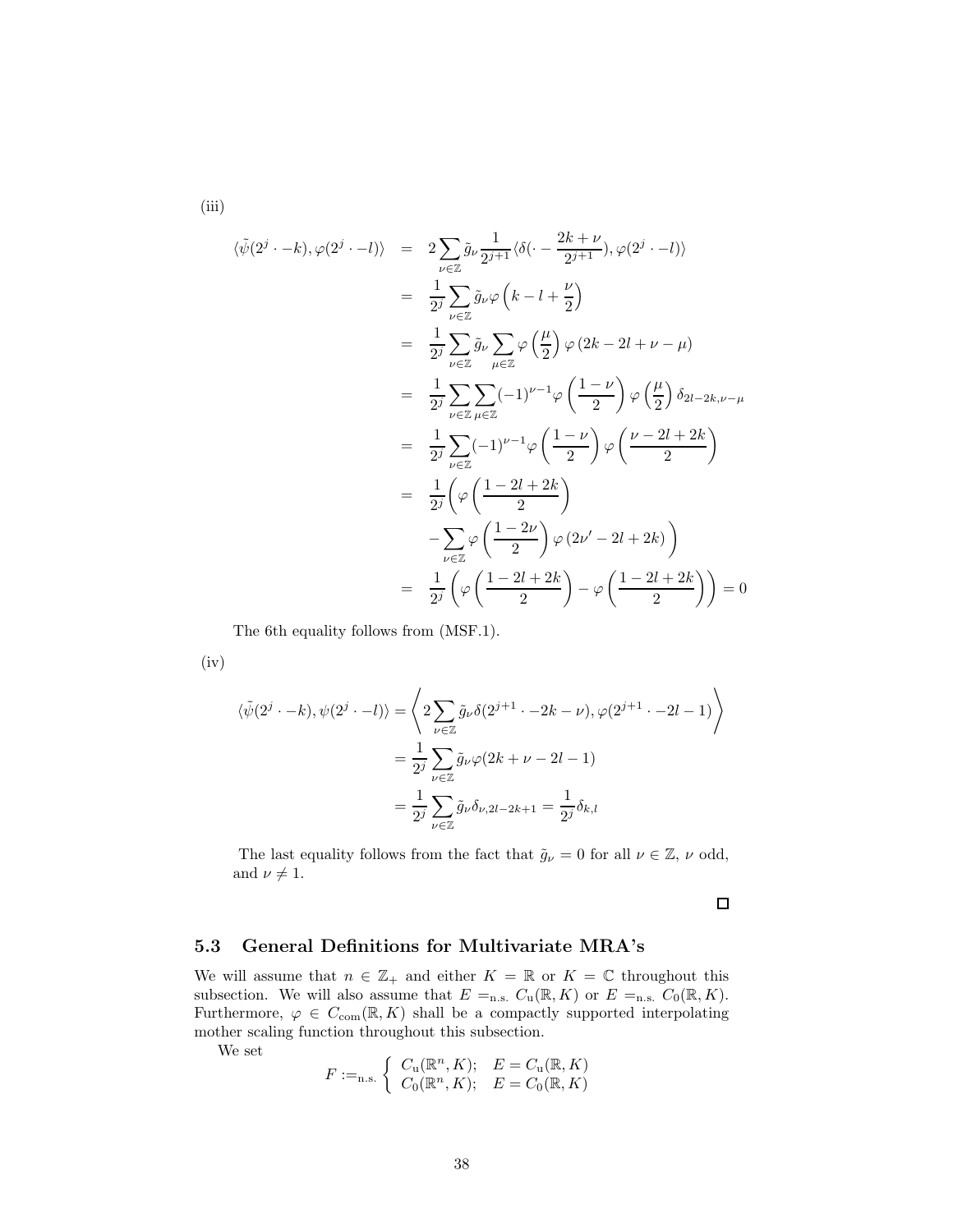**Definition 5.10.** Define function  $\varphi^{[n]} \in C_{com}(\mathbb{R}^n, K)$  by

$$
\varphi^{[n]}:=\bigotimes_{k=1}^n\varphi.
$$

Function  $\varphi^{[n]}$  is called an n-dimensional tensor product mother scaling function *generated by*  $\varphi$ . Define also

$$
\varphi_{j,\mathbf{k}}^{[n]}:=\varphi^{[n]}(2^j\cdot-\mathbf{k})
$$

where  $j \in \mathbb{Z}$  and  $\mathbf{k} \in \mathbb{Z}^n$ .

Function  $\varphi^{[n]}$  is a compactly supported interpolating mother scaling function on  $\mathbb{R}^n$ .

**Definition 5.11.** Define function  $\psi_{\mathbf{s}}^{[n]} \in C_{\text{com}}(\mathbb{R}^n, K)$  by

$$
\psi_{\mathbf{s}}^{[n]} := \bigotimes_{k=1}^n \zeta_{\mathbf{s}[k]}
$$

for all  $\mathbf{s} \in \{0,1\}^n$ . Define functions  $\psi_{\mathbf{s},j,\mathbf{k}}^{[n]} \in C_{\text{com}}(\mathbb{R}^n, K)$  by

$$
\psi_{\mathbf{s},j,\mathbf{k}}^{[n]}:=\bigotimes_{l=1}^n\zeta_{\mathbf{s}[l],j,\mathbf{k}[l]}
$$

for all  $\mathbf{s} \in \{0,1\}^n$ ,  $j \in \mathbb{Z}$ , and  $\mathbf{k} \in \mathbb{Z}^n$ .

We have

$$
\psi_{\mathbf{s}}^{[n]} \left( \mathbf{k} + \frac{1}{2} \mathbf{s} \right) = \delta_{\mathbf{k},0} \tag{20}
$$

for all  $\mathbf{s} \in \{0,1\}^n$  and  $\mathbf{k} \in \mathbb{Z}^n$ .

**Definition 5.12.** Let  $n \in \mathbb{Z}_+$ ,  $\mathbf{s} \in \{0,1\}^n$ , and  $\mathbf{t} \in \mathbb{Z}^n$ . Define

$$
g_{\mathbf{s},\mathbf{t}}^{[n]}:=\prod_{l=1}^n g_{\mathbf{s}[l],\mathbf{t}[l]}
$$

and

$$
\tilde{g}_{\mathbf{s},\mathbf{t}}^{[n]} := \prod_{l=1}^n \tilde{g}_{\mathbf{s}[l],\mathbf{t}[l]}.
$$

**Lemma 5.13.** Suppose that  $m \in \mathbb{Z}_+$  so that

$$
\forall k\in\mathbb{Z}:|k|\ge m\implies h_k=0.
$$

Then

$$
\begin{array}{rcl} \psi^{[n]}_{\mathbf{s}} & = & \displaystyle \sum_{\ell \in (Z_{\pm}(m))^n} g^{[n]}_{\mathbf{s},\ell} \varphi^{[n]}_{1,\ell} \\ \psi^{[n]}_{\mathbf{s},j,\mathbf{k}} & = & \displaystyle \sum_{\ell \in (Z_{\pm}(m))^n} g^{[n]}_{\mathbf{s},\ell} \varphi^{[n]}_{j+1,2\mathbf{k}+\ell} = \sum_{\mathbf{m} \in \mathbb{Z}^n} g^{[n]}_{\mathbf{s},\mathbf{m}-2\mathbf{k}} \varphi^{[n]}_{j+1,\mathbf{m}} \\ \varphi^{[n]} & = & \displaystyle \sum_{\ell \in (Z_{\pm}(m))^n} g^{[n]}_{0_n,\ell} \varphi^{[n]}_{1,\ell} \\ \varphi^{[n]}_{j,\mathbf{k}} & = & \displaystyle \sum_{\ell \in (Z_{\pm}(m))^n} g^{[n]}_{0_n,\ell} \varphi^{[n]}_{j+1,2\mathbf{k}+\ell} = \sum_{\mathbf{m} \in \mathbb{Z}^n} g^{[n]}_{0_n,\mathbf{m}-2\mathbf{k}} \varphi^{[n]}_{j+1,\mathbf{m}}, \end{array}
$$

for all  $\mathbf{s} \in \{0,1\}^n$ ,  $j \in \mathbb{Z}$ , and  $\mathbf{k} \in \mathbb{Z}^n$ .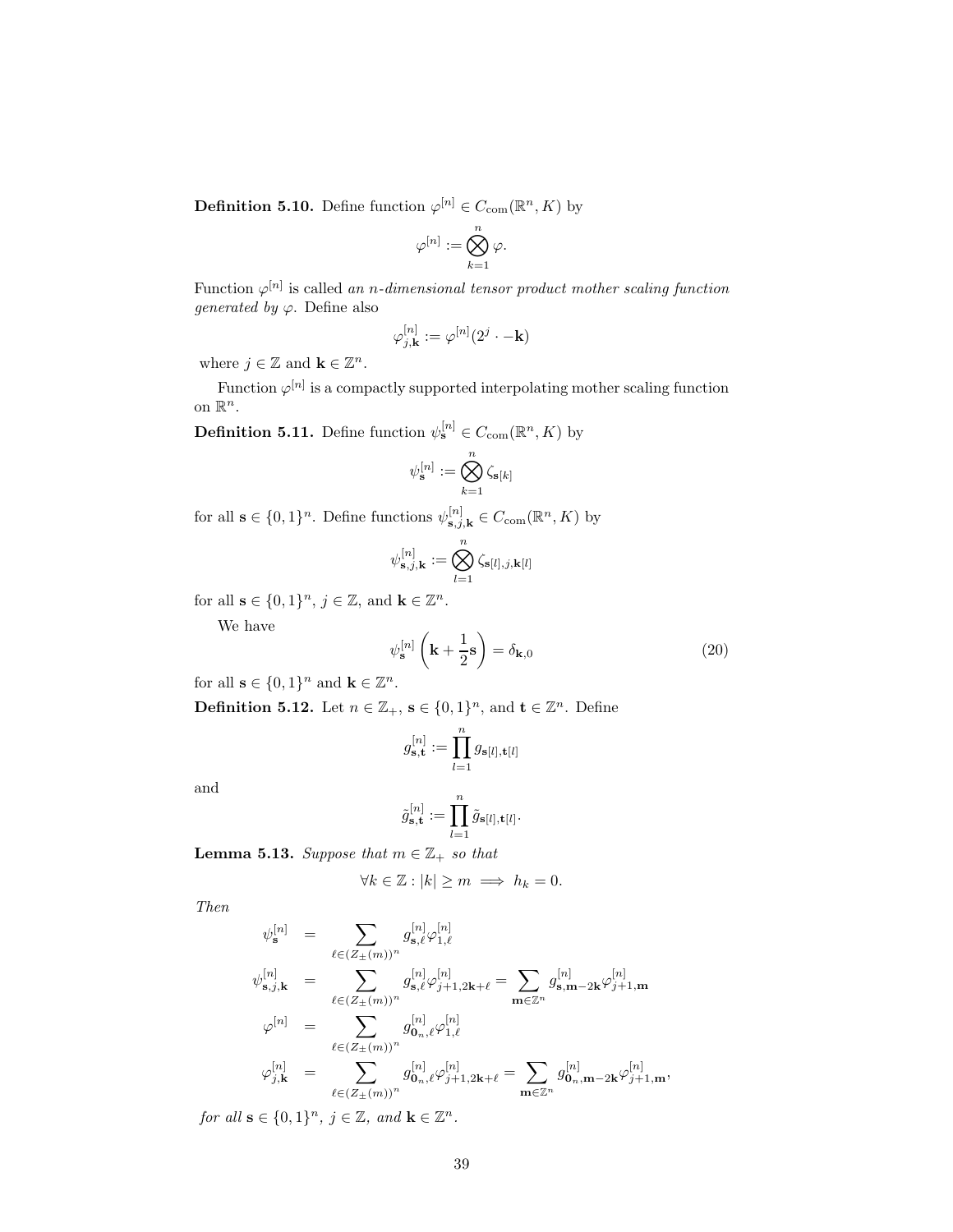The domain of the Dirac  $\delta$  functional varies in this article. I.e. we may keep  $\delta$  as an element of different dual spaces  $A^*$ . When  $z_1, \ldots, z_m \in \mathbb{R}$  we will identify  $\delta(\cdot - z_1) \otimes \ldots \otimes \delta(\cdot - z_m)$  with  $\delta(\cdot - (z_1, \ldots, z_m))$ .

**Definition 5.14.** Define  $\tilde{\varphi}^{[n]} \in F^*$  by

$$
\tilde{\varphi}^{[n]}:=\bigotimes_{l=1}^n\tilde{\varphi}
$$

and  $\tilde{\varphi}_{j,\mathbf{k}}^{[n]} \in F^*$  by

$$
\tilde{\varphi}_{j,\mathbf{k}}^{[n]}:=\bigotimes_{l=1}^n\tilde{\varphi}_{j,\mathbf{k}[l]}
$$

where  $j \in \mathbb{Z}$  and  $\mathbf{k} \in \mathbb{Z}^n$ . Define also  $\tilde{\psi}_s^{[n]} \in F^*$  by

$$
\tilde{\psi}_{\mathbf{s}}^{[n]} := \bigotimes_{l=1}^n \tilde{\zeta}_{\mathbf{s}[l]}
$$

where  $\mathbf{s} \in \{0,1\}^n$  and  $\tilde{\psi}_{\mathbf{s},j,\mathbf{k}}^{[n]} \in F^*$  by

$$
\tilde{\psi}_{\mathbf{s},j,\mathbf{k}}^{[n]} := \bigotimes_{l=1}^n \tilde{\zeta}_{\mathbf{s}[l],j,\mathbf{k}[l]}
$$

where  $\mathbf{s} \in \{0,1\}^n$ ,  $j \in \mathbb{Z}$ , and  $\mathbf{k} \in \mathbb{Z}^n$ .

Note that  $\tilde{\varphi}^{[n]} = \delta$  (the Dirac delta functional),

$$
\tilde{\varphi}_{j,\mathbf{k}}^{[n]} = 2^{nj} \delta(2^j \cdot -\mathbf{k}) = \delta\left(\cdot - \frac{\mathbf{k}}{2^j}\right),\,
$$

and

$$
\tilde{\psi}_{\mathbf{s}}^{[n]} = \sum_{\ell \in \mathbb{Z}^n} \tilde{g}_{\mathbf{s},\ell}^{[n]} \tilde{\varphi}_{1,\ell}^{[n]} \tag{21}
$$
\n
$$
\tilde{\psi}_{\mathbf{s},j,\mathbf{k}}^{[n]} = 2^{nj} \tilde{\psi}_{\mathbf{s}}^{[n]} (2^j \cdot -\mathbf{k}) = \sum_{\ell \in \mathbb{Z}^n} \tilde{g}_{\mathbf{s},\ell}^{[n]} \delta \left( \cdot - \frac{2\mathbf{k} + \ell}{2^{j+1}} \right)
$$
\n
$$
= \sum_{\mathbf{m} \in \mathbb{Z}^n} \tilde{g}_{\mathbf{s},\mathbf{m}-2\mathbf{k}}^{[n]} \tilde{\varphi}_{j+1,\mathbf{m}}^{[n]} \tag{22}
$$

for all  $j \in \mathbb{Z}$ ,  $\mathbf{s} \in \{0,1\}^n$ , and  $\mathbf{k} \in \mathbb{Z}^n$ . We also have

$$
\left\langle \tilde{\psi}_{\mathbf{s},j,\ell}^{[n]}, \psi_{\mathbf{t},j,\mathbf{k}}^{[n]} \right\rangle = \delta_{\mathbf{s},\mathbf{t}} \delta_{\ell,\mathbf{k}} \tag{23}
$$

$$
\left\langle \tilde{\varphi}_{j+1,\ell}^{[n]}, \psi_{\mathbf{s},j,\mathbf{k}}^{[n]} \right\rangle = \psi_{\mathbf{s},j,\mathbf{k}}^{[n]} \left( \frac{\ell}{2^{j+1}} \right) = g_{\mathbf{s},\ell-2\mathbf{k}}^{[n]} \tag{24}
$$

$$
\left\langle \tilde{\psi}_{\mathbf{s},j,\ell}^{[n]}, \varphi_{j+1,\mathbf{k}}^{[n]} \right\rangle = \tilde{g}_{\mathbf{s},\mathbf{k}-2\ell}^{[n]} \tag{25}
$$

for all  $j \in \mathbb{Z}$ ,  $\mathbf{k}, \ell \in \mathbb{Z}^n$ , and  $\mathbf{s}, \mathbf{t} \in \{0, 1\}^n$ .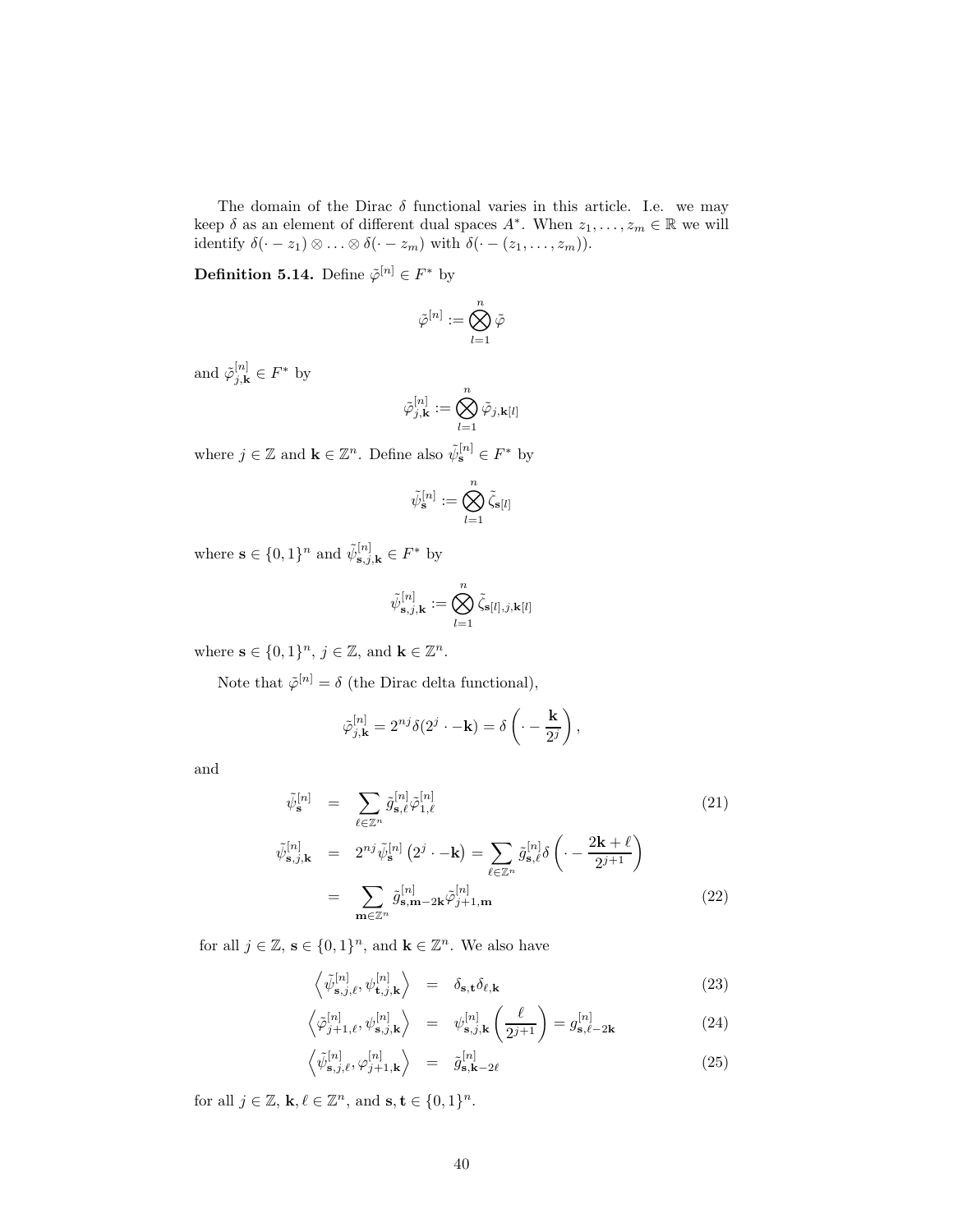**Lemma 5.15.** Let  $\mathbf{k}, \ell \in \mathbb{Z}^n$ . Then

$$
\sum_{\mathbf{s}\in\{0,1\}^n}\sum_{\mathbf{m}\in\mathbb{Z}^n}\tilde{g}^{[n]}_{\mathbf{s},\mathbf{k}-2\mathbf{m}}g^{[n]}_{\mathbf{s},\ell-2\mathbf{m}}=\delta_{\mathbf{k},\ell}.
$$

Proof. Let

$$
a_{i,j,t} := \tilde{g}_{t,\mathbf{k}[i]-2j} g_{t,\ell[i]-2j}.
$$

Now

$$
\sum_{\mathbf{s}\in\{0,1\}^n}\sum_{\mathbf{m}\in\mathbb{Z}^n}\tilde{g}^{[n]}_{\mathbf{s},\mathbf{k}-2\mathbf{m}}g^{[n]}_{\mathbf{s},\ell-2\mathbf{m}}=\sum_{\mathbf{s}\in\{0,1\}^n}\sum_{\mathbf{m}\in\mathbb{Z}^n}\prod_{i=1}^n a_{i,\mathbf{m}[i],\mathbf{s}[i]}=\prod_{i=1}^n\sum_{j\in\mathbb{Z}}\sum_{t=0}^1 a_{i,j,t}
$$

Let

$$
b_i := \sum_{j \in \mathbb{Z}} \sum_{t=0}^1 a_{i,j,t}
$$

for all  $i \in \mathbb{Z}$ .

Suppose that  $i_0 \in Z(n)$  and  $\ell[i_0]$  is even. Then  $\ell[i_0] = 2w$  for some  $w \in \mathbb{Z}$ . It follows that  $a_{i,j,0} = \delta_{\mathbf{k}[i],2j} \delta_{w,j}$  and  $a_{i,j,1} = \tilde{g}_{\mathbf{k}[i_0]-2j} g_{2w-2j} = 0$  Consequently

$$
b_{i_0} = \sum_{j \in \mathbb{Z}} \delta_{\mathbf{k}[i_0], 2j} \delta_{w,j} = \delta_{\mathbf{k}[i_0], \ell[i_0]}.
$$
 (26)

Assume then that  $i_0 \in Z(n)$  and  $\ell[i_0]$  is odd. Now  $\ell[i_0] = 2w + 1$  for some  $w \in \mathbb{Z}$ ,  $a_{i_0,j,0} = \delta_{\mathbf{k}[i_0],2j}h_{2w+1-2j}$ , and  $a_{i_0,j,1} = \tilde{g}_{\mathbf{k}[i_0]-2j}g_{2w+1-2j}$  $(-1)^{\mathbf{k}[i_0]-2w-1}h_{2w+1-\mathbf{k}[i_0]}\delta_{2w+1-2j,1}$ . Assume that  $\mathbf{k}[i_0]$  is even. Now  $\mathbf{k}[i_0] = 2z$ for some  $z \in \mathbb{Z}$ ,  $a_{i_0,j,0} = \delta_{z,j}h_{2w+1-2z}$ , and  $a_{i_0,j,1} = -h_{2w+1-2z}\delta_{w,j}$ . It follows that

$$
b_{i_0} = \sum_{j \in \mathbb{Z}} \delta_{z,j} h_{2w+1-2z} - \sum_{j \in \mathbb{Z}} h_{2w+1-2z} \delta_{w,j} = 0 = \delta_{\mathbf{k}[i_0], \ell[i_0]}.
$$
 (27)

Assume finally that  $\mathbf{k}[i_0]$  is odd. Now  $\mathbf{k}[i_0] = 2z + 1$  for some  $z \in \mathbb{Z}$ . We have  $a_{i_0,j,0} = \delta_{2z+1,2l}h_{2w+1-2l} = 0$ ,  $a_{i_0,j,1} = (-1)^{2z+1-2w-1}h_{2w+1-2z-1}\delta_{2w+1-2j,1} =$  $\delta_{w,z}\delta_{w,j}$ . It follows that

$$
b_{i_0} = \sum_{j \in \mathbb{Z}} a_{i_0, j, 0} + \sum_{j \in \mathbb{Z}} a_{i_0, j, 1} = \delta_{w, z} = \delta_{\mathbf{k}[i_0], \ell[i_0]}.
$$
 (28)

By Equations  $(26)$ ,  $(27)$ , and  $(28)$  the lemma is true.

Goedecker [21] gives formulas for wavelet filters, too.

# 6 Compactly Supported Interpolating MRA of  $C_{\mathrm{u}}(\mathbb{R}^n, K)$

We will assume that  $n \in \mathbb{Z}_+$  and  $K = \mathbb{R}$  or  $K = \mathbb{C}$  throughout this section. We will also assume that  $\varphi^{[n]} \in C_{com}(\mathbb{R}^n, K)$  is an *n*-dimensional tensor product mother scaling function in this section. Chui and Li [7] have developed a MRA in the univariate case  $C_u(\mathbb{R})$ .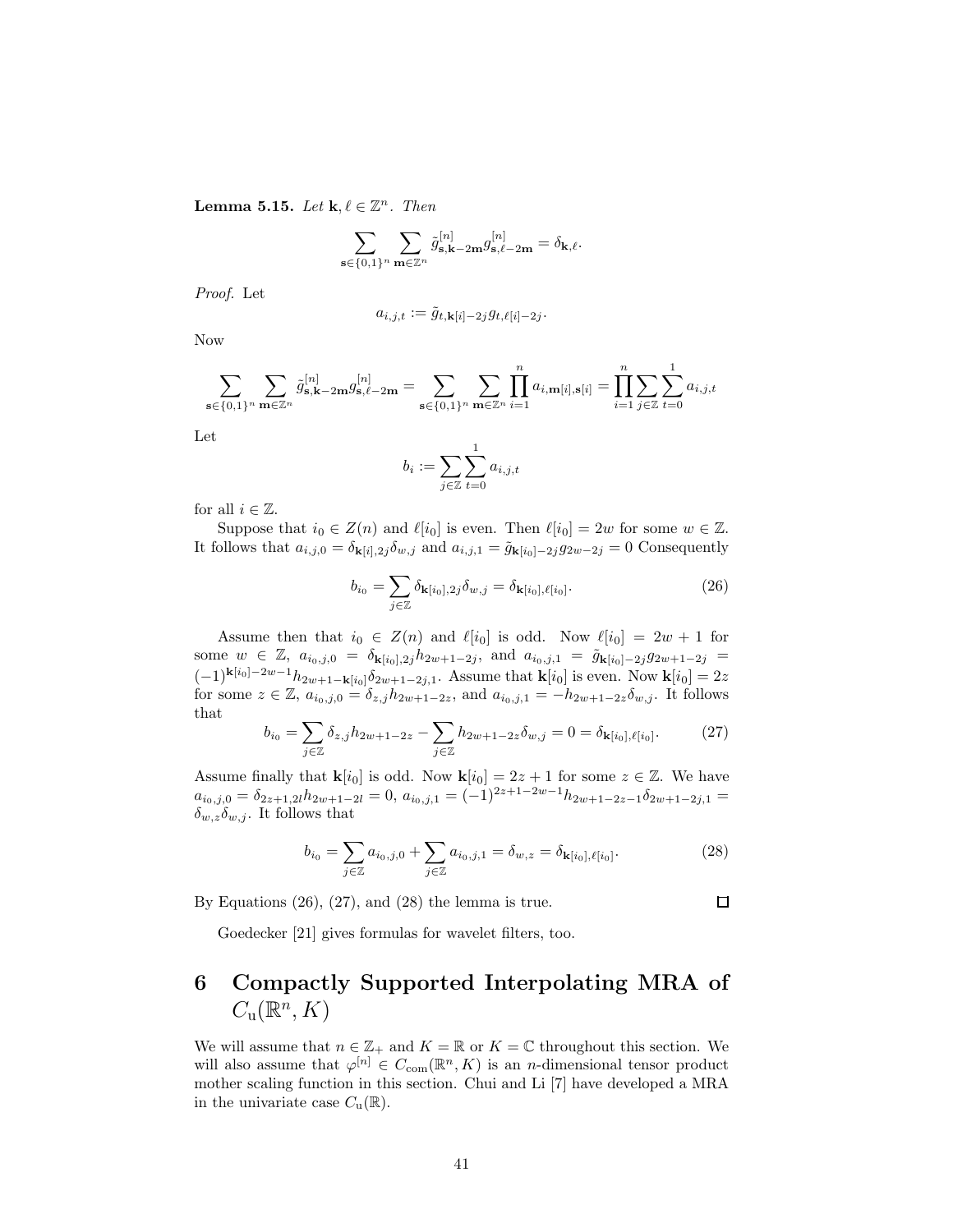Definition 6.1. Define

$$
V_{n,j}^{(u)} := \left\{ \mathbf{x} \in \mathbb{R}^n \mapsto \sum_{\mathbf{k} \in \mathbb{Z}^n} \mathbf{a}[\mathbf{k}] \varphi^{[n]}(2^j \mathbf{x} - \mathbf{k}) : \mathbf{a} \in l^{\infty}(\mathbb{Z}^n, K) \right\}
$$
(29)  

$$
\left\| f | V_{n,j}^{(u)} \right\| := \left\| f \right\|_{\infty}, \quad f \in V_{n,j}^{(u)}
$$

for all  $j \in \mathbb{Z}$ .

**Definition 6.2.** Let spaces  $V_{n,j}^{(u)}$ ,  $j \in \mathbb{Z}$ , be defined by Definition 6.1. We call  ${V}_{n,j}^{(u)}: j \in \mathbb{Z}$  an *interpolating tensor product MRA* of  $C_u(\mathbb{R}^n, K)$  generated by  $\varphi^{[n]}$  provided that the following conditions are satisfied:

 $(MRA1.1) \quad \forall j \in \mathbb{Z} : V_{n,j}^{(u)} \subset V_{n,j+1}^{(u)}$  $(MRA1.2)$  $j \in \mathbb{Z}$   $V_{n,j}^{(u)} = C_u(\mathbb{R}^n, K)$  $(MRA1.3)$  $\sum_{j\in\mathbb{Z}}V_{n,j}^{(\mathrm{u})}=K$  $(MRA1.4)$   $\forall j \in \mathbb{Z}, f \in K^{\mathbb{R}^n} : f \in V_{n,j}^{(u)} \iff f(2 \cdot) \in V_{n,j}^{(u)}$  $n,j+1$ (MRA1.5)  $\forall j \in \mathbb{Z}, \mathbf{k} \in \mathbb{Z}^n, f \in K^{\mathbb{R}^n} : f \in V_{n,j}^{(u)} \iff f(\cdot - 2^{-j}\mathbf{k}) \in V_{n,j}^{(u)}$ <br>(MRA1.6)  $\forall \mathbf{k} \in \mathbb{Z}^n : \varphi^{[n]}(\mathbf{k}) = \delta_{\mathbf{k},0}$ 

Our requirements for the definition of interpolating multiresolution analysis are stricter and simpler than those in [7]. Condition (MRA1.6) is replaced by a weaker condition for  $\varphi$  in [7] but it is possible to construct function  $\varphi_L$  that satisfies condition (MRA1.6) and generates the same subspaces  $V_{1,j}^{(u)}$  as function  $\varphi.$ 

It has been proved in [31] that

$$
\sum_{\mathbf{k}\in\mathbb{Z}^n}\varphi^{[n]}(\mathbf{y}-\mathbf{k})=\widehat{\varphi^{[n]}}(0)
$$

for all  $\mathbf{y} \in \mathbb{R}^n$ . By the cardinal interpolation property (MSF.1) we have

$$
\sum_{\mathbf{k}\in\mathbb{Z}^n}\varphi^{[n]}(0-\mathbf{k})=1
$$

from which it follows that

$$
\sum_{\mathbf{k}\in\mathbb{Z}^n} \varphi^{[n]}(\mathbf{y}-\mathbf{k}) = 1
$$
 (30)

for all  $y \in \mathbb{R}^n$ .

Remark 6.3. The series in Equation (29) converges (pointwise) for all  $a \in$  $l^{\infty}(\mathbb{Z}^n, K)$  but the series  $\sum_{\mathbf{k}\in\mathbb{Z}^n} \mathbf{a}[\mathbf{k}] \varphi^{[n]}(2^j\cdot -\mathbf{k})$  need not converge in the norm topology of  $C_u(\mathbb{R}^n, K)$ . For example, consider sequence  $\mathbf{a}[\mathbf{k}] = 1, \mathbf{k} \in \mathbb{Z}^n$  $\sum$ . Now  $\mathbf{k}_{\in \mathbb{Z}^n}$  a[k] $\varphi^{[n]}(2^j\mathbf{x}-\mathbf{k})=1$  for all  $\mathbf{x} \in \mathbb{R}^n$  but the series  $\sum_{\mathbf{k}\in\mathbb{Z}^n}$  a[k] $\varphi^{[n]}(2^j-\mathbf{k})$ does not converge in the norm topology of  $C_u(\mathbb{R}^n, K)$ .

**Lemma 6.4.** Under the conditions given at the start of this section  $(\varphi^{[n]}$  is an ndimensional tensor product mother scaling function) the conditions (MRA1.1),  $(MRA1.4)$ ,  $(MRA1.5)$ , and  $(MRA1.6)$  are true.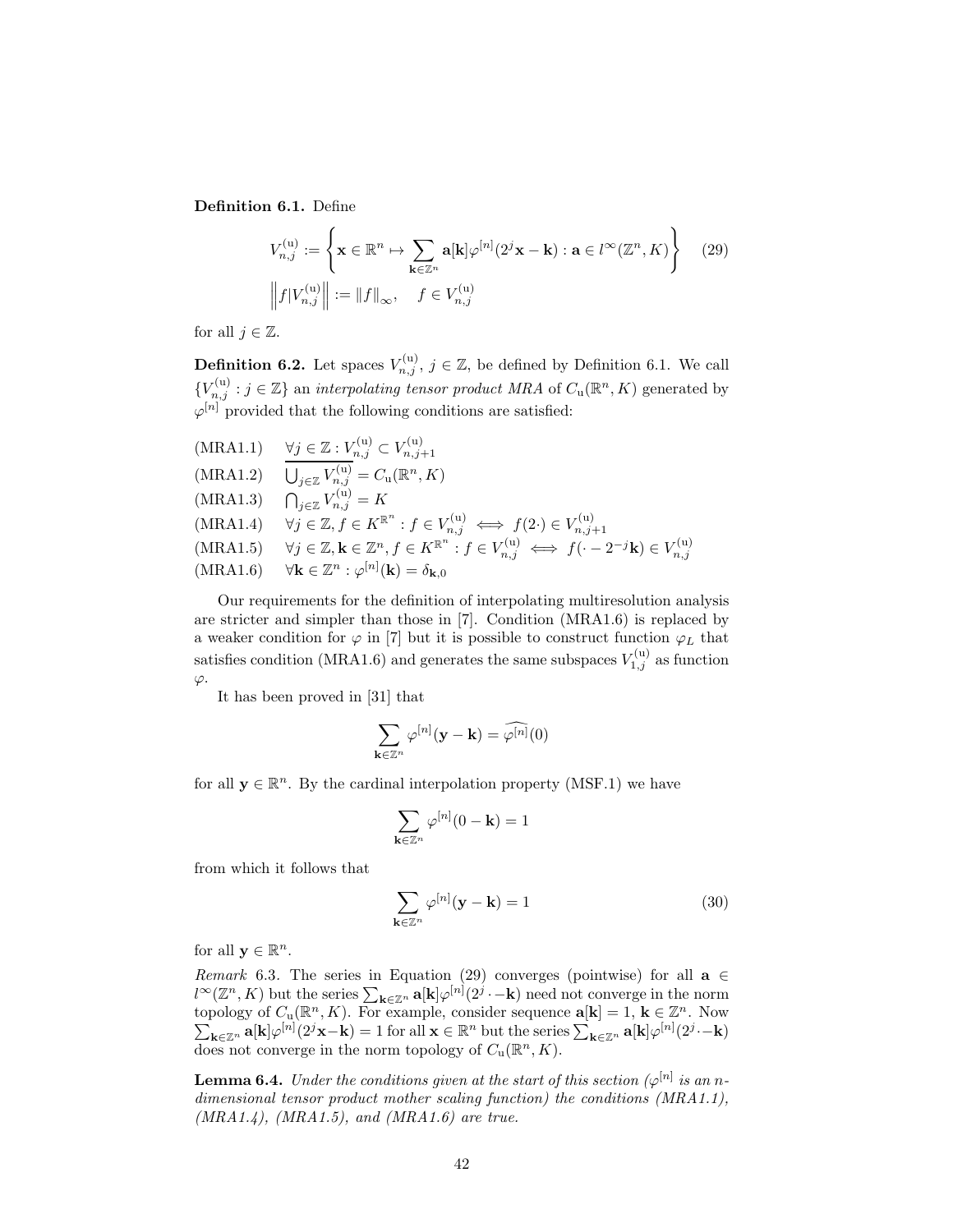We will show later that conditions (MRA1.2) and (MRA1.3) are true, too.

Proof. Use Lemmas 3.10 and 5.13.

Define function  $\iota_{n,j}^{(u)} : l^{\infty}(\mathbb{Z}^n, K) \to V_{n,j}^{(u)}$  by

$$
\iota_{n,j}^{(\mathrm{u})}(\mathbf{a}) := \mathbf{x} \in \mathbb{R}^n \mapsto \sum_{\mathbf{k} \in \mathbb{Z}^n} \mathbf{a}[\mathbf{k}] \varphi_{j,\mathbf{k}}^{[n]}(\mathbf{x})
$$

for all  $\mathbf{a} \in l^{\infty}(\mathbb{Z}^n, K)$ . By Lemma 3.10 function  $\iota_{n,j}^{(u)}$  is a topological isomorphism from  $l^{\infty}(\mathbb{Z}^n, K)$  onto  $V_{n,j}^{(u)}$  and

$$
\|\mathbf{a}\|_{\infty} \le \left\| \iota_{n,j}^{(\mathrm{u})}(\mathbf{a}) \right\|_{\infty} \le N_{\mathrm{cover}}(\varphi^{[n]}) \left\| \varphi^{[n]} \right\|_{\infty} \|\mathbf{a}\|_{\infty} \tag{31}
$$

for all  $\mathbf{a} \in l^{\infty}(\mathbb{Z}^n, K)$  and  $j \in \mathbb{Z}$ .

Theorem 6.5. We have

$$
\bigcap_{j\in\mathbb{Z}}V_{n,j}^{(\mathrm{u})}=K.
$$

Proof. The proof is similar to a part of the proof of [7, theorem 3.2]. Suppose that  $g \in V_{n,j}^{(u)}$  for all  $j \in \mathbb{Z}$ . Now

$$
\forall \mathbf{x} \in \mathbb{R}^n, j \in \mathbb{Z}: g(\mathbf{x}) = \sum_{\mathbf{k} \in \mathbb{Z}^n} \mathbf{a}_j[\mathbf{k}] \varphi^{[n]}(2^j \mathbf{x} - \mathbf{k})
$$

where  $\mathbf{a}_j = (a_{j,k})_{k \in \mathbb{Z}^n} \in l^{\infty}(\mathbb{Z}^n, K)$  for all  $j \in \mathbb{Z}$ . It follows from condition (MRA1.6) that

$$
\|g\|_{\infty} \ge \left| g\left(\frac{\mathbf{k}}{2^j}\right) \right| = \left| \sum_{\ell \in \mathbb{Z}^n} a_{j,\ell} \varphi^{[n]}(\mathbf{k} - \ell) \right| = |a_{j,\mathbf{k}}|
$$

for all  $\mathbf{k} \in \mathbb{Z}^n$  and  $j \in \mathbb{Z}$ . Hence  $\|\mathbf{a}_j\|_{\infty} \leq \|g\|_{\infty}$  for all  $j \in \mathbb{Z}$ . Function  $\varphi^{[n]}$  is compactly supported so there exists  $r \in \mathbb{R}_+$  so that supp  $\varphi^{[n]} \subset \overline{B}_{\mathbb{R}^n}(0; r)$ .

Let  $\mathbf{x}, \mathbf{y} \in \mathbb{R}^n$ . Now

$$
|g(\mathbf{x}) - g(\mathbf{y})| = \left| \sum_{\mathbf{k} \in \mathbb{Z}^n} a_{j,\mathbf{k}} \varphi^{[n]}(2^j \mathbf{x} - \mathbf{k}) - \sum_{\ell \in \mathbb{Z}^n} a_{j,\ell} \varphi^{[n]}(2^j \mathbf{y} - \ell) \right| \tag{32a}
$$

$$
= \left| \sum_{\mathbf{k} \in \mathbb{Z}^n} a_{j,\mathbf{k}} \left( \varphi^{[n]}(2^j \mathbf{x} - \mathbf{k}) - \varphi^{[n]}(2^j \mathbf{y} - \mathbf{k}) \right) \right| \tag{32b}
$$

for all  $j \in \mathbb{Z}$ . Since f is compactly supported all the series in Equations (32a) and (32b) contain only finite number of nonzero terms. Therefore

$$
|g(\mathbf{x}) - g(\mathbf{y})| \le ||\mathbf{a}_j||_{\infty} \sum_{\mathbf{k} \in \mathbb{Z}^n} \left| \varphi^{[n]}(2^j \mathbf{x} - \mathbf{k}) - \varphi^{[n]}(2^j \mathbf{y} - \mathbf{k}) \right|
$$
  

$$
\le ||g||_{\infty} \sum_{\mathbf{k} \in \mathbb{Z}^n} \left| \varphi^{[n]}(2^j \mathbf{x} - \mathbf{k}) - \varphi^{[n]}(2^j \mathbf{y} - \mathbf{k}) \right|
$$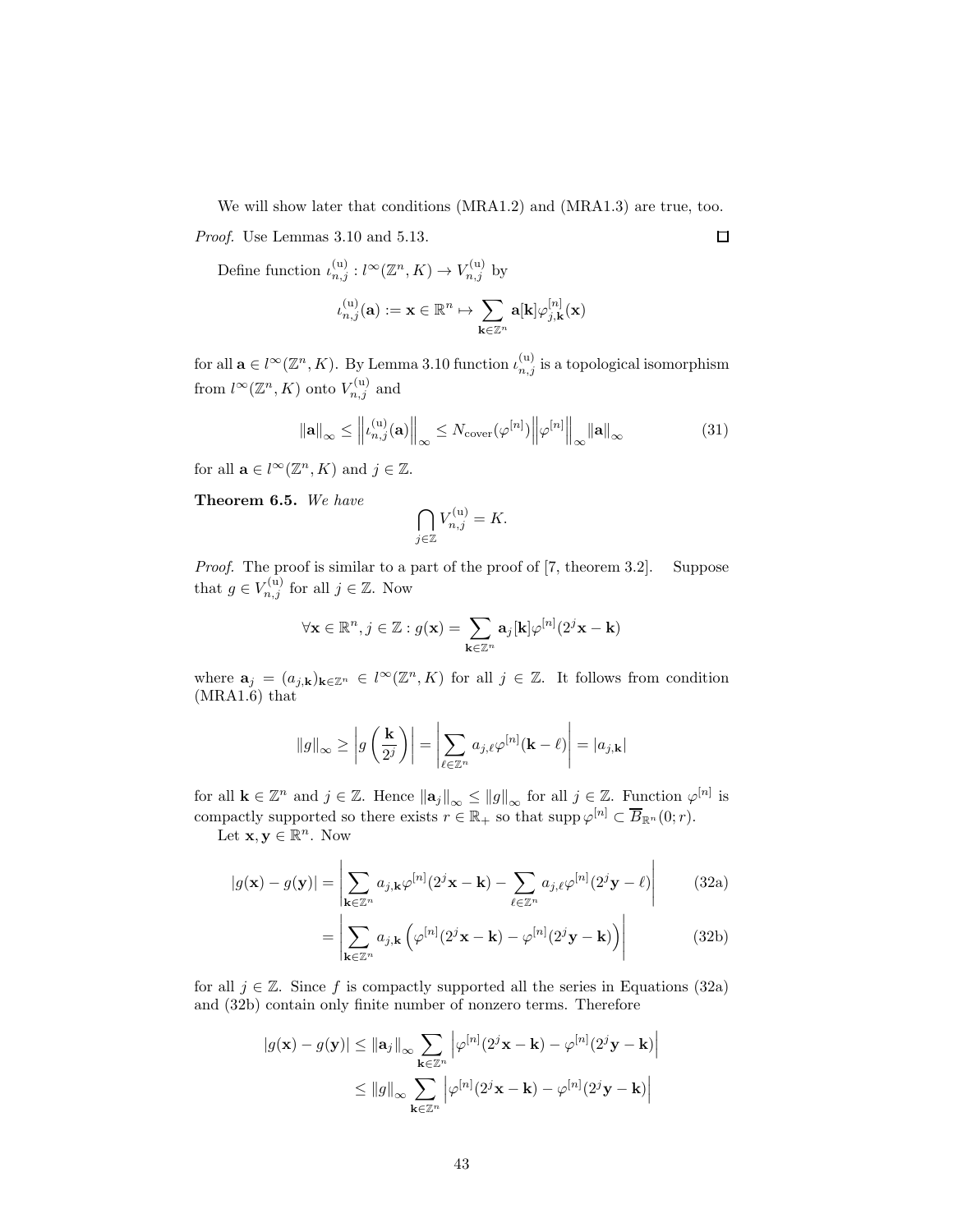for all  $j \in \mathbb{Z}$  where the series contain only finite number of nonzero terms. Function  $\varphi^{[n]}$  is uniformly continuous and hence  $|\varphi^{[n]}(2^j \mathbf{x} - \mathbf{k}) - \varphi^{[n]}(2^j \mathbf{y} - \mathbf{k})| \to$ 0 as  $j \to -\infty$  for each  $\mathbf{k} \in \mathbb{Z}^n$ .

Let  $m = \max\{\|\mathbf{x}\|, \|\mathbf{y}\|\}\$ . Suppose that  $j \in \mathbb{Z}$ ,  $j \leq 0$ ,  $\mathbf{m} \in \mathbb{Z}^n$ , and  $\|\mathbf{m}\|_2 >$  $r+m$ . Now  $2^{j} \|\mathbf{x}\| \leq 2^{j} m \leq m$  and  $||2^{j} \mathbf{x}-\mathbf{m}|| \geq |2^{j} \|\mathbf{x}\| - \|\mathbf{m}\|_{2}| = ||\mathbf{m}||_{2}$  $2^{j} \|\mathbf{x}\| > r+m-m = r$ . Hence  $\varphi^{[n]}(2^{j}\mathbf{x}-\mathbf{m}) = 0$ . We also get  $\varphi^{[n]}(2^{j}\mathbf{y}-\mathbf{m}) = 0$ similarly. Let

$$
\mathbf{d}[\mathbf{k}] := \left\{ \begin{array}{ll} 2\|\varphi^{[n]}\|_{\infty}; & \text{if } \|\mathbf{k}\|_2 \le r+m \\ 0; & \text{otherwise} \end{array} \right.
$$

for all  $\mathbf{k} \in \mathbb{Z}^n$ . Now  $\left|\varphi^{[n]}(2^j\mathbf{x}-\mathbf{k}) - \varphi^{[n]}(2^j\mathbf{y}-\mathbf{k})\right| \leq \mathbf{d}[\mathbf{k}]$  for all  $\mathbf{k} \in \mathbb{Z}^n$ ,  $j \in \mathbb{Z}, j \leq 0$  and

$$
\sum_{\mathbf k\in\mathbb Z^n} \mathbf d[\mathbf k]<\infty.
$$

Thus by the Dominated Convergence Theorem for Series [34]

$$
\sum_{\mathbf{k}\in\mathbb{Z}^n} \left| \varphi^{[n]}(2^j\mathbf{x}-\mathbf{k}) - \varphi^{[n]}(2^j\mathbf{y}-\mathbf{k}) \right| \to 0 \text{ as } j\to -\infty.
$$

Hence  $|g(\mathbf{x}) - g(\mathbf{y})| = 0$ . Vectors  $\mathbf{x}, \mathbf{y} \in \mathbb{R}^n$  were arbitrary so g is a constant function. Consequently

$$
\bigcap_{j\in\mathbb{Z}} V_{n,j}^{(\mathbf{u})} = K.
$$

 $\Box$ 

**Definition 6.6.** When  $j \in \mathbb{Z}$  and  $\mathbf{s} \in \{0,1\}^n$  define

$$
\begin{split} &W_{n,\mathbf{s},j}^{(\mathrm{u})}:=\left\{\mathbf{x}\in\mathbb{R}^n\mapsto\sum_{\mathbf{k}\in\mathbb{Z}^n}\mathbf{a}[\mathbf{k}]\psi_{\mathbf{s},j,\mathbf{k}}^{[n]}(\mathbf{x}):\mathbf{a}\in l^{\infty}(\mathbb{Z}^n,K)\right\} \\ &\left\|f|W_{n,\mathbf{s},j}^{(\mathrm{u})}\right\|:=\left\|f\right\|_{\infty},\quad f\in W_{n,\mathbf{s},j}^{(\mathrm{u})}. \end{split}
$$

When  $j \in \mathbb{Z}$  we have  $V_{n,j}^{(u)} =_{n.s.} W_{n,\mathbf{0}_n,j}^{(u)}$ . By Lemma 3.10 function  $\eta_{n,\mathbf{s},j}^{(u)}$ :  $l^{\infty}(\mathbb{Z}^n, K) \to W_{n, \mathbf{s}, j}^{(u)}$  defined by

$$
\eta_{n,\mathbf{s},j}^{(\mathrm{u})}(\mathbf{a}) := \sum_{\mathbf{k} \in \mathbb{Z}} \mathbf{a}[\mathbf{k}] \psi_{\mathbf{s},j,\mathbf{k}}^{[n]}
$$

for all  $\mathbf{a} \in l^{\infty}(\mathbb{Z}^n, K)$  is a topological isomorphism from  $l^{\infty}(\mathbb{Z}^n, K)$  onto  $W_{n, \mathbf{s}, j}^{(\mathrm{u})}$ and

$$
\|\mathbf{a}\|_{\infty} \le \left\| \eta_{n,\mathbf{s},j}^{(\mathbf{u})}(\mathbf{a}) \right\|_{\infty} \le N_{\text{cover}} \left( \psi_{\mathbf{s}}^{[n]} \right) \left\| \psi_{\mathbf{s}}^{[n]} \right\|_{\infty} \|\mathbf{a}\|_{\infty} \tag{33}
$$

for all  $\mathbf{a} \in l^{\infty}(\mathbb{Z}^n, K)$ ,  $\mathbf{s} \in \{0, 1\}^n$ , and  $j \in \mathbb{Z}$ .

**Definition 6.7.** When  $\mathbf{s} \in \{0,1\}^n$  and  $j \in \mathbb{Z}$  define

$$
\left(Q_{n,\mathbf{s},j}^{(\mathrm{u})}f\right)(\mathbf{x}):=\sum_{\mathbf{k}\in\mathbb{Z}^n}\left\langle\tilde{\psi}_{\mathbf{s},j,\mathbf{k}}^{[n]},f\right\rangle\psi_{\mathbf{s},j,\mathbf{k}}^{[n]}\left(\mathbf{x}\right)
$$

for all  $\mathbf{x} \in \mathbb{R}^n$  and  $f \in C_u(\mathbb{R}^n, K)$ . When  $j \in \mathbb{Z}$  define  $P_{n,j}^{(u)} := Q_{n, \mathbf{0}_n, j}^{(u)}$ .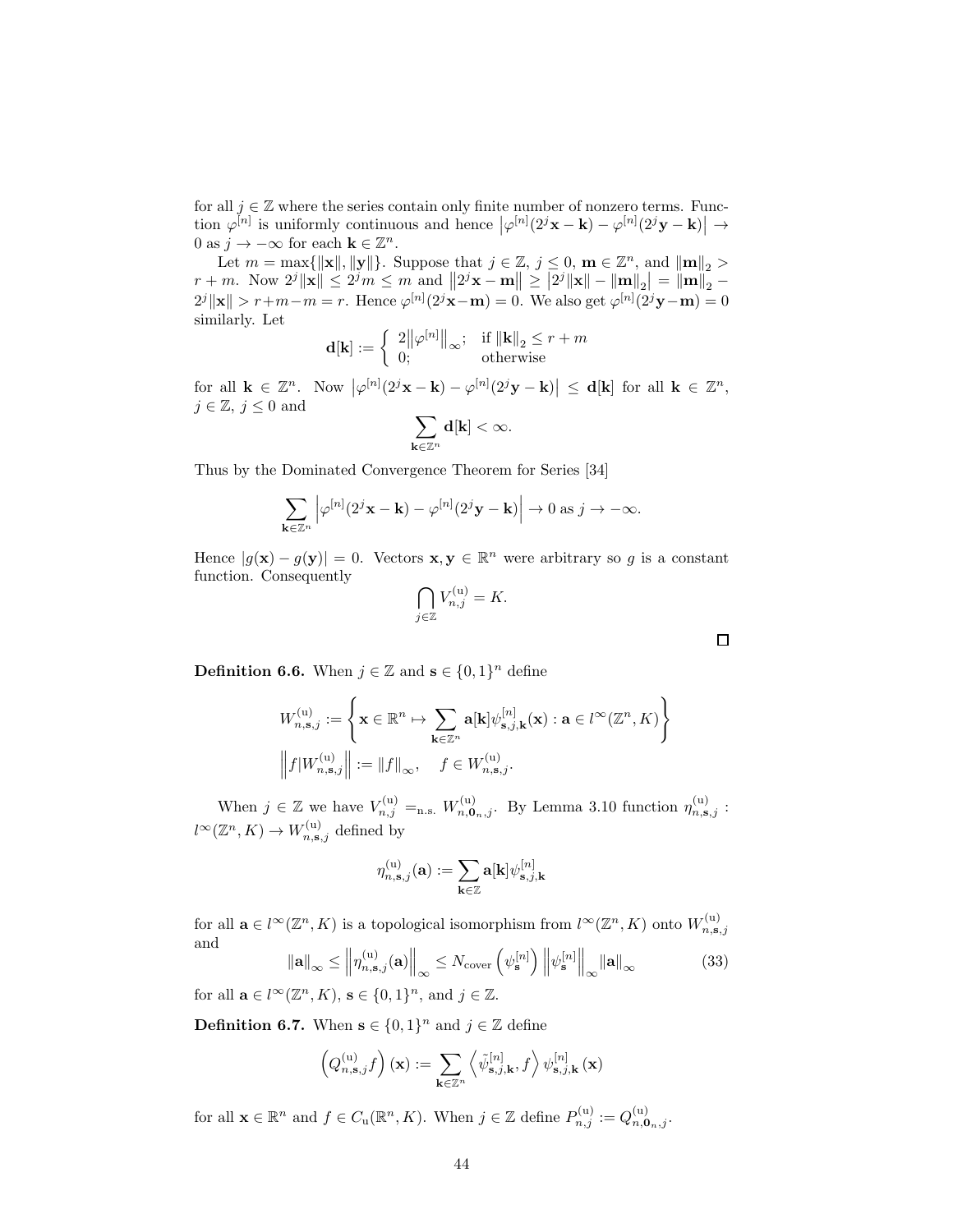Operator  $Q_{n,s,j}^{(u)}$  is a continuous projection of  $C_u(\mathbb{R}^n, K)$  onto  $W_{n,s,j}^{(u)}$  for each  $\mathbf{s} \in \{0,1\}^n$  and  $j \in \mathbb{Z}$ . When  $\mathbf{s} \in \{0,1\}^n$  operators  $Q_{n,\mathbf{s},j}^{(\mathrm{u})}$ ,  $j \in \mathbb{Z}$ , are uniformly bounded by

$$
\left\|Q_{n,\mathbf{s},j}^{(\mathrm{u})}\right\| \leq \left\|\tilde{\psi}_{\mathbf{s}}^{[n]}\right\|\left\|\psi_{\mathbf{s}}^{[n]}\right\|_{\infty} N_{\mathrm{cover}}(\psi_{\mathbf{s}}^{[n]})
$$

for all  $j \in \mathbb{Z}$ . Operators  $P_{n,j}^{(u)}$ ,  $j \in \mathbb{Z}$ , are uniformly bounded by

$$
\left\| P_{n,j}^{(\mathrm{u})} \right\| \le \left\| \varphi^{[n]} \right\|_{\infty} N_{\mathrm{cover}}(\varphi^{[n]}) \tag{34}
$$

for all  $j \in \mathbb{Z}$ .

**Lemma 6.8.** Let  $j \in \mathbb{Z}$ ,  $\mathbf{s} \in \{0,1\}^n$ ,  $\mathbf{k} \in \mathbb{Z}^n$ , and  $f \in C_u(\mathbb{R}^n)$ . Then  $\langle \tilde{\psi}_{\mathbf{s},j,\mathbf{k}}^{[n]},f\rangle = \langle \tilde{\psi}_{\mathbf{s},j,\mathbf{k}}^{[n]},P_{n,j+1}^{(\mathrm{u})}f\rangle.$ 

Proof. Use Equation (21).

**Lemma 6.9.** Let  $j, j' \in \mathbb{Z}$ ,  $j < j'$ , and  $\mathbf{s} \in \{0, 1\}^n$ . Then  $Q_{n, \mathbf{s}, j}^{(\text{u})} = Q_{n, \mathbf{s}, j}^{(\text{u})} \circ P_{n, j'}^{(\text{u})}$ . Proof. Use Lemma 6.8. □

**Lemma 6.10.** Let  $j \in \mathbb{Z}$ . Let  $s, t \in \{0,1\}^n$  and  $s \neq t$ . Then  $W_{n,s,j}^{(u)} \cap W_{n,t,j}^{(u)} =$ {0}.

**Lemma 6.11.** Let  $j \in \mathbb{Z}$ ,  $\mathbf{s} \in \{0,1\}^n$ , and  $\ell \in \mathbb{Z}^n$ . Let  $\mathbf{a} \in l^{\infty}(\mathbb{Z}^n)$  and

$$
f(\mathbf{x}) = \sum_{\mathbf{k} \in \mathbb{Z}^n} \mathbf{a}[\mathbf{k}] \varphi_{j+1,\mathbf{k}}^{[n]}(\mathbf{x})
$$

for all  $\mathbf{x} \in \mathbb{R}^n$ . Then

$$
\left(Q_{n,\mathbf{s},j}^{(\mathrm{u})}f\right)\left(\frac{\ell}{2^{j+1}}\right)=\sum_{\mathbf{k}\in\mathbb{Z}^n}\mathbf{a}[\mathbf{k}]\sum_{\mathbf{z}\in\mathbb{Z}^n}\tilde{g}_{\mathbf{s},\mathbf{k}-2\mathbf{z}}^{[n]}g_{\mathbf{s},\ell-2\mathbf{z}}^{[n]}.
$$

Proof. Use Equations (24) and (25).

**Definition 6.12.** When  $j \in \mathbb{Z}$  define

$$
W_{n,j}^{(\mathrm{u})}:=_{\text{n.s.}} \sum_{\mathbf{s}\in J_+(n)}^{\boldsymbol{\cdot}} W_{n,\mathbf{s},j}^{(\mathrm{u})}
$$

and

$$
Q_{n,j}^{(\mathrm{u})}:=\sum_{\mathbf{s}\in J_+(n)}Q_{n,\mathbf{s},j}^{(\mathrm{u})}.
$$

**Lemma 6.13.** Let  $j \in \mathbb{Z}$ . Then

$$
(i) \ \forall \mathbf{s} \in \{0, 1\}^n, \mathbf{t} \in \{0, 1\}^n : \mathbf{s} \neq \mathbf{t} \implies \forall f \in W_{n, \mathbf{s}, j}^{(u)} : Q_{n, \mathbf{t}, j}^{(u)} f = 0
$$
  
\n
$$
(ii) \ \forall j' \in \mathbb{Z}, f \in V_{n, j'}^{(u)} : j' \leq j \implies Q_{n, j}^{(u)} f = 0
$$
  
\n
$$
(iii) \ \forall j' \in \mathbb{Z}, f \in W_{n, j'}^{(u)} : j' \neq j \implies Q_{n, j}^{(u)} f = 0
$$

 $\Box$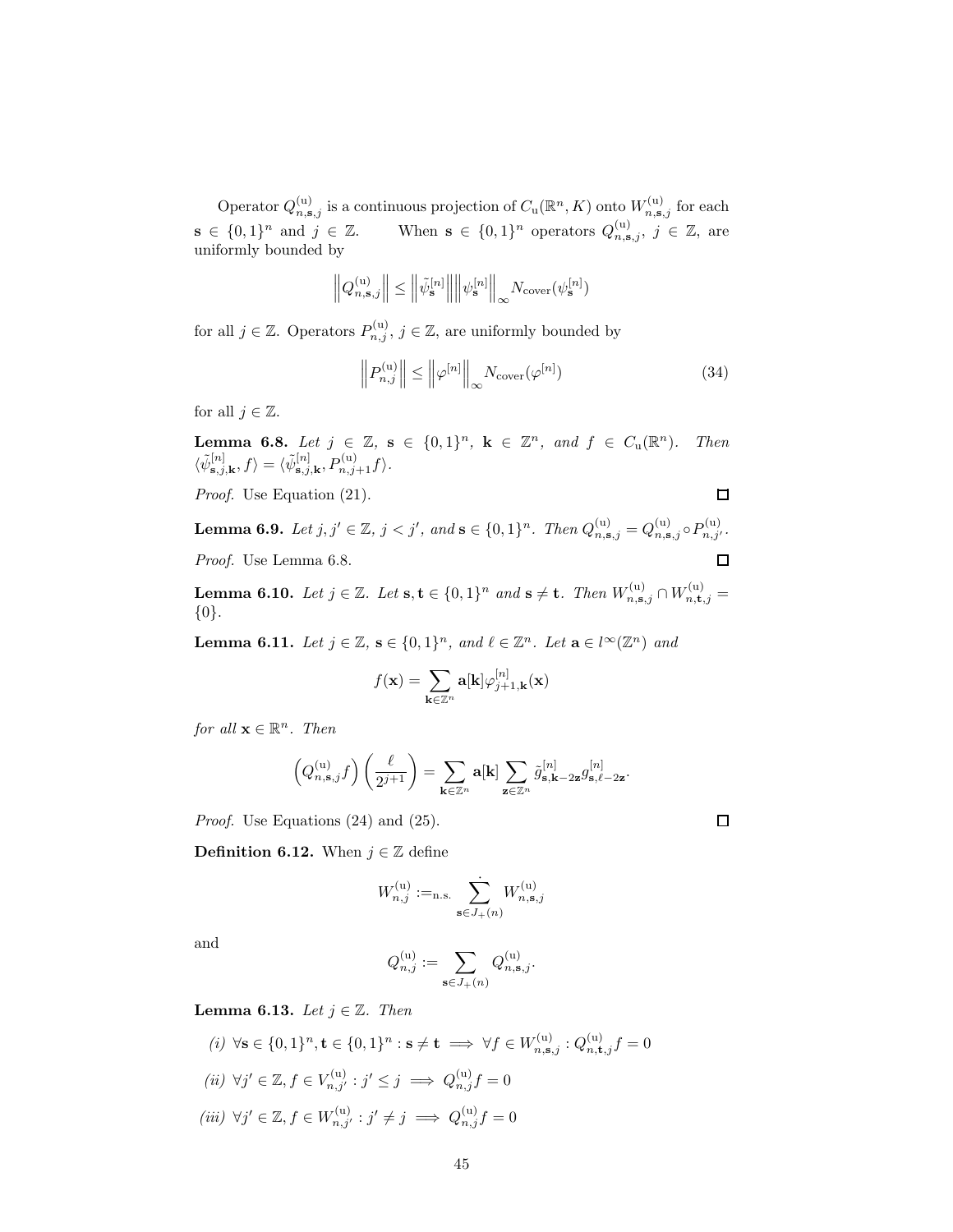$(iv) \ \forall j' \in \mathbb{Z}, f \in W_{n,j'}^{(u)} : j' \geq j \implies P_{n,j}^{(u)} f = 0.$ Proof.

(i) Let  $\mathbf{s}, \mathbf{t} \in \{0,1\}^n$  and  $\mathbf{s} \neq \mathbf{t}$ . Let  $f \in W_{n,\mathbf{s},j}^{(u)}$ . Now

$$
f(\mathbf{x}) = \sum_{\mathbf{k} \in \mathbb{Z}^n} \mathbf{a}[\mathbf{k}] \psi_{\mathbf{s},j,\mathbf{k}}^{[n]}(\mathbf{x})
$$

for all  $\mathbf{x} \in \mathbb{R}^n$ , where  $\mathbf{a} \in l^{\infty}(\mathbb{Z}^n)$ . By Lemma 3.21 we have

$$
\langle \tilde{\psi}^{[n]}_{{\bf t},j,\ell}, f \rangle = \sum_{{\bf k} \in \mathbb{Z}^n} {\bf a}[{\bf k}] \langle \tilde{\psi}^{[n]}_{{\bf t},j,\ell}, \psi^{[n]}_{{\bf s},j,{\bf k}} \rangle = 0
$$

for all  $\ell \in \mathbb{Z}^n$ . Hence  $Q_{n,\mathbf{t},j}^{(\mathrm{u})} f = 0$ .

- (ii) If  $j' < j$  then  $V_{n,j'}^{(u)} \subset V_{n,j}^{(u)} = W_{n,\mathbf{0}_n,j}^{(u)}$  and proposition (ii) follows from proposition (i).
- (iii) If  $j < j'$  and  $g \in W_{n,j'}^{(u)}$  then  $Q_{n,j}^{(u)}g = Q_{n,j}^{(u)}P_{n,j'}^{(u)}g$ . Since  $P_{n,j'}^{(u)} = Q_{n,\mathbf{0}_n,j'}^{(u)}$ it follows that  $Q_{n,j}^{(u)}g = 0$  by proposition (i). If  $j > j'$  and  $g \in W_{n,j'}^{(u)}$  then  $W_{n,j'}^{(u)} \subset V_{n,j}^{(u)}$  and  $Q_{n,j}^{(u)}g = 0$  by proposition (ii).
- (iv) Let  $j' \in \mathbb{Z}$ ,  $j' \geq j$ . Suppose that  $w \in W_{n,j'}^{(u)}$ . Since  $P_{n,j'}^{(u)} = Q_{n,\mathbf{0}_n,j'}^{(u)}$  it follows that  $P_{n,j}^{(u)}w = P_{n,j}^{(u)}P_{n,j}^{(u)}w = 0$  by proposition (i).

 $\Box$ 

**Lemma 6.14.** Let  $j \in \mathbb{Z}$ . Then

$$
V_{n,j+1}^{(\mathrm{u})} =_{\mathrm{n.s.}} V_{n,j}^{(\mathrm{u})} + W_{n,j}^{(\mathrm{u})} =_{\mathrm{n.s.}} V_{n,j}^{(\mathrm{u})} + \sum_{\mathbf{s} \in J_+(n)} W_{n,\mathbf{s},j}^{(\mathrm{u})} =_{\mathrm{n.s.}} \sum_{\mathbf{s} \in \{0,1\}^n} W_{n,\mathbf{s},j}^{(\mathrm{u})}.
$$

Proof. By Lemma 6.10 the sums in the lemma are direct. Suppose that  $f \in V_{n,j+1}^{(u)}$ . Now

$$
f(\mathbf{x}) = \sum_{\mathbf{k} \in \mathbb{Z}^n} \mathbf{a}[\mathbf{k}] \varphi_{j+1,\mathbf{k}}^{[n]}(\mathbf{x})
$$

for all  $\mathbf{x} \in \mathbb{R}^n$  where  $\mathbf{a} \in l^{\infty}(\mathbb{Z}^n, K)$ . Let  $f_{\mathbf{s}} := Q_{n,\mathbf{s},j}^{(\mathrm{u})} f \in W_{n,\mathbf{s},j}^{(\mathrm{u})}$  for each  $\mathbf{s} \in \{0,1\}^n$ . Suppose that  $\ell \in \mathbb{Z}^n$ . By Lemma 6.11

$$
\begin{array}{lcl} \displaystyle\sum_{\mathbf{s}\in\{0,1\}^n}f_{\mathbf{s}}\left(\frac{\ell}{2^{j+1}}\right) & = & \displaystyle\sum_{\mathbf{s}\in\{0,1\}^n}\displaystyle\sum_{\mathbf{k}\in\mathbb{Z}^n}\mathbf{a}[\mathbf{k}] \displaystyle\sum_{\mathbf{m}\in\mathbb{Z}^n}\tilde{g}^{[n]}_{\mathbf{s},\mathbf{k}-2\mathbf{m}}g^{[n]}_{\mathbf{s},\ell-2\mathbf{m}} \\ & = & \displaystyle\sum_{\mathbf{k}\in\mathbb{Z}^n}\mathbf{a}[\mathbf{k}] \displaystyle\sum_{\mathbf{s}\in\{0,1\}^n}\displaystyle\sum_{\mathbf{m}\in\mathbb{Z}^n}\tilde{g}^{[n]}_{\mathbf{s},\mathbf{k}-2\mathbf{m}}g^{[n]}_{\mathbf{s},\ell-2\mathbf{m}}. \end{array}
$$

By Lemma 5.15

$$
\sum_{\mathbf{s}\in\{0,1\}^n}f_{\mathbf{s}}\left(\frac{\ell}{2^{j+1}}\right)=\sum_{\mathbf{k}\in\mathbb{Z}^n}\mathbf{a}[\mathbf{k}]\delta_{\mathbf{k},\ell}=\mathbf{a}[\ell]
$$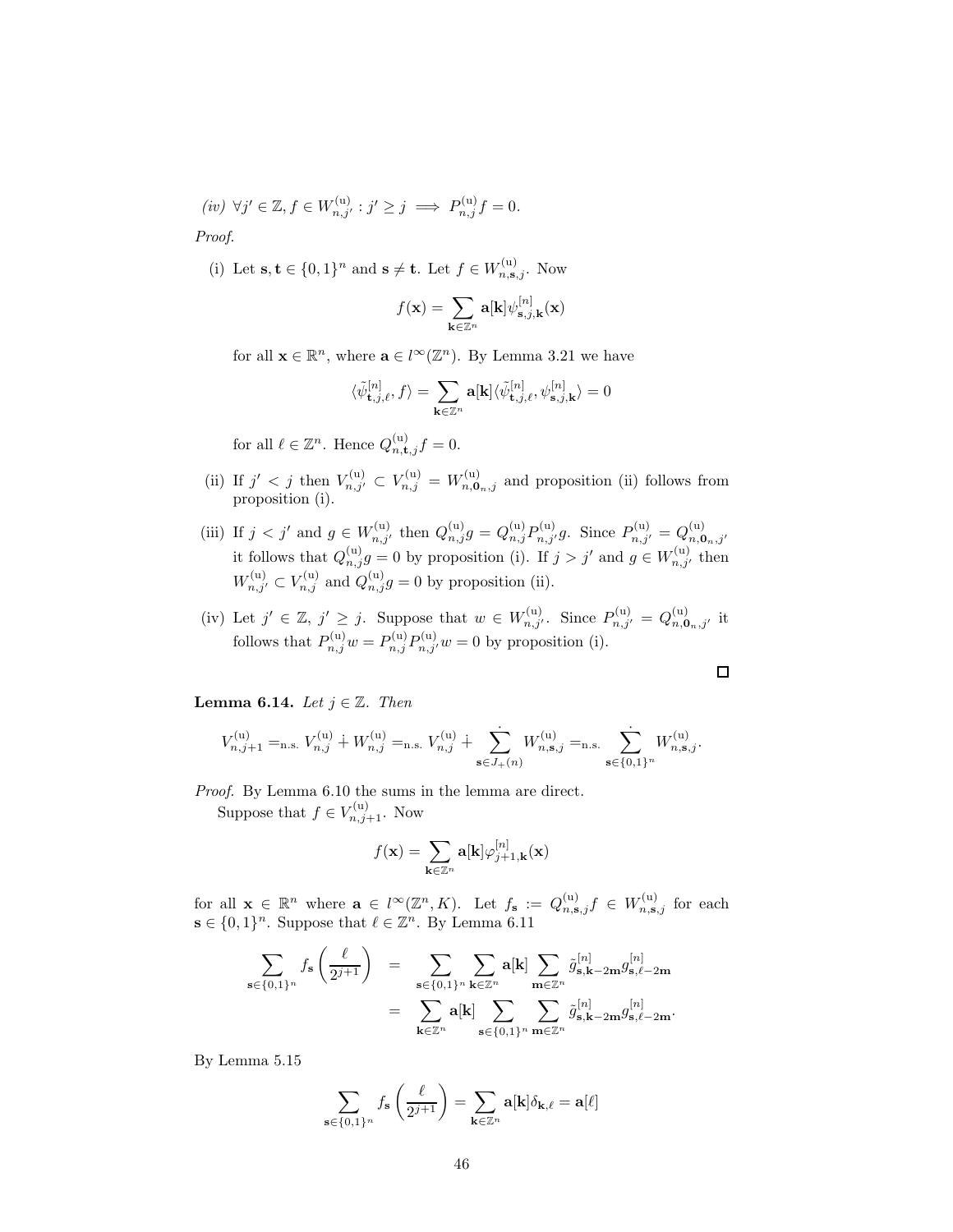Consequently

$$
\left(\sum_{\mathbf{s}\in\{0,1\}^n} f_{\mathbf{s}}\right)(\mathbf{x}) = \sum_{\ell\in\mathbb{Z}^n} \left(\sum_{\mathbf{s}\in\{0,1\}^n} f_{\mathbf{s}}\right) \left(\frac{\ell}{2^{j+1}}\right) \varphi_{j+1,\ell}^{[n]}(\mathbf{x})
$$

$$
= \sum_{\ell\in\mathbb{Z}^n} \mathbf{a}[\ell] \varphi_{j+1,\ell}^{[n]}(\mathbf{x}).
$$

Hence

$$
f = \sum_{\mathbf{s} \in \{0,1\}^n} f_{\mathbf{s}}.
$$

Lemma 6.15.

- (i)  $Q_{n,j}^{(u)}$  is a continuous projection of  $C_u(\mathbb{R}^n, K)$  onto  $W_{n,j}^{(u)}$  for each  $j \in \mathbb{Z}$ .
- (ii) We have  $Q_{n,j}^{(u)} = P_{n,j+1}^{(u)} P_{n,j}^{(u)}$  for all  $j \in \mathbb{Z}$ .
- (iii) Operators  $Q_{n,j}^{(u)}$ ,  $j \in \mathbb{Z}$ , are uniformly bounded by

$$
\left\|Q_{n,j}^{(\text{u})}\right\| \leq 2N_{\text{cover}}(\varphi^{[n]})\left\|\varphi^{[n]}\right\|_\infty.
$$

Proof. Use Lemmas 6.9, 6.13, and 6.14 and Equation (34).

**Definition 6.16.** When  $j \in \mathbb{Z}$  define

$$
\eta_{n,j}^{(\mathrm{u})}(\mathbf{a}) := \mathbf{x} \in \mathbb{R}^n \mapsto \sum_{\mathbf{s} \in J_+(n)} \sum_{\mathbf{k} \in \mathbb{Z}^n} \mathbf{a}[\mathbf{s},\mathbf{k}] \psi_{\mathbf{s},j,\mathbf{k}}^{[n]}(\mathbf{x})
$$

for all  $\mathbf{a} \in l^{\infty}(J_+(n) \times \mathbb{Z}^n, K)$ .

### Lemma 6.17.

- (i)  $W_{n,j}^{(u)} \subset_{c.s.} C_u(\mathbb{R}^n, K)$  for all  $j \in \mathbb{Z}.$
- (ii) Function  $\eta_{n,j}^{(u)}$  is a topological isomorphism from  $l^{\infty}(J_+(n) \times \mathbb{Z}^n, K)$  onto  $W_{n,j}^{(\mathrm{u})}$ .
- (iii) There exists  $c_1 \in \mathbb{R}_+$  so that  $||\eta_{n,j}^{(u)}||$  $\Big\| \leq c_1$  for all  $j \in \mathbb{Z}$ .
- (iv) There exists  $c_2 \in \mathbb{R}_+$  so that  $\left\| (\eta_{n,j}^{(u)})^{-1} \right\| \leq c_2$  for all  $j \in \mathbb{Z}$ .

Proof. Use Lemma 3.20 and Definitions 6.6 and 6.12.

**Theorem 6.18.** There exist  $c_1 \in \mathbb{R}_+$  and  $c_2 \in \mathbb{R}_+$  so that

$$
\left\|f - P_{n,j}^{(u)}f\right\|_{\infty} \le c_1 \omega(f; 2^{-j}c_2)
$$

for all  $f \in C_{\mathbf{u}}(\mathbb{R}^n)$  and  $j \in \mathbb{Z}$ .

 $\Box$ 

 $\Box$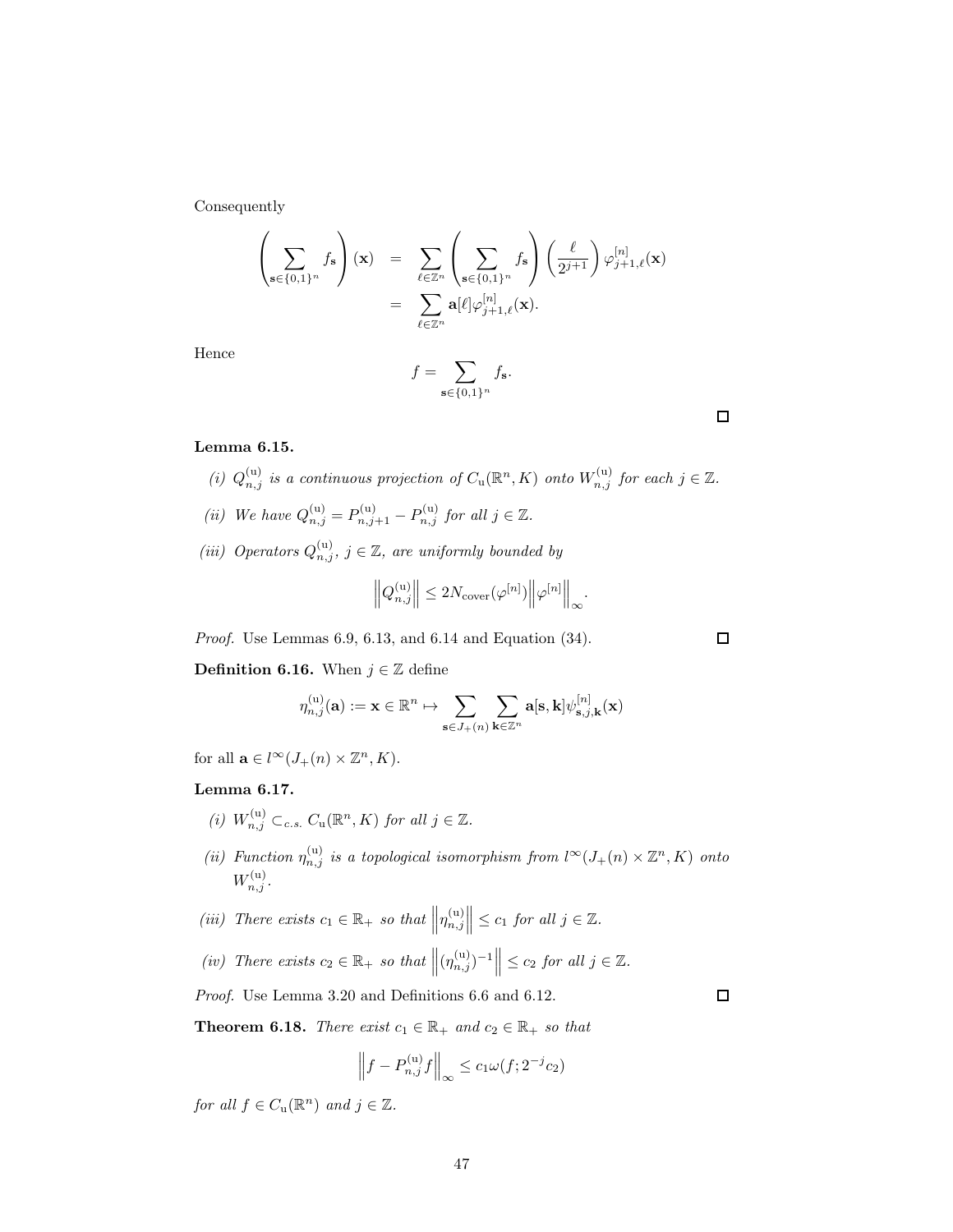*Proof.* Let  $f \in C_u(\mathbb{R}^n)$  and  $j \in \mathbb{Z}$ . Define  $r_1 := r_{\text{supp}}(\varphi^{[n]})$ . Let  $\mathbf{x} \in \mathbb{R}^n$ . Define  $I := I_{trans}(\varphi^{[n]}, 2^j \mathbf{x})$ . Now by Equation (30) we have

$$
\left(f - P_{n,j}^{(u)}f\right)(\mathbf{x}) = \sum_{\mathbf{k} \in \mathbb{Z}^n} \left(f(\mathbf{x}) - f\left(\frac{\mathbf{k}}{2^j}\right)\right) \varphi^{[n]}(2^j \mathbf{x} - \mathbf{k})
$$

$$
= \sum_{\mathbf{k} \in I} \left(f(\mathbf{x}) - f\left(\frac{\mathbf{k}}{2^j}\right)\right) \varphi^{[n]}(2^j \mathbf{x} - \mathbf{k})
$$

Let  $\ell \in I$ . Now  $2^j \mathbf{x} - \ell \in \overline{B}_{\mathbb{R}^n}(0; r_1)$  from which it follows that  $\mathbf{x} - 2^{-j}\ell \in$  $\overline{B}_{\mathbb{R}^n}(0;2^{-j}r_1)$ . Hence

$$
\left| f\left(\mathbf{x}\right) - f\left(\frac{\ell}{2^j}\right) \right| \le \omega(f; 2^{-j}r_1). \tag{35}
$$

Let  $c_1 := N_{\text{cover}}(\varphi^{[n]}) || \varphi^{[n]} ||_{\infty}$  and  $c_2 := r_1 = r_{\text{supp}}(\varphi^{[n]})$ . By Equation (35) we have

$$
\left| \left( f - P_{n,j}^{(\mathrm{u})} f \right) (\mathbf{x}) \right| \leq c_1 \omega(f; 2^{-j} c_2).
$$

**Theorem 6.19.** Let  $f \in C_u(\mathbb{R}^n)$ . Now

$$
\lim_{j \to \infty} \left\| f - P_{n,j}^{(\mathbf{u})} f \right\|_{\infty} = 0.
$$

*Proof.* See also [7, theorem 3.2] and [18, theorem 2.4]. Let  $j \in \mathbb{Z}$ . By Theorem 6.18 we have  $||f - P_{n,j}^{(u)}f||_{\infty} \leq c_1 \omega(f; 2^{-j}c_2)$  where  $c_1$  and  $c_2$  do not depend on j or  $f$ . Since  $f$  is uniformly continuous

$$
\lim_{t \to 0} \omega(f; t) = 0
$$

and hence

$$
\lim_{j \to \infty} \left\| f - P_{n,j}^{(\mathbf{u})} f \right\|_{\infty} = 0.
$$

 $\Box$ 

Theorem 6.20.

$$
\overline{\bigcup_{j\in\mathbb{Z}}V_{n,j}^{(\mathrm{u})}}=C_{\mathrm{u}}(\mathbb{R}^n, K).
$$

*Proof.* Since  $V_{n,j}^{(u)} \in C_u(\mathbb{R}^n, K)$  for all  $j \in \mathbb{Z}$  it follows that  $\bigcup_{j \in \mathbb{Z}} V_{n,j}^{(u)} \subset$  $C_{\mathbf{u}}(\mathbb{R}^n, K)$ . Let  $f \in C_{\mathbf{u}}(\mathbb{R}^n, K)$ . Now  $(P_{n,j}^{(\mathbf{u})}f)_{j=0}^{\infty}$  is a sequence in the set  $\bigcup_{j\in\mathbb{Z}}V_{n,j}^{(u)}$ . It follows from Theorem 6.19 that  $P_{n,j}^{(u)}f\to f$  as  $j\to\infty$ . Consequently  $f \in \bigcup_{j \in \mathbb{Z}} V_{n,j}^{(u)}$ .  $\Box$ 

By Theorem 6.19 we have

$$
f = P_{n,j_0}^{(u)} f + \sum_{j=j_0}^{\infty} Q_{n,j}^{(u)} f
$$
 (36)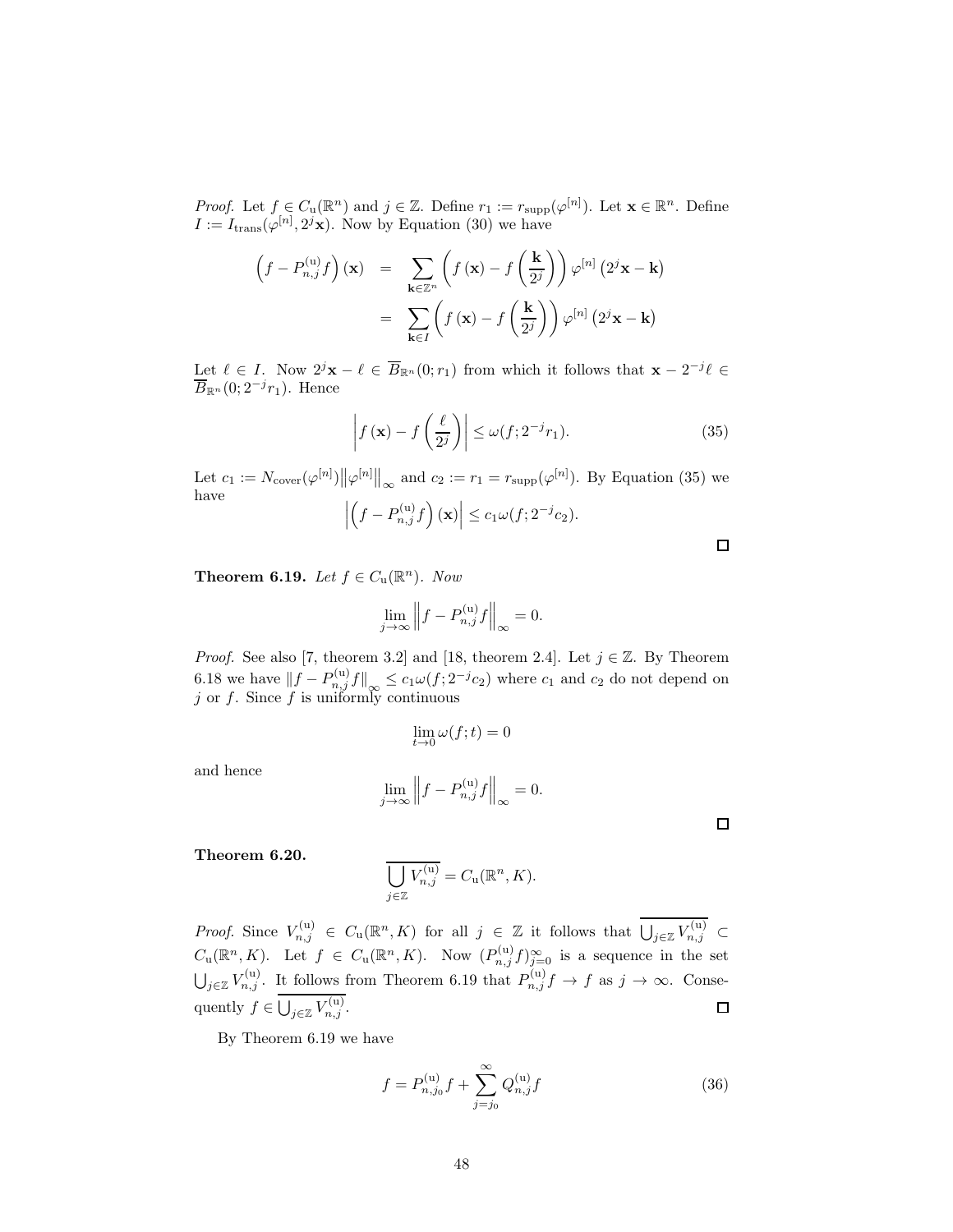for all  $f \in C_{\mathbf{u}}(\mathbb{R}^n, K)$ . If

$$
f = v + \sum_{j=j_0}^{\infty} w_j
$$

where  $v \in V_{n,j_0}^{(u)}$  $v_{n,j_0}^{(u)}$  and  $w_j \in W_{n,j}^{(u)}$  for all  $j \in \mathbb{Z}$ ,  $j \ge j_0$ , it follows from Lemmas 6.15 (ii) and 6.13 that  $v = P_{n,j_0}^{(u)} f$  and  $w_j = Q_{n,j}^{(u)} f$  for all  $j \in \mathbb{Z}, j \ge j_0$ .

**Definition 6.21.** Let  $n \in \mathbb{N} + 2$ . When  $j \in \mathbb{Z}$  and  $l \in \mathbb{N}$  define

$$
v_{j,l}(\mathbf{x}, \mathbf{h}) := \sum_{p=0}^{l} \left( \varphi^{[n]}(2^{j}\mathbf{x} - \sigma_{\mathrm{c}}^{[n]}(p) - \lfloor 2^{j}\mathbf{x} \rfloor + 2^{j}\mathbf{h}) - \varphi^{[n]}(2^{j}\mathbf{x} - \sigma_{\mathrm{c}}^{[n]}(p) - \lfloor 2^{j}\mathbf{x} \rfloor) \right)
$$

for all  $\mathbf{x}, \mathbf{h}$  in  $\mathbb{R}^n$ .

**Lemma 6.22.** Let  $n \in \mathbb{N} + 2$  and  $t \in \mathbb{R}_+$ . Then there exists  $c_1 \in \mathbb{R}_+$ , which may depend on t, so that

$$
\sum_{l=0}^{\infty} |v_{j,l}(\mathbf{x}, \mathbf{h})| \leq c_1
$$

for all  $\mathbf{x} \in \mathbb{R}^n$ ,  $\mathbf{h} \in \overline{B}_{\mathbb{R}^n}(0; 2^{-j}t)$ , and  $j \in \mathbb{Z}$ .

*Proof.* Let  $\mathbf{x}_1 \in \mathbb{R}^n$ . Let

$$
I := \{ \mathbf{k} \in \mathbb{Z}^n : \exists \mathbf{y} \in \overline{B}_{\mathbb{R}^n} (2^j \mathbf{x}_1; t) : \varphi^{[n]}(\mathbf{y} - \mathbf{k}) \neq 0 \}.
$$

There exists  $r_1 \in \mathbb{R}_+$  so that  $\text{supp }\varphi^{[n]} \subset \overline{B}_{\mathbb{R}^n}(0; r_1)$ . Let  $\mathbf{k}_1 \in I$ . Now  $\varphi^{[n]}(\mathbf{y} - \mathbf{k})$  $(\mathbf{k}_1) \neq 0$  for some  $\mathbf{y} \in \overline{B}_{\mathbb{R}^n}(2^j\mathbf{x}_1;t)$ . Furthermore,

$$
||\mathbf{k}_1 - \lfloor 2^j \mathbf{x}_1 \rfloor|| \le ||\mathbf{k}_1 - \mathbf{y}|| + ||\mathbf{y} - 2^j \mathbf{x}_1|| + ||2^j \mathbf{x}_1 - \lfloor 2^j \mathbf{x}_1 \rfloor||
$$
  
 
$$
\le r_2 := r_1 + t + \sqrt{n}.
$$

Now  $I \subset K := I_{\text{rect}}(\lfloor 2^j \mathbf{x}_1 \rfloor - \lceil r_2 \rceil, \lfloor 2^j \mathbf{x}_1 \rfloor + \lceil r_2 \rceil) \text{ and } m := \#K = (2\lceil r_2 \rceil + 1)^n.$ As  $\sigma_c^{[n]}$  increases along zero-centred cubes we have  $\sigma_c^{[n]}[Z_0(\#K-1)] + \lfloor 2^j \mathbf{x}_1 \rfloor =$ K. Using Equation  $(30)$  we get

$$
v_{j,l_1}(\mathbf{x}_1, \mathbf{h}) = \sum_{p=0}^{l_1} \left( \varphi^{[n]} \left( 2^j \mathbf{x}_1 + 2^j \mathbf{h} - \sigma_c^{[n]}(p) - 2^j \mathbf{x}_1 \right) \right)
$$

$$
- \varphi^{[n]} \left( 2^j \mathbf{x}_1 - \sigma_c^{[n]}(p) - 2^j \mathbf{x}_1 \right) \right)
$$

$$
= 1 - 1 = 0
$$

for all  $\mathbf{h} \in \overline{B}_{\mathbb{R}^n}(0; 2^{-j}t)$  and  $l_1 \in \mathbb{N} + m$ . Hence

$$
\sum_{l=0}^{\infty} |v_{j,l}(\mathbf{x}_1, \mathbf{h})| = \sum_{l=0}^{m-1} |v_{j,l}(\mathbf{x}_1, \mathbf{h})|
$$
  
\n
$$
\leq \sum_{l=0}^{m-1} \sum_{p=0}^{l} |\varphi^{[n]} (2^j \mathbf{x}_1 + 2^j \mathbf{h} - \sigma_c^{[n]}(p) - 2^j \mathbf{x}_1|)
$$
  
\n
$$
-\varphi^{[n]} (2^j \mathbf{x}_1 - \sigma_c^{[n]}(p) - 2^j \mathbf{x}_1|)
$$
  
\n
$$
\leq c_1 := 2m^2 ||\varphi^{[n]}||_{\infty}
$$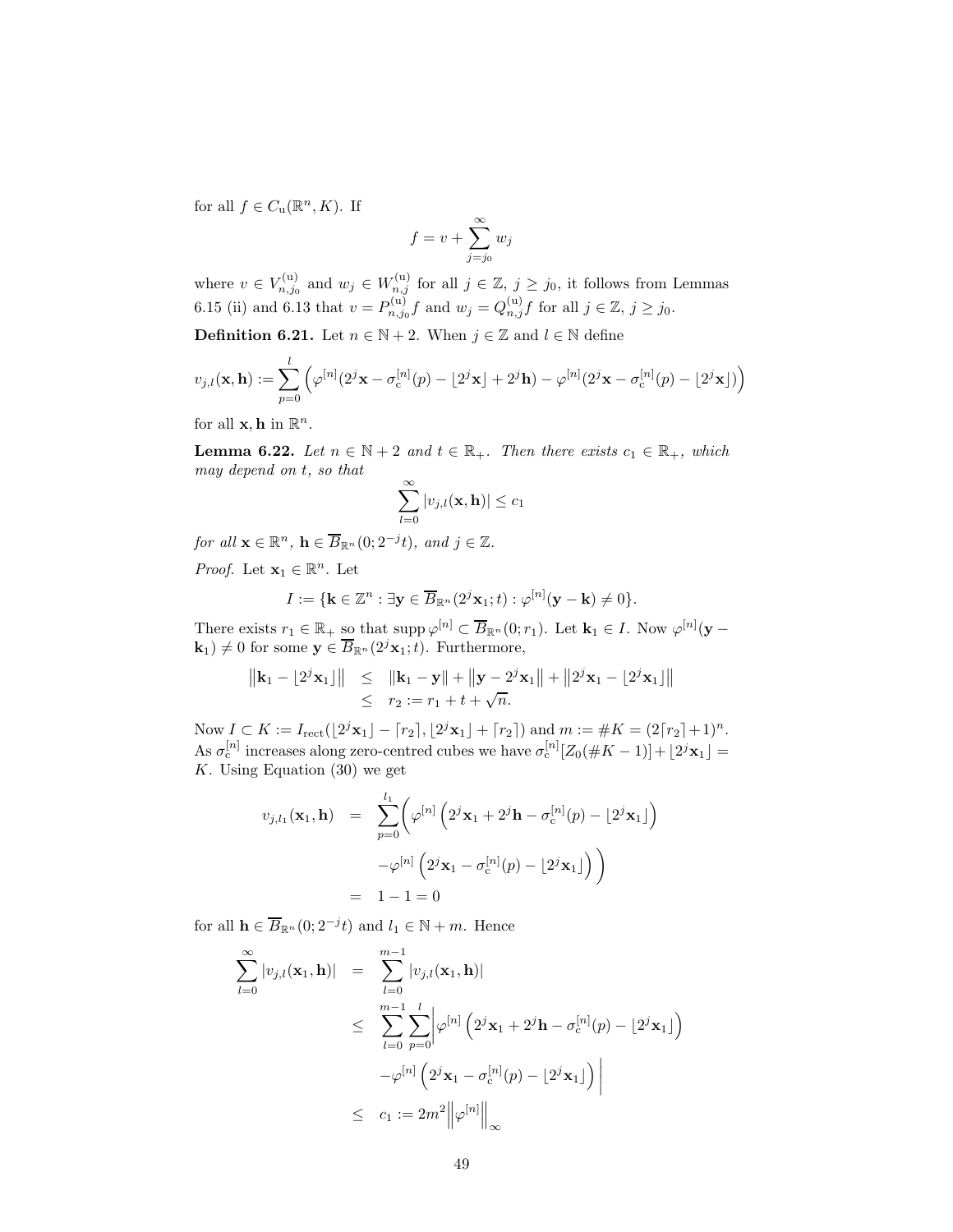for all  $\mathbf{h} \in \overline{B}_{\mathbb{R}^n}(0; 2^{-j}t)$ .

**Theorem 6.23.** Let  $n \in \mathbb{Z}_+$  and  $t \in \mathbb{R}_+$ . There exists a constant  $c_1 \in \mathbb{R}_+$ , which may depend on t, so that

$$
\forall f \in C_{\mathrm{u}}(\mathbb{R}^n), j \in \mathbb{Z}: \ \omega(P_{n,j}^{(\mathrm{u})}f; 2^{-j}t) \leq c_1 \omega(f; 2^{-j}\sqrt{n}).
$$

*Proof.* The proof of case  $n = 1$  is similar to the proof in [18, section 7.1]. We will assume that  $n \geq 2$  in the sequel.

Let  $f \in C_{\mathbf{u}}(\mathbb{R}^n)$  and  $j \in \mathbb{Z}$ . Let  $\mathbf{a} := (f(2^{-j}\mathbf{k}))_{\mathbf{k}\in\mathbb{Z}^n}$ . Now

$$
\left(P_{n,j}^{(u)}f\right)(\mathbf{x}+\mathbf{h})-\left(P_{n,j}^{(u)}f\right)(\mathbf{x})=\sum_{\mathbf{k}\in\mathbb{Z}^n}\mathbf{a}[\mathbf{k}]\left(\varphi^{[n]}\left(2^j\mathbf{x}+2^j\mathbf{h}-\mathbf{k}\right)-\varphi^{[n]}\left(2^j\mathbf{x}-\mathbf{k}\right)\right)
$$

for all  $\mathbf{x}, \mathbf{h} \in \mathbb{R}^n$ . Assume that  $\mathbf{x}_1 \in \mathbb{R}^n$  and  $\mathbf{h}_1 \in \overline{B}_{\mathbb{R}^n}(0; 2^{-j}t)$ . Let  $\eta(p) :=$  $\sigma_c^{[n]}(p) + \lfloor 2^j \mathbf{x}_1 \rfloor$  for all  $p \in \mathbb{N}$ . Define  $v_l := v_{j,l}(\mathbf{x}_1, \mathbf{h}_1)$  and

$$
w_l := \mathbf{a}\bigg[\sigma_c^{[n]}(l)\bigg]\left(\varphi^{[n]}\left(2^j\mathbf{x}_1 + 2^j\mathbf{h}_1 - \eta(l)\right) - \varphi^{[n]}\left(2^j\mathbf{x}_1 - \eta(l)\right)\right)
$$

for all  $l \in \mathbb{N}$ . Now

$$
w_{l} = \mathbf{a} \left[ \sigma_{c}^{[n]}(l) \right] \left( \sum_{p=0}^{l} \left( \varphi^{[n]} \left( 2^{j} \mathbf{x}_{1} + 2^{j} \mathbf{h}_{1} - \eta(p) \right) - \varphi^{[n]} \left( 2^{j} \mathbf{x}_{1} - \eta(p) \right) \right) - \sum_{p=0}^{l-1} \left( \varphi^{[n]} \left( 2^{j} \mathbf{x}_{1} + 2^{j} \mathbf{h}_{1} - \eta(p) \right) - \varphi^{[n]} \left( 2^{j} \mathbf{x}_{1} - \eta(p) \right) \right) \right)
$$
  
= 
$$
\mathbf{a} \left[ \sigma_{c}^{[n]}(l) \right] v_{l} - \mathbf{a} \left[ \sigma_{c}^{[n]}(l) \right] v_{l-1}
$$

for all  $l \in \mathbb{Z}_+$ . Furthermore,

$$
\sum_{l=1}^{\infty} w_l = \sum_{l=1}^{\infty} \mathbf{a} \Big[ \sigma_c^{[n]}(l) \Big] v_l - \sum_{l=1}^{\infty} \mathbf{a} \Big[ \sigma_c^{[n]}(l) \Big] v_{l-1}
$$
\n
$$
= \sum_{l=1}^{\infty} \mathbf{a} \Big[ \sigma_c^{[n]}(l) \Big] v_l - \sum_{l=0}^{\infty} \mathbf{a} \Big[ \sigma_c^{[n]}(l+1) \Big] v_l
$$
\n
$$
= -\mathbf{a} \Big[ \sigma_c^{[n]}(1) \Big] v_0 + \sum_{l=1}^{\infty} \left( \mathbf{a} \Big[ \sigma_c^{[n]}(l) \Big] - \mathbf{a} \Big[ \sigma_c^{[n]}(l+1) \Big] \right) v_l.
$$

We also have  $w_0 = \mathbf{a} \left[ \sigma_c^{[n]}(0) \right] v_0$  from which it follows that

$$
z := \sum_{l=0}^{\infty} w_l
$$
  
\n
$$
= \mathbf{a} \Big[ \sigma_c^{[n]}(0) \Big] v_0 - \mathbf{a} \Big[ \sigma_c^{[n]}(1) \Big] v_0 + \sum_{l=1}^{\infty} \left( \mathbf{a} \Big[ \sigma_c^{[n]}(l) \Big] - \mathbf{a} \Big[ \sigma_c^{[n]}(l+1) \Big] \right) v_l
$$
  
\n
$$
= \sum_{l=0}^{\infty} \left( \mathbf{a} \Big[ \sigma_c^{[n]}(l) \Big] - \mathbf{a} \Big[ \sigma_c^{[n]}(l+1) \Big] \right) v_l.
$$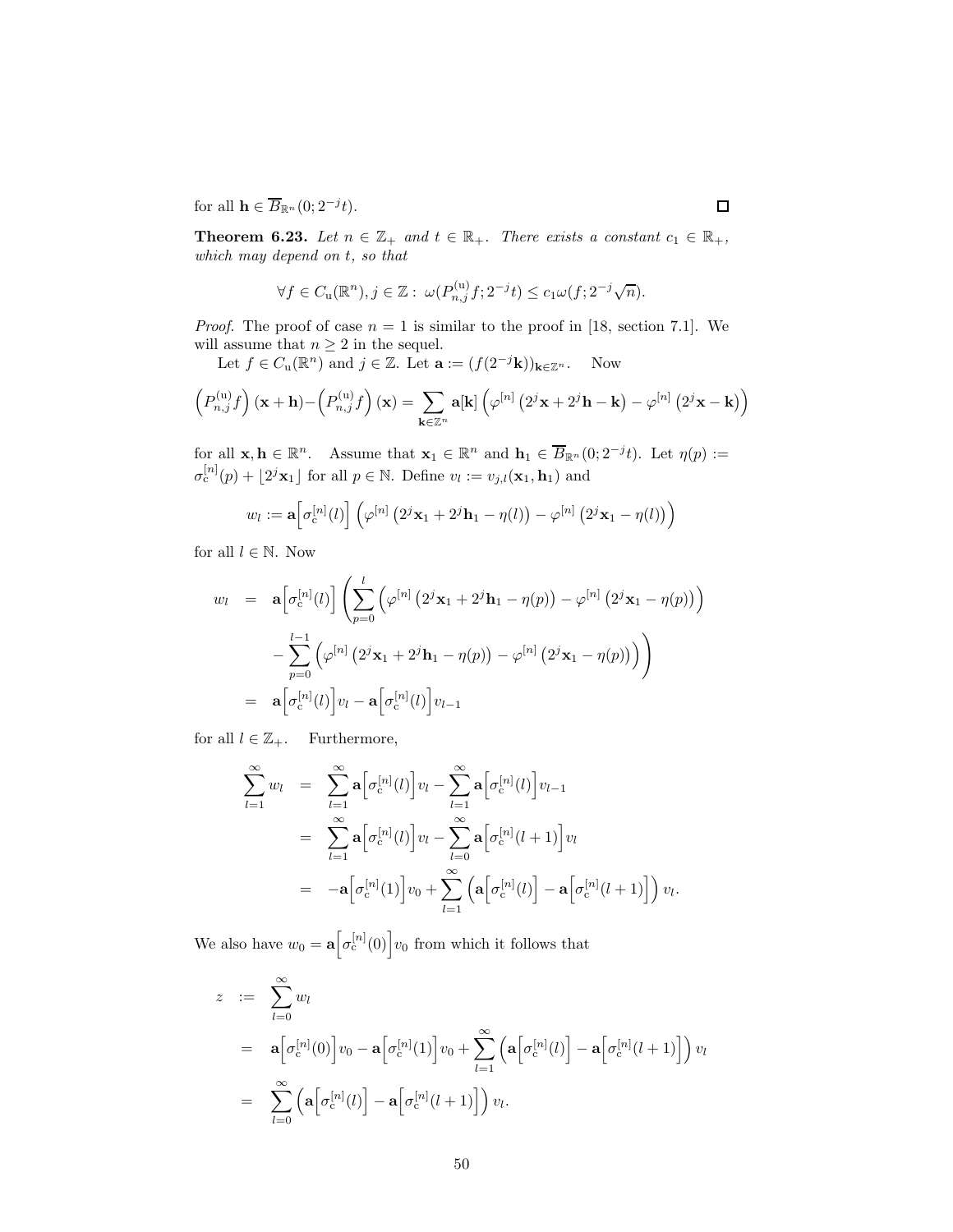Consequently

$$
|z| \leq \left(\sup_{l \in \mathbb{N}} \left| \mathbf{a}\left[\sigma_{\mathrm{c}}^{[n]}(l)\right] - \mathbf{a}\left[\sigma_{\mathrm{c}}^{[n]}(l+1)\right]\right|\right) \cdot \sum_{l=0}^{\infty} |v_l|
$$

Function  $\sigma_c^{[n]}$  preserves neighbours from which it follows that

$$
\begin{aligned}\n\left\|\sigma_{\rm c}^{[n]}(l) - \sigma_{\rm c}^{[n]}(l+1)\right\|_{\infty} &= 1\\ \implies \left\|\sigma_{\rm c}^{[n]}(l) - \sigma_{\rm c}^{[n]}(l+1)\right\|_{2} &\leq \sqrt{n} \\ \implies \left\|2^{-j}\sigma_{\rm c}^{[n]}(l) - 2^{-j}\sigma_{\rm c}^{[n]}(l+1)\right\|_{2} &\leq 2^{-j}\sqrt{n}.\n\end{aligned}
$$

for all  $l \in \mathbb{N}$ . Consequently

$$
\sup_{l \in \mathbb{N}} \left| \mathbf{a} \left[ \sigma_{\mathrm{c}}^{[n]}(l) \right] - \mathbf{a} \left[ \sigma_{\mathrm{c}}^{[n]}(l+1) \right] \right| \le \omega(f; 2^{-j}\sqrt{n}).\tag{37}
$$

 $\Box$ 

It follows from Lemma 6.22 and Equation (37) that

$$
\left| \left( P_{n,j}^{(u)} f \right) (\mathbf{x}_1 + \mathbf{h}_1) - \left( P_{n,j}^{(u)} f \right) (\mathbf{x}_1) \right| = |z| \le c_1 \omega(f; 2^{-j} \sqrt{n})
$$

**Theorem 6.24.** Let  $j_0 \in \mathbb{Z}$ . Suppose that the mother scaling function  $\varphi$  is Lipschitz continuous and let  $\varphi^{[n]}$  be the tensor product mother scaling function generated by  $\varphi$ . Then

$$
V_{n,j_0}^{(u)} + \sum_{j=j_0}^{\infty} W_{n,j}^{(u)} \neq C_u(\mathbb{R}^n, K).
$$

Proof. Let

$$
A := V_{n,j_0}^{(u)} + \sum_{j=j_0}^{\infty} W_{n,j}^{(u)}.
$$

Define function  $f \in C_u(\mathbb{R}, K)$  by

$$
f(x) := \begin{cases} \sqrt{x}; & x \in [0,1] \\ -x+2; & x \in [1,2] \\ 0; & x \le 0 \vee x \ge 2 \end{cases}
$$

and function  $f^{[n]} \in C_u(\mathbb{R}^n, K)$  by

$$
f^{[n]} := \bigotimes_{k=1}^{n} f.
$$

Functions f and  $f^{[n]}$  are not Lipschitz continuous. As  $\varphi$  is Lipschitz continuous all the functions  $P_{n,j}^{(u)}g$  are Lipschitz continuous for each  $g \in C_u(\mathbb{R}^n, K)$ . A is a locally convex space with an inductive limit topology. It follows from [47, theorem 6.2] that the space A is complete.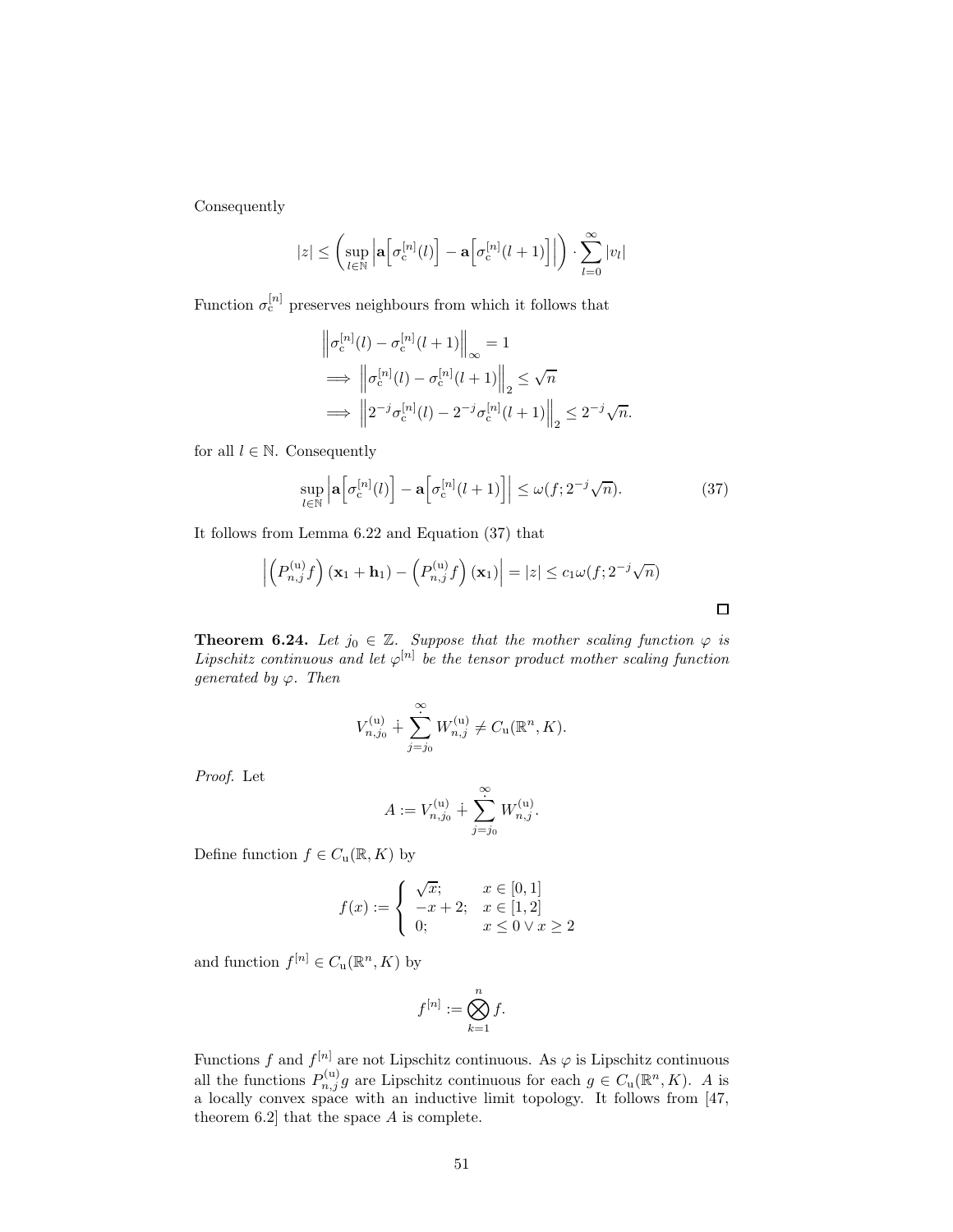Suppose that A would be equal to  $C_u(\mathbb{R}^n, K)$  as a set. Then we would have  $f^{[n]} \in A$ . It follows from the definition of the locally convex direct sum that

$$
f^{[n]} \in V_{n,j_0}^{(\mathbf{u})} + \sum_{j=j_0}^{j_1} W_{n,j}^{(\mathbf{u})}
$$

for some  $j_1 \in \mathbb{Z}, j_1 \geq j_0$ . Now  $f^{[n]} = P^{(u)}_{n,j_1+1} f^{[n]}$ . It follows that  $f^{[n]}$  is Lipschitz continuous, which is a contradiction. Hence A is not equal to  $C_u(\mathbb{R}^n, K)$  as a  $\Box$ set.

The definition of locally convex direct sums from [47] is used here. An example of a Lipschitz continuous mother scaling function is a Deslauriers-Dubuc fundamental function with Hölder regularity greater than 1. By Lemma 6.14 and Theorem 6.20 we have

$$
C_{\mathbf{u}}(\mathbb{R}^n, K) =_{\text{n.s.}} \text{clos}\left(\bigcup_{l=j_0}^{\infty} \left(V_{n,j_0}^{(\mathbf{u})} + \sum_{j=j_0}^{l} W_{n,j}^{(\mathbf{u})}\right)\right)
$$

for all  $j_0 \in \mathbb{Z}$ .

## 7 Compactly Supported Interpolating MRA of  $C_0(\mathbb{R}^n, K)$

We shall assume that  $K = \mathbb{R}$  or  $K = \mathbb{C}$  throughout this section. We shall also assume that  $\varphi \in C_{com}(\mathbb{R}, K)$  is a function for which conditions (MSF.1) and (MSF.2) hold. Unless otherwise stated, we shall assume that the same values of K and  $\varphi$  are used throughout this section.

### 7.1 General

Donoho [18] constructs projection operators and gives convergence results for interpolating wavelets on  $C_0(\mathbb{R})$ .

**Definition 7.1.** Let  $K = \mathbb{R}$  or  $K = \mathbb{C}$  and  $n \in \mathbb{Z}_+$ . Let  $\varphi \in C_{com}(\mathbb{R}, K)$  be a function for which conditions (MSF.1) and (MSF.2) hold and let  $\varphi^{[n]}$  be defined by Definition 5.10. Define

$$
V_{n,j}^{(0)} := \left\{ \sum_{\mathbf{k} \in \mathbb{Z}^n} \mathbf{a}[\mathbf{k}] \varphi^{[n]}(2^j \cdot -\mathbf{k}) : \mathbf{a} \in c_0(\mathbb{Z}^n, K) \right\}
$$

$$
\left\| f | V_{n,j}^{(0)} \right\| := \| f \|_{\infty}, \quad f \in V_{n,j}^{(0)} \tag{38}
$$

for each  $j \in \mathbb{Z}$ .

The infinite sum in Equation (38) converges unconditionally by Lemma 3.7.

**Definition 7.2.** Let spaces  $V_{n,j}^{(0)}$ ,  $j \in \mathbb{Z}$ , be defined by Definition 7.1. We call  ${V}_{n,j}^{(0)}: j \in \mathbb{Z}$  an interpolating tensor product MRA of  $C_0(\mathbb{R}^n, K)$  generated by  $\varphi^{[n]}$  provided that the following conditions are satisfied: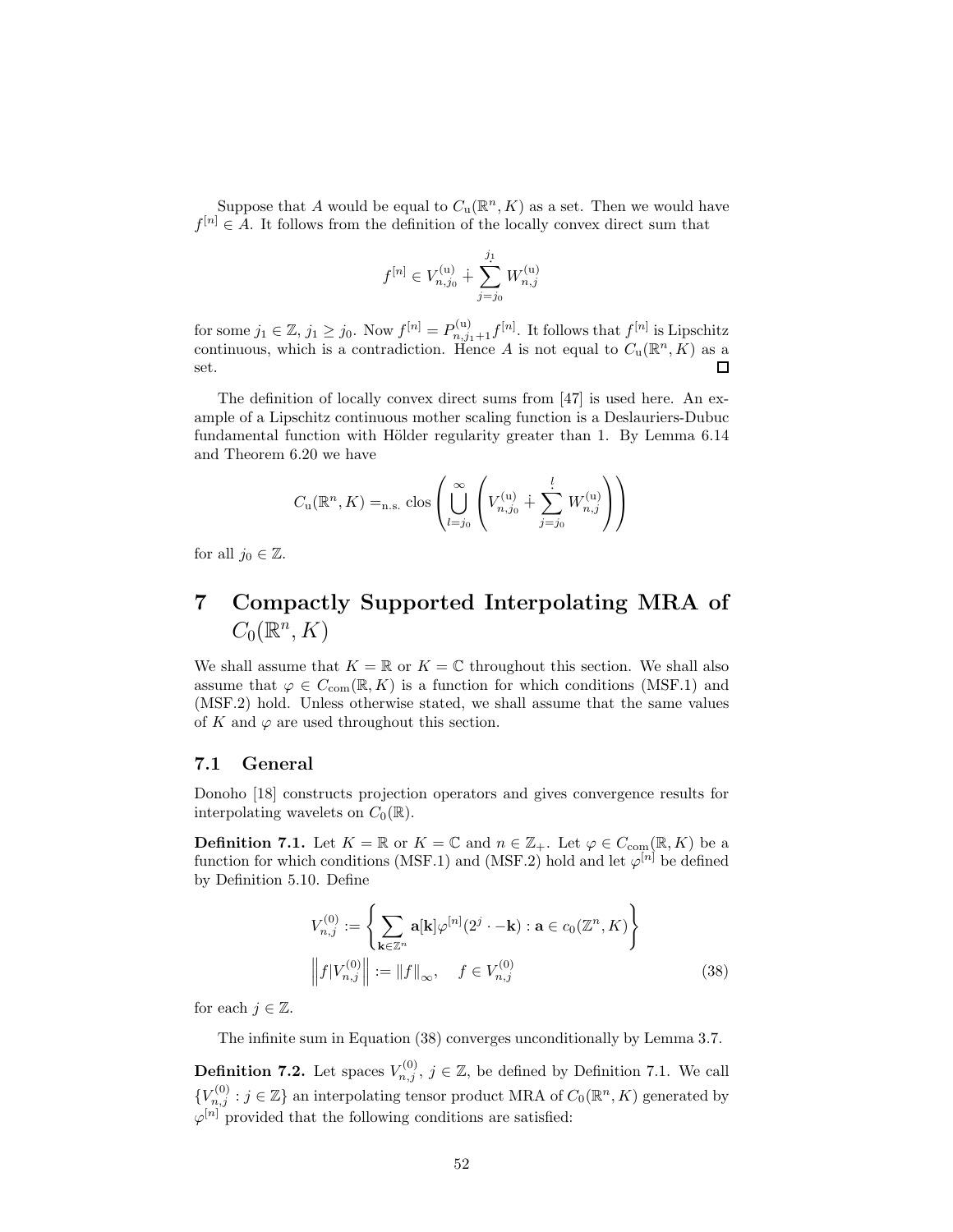(MRA2.1) 
$$
\forall j \in \mathbb{Z} : V_{n,j}^{(0)} \subset V_{n,j+1}^{(0)}
$$
  
\n(MRA2.2)  $\overline{U}_{j \in \mathbb{Z}} V_{n,j}^{(0)} = C_0(\mathbb{R}^n, K)$   
\n(MRA2.3)  $\bigcap_{j \in \mathbb{Z}} V_{n,j}^{(0)} = \{0\}$   
\n(MRA2.4)  $\forall j \in \mathbb{Z}, f \in K^{\mathbb{R}^n} : f \in V_{n,j}^{(0)} \iff f(2 \cdot) \in V_{n,j+1}^{(0)}$   
\n(MRA2.5)  $\forall j \in \mathbb{Z}, \mathbf{k} \in \mathbb{Z}^n, f \in K^{\mathbb{R}^n} : f \in V_{n,j}^{(0)} \iff f(-2^{-j}\mathbf{k}) \in V_{n,j}^{(0)}$   
\n(MRA2.6)  $\forall \mathbf{k} \in \mathbb{Z}^n : \varphi^{[n]}(\mathbf{k}) = \delta_{\mathbf{k},0}$ 

Note that in this definition the intersection of spaces  $V_{n,j}^{(0)}$  is  $\{0\}$  instead of  $\mathbb C$  (all complex valued constant functions on  $\mathbb R^n$ ) as in [7] since here the MRA is constructed for functions vanishing at infinity. Donoho [18] does not require the mother scaling function  $\varphi$  to be compactly supported but  $\varphi$  has to be of rapid decay in his construction. He also includes requirements for the regularity and polynomial span of  $\varphi$ , which are needed for the norm equivalences to Besov and Triebel-Lizorkin spaces, into the definition of the MRA.

**Lemma 7.3.** Under the condition that  $\varphi^{[n]}$  is an n-dimensional tensor product mother scaling function the conditions (MRA2.1), (MRA2.2), (MRA2.3),  $(MRA2.4)$ ,  $(MRA2.5)$ , and  $(MRA2.6)$  are true.

See also Lemma 6.4.

### 7.2 Basic Definitions for the Univariate MRA of  $C_0(\mathbb{R}, K)$

By Lemma 3.9 spaces  $V_{1,j}^{(0)}$ ,  $j \in \mathbb{Z}$ , are closed subspaces of  $C_0(\mathbb{R}, K)$ .

**Definition 7.4.** When  $j \in \mathbb{Z}$  define operator  $P_{1,j}^{(0)}$  :  $C_0(\mathbb{R}, K) \to V_{1,j}^{(0)}$  by

$$
P_{1,j}^{(0)}f := \sum_{k \in \mathbb{Z}} \langle \tilde{\varphi}_{j,k}, f \rangle \varphi_{j,k}.
$$
 (39)

The infinite sum in (39) converges unconditionally by Lemma 3.7. By Definition 7.1

$$
\sum_{k \in \mathbb{Z}} f\left(\frac{k}{2^j}\right) \varphi\left(2^j \cdot -k\right) \in V_{1,j}^{(0)}
$$

for all  $f \in C_0(\mathbb{R}, K)$  and  $j \in \mathbb{Z}$ . Hence functions  $P_{1,j}^{(0)}$ ,  $j \in \mathbb{Z}$ , are well defined. Functions  $P_{1,j}^{(0)}$ ,  $j \in \mathbb{Z}$ , are linear by their definition. We have

$$
\left\| \left( f\left( \frac{k}{2^j} \right) \right)_{k \in \mathbb{Z}} \right\|_\infty \leq \|f\|_\infty
$$

for all  $f \in C_0(\mathbb{R}, K)$ . Hence by Lemma 3.7 functions  $P_{1,j}^{(0)}$ ,  $j \in \mathbb{Z}$ , are continuous and uniformly bounded by

$$
\left\| P_{1,j}^{(0)} \right\| \le N_{\text{cover}}(\varphi) \|\varphi\|_{\infty} \tag{40}
$$

for all  $j \in \mathbb{Z}$ . It follows from Definitions 7.1 and 7.4 that operator  $P_{1,j}^{(0)}$  is a projection onto Banach space  $V_{1,j}^{(0)}$  for each  $j \in \mathbb{Z}$ .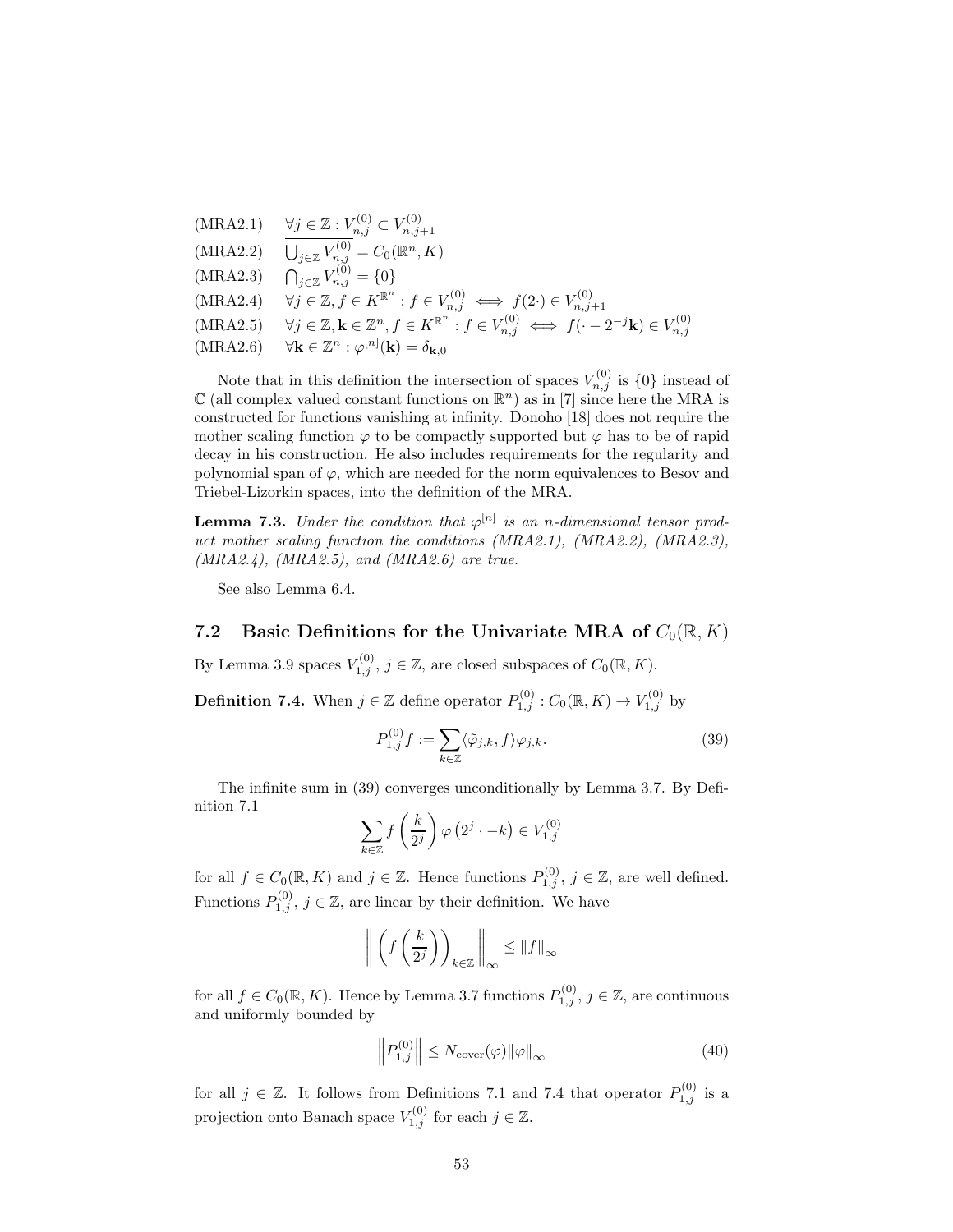**Lemma 7.5.**  $P_{1,j}^{(0)} = P_{1,j}^{(0)} \circ P_{1,j'}^{(0)}$  for all  $j, j' \in \mathbb{Z}$ ,  $j' \geq j$ . *Proof.* Let  $j, j' \in \mathbb{Z}$  and  $j' \geq j$ . Let  $f \in C_0(\mathbb{R}, K)$ . Now

$$
P_{1,j}^{(0)}(P_{1,j'}^{(0)}f) = \sum_{k \in \mathbb{Z}} \left\langle \tilde{\varphi}_{j,k}, \sum_{k' \in \mathbb{Z}} \langle \tilde{\varphi}_{j',k'}, f \rangle \varphi_{j',k'} \right\rangle \varphi_{j,k}
$$
  
\n
$$
= \sum_{k \in \mathbb{Z}} \sum_{k' \in \mathbb{Z}} \langle \tilde{\varphi}_{j',k'}, f \rangle \langle \tilde{\varphi}_{j,k}, \varphi_{j',k'} \rangle \varphi_{j,k}
$$
  
\n
$$
= \sum_{k \in \mathbb{Z}} \sum_{k' \in \mathbb{Z}} \langle \tilde{\varphi}_{j',k'}, f \rangle \delta_{k',2^{j'-j}k} \varphi_{j,k} = \sum_{k \in \mathbb{Z}} \langle \tilde{\varphi}_{j',2^{j'-j}k}, f \rangle \varphi_{j,k}
$$
  
\n
$$
= \sum_{k \in \mathbb{Z}} \langle \tilde{\varphi}_{j,k}, f \rangle \varphi_{j,k} = P_{1,j}^{(0)}f.
$$

We get the following theorem as a direct consequence of Theorem 6.19.

**Theorem 7.6.** Let  $f \in C_0(\mathbb{R})$ . Now

$$
\lim_{j \to \infty} \left\| f - P_{1,j}^{(0)} f \right\|_{\infty} = 0.
$$

**Definition 7.7.** Define  $W_{1,j}^{(0)} = \left\{ f - P_{1,j}^{(0)} f : f \in V_{j+1} \right\}$  for all  $j \in \mathbb{Z}$ .

**Lemma 7.8.**  $W_{1,j}^{(0)}$  is a closed subspace of  $V_{1,j+1}^{(0)}$  for each  $j \in \mathbb{Z}$  and  $V_{1,j}^{(0)} \cap$  $W_{1,j}^{(0)} = \{0\}$  for all  $j \in \mathbb{Z}$ .

*Proof.* If  $f \in V_{1,j}^{(0)}$  then  $P_{1,j}^{(0)} f = f$ . If  $g \in W_{1,j}^{(0)}$  and  $g \neq 0$  then  $g = h - P_{1,j}^{(0)} h$ where  $h \in V_{j+1}$  and  $P_{1,j}^{(0)}g = 0$ . So  $P_{1,j}^{(0)}g \neq g$  and  $g \notin V_{1,j}^{(0)}$ . Hence  $V_{1,j}^{(0)} \cap W_{1,j}^{(0)} =$ {0}.

Let  $(f_k)_{k=0}^{\infty} \subset W_{1,j}^{(0)}$  be a convergent sequence in Banach space  $V_{1,j+1}^{(0)}$ . Then  $f_k \to g$  as  $k \to \infty$ , where  $g \in V_{1,j+1}^{(0)}$ . Since  $P_{1,j}^{(0)}$  is continuous  $P_{1,j}^{(0)} f_k \to P_{1,j}^{(0)} g$ as  $k \to \infty$ . Now  $P_{1,j}^{(0)} f_k = 0$  for all  $k \in \mathbb{N}$  and hence  $P_{1,j}^{(0)} g = 0$ . Furthermore  $g = g - P_{1,j}^{(0)} g \in W_{1,j}^{(0)}$ . Hence  $W_{1,j}^{(0)}$  is closed.

**Definition 7.9.** When  $j \in \mathbb{Z}$  define operator  $Q_{1,j}^{(0)}$  :  $C_0(\mathbb{R}, K) \to W_{1,j}^{(0)}$  by  $Q_{1,j}^{(0)} := P_{1,j+1}^{(0)} - P_{1,j}^{(0)}.$ 

It follows that  $V_{1,j+1}^{(0)} = V_{1,j}^{(0)} + W_{1,j}^{(0)}$  for all  $j \in \mathbb{Z}$ . It follows from Lemma 7.5 and Equation (40) that operator  $Q_{1,j}^{(0)}: C_0(\mathbb{R}, K) \to W_{1,j}^{(0)}$  is a continuous projection onto  $W_{1,j}^{(0)}$  for all  $j \in \mathbb{Z}$ . If  $x = v + w \in V_{1,j+1}^{(0)}$ ,  $v \in V_{1,j}^{(0)}$ , and  $w \in W_{1,j}^{(0)}$  we have  $P_{1,j}^{(0)}x = v$  and  $Q_{1,j}^{(0)}x = w$ . Consequently

$$
\forall j' \in \mathbb{Z}, f \in V_{1,j'}^{(0)} : j' \le j \implies Q_{1,j}^{(0)} f = 0,
$$
\n(41)

$$
\forall j' \in \mathbb{Z}, f \in W^{(0)}_{1,j'} : j' \neq j \implies Q^{(0)}_{1,j} f = 0,
$$
\n(42)

and

$$
\forall j' \in \mathbb{Z}, f \in W_{1,j'}^{(0)} : j' \ge j \implies P_{1,j}^{(0)} f = 0.
$$
 (43)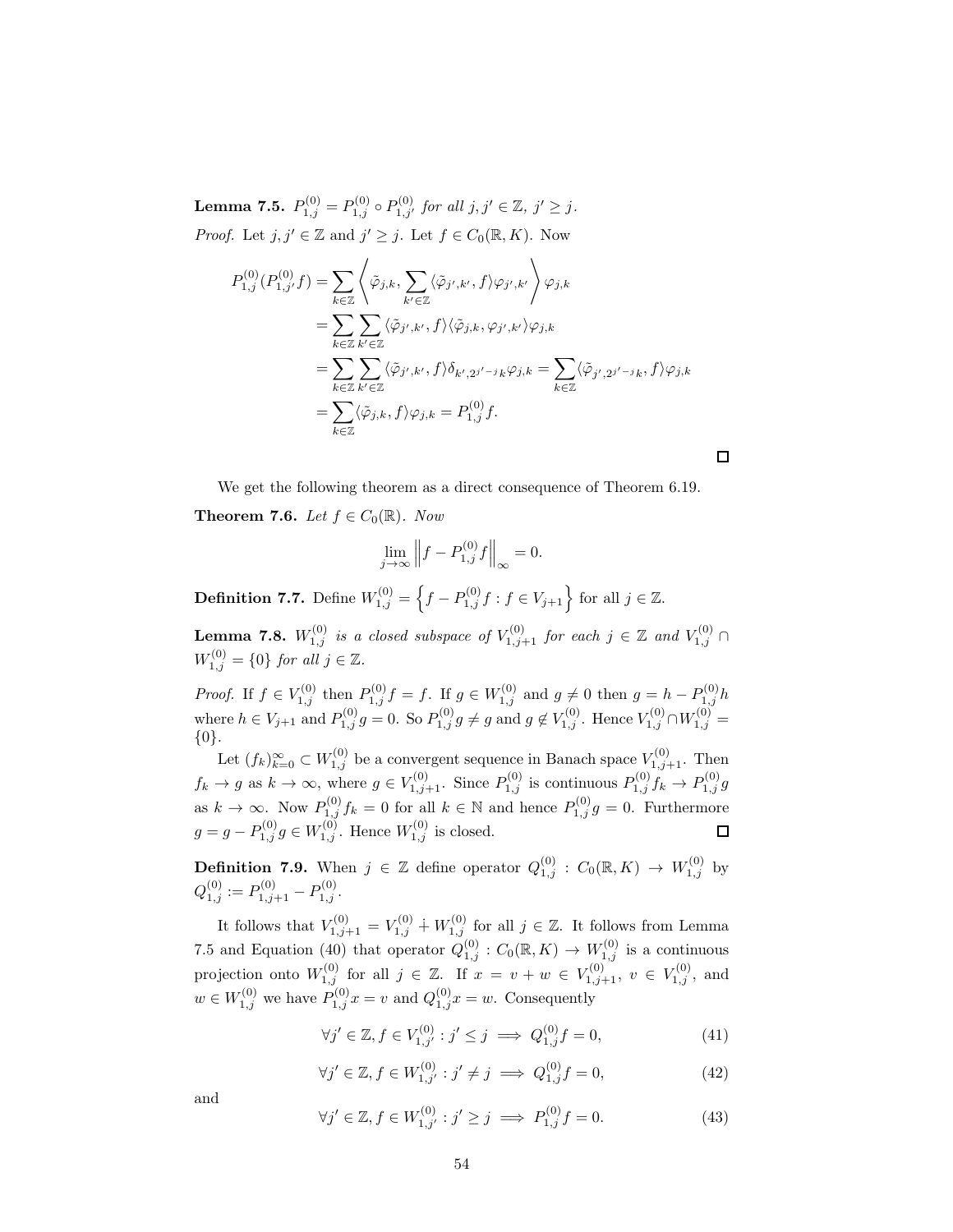Theorem 7.10. Let  $j \in \mathbb{Z}$ . Then

$$
W_{1,j}^{(0)} = \left\{ \sum_{k \in \mathbb{Z}} \mathbf{a}[k] \psi_{j,k} : \mathbf{a} \in c_0(\mathbb{Z}, K) \right\}.
$$
 (44)

Proof. Use Lemmas 3.7 and 3.9. The proof Equation (44) is similar to the beginning of the proof of [7, theorem 2.4].  $\Box$ 

It follows from Theorem 7.6 that

$$
f = P_{1,j_0}^{(0)}f + \sum_{j=j_0}^{\infty} Q_{1,j}^{(0)}f
$$

for all  $f \in C_0(\mathbb{R}, K)$  where  $j_0 \in \mathbb{Z}$ . If  $f \in C_0(\mathbb{R}, K)$  and

$$
f = v + \sum_{j=j_0}^{\infty} w_j
$$

where  $v \in V_{j_0}$  and  $w_j \in W_{1,j}^{(0)}$  for all  $j \in \mathbb{Z}, j \ge j_0$ , it follows from Equations (41), (42), and (43) that  $v = P_{1,j_0}^{(0)} f$  and  $W_{1,j}^{(0)} = Q_{1,j}^{(0)} f$  for all  $j \in \mathbb{Z}, j \ge j_0$ .

Lemma 7.11. We have

$$
Q_{1,j}^{(0)}f = \sum_{k \in \mathbb{Z}} \langle \tilde{\psi}_{j,k}, f \rangle \psi_{j,k} \tag{45}
$$

for all  $j \in \mathbb{Z}$  and  $f \in C_0(\mathbb{R}, K)$ . The series in Equation (45) converges unconditionally.

*Proof.* Since  $Q_{1,j}^{(0)} f \in W_{1,j}^{(0)}$  it follows that

$$
Q_{1,j}^{(0)}f = \sum_{k \in \mathbb{Z}} a_k \psi_{j,k}
$$

where  $(a_k)_{k\in\mathbb{Z}}\subset K$ . Furthermore,  $f=P_{1,j_0}^{(0)}f+\sum_{j=j_0}^{\infty}Q_{1,j}^{(0)}f$  and it follows that  $\langle \tilde{\psi}_{j,k}, f \rangle = \langle \tilde{\psi}_{j,k}, Q_{1,j}^{(0)} f \rangle = a_k$  for all  $k \in \mathbb{Z}$ . As  $\tilde{\psi}$  is a finite linear combination of functionals  $\delta(2 \cdot -k)$ ,  $k \in \mathbb{Z}$ , it follows from Lemmas 3.14 and 3.7 that the series in Equation (45) converges unconditionally. Hence the theorem is true.

Definition 7.12. Define

$$
W_{1,b,j}^{(0)} = \begin{cases} V_{1,j}^{(0)}; & b = 0\\ W_{1,j}^{(0)}; & b = 1 \end{cases}
$$

for all  $j \in \mathbb{Z}$  and  $b \in \{0, 1\}.$ 

**Definition 7.13.** Define operators  $Q_{1,b,j}^{(0)}: C_0(\mathbb{R}, K) \to W_{1,b,j}^{(0)}$  by

$$
Q_{1,b,j}^{(0)} = \begin{cases} P_{1,j}^{(0)}; & b = 0\\ Q_{1,j}^{(0)}; & b = 1 \end{cases}
$$

for all  $j \in \mathbb{Z}$ ,  $b \in \{0, 1\}$ .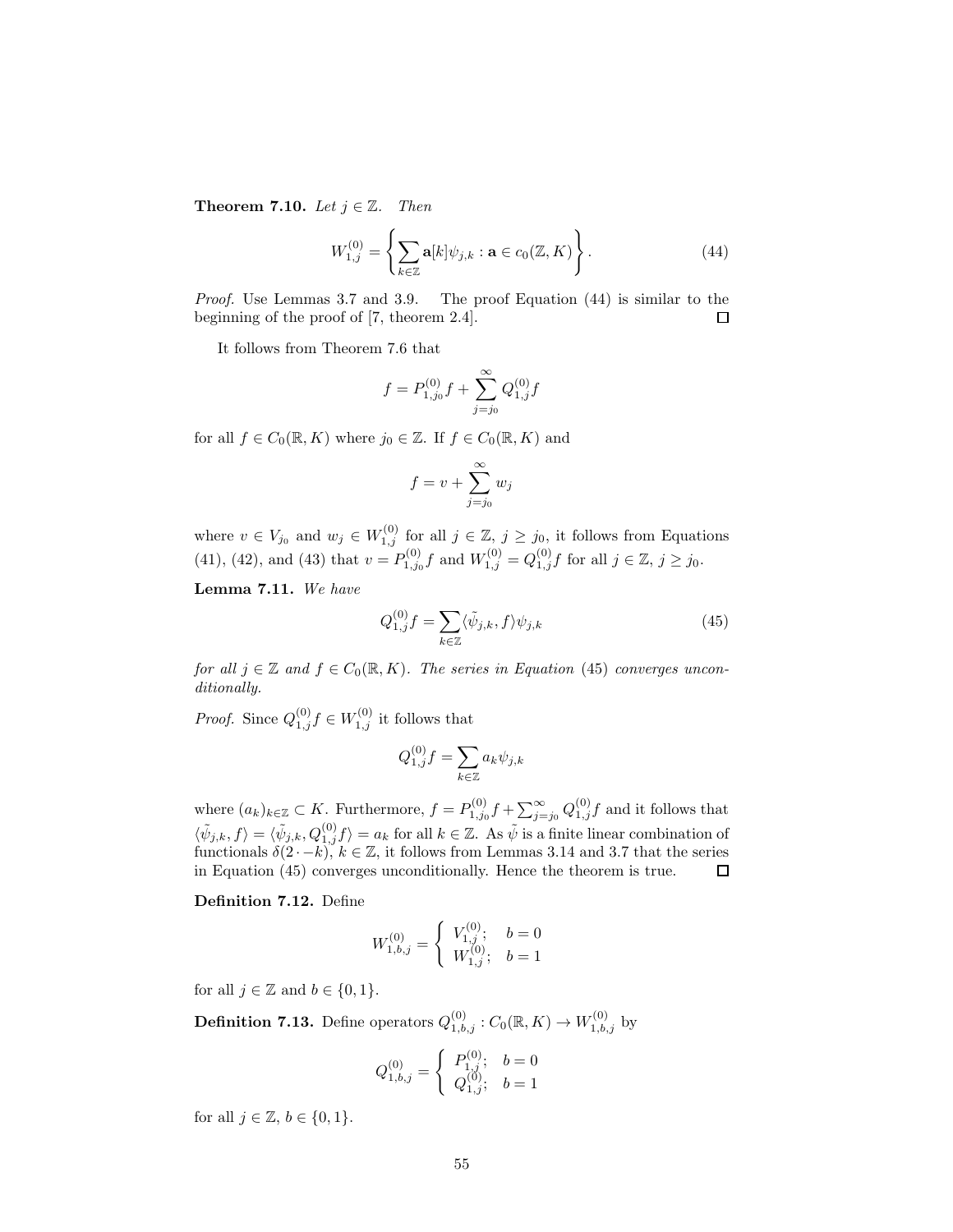## 7.3 Multivariate MRA of  $C_0(\mathbb{R}^n, K)$

We shall assume that  $n \in \mathbb{Z}_+$  throughout this subsection. Unless otherwise stated, we shall assume that the same value of  $n$  is used throughout this subsection. By Lemma 4.14 function  $\varphi^{[n]}$  belongs to  $C_0(\mathbb{R}^n, K)$ . Note that many of the series that are pointwise convergent with  $C_u(\mathbb{R}^n, K)$  converge in the norm in  $C_0(\mathbb{R}^n, K)$ . We are also able to represent many subspaces and operators related to the MRA of  $C_0(\mathbb{R}^n, K)$  as tensor products of the corresponding onedimensional cases.

Definition 7.14. Define

$$
V_{n,j}^{\otimes}:=_{\text{n.s.}} \bigotimes_{k=1}^n V_{1,j}^{(0)}, \quad j \in \mathbb{Z}.
$$

The injective tensor product respects subspaces and it follows from Theorem 4.14 that  $V_{n,j}^{(0)}$  is a closed subspace of

$$
\bigotimes_{k=1}^n \varepsilon C_0(\mathbb{R}, K)
$$

for each  $j \in \mathbb{Z}$ . It follows from Theorem 4.14 that  $V_{n,j}^{\otimes}$  is a closed subspace of  $C_0(\mathbb{R}^n, K)$ , too, for all  $j \in \mathbb{Z}$ . Since  $V_{1,j}^{(0)} \subset_{\text{c.s.}} V_{1,j+1}^{(0)}$  for all  $j \in \mathbb{Z}$  it follows that  $V_{n,j}^{\otimes} \subset_{\text{c.s.}} V_{n,j+1}^{\otimes}$  for all  $n \in \mathbb{Z}_+$  and  $j \in \mathbb{Z}$ .

**Lemma 7.15.** Let  $j \in \mathbb{Z}$  and  $f \in C_0(\mathbb{R}^n, K)$ . Series

$$
s:=\sum_{\mathbf{k}\in\mathbb{Z}^n}f\left(\frac{\mathbf{k}}{2^j}\right)\varphi_{j,\mathbf{k}}^{[n]}
$$

converges unconditionally in  $V_{n,j}^{(0)}$  and  $||s||_{\infty} \leq N_{\text{cover}}(\varphi^{[n]}) ||\varphi^{[n]}||_{\infty} ||f||_{\infty}$ .

Proof. This is a consequence of Lemma 3.14 and Lemma 3.7.

 $\Box$ 

**Theorem 7.16.** Let  $j \in \mathbb{Z}$ . The set  $\{\varphi_{j,k}^{[n]} : k \in \mathbb{Z}^n\}$  is an unconditional basis of  $V_{n,j}^{(0)}$  and  $V_{n,j}^{(0)} = V_{n,j}^{\otimes}$ .

*Proof.* Space  $V_{n,j}^{\otimes}$  is a closed subspace of  $C_0(\mathbb{R}^n, K)$ . Hence by Lemma 7.15 we have  $V_{n,j}^{(0)} \subset V_{n,j}^{\otimes}$ . By Lemma 4.2 the sequence  $(\varphi_{i,\sigma}^{[n]})$  $\sum_{j,\sigma_{\text{sq}}^{[n]}(k)}^{[n]} \rangle_{k=0}^{\infty}$  is a Schauder basis of  $V_{n,j}^{\otimes}$ .

Let  $f \in V_{n,j}^{\otimes}$ . Now

$$
f = \sum_{k=0}^{\infty} b_k \varphi_{j, \sigma_{\rm sq}^{[n]}(k)}^{[n]} = \sum_{k=0}^{\infty} f\left(\frac{\sigma_{\rm sq}^{[n]}(k)}{2^j}\right) \varphi_{j, \sigma_{\rm sq}^{[n]}(k)}^{[n]} \tag{46}
$$

We have  $V_{n,j}^{\otimes} \subset C_0(\mathbb{R}^n, K)$ . Hence by Lemma 7.15 the series in Equation (46) converge unconditionally. Consequently the set  $\{\varphi_{j,k}^{[n]} : \mathbf{k} \in \mathbb{Z}^n\}$  is an unconditional basis of  $V_{n,j}^{\otimes}$ . As  $f \in V_{n,j}^{\otimes}$  was arbitrary it follows from Lemma 3.14 that  $V_{n,j}^{\otimes} \subset V_{n,j}^{(0)}$  and hence  $V_{n,j}^{(0)} = V_{n,j}^{\otimes}$ . 口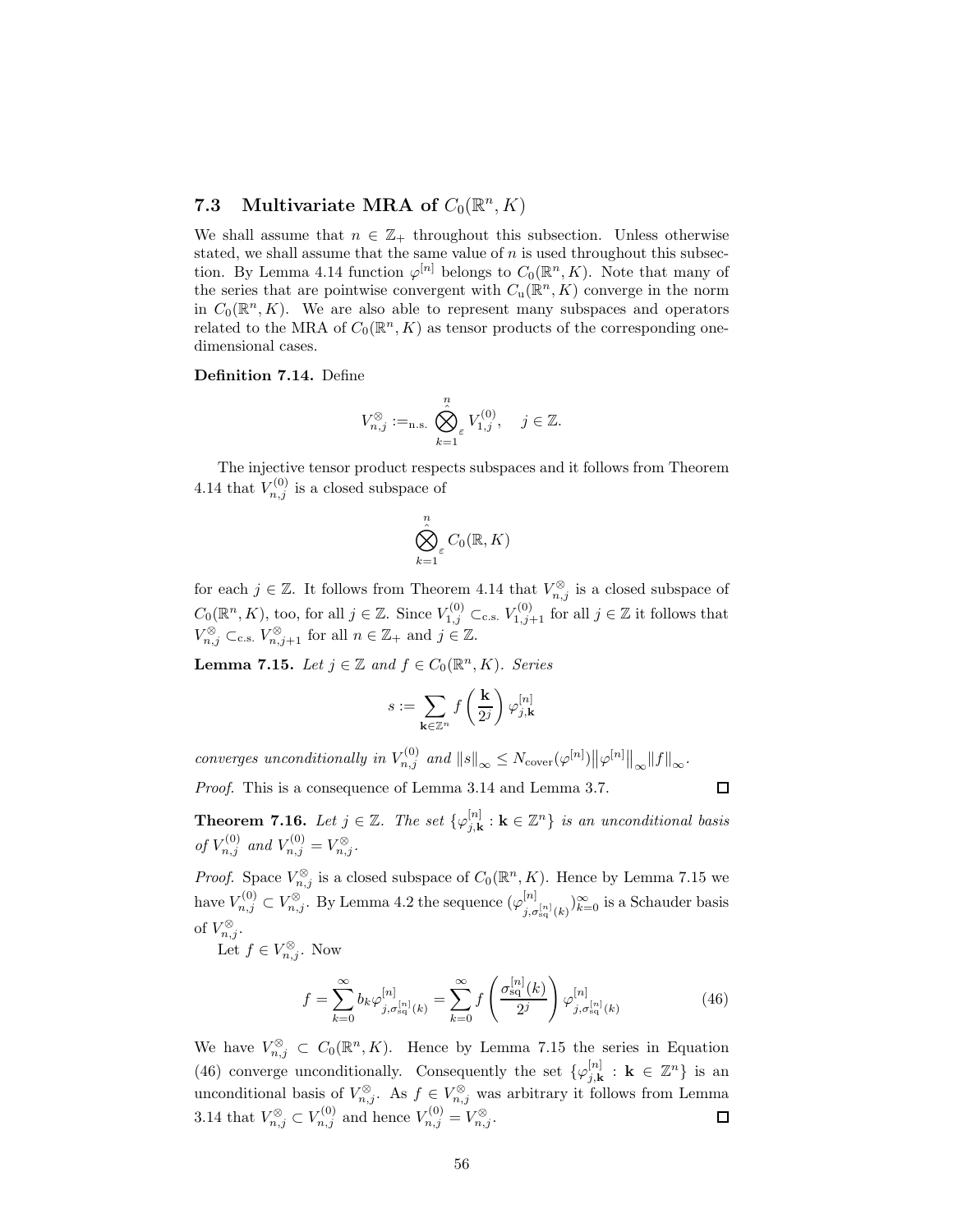By Lemma 3.9 function  $\iota_{n,j}^{(0)}: c_0(\mathbb{Z}^n, K) \to V_{n,j}^{(0)}$  defined by

$$
\iota_{n,j}^{(0)}(\mathbf{a}):=\sum_{\mathbf{k}\in\mathbb{Z}}\mathbf{a}[\mathbf{k}]\varphi_{j,\mathbf{k}}^{[n]}
$$

for all  $\mathbf{a} \in c_0(\mathbb{Z}^n, K)$  is a topological isomorphism from  $c_0(\mathbb{Z}^n, K)$  onto  $V_{n,j}^{(0)}$  $n,j$ and

$$
\|\mathbf{a}\|_{\infty} \le \left\| \iota_{n,j}^{(0)}(\mathbf{a}) \right\|_{\infty} \le N_{\text{cover}} \left( \varphi^{[n]} \right) \left\| \varphi^{[n]} \right\|_{\infty} \|\mathbf{a}\|_{\infty} \tag{47}
$$

for all  $\mathbf{a} \in c_0(\mathbb{Z}^n, K)$  and  $j \in \mathbb{Z}$ . As a consequence of Theorem 6.5 we get the following theorem.

Theorem 7.17. We have

$$
\bigcap_{j\in\mathbb{Z}}V_{n,j}^{(0)}=\{0\}.
$$

**Definition 7.18.** When  $j \in \mathbb{Z}$  define operator  $P_{n,j}^{(0)} : C_0(\mathbb{R}^n, K) \to V_{n,j}^{(0)}$  by

$$
P_{n,j}^{(0)}f = \sum_{\mathbf{k}\in\mathbb{Z}^n} \langle \tilde{\varphi}_{j,\mathbf{k}}^{[n]}, f \rangle \varphi_{j,\mathbf{k}}^{[n]}
$$

for all  $f \in C_0(\mathbb{R}^n, K)$ .

It follows from Lemma 7.15  $P_{n,j}^{(0)}$ ,  $j \in \mathbb{Z}$  are operators and uniformly bounded by

$$
\left\| P_{n,j}^{(0)} \right\| \le N_{\text{cover}} \left( \varphi^{[n]} \right) \left\| \varphi^{[n]} \right\|_{\infty} \tag{48}
$$

 $\Box$ 

for all  $j \in \mathbb{Z}$ . Operator  $P_{n,j}^{(0)}$  is a projection onto  $V_{n,j}^{(0)}$  for each  $j \in \mathbb{Z}$ .

**Lemma 7.19.** We have  $P_{n,j}^{(0)} = P_{n,j}^{(0)} \circ P_{n,j'}^{(0)}$  for all  $j, j' \in \mathbb{Z}, j' \geq j$ .

Proof. The proof is similar to the proof of Lemma 7.5.

We get the following corollary as a direct consequence of Theorem 6.19.

Corollary 7.20. Let  $f \in C_0(\mathbb{R}^n)$ . Now

$$
\lim_{j \to \infty} \left\| f - P_{n,j}^{(0)} f \right\|_{\infty} = 0.
$$

We get the following corollary as a direct consequence of Lemma 6.23.

**Corollary 7.21.** Let  $t \in \mathbb{R}_+$ . There exists a constant  $c_1 \in \mathbb{R}_+$ , which may depend on t, so that

$$
\forall f \in C_0(\mathbb{R}^n) : \omega(P_{n,j}^{(0)}f; 2^{-j}t) \le c_1 \omega(f; 2^{-j}\sqrt{n}).
$$

We prove now a general result on the tensor products of the function space  $C_0(\mathbb{R}, K)$  with itself.

Theorem 7.22. We have

$$
\bigotimes_{j=1}^n \mathcal{C}_0(\mathbb{R}, K) =_{n.s.} C_0(\mathbb{R}^n, K).
$$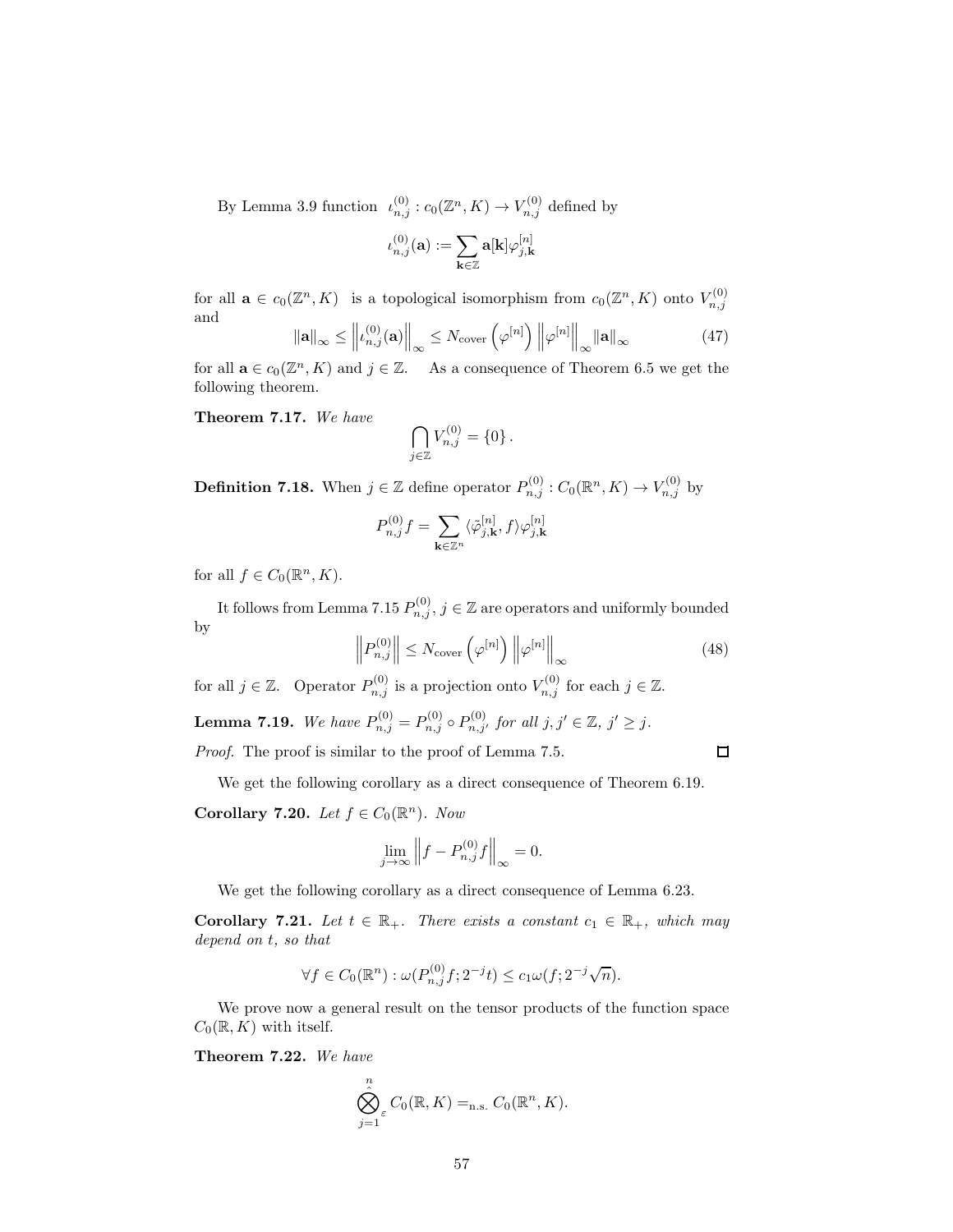Proof. Define

$$
F^{[n]} :=_{\text{n.s.}} \bigotimes_{j=1}^n \varepsilon C_0(\mathbb{R}, K).
$$

By Lemma 4.14 we have  $F^{[n]} \subset C_0(\mathbb{R}^n, K)$ . Let  $\varphi$  be the Deslauriers-Dubuc fundamental function of some degree m and  $\varphi^{[n]}$  the n-dimensional tensor product mother scaling function generated by  $\varphi$ . Let spaces  $V_{1,j}^{(0)}$ ,  $j \in \mathbb{Z}$ , belong to the interpolating multiresolution analysis generated by  $\varphi$  and spaces  $V_{n,j}^{(0)}$ ,  $j \in \mathbb{Z}$ , be the corresponding tensor product spaces. Let  $f \in C_0(\mathbb{R}^n, K)$ . It follows from Corollary 7.20 that  $P_{n,j}^{(0)}f \to f$  as  $j \to \infty$  (convergence in the supremum norm). Now  $P_{n,j}^{(0)}f \in V_{n,j}^{(0)} \subset F^{[n]}$  for all  $j \in \mathbb{Z}$ . Hence  $f \in \overline{F^{[n]}}$ , where we hold  $F^{[n]}$ as a subspace of the Banach space  $C_0(\mathbb{R}^n, K)$ . Since  $F^{[n]}$  is a Banach space  $\overline{F^{[n]}} =_{n.s.} F^{[n]}$ . Hence  $F^{[n]} =_{n.s.} C_0(\mathbb{R}^n, K)$ .  $\Box$ 

For example,  $C_0(\mathbb{R}) \hat{\otimes}_{\varepsilon} C_0(\mathbb{R}) =_{n.s.} C_0(\mathbb{R}^2)$ .

Definition 7.23. Define

$$
W_{n,{\bf s},j}^{(0)}:=_{\rm n.s.} \bigotimes_{k=1}^n {}_{\mathcal{E}} W_{1,{\bf s}[k],j}^{(0)}
$$

where  $j \in \mathbb{Z}$  and  $\mathbf{s} \in \{0,1\}^n$ .

Note that  $W_{n,0_{n,j}}^{(0)} =_{n.s.} V_{n,j}^{(0)}$ .

**Definition 7.24.** Let  $s \in \{0,1\}^n$ . Define operator  $Q_{n,s,j}^{(0)} : C_0(\mathbb{R}, K) \to W_{n,s,j}^{(0)}$ by

$$
Q_{n, \mathbf{s}, j}^{(0)} = \bigotimes_{k=1}^{n} Q_{1, \mathbf{s}[k], j}^{(0)}.
$$

By Lemma 4.20 operator  $Q_{n,s,j}^{(0)}$  is a continuous projection onto space  $W_{n,s,j}^{(0)}$  for each  $n \in \mathbb{Z}_+$ ,  $j \in \mathbb{Z}$ , and  $\mathbf{s} \in \{0,1\}^n$ .

Lemma 7.25. We have

$$
Q_{n,\mathbf{s},j}^{(0)}f=\sum_{\mathbf{k}\in\mathbb{Z}^n}\langle\tilde{\psi}_{\mathbf{s},j,\mathbf{k}}^{[n]},f\rangle\psi_{\mathbf{s},j,\mathbf{k}}^{[n]}
$$

for all  $f \in C_0(\mathbb{R}^n, K)$ ,  $s \in \{0,1\}^n$ , and  $j \in \mathbb{Z}$ . Here the series converges unconditionally and  $(\langle \tilde{\psi}_{\mathbf{s},j,\mathbf{k}}^{[n]}, f \rangle)_{\mathbf{k} \in \mathbb{Z}^n} \in c_0(\mathbb{Z}^n, K)$ .

*Proof.* Define operators  $T_{n,s',j'} : C_0(\mathbb{R}^n, K) \to W_{n,s',j'}^{(0)}, j' \in \mathbb{Z}, s' \in \{0,1\}^n$ , by

$$
T_{n,\mathbf{s}',j'}g := \sum_{\mathbf{k}\in\mathbb{Z}^n} \left\langle \tilde{\psi}_{\mathbf{s}',j',\mathbf{k}}^{[n]}, g \right\rangle \psi_{\mathbf{s}',j',\mathbf{k}}^{[n]} \tag{49}
$$

for all  $g \in C_0(\mathbb{R}^n, K)$ . Functional  $\tilde{\psi}_{s'}^{[n]}$  is a finite linear combination of functionals  $\delta(2 \cdot -\mathbf{k})$ ,  $\mathbf{k} \in \mathbb{Z}^n$ . Hence by Lemma 3.14 we have  $(\langle \tilde{\psi}_{\mathbf{s}',j',\mathbf{k}}^{[n]}, g \rangle)_{\mathbf{k} \in \mathbb{Z}^n} \in$  $c_0(\mathbb{Z}^n, K)$  and there exists  $c \in \mathbb{R}_+$  so that  $\left\| (\langle \tilde{\psi}_{\mathbf{s}',j',\mathbf{k}}^{[n]}, g \rangle)_{\mathbf{k} \in \mathbb{Z}^n} \right\|_{\infty} \leq c \|g\|_{\infty}$  for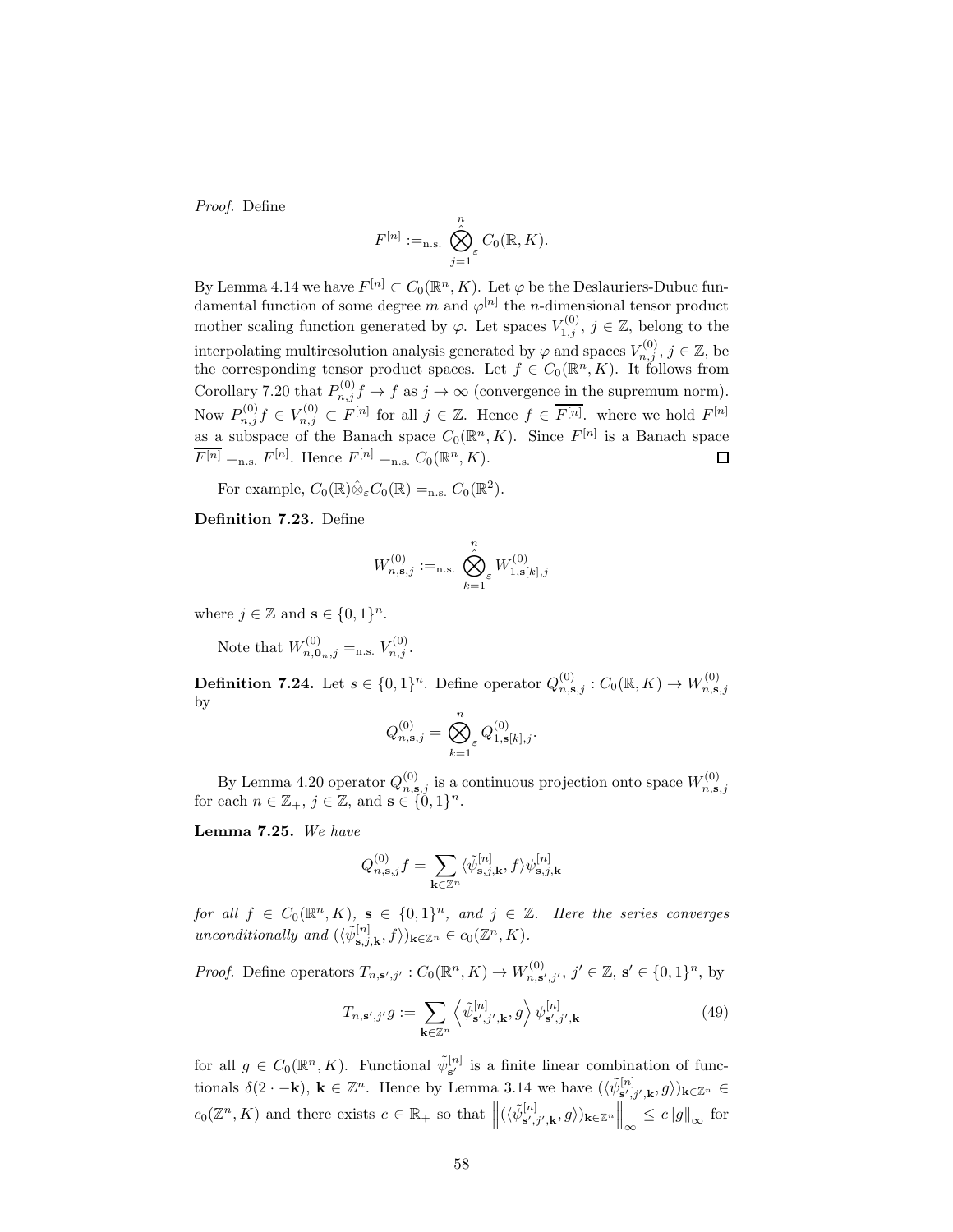all  $g \in C_0(\mathbb{R}^n, K)$ . By Lemma 3.7 the series in Equation (49) converges unconditionally in  $C_0(\mathbb{R}^n, K)$  and there exists  $c' \in \mathbb{R}_+$  so that  $||T_{n, s', j'}g||_{\infty} \le c'||g||_{\infty}$ for all  $g \in C_0(\mathbb{R}^n, K)$ .

Let  $g \in V_{n,j'}^{(0)}$  for some  $j' \in \mathbb{Z}$ . Now  $g = \sum_{\mathbf{k} \in \mathbb{Z}^n} \mathbf{a}[\mathbf{k}] \varphi_{j',k}^{[n]}$  $j^{\prime\prime},\mathbf{k}$  where  $\mathbf{a}[\mathbf{k}] \in$  $c_0(\mathbb{Z}^n, K)$  and

$$
Q_{n,{\bf s},j}^{(0)}g=\sum_{{\bf k}\in\mathbb Z^n}{\bf a}[{\bf k}]Q_{n,{\bf s},j}^{(0)}\varphi_{j',{\bf k}}^{[n]}=\sum_{{\bf k}\in\mathbb Z^n}{\bf a}[{\bf k}]\bigotimes_{k=1}^nQ_{1,{\bf s}[k],j}^{(0)}\varphi_{j',{\bf k}[k]}.
$$

We also have

$$
Q_{1,t,j}^{(0)}\varphi_{j',m} = \sum_{l\in\mathbb{Z}} \left\langle \tilde{\zeta}_{t,j,l}, \varphi_{j',m} \right\rangle \zeta_{t,j,l}
$$

for each  $t \in \{0,1\}$  and  $m \in \mathbb{Z}$  and

$$
\begin{split} \bigotimes_{k=1}^{n} Q_{1,\mathbf{s}[k],j}^{(0)} \varphi_{j',\mathbf{k}[k]} &= \bigotimes_{k=1}^{n} \sum_{l \in \mathbb{Z}} \left\langle \tilde{\zeta}_{\mathbf{s}[k],j,l}, \varphi_{j',\mathbf{k}[k]} \right\rangle \zeta_{\mathbf{s}[k],j,l} \\ &= \sum_{\ell \in \mathbb{Z}^n} \bigotimes_{k=1}^{n} \left\langle \tilde{\zeta}_{\mathbf{s}[k],j,\ell[k]}, \varphi_{j',\mathbf{k}[k]} \right\rangle \zeta_{\mathbf{s}[k],j,\ell[k]} \\ &= \sum_{\ell \in \mathbb{Z}^n} \left\langle \bigotimes_{k=1}^{n} \tilde{\zeta}_{\mathbf{s}[k],j,\ell[k]}, \bigotimes_{k=1}^{n} \varphi_{j',\mathbf{k}[k]} \right\rangle \bigotimes_{k=1}^{n} \zeta_{\mathbf{s}[k],j,\ell[k]} \\ &= \sum_{\ell \in \mathbb{Z}^n} \left\langle \tilde{\psi}_{\mathbf{s},j,\ell}^{[n]}, \varphi_{j',\mathbf{k}}^{[n]} \right\rangle \psi_{\mathbf{s},j,\ell}^{[n]} = T_{n,\mathbf{s},j} \varphi_{j',\mathbf{k}}^{[n]} \end{split}
$$

where the second equality follows from Lemma 4.26. Thus

$$
Q_{n,\mathbf{s},j}^{(0)}g=\sum_{\mathbf{k}\in\mathbb{Z}^n}\mathbf{a}[\mathbf{k}]T_{n,\mathbf{s},j}\varphi_{j',\mathbf{k}}^{[n]}=T_{n,\mathbf{s},j}\left(\sum_{\mathbf{k}\in\mathbb{Z}^n}\mathbf{a}[\mathbf{k}]\varphi_{j',\mathbf{k}}^{[n]}\right)=T_{n,\mathbf{s},j}g.
$$

Let  $f \in C_0(\mathbb{R}^n, K)$ . Now  $P_{n,j'}^{(0)}(f) \to f$  as  $j' \to \infty$  and  $Q_{n,s,j}^{(0)}(P_{n,j'}^{(0)}(f)) =$  $T_{n,\mathbf{s},j}(P_{n,j'}^{(0)},f)$  for all  $j' \in \mathbb{Z}$ . By continuity of operators  $Q_{n,\mathbf{s},j}^{(0)}$  and  $T_{n,\mathbf{s},j}$  we have  $Q_{n,\mathbf{s},j}^{(0)}f=T_{n,\mathbf{s},j}f$ .

It follows that

$$
P_{n,j}^{(0)} = Q_{n,\mathbf{0}_n,j}^{(0)} = \bigotimes_{k=1}^n \varepsilon P_{1,j}^{(0)}.
$$

When  $\mathbf{s} \in \{0,1\}^n$  it follows from Lemmas 3.7 and 7.25 that operators  $Q_{n,\mathbf{s},j}^{(0)}$ ,  $j \in \mathbb{Z}$ , are uniformly bounded by

$$
\left\|Q_{n,{\bf s},j}^{(0)}\right\| \leq N_{\text{cover}}\left(\psi_{\bf s}^{[n]}\right) \left\|\psi_{\bf s}^{[n]}\right\|_\infty \left\|\tilde{\psi}_{\bf s}^{[n]}\right\|
$$

for all  $j \in \mathbb{Z}$ . We also have  $Q_{n,s,j}^{(0)} = Q_{n,s,j}^{(0)} \circ P_{n,j'}^{(0)}$  for all  $j, j' \in \mathbb{Z}$ ,  $j' > j$  and  $s \in \{0,1\}^n$ .

Definition 7.26. Define

$$
W_{n,j}^{(0)} :=_{\text{n.s.}} \sum_{\mathbf{s} \in J_+(n)} W_{n,\mathbf{s},j}^{(0)}
$$

for all  $n \in \mathbb{Z}_+$  and  $j \in \mathbb{Z}$ .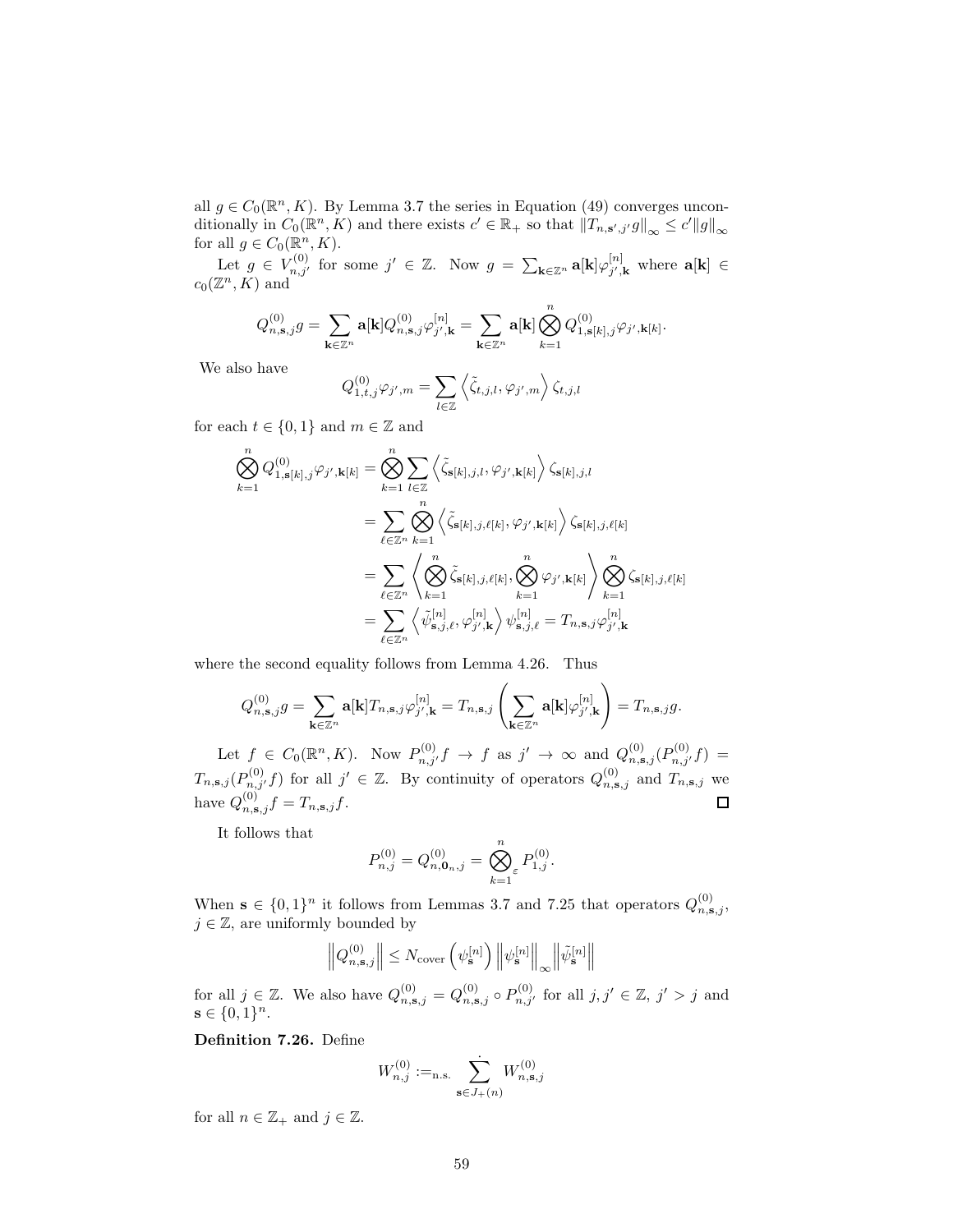By Lemma 4.4 we have  $W_{n,j}^{(0)} \subset_{\text{c.s.}} C_0(\mathbb{R}^n, K)$ .

**Definition 7.27.** Define operator  $Q_{n,j}^{(0)}$  :  $C_0(\mathbb{R}, K) \to W_{n,j}^{(0)}$  by

$$
Q_{n,j}^{(0)} = \sum_{\mathbf{s} \in J_+(n)} Q_{n,\mathbf{s},j}^{(0)}.
$$

**Theorem 7.28.** Let  $j \in \mathbb{Z}$  and  $\mathbf{s} \in \{0,1\}^n$ . Then

$$
W_{n,\mathbf{s},j}^{(0)} = \left\{ \sum_{\mathbf{k}\in\mathbb{Z}^n} \mathbf{a}[\mathbf{k}] \psi_{\mathbf{s},j,\mathbf{k}}^{[n]} : \mathbf{a} \in c_0(\mathbb{Z}^n, K) \right\}
$$

where the series converges unconditionally.

Proof. Now  $\psi_{\mathbf{s},j,\mathbf{k}}^{[n]} \in W_{n,\mathbf{s},j}^{(0)}$  for each  $\mathbf{k} \in \mathbb{Z}^n$ . Suppose that  $(a_{\mathbf{k}})_{\mathbf{k} \in \mathbb{Z}^n} \in c_0(\mathbb{Z}^n, K)$ . By Lemma 3.7 the series  $t := \sum_{\mathbf{k} \in \mathbb{Z}^n} \psi_{\mathbf{s},j}^{[n]}$  $\sum_{\mathbf{s},j,\mathbf{k}}^{[n]}$  converges unconditionally in  $C_0(\mathbb{R}^n, K)$ . As  $W_{n,s,j}^{(0)} \subset_{c.s.} C_0(\mathbb{R}^n, K)$  it follows that  $t \in W_{n,s,j}^{(0)}$ .

Let  $f \in W_{n,\mathbf{s},j}^{(0)}$ . Now

$$
f=Q_{n,{\bf s},j}^{(0)}f=\sum_{\mathbf{k}\in\mathbb{Z}^n}\left\langle \tilde{\psi}_{\mathbf{s},j,\mathbf{k}}^{[n]},f\right\rangle \psi_{\mathbf{s},j,\mathbf{k}}^{[n]}
$$

and  $(\langle \tilde{\psi}_{\mathbf{s},j,\mathbf{k}}^{[n]}, f \rangle)_{\mathbf{k}\in\mathbb{Z}^n} \in c_0(\mathbb{Z}^n, K)$ .

By Lemma 3.9 function  $\eta_{n,s,j}^{(0)}: c_0(\mathbb{Z}^n, K) \to W_{n,s,j}^{(0)}$  defined by

$$
\eta_{n,\mathbf{s},j}^{(0)}(\mathbf{a}):=\sum_{\mathbf{k}\in\mathbb{Z}}\mathbf{a}[\mathbf{k}]\psi_{\mathbf{s},j,\mathbf{k}}^{[n]}
$$

for all  $\mathbf{a} \in c_0(\mathbb{Z}^n, K)$  is a topological isomorphism from  $c_0(\mathbb{Z}^n, K)$  onto  $W_{n, \mathbf{s}, j}^{(0)}$ and

$$
\|\mathbf{a}\|_{\infty} \le \left\| \eta_{n,\mathbf{s},j}^{(0)}(\mathbf{a}) \right\|_{\infty} \le N_{\text{cover}} \left( \psi_{\mathbf{s}}^{[n]} \right) \left\| \psi_{\mathbf{s}}^{[n]} \right\|_{\infty} \|\mathbf{a}\|_{\infty}
$$
(50)

for all  $\mathbf{a} \in c_0(\mathbb{Z}^n, K)$ ,  $\mathbf{s} \in \{0, 1\}^n$ , and  $j \in \mathbb{Z}$ .

 $\textbf{Lemma 7.29.}\ \ Q_{n,j}^{(0)}=P_{n,j+1}^{(0)}-P_{n,j}^{(0)}.$ 

*Proof.* We have  $P_{n,j}^{(0)} = Q_{n,\mathbf{0}_n,j}^{(0)}$  and

$$
P_{n,j+1}^{(0)} = \bigotimes_{j=1}^{n} P_{1,j+1}^{(0)} = \bigotimes_{j=1}^{n} P_{1,j}^{(0)} + Q_{1,j}^{(0)} = \sum_{\mathbf{s} \in \{0,1\}^n} \bigotimes_{j=1}^{n} Q_{1,\mathbf{s}[j],j}^{(0)}
$$
  
= 
$$
\sum_{\mathbf{s} \in \{0,1\}^n} Q_{n,\mathbf{s},j}^{(0)}.
$$

Consequently the lemma is true.

It follows that the operators  $Q_{n,j}^{(0)}$ ,  $j \in \mathbb{Z}$ , are uniformly bounded by

$$
\left\|Q_{n,j}^{(0)}\right\| \le 2N_{\text{cover}}\left(\varphi^{[n]}\right)\left\|\varphi^{[n]}\right\|_{\infty} \tag{51}
$$

for all  $j \in \mathbb{Z}$ .

 $\Box$ 

□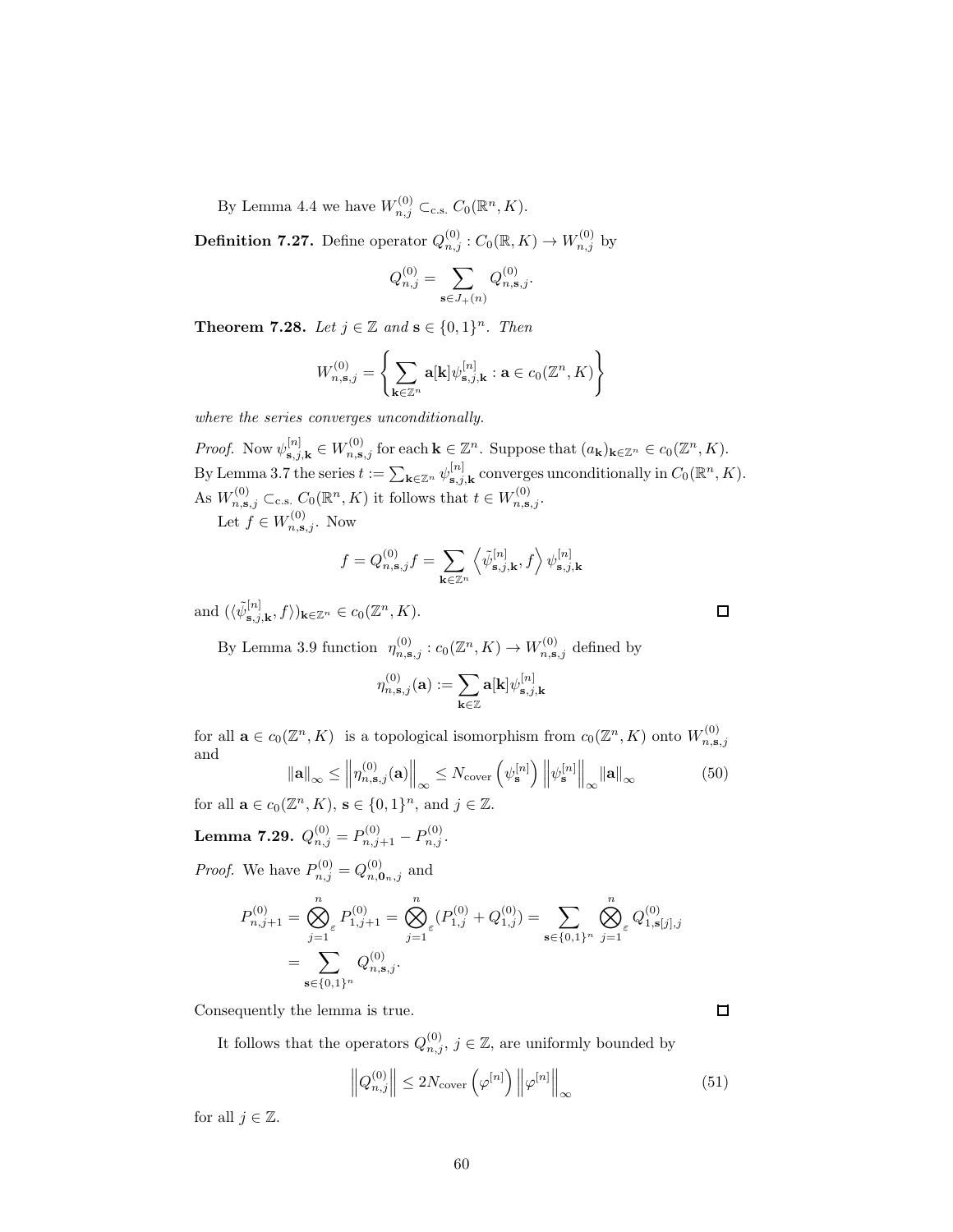Lemma 7.30. Let  $j \in \mathbb{Z}$ . Then

(i) 
$$
\forall s \in \{0, 1\}^n, t \in \{0, 1\}^n : s \neq t \implies \forall f \in W_{n, s, j}^{(0)} : Q_{n, t, j}^{(0)} f = 0
$$
  
\n(ii)  $\forall j' \in \mathbb{Z}, f \in V_{n, j'}^{(0)} : j' \leq j \implies Q_{n, j}^{(0)} f = 0$   
\n(iii)  $\forall j' \in \mathbb{Z}, f \in W_{n, j'}^{(0)} : j' \neq j \implies Q_{n, j}^{(0)} f = 0$   
\n(iv)  $\forall j' \in \mathbb{Z}, f \in W_{n, j'}^{(0)} : j' \geq j \implies P_{n, j}^{(0)} f = 0$ .  
\nProof.

(i) Let 
$$
\mathbf{s}, \mathbf{t} \in \{0, 1\}^n
$$
,  $\mathbf{s} \neq \mathbf{t}$ , and  $f \in W_{n, \mathbf{s}, j}^{(0)}$ . Now

$$
f = \sum_{\mathbf{k} \in \mathbb{Z}^n} \mathbf{a}[\mathbf{k}] \psi_{\mathbf{s},j,\mathbf{k}}^{[n]}
$$

where  $\mathbf{a} \in c_0(\mathbb{Z}^n, K)$  and

$$
\begin{array}{lcl} Q_{n,\mathbf{t},j}^{(0)}f & = & \displaystyle \sum_{\ell \in \mathbb{Z}^n} \left\langle \tilde{\psi}^{[n]}_{\mathbf{t},j,\ell}, f \right\rangle \psi^{[n]}_{\mathbf{t},j,\ell} = \sum_{\ell \in \mathbb{Z}^n} \sum_{\mathbf{k} \in \mathbb{Z}^n} \mathbf{a}[\mathbf{k}] \left\langle \tilde{\psi}^{[n]}_{\mathbf{t},j,\ell}, \psi^{[n]}_{\mathbf{s},j,\mathbf{k}} \right\rangle \psi^{[n]}_{\mathbf{t},j,\ell} \\ & = & \displaystyle \sum_{\ell \in \mathbb{Z}^n} \sum_{\mathbf{k} \in \mathbb{Z}^n} \mathbf{a}[\mathbf{k}] \delta_{\mathbf{t},\mathbf{s}} \delta_{\ell,\mathbf{k}} \psi^{[n]}_{\mathbf{t},j,\ell} = 0 \end{array}
$$

where the third equality follows from Equation (23).

(ii)-(iv) The proofs are similar to the proofs in Lemma 6.13.

 $\Box$ 

As  $V_{1,j+1}^{(0)} =_{\text{n.s.}} V_{1,j}^{(0)} + W_{1,j}^{(0)}$  it follows from Corollary 4.7, Lemma 7.30, and Equations  $(41)$ ,  $(42)$ , and  $(43)$  that

$$
V_{n,j+1}^{(0)} =_{\text{n.s.}} V_{n,j}^{(0)} + W_{n,j}^{(0)} \tag{52}
$$

for all  $j \in \mathbb{Z}$ .

It follows from Corollary 7.20 that

$$
f = P_{n,j_0}^{(0)} f + \sum_{j=j_0}^{\infty} Q_{n,j}^{(0)} f
$$
 (53)

for all  $f \in C_0(\mathbb{R}^n, K)$ . If

$$
f = v + \sum_{j=j_0}^{\infty} w_j
$$

where  $v \in V_{n,j_0}^{(0)}$  and  $w_j \in W_{n,j}^{(0)}$  for all  $j \in \mathbb{Z}$ ,  $j \ge j_0$ , it follows from Lemmas 7.29 and 7.30 that  $v = P_{n,i}^{(0)}$  $p_{n,j_0}^{(0)} f$  and  $w_j = Q_{n,j}^{(0)} f$  for all  $j \in \mathbb{Z}, j \ge j_0$ .

**Definition 7.31.** Let  $n \in \mathbb{Z}_+$  and  $j \in \mathbb{Z}$ . Let  $E =_{n.s.} C_u(\mathbb{R}^n, K)$  or  $E =_{n.s.}$  $C_0(\mathbb{R}^n, K)$ . Define

$$
V_{n,j}^E:=_{\text{n.s.}}\left\{\begin{array}{ll} V_{n,j}^{(\text{u})}; & E=C_\text{u}(\mathbb{R}^n,K) \\ V_{n,j}^{(0)}; & E=C_\text{0}(\mathbb{R}^n,K), \end{array}\right.
$$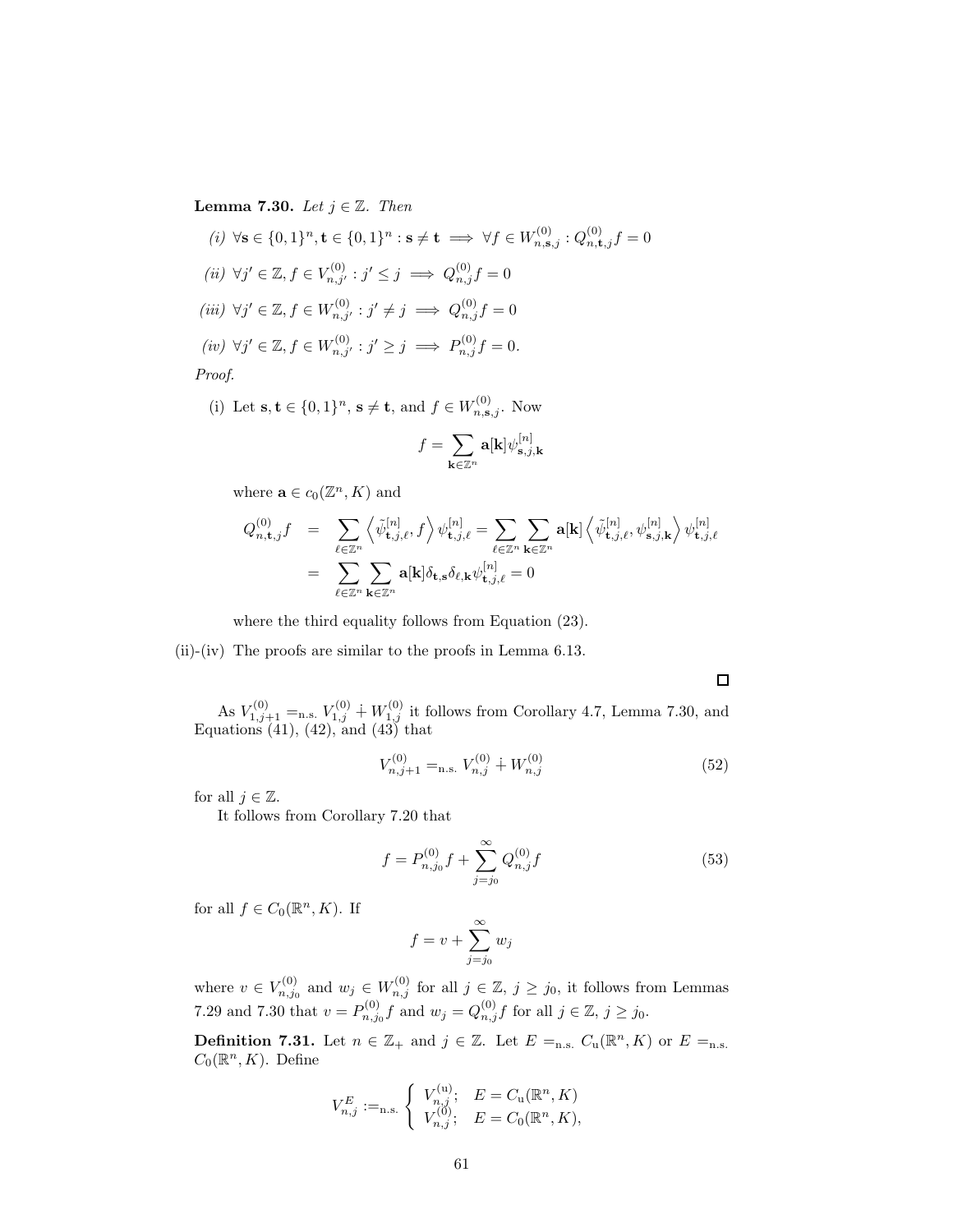$$
W_{n,j}^E :=_{\text{n.s.}} \begin{cases} W_{n,j}^{(u)}; & E =_{\text{n.s.}} C_u(\mathbb{R}^n, K) \\ W_{n,j}^{(0)}; & E =_{\text{n.s.}} C_0(\mathbb{R}^n, K), \end{cases}
$$

and

$$
W_{n,s,j}^E:=_{\text{n.s.}}\left\{\begin{array}{ll} W_{n,s,j}^{(\text{u})}; & E=_{\text{n.s.}}C_\text{u}(\mathbb{R}^n,K)\\ W_{n,s,j}^{(0)}; & E=_{\text{n.s.}}C_0(\mathbb{R}^n,K).\end{array}\right.
$$

As in the case of  $C_u(\mathbb{R}^n, K)$  we get

$$
V_{n,j_0}^{(0)} + \sum_{j=j_0}^{\infty} W_{n,j}^{(0)} \neq C_0(\mathbb{R}^n, K)
$$

when the mother scaling function is Lipschitz continuous. We also have

$$
C_0(\mathbb{R}^n, K) =_{n.s.} \text{clos}\left(\bigcup_{l=j_0}^{\infty} \left(V_{n,j_0}^{(0)} + \sum_{j=j_0}^{l} W_{n,j}^{(0)}\right)\right)
$$

for all  $j_0 \in \mathbb{Z}$ .

## 8 Interpolating Dual MRA

We shall have  $K = \mathbb{R}$  or  $K = \mathbb{C}$  and  $n \in \mathbb{Z}_+$  throughout this section. We shall also have  $E = C_u(\mathbb{R}^n, K)$  or  $E = C_0(\mathbb{R}^n, K)$ .

### 8.1 General

**Definition 8.1.** When  $j \in \mathbb{Z}$  define

$$
\tilde{V}_{n,j} :=_{\text{n.s.}} \left\{ \sum_{\mathbf{k} \in \mathbb{Z}^n} \mathbf{d}[\mathbf{k}] \tilde{\varphi}_{j,\mathbf{k}}^{[n]} : \mathbf{d} \in l^1(\mathbb{Z}^n, K) \right\}
$$
\n
$$
\left\| \tilde{f} | \tilde{V}_{n,j} \right\| := \left\| \tilde{f} | C_{\mathbf{u}}(\mathbb{R}^n, K)^* \right\| = \left\| \tilde{f} | C_0(\mathbb{R}^n, K)^* \right\|, \quad \tilde{f} \in \tilde{V}_{n,j}.
$$

By Lemma 3.17 we may identify Banach space  $\tilde{V}_{n,j}$  for both  $E = C_u(\mathbb{R}^n, K)$ and  $E = C_0(\mathbb{R}^n, K)$  for each  $j \in \mathbb{Z}$ . It follows also that function  $\tilde{\iota}_{n,j}$ :  $l^1(\mathbb{Z}^n, K) \to \tilde{V}_{n,j}$  defined by

$$
\tilde{\iota}_{n,j}(\mathbf{d}):=\sum_{\mathbf{k}\in\mathbb{Z}^n}\mathbf{d}[\mathbf{k}]\tilde{\varphi}^{[n]}_{j,\mathbf{k}}
$$

for all  $\mathbf{d} \in l^1(\mathbb{Z}^n, K)$  is an isometric isomorphism from  $l^1(\mathbb{Z}^n, K)$  onto  $\tilde{V}_{n,j}$ . We have

$$
\tilde{f} \in \tilde{V}_{n,j} \iff \tilde{f}(2 \cdot) \in \tilde{V}_{n,j+1}
$$

and

$$
\tilde{f} \in \tilde{V}_{n,j} \iff \tilde{f}(\cdot - 2^{-j}\mathbf{k}) \in \tilde{V}_{n,j}.
$$

for all  $\tilde{f} \in C_{\mathbf{u}}(\mathbb{R}^n, K)^*, \, j \in \mathbb{Z}$ , and  $\mathbf{k} \in \mathbb{Z}^n$ .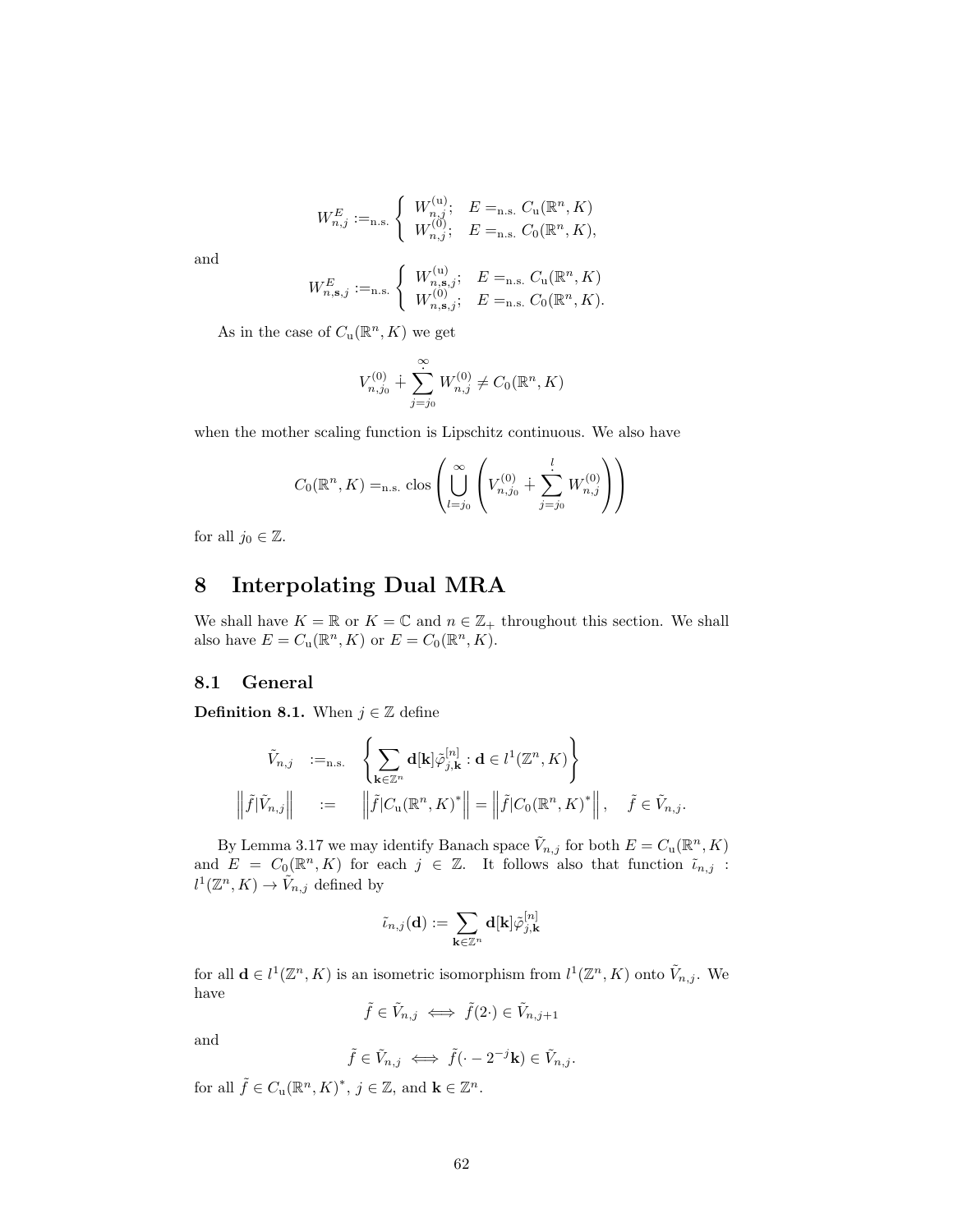**Lemma 8.2.** Let  $E = C_u(\mathbb{R}^n, K)$  or  $E = C_0(\mathbb{R}^n, K)$ . Let  $j \in \mathbb{Z}$  and  $\sigma : \mathbb{N} \to \mathbb{Z}^n$ be a bijection. Let  $\mathbf{d} \in l^1(J_+(n) \times \mathbb{Z}^n, K)$  and  $\tilde{f} \in E^*$ ,

$$
\tilde{f}:=\sum_{\mathbf{s}\in J_+(n)}\sum_{\mathbf{k}\in\mathbb{Z}^n}\mathbf{d}[\mathbf{s},\mathbf{k}]\tilde{\psi}_{\mathbf{s},j,\mathbf{k}}^{[n]}.
$$

Then

$$
\|\tilde{f}|E^*\| = \lim_{p \to \infty} \sum_{\ell \in \mathbb{Z}^n} \left| \sum_{\mathbf{s} \in J_+(n)} \sum_{q=0}^p \mathbf{d}[\mathbf{s}, \sigma(q)] \tilde{g}_{\mathbf{s}, \ell-2\sigma(q)}^{[n]} \right|.
$$

Proof. Define

$$
\tilde{g}_p := \sum_{\mathbf{s} \in J_+(n)} \sum_{q=0}^p \mathbf{d}[\mathbf{s}, \sigma(q)] \tilde{\psi}_{\mathbf{s}, j, \sigma(q)}^{[n]}, \quad p \in \mathbb{N}
$$
  
\n
$$
I(q, \mathbf{s}) := \left\{ \ell \in \mathbb{Z}^n : \tilde{g}_{\mathbf{s}, \ell-2\sigma(q)}^{[n]} \neq 0 \right\}, \quad q \in \mathbb{N}, \ \mathbf{s} \in J_+(n)
$$
  
\n
$$
J(p) := \bigcup_{\mathbf{s} \in J_+(n)} \bigcup_{q=0}^{n} I(q, \mathbf{s}), \quad p \in \mathbb{N}
$$

Now

$$
\|\tilde{f}\| = \lim_{p \to \infty} \|\tilde{g}_p\|
$$

and

$$
\tilde{g}_p = \sum_{\mathbf{s} \in J_+(n)} \sum_{q=0}^p \sum_{\ell \in J(p)} \mathbf{d}[\mathbf{s}, \sigma(q)] \tilde{g}_{\mathbf{s}, \ell-2\sigma(q)}^{[n]} \varphi_{j+1, \ell}^{[n]} \n= \sum_{\ell \in J(p)} \left( \sum_{\mathbf{s} \in J_+(n)} \sum_{q=0}^p \mathbf{d}[\mathbf{s}, \sigma(q)] \tilde{g}_{\mathbf{s}, \ell-2\sigma(q)}^{[n]} \right) \varphi_{j+1, \ell}^{[n]}
$$

from which the lemma follows.

**Definition 8.3.** When  $j \in \mathbb{Z}$  and  $\mathbf{s} \in \{0,1\}^n$  define

$$
\tilde{W}_{n,s,j} :=_{\text{n.s.}} \left\{ \sum_{\mathbf{k} \in \mathbb{Z}^n} \mathbf{d}[\mathbf{k}] \tilde{\psi}_{\mathbf{s},j,\mathbf{k}}^{[n]} : \mathbf{d} \in l^1(\mathbb{Z}^n, K) \right\}
$$
\n
$$
\left\| \tilde{f} | \tilde{W}_{n,\mathbf{s},j} \right\| := \left\| \tilde{f} | C_{\mathbf{u}}(\mathbb{R}^n, K)^* \right\| = \left\| \tilde{f} | C_0(\mathbb{R}^n, K)^* \right\|, \quad \tilde{f} \in \tilde{W}_{n,\mathbf{s},j}.
$$

By Lemma 3.16 function  $\tilde{\eta}_{n,s,j}: l^1(\mathbb{Z}^n, K) \to \tilde{W}_{n,s,j}$  defined by

$$
\tilde{\eta}_{n,\mathbf{s},j}(\mathbf{d}):=\sum_{\mathbf{k}\in\mathbb{Z}}\mathbf{d}[\mathbf{k}]\tilde{\psi}_{\mathbf{s},j,\mathbf{k}}^{[n]}
$$

for all  $\mathbf{d} \in l^1(\mathbb{Z}^n, K)$  is a topological isomorphism from  $l^1(\mathbb{Z}^n, K)$  onto  $\tilde{W}_{n,s,j}$ and 1

$$
\frac{1}{N_{\text{cover}}\left(\psi_{\mathbf{s}}^{[n]}\right) \left\|\psi_{\mathbf{s}}^{[n]}\right\|_{\infty}} \|\mathbf{d}\|_{1} \leq \|\tilde{\eta}_{n,\mathbf{s},j}(\mathbf{d})\| \leq \left\|\tilde{\psi}_{\mathbf{s}}^{[n]}\right\| \|\mathbf{d}\|_{1}
$$

for all  $\mathbf{d} \in l^1(\mathbb{Z}^n, K)$ . By Lemma 8.2 we may identify the Banach space  $\tilde{W}_{n, \mathbf{s}, j}$  for both  $E = C_0(\mathbb{R}^n, K)$  and  $E = C_0(\mathbb{R}^n, K)$  for each  $\mathbf{s} \in \{0, 1\}^n$  and  $j \in \mathbb{Z}$ .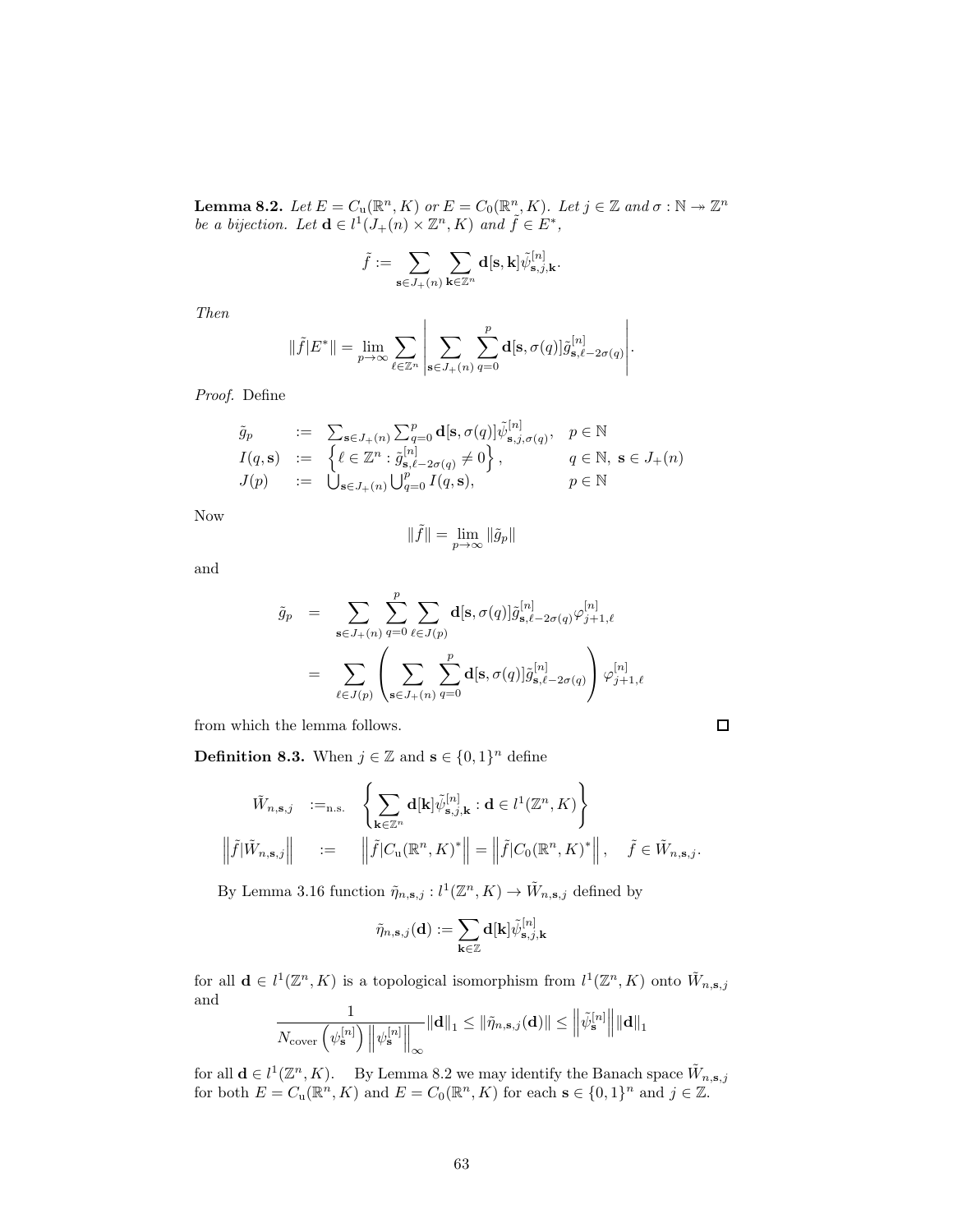**Definition 8.4.** When  $n \in \mathbb{Z}_+$  and  $j \in \mathbb{Z}$  define

$$
\tilde{P}_{n,j}\tilde{f}:=\sum_{\mathbf{k}\in\mathbb{Z}^n}\left\langle \tilde{f},\varphi_{j,\mathbf{k}}^{[n]}\right\rangle \tilde{\varphi}_{j,\mathbf{k}}^{[n]}
$$

for all  $\tilde{f} \in E^*$ .

**Definition 8.5.** When  $n \in \mathbb{Z}_+$ ,  $\mathbf{s} \in \{0,1\}^n$ , and  $j \in \mathbb{Z}$  define

$$
\tilde{Q}_{n,\mathbf{s},j}\tilde{f}:=\sum_{\mathbf{k}\in\mathbb{Z}^n}\left\langle \tilde{f},\psi_{\mathbf{s},j,\mathbf{k}}^{[n]}\right\rangle \tilde{\psi}_{\mathbf{s},j,\mathbf{k}}^{[n]}
$$

for all  $\tilde{f} \in E^*$ .

We have  $\tilde{Q}_{n,0,n,j} = \tilde{P}_{n,j}$  for all  $j \in \mathbb{Z}$ . When  $\mathbf{s} \in \{0,1\}^n$  it follows from Lemmas 3.11 and 3.13 that operators  $\tilde{Q}_{n,s,j}$ ,  $j \in \mathbb{Z}$ , are uniformly bounded by

$$
\left\|\tilde{Q}_{n,\mathbf{s},j}\right\| \leq \left\|\tilde{\psi}_{\mathbf{s}}^{[n]}\right\|\left\|\psi_{\mathbf{s}}^{[n]}\right\|_{\infty} N_{\mathrm{cover}}(\psi_{\mathbf{s}}^{[n]})
$$

for all  $j \in \mathbb{Z}$  and operators  $\tilde{P}_{n,j}$ ,  $j \in \mathbb{Z}$ , uniformly bounded by

$$
\left\|\tilde{P}_{n,j}\right\| \le \left\|\tilde{\varphi}^{[n]}\right\| \left\|\varphi^{[n]}\right\|_{\infty} N_{\text{cover}}(\varphi^{[n]})\tag{54}
$$

for all  $j \in \mathbb{Z}$ . Lemma 8.6.

 $(i) \ \forall j \in \mathbb{Z}, \mathbf{s} \in \{0,1\}^n, \mathbf{t} \in \{0,1\}^n : \mathbf{s} \neq \mathbf{t} \implies \forall \tilde{f} \in \tilde{W}_{n,\mathbf{s},j} : \tilde{Q}_{n,\mathbf{t},j}\tilde{f} = 0.$ 

- (ii) Operator  $\tilde{Q}_{n,s,j}$  is a continuous projection of  $E^*$  onto  $\tilde{W}_{n,s,j}$  for all  $j \in \mathbb{Z}$ and  $\mathbf{s} \in \{0,1\}^n$ .
- (iii)  $\tilde{Q}_{n,s,j} = \tilde{Q}_{n,s,j} \circ \tilde{P}_{n,j'}$  for all  $j, j' \in \mathbb{Z}, j < j'$ , and  $s \in \{0,1\}^n$ .

For example, when  $n = 2$  and  $\mathbf{t} = (0, 1)$  we have  $\tilde{Q}_{n, \mathbf{t}, j} \delta = 0$  for all  $j \in \mathbb{Z}$ .

**Lemma 8.7.** Let  $j \in \mathbb{Z}$ ,  $\mathbf{s}, \mathbf{t} \in \{0,1\}^n$ , and  $\mathbf{s} \neq \mathbf{t}$ . Then  $\tilde{W}_{n,\mathbf{s},j} \cap \tilde{W}_{n,\mathbf{t},j} = \{0\}$ .

**Lemma 8.8.** Let  $j \in \mathbb{Z}$  and  $\tilde{f} \in \tilde{V}_{n,j+1}$ . Then

$$
\sum_{\mathbf{s}\in\{0,1\}^n} \tilde{Q}_{n,\mathbf{s},j}\tilde{f} = \tilde{f}.
$$

Proof. Use Lemmas 5.13 and 5.15 and Equation (21).

**Definition 8.9.** When  $j \in \mathbb{Z}$  define

$$
\tilde{W}_{n,j} :=_{\text{n.s.}} \sum_{\mathbf{s} \in J_+(n)} \tilde{W}_{n,\mathbf{s},j}.
$$

**Definition 8.10.** When  $j \in \mathbb{Z}$  define

$$
\tilde{Q}_{n,j} := \sum_{\mathbf{s} \in J_+(n)} \tilde{Q}_{n,\mathbf{s},j}.
$$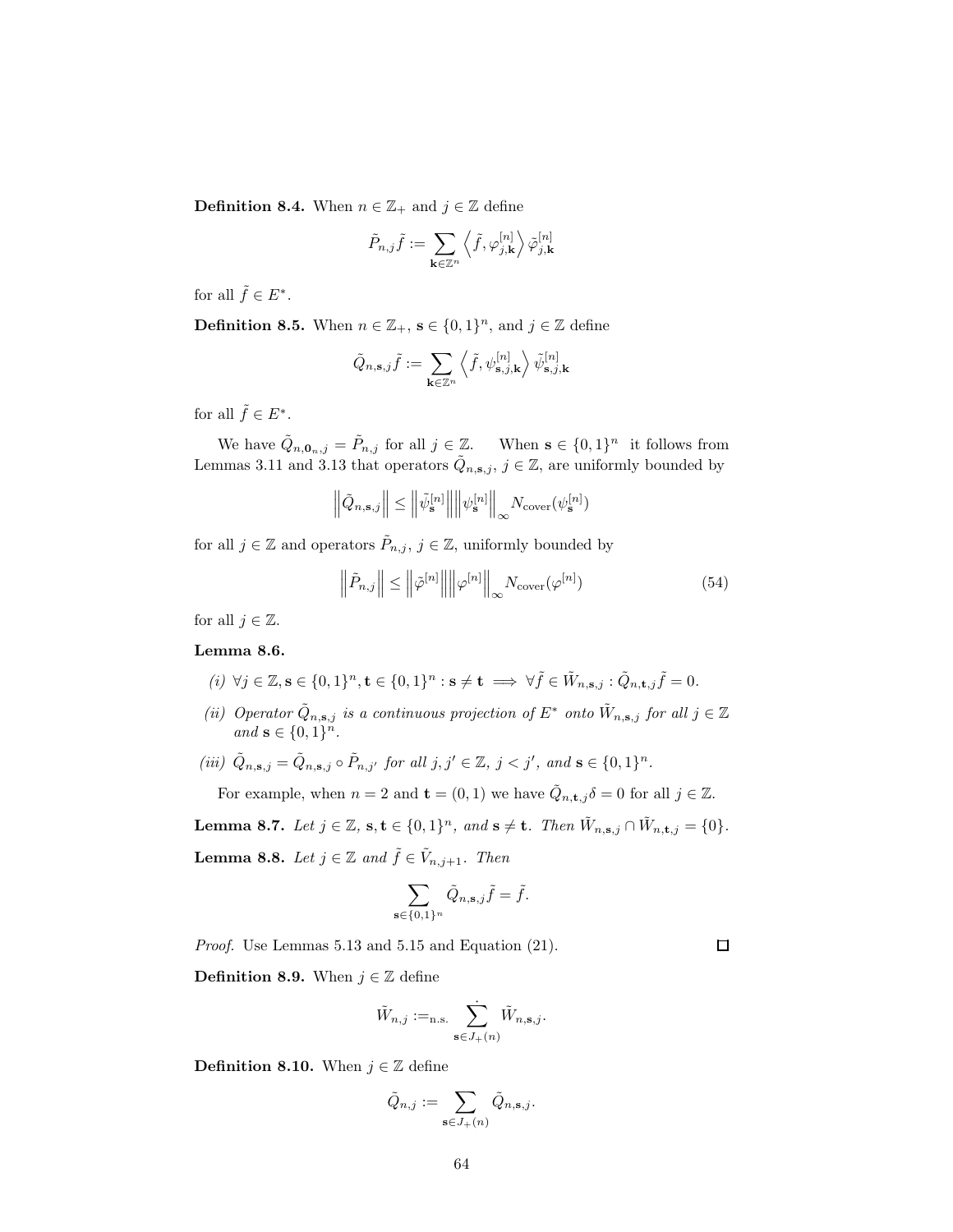Lemma 8.11. Let  $j \in \mathbb{Z}$ . Then

- (i) Operator  $\tilde{Q}_{n,j}$  is a continuous projection of  $E^*$  onto  $\tilde{W}_{n,j}$ .
- (ii)  $\tilde{Q}_{n,j}\tilde{f} = 0$  for all  $\tilde{f} \in \tilde{V}_{n,j}$ .

Proof. This is a consequence of Lemma 8.6.

**Lemma 8.12.** When  $j \in \mathbb{Z}$  we have  $\tilde{Q}_{n,j} = \tilde{P}_{n,j+1} - \tilde{P}_{n,j}$ .

Proof. Use Lemmas 8.6 (iii) and 8.8.

**Lemma 8.13.** When  $j \in \mathbb{Z}$  we have  $\tilde{V}_{n,j+1} =_{n.s.} \tilde{V}_{n,j} + \tilde{W}_{n,j}$ .

Proof. Use Lemmas 8.6 (ii), 8.7, and 8.8.

#### Theorem 8.14.

$$
(i) \ \forall j \in \mathbb{Z}, \mathbf{s} \in \{0, 1\}^n, \mathbf{t} \in \{0, 1\}^n : \mathbf{s} \neq \mathbf{t} \iff \tilde{W}_{n, \mathbf{s}, j} \perp W_{n, \mathbf{t}, j}^E
$$
\n
$$
(ii) \ \forall j_1, j_2 \in \mathbb{Z} : j_1 \leq j_2 \iff \tilde{V}_{n, j_1} \perp W_{n, j_2}^E
$$
\n
$$
(iii) \ \forall j_1, j_2 \in \mathbb{Z} : j_1 \geq j_2 \iff \tilde{W}_{n, j_1} \perp V_{n, j_2}^E
$$
\n
$$
(iv) \ \forall j_1, j_2 \in \mathbb{Z} : j_1 \neq j_2 \iff \tilde{W}_{n, j_1} \perp W_{n, j_2}^E
$$

*Proof.* Let  $j \in \mathbb{Z}$ ,  $s, t \in \{0, 1\}^n$ , and  $k, \ell \in \mathbb{Z}^n$ . Proposition (i) follows from Equation (23).

Suppose that  $j_1, j_2 \in \mathbb{Z}$  and  $j_1 \neq j_2$ . If  $j_1 > j_2$  then  $W_{n,j_2}^E \subset V_{n,j_1}^E$  and  $\tilde{W}_{n,j_1} \perp V_{n,j_1}^E$  and hence  $\tilde{W}_{n,j_1} \perp W_{n,j_2}^E$ . If  $j_1 < j_2$  then  $\tilde{W}_{n,j_1} \subset \tilde{V}_{n,j_2}$  and  $\tilde{V}_{n,j_2} \perp W_{n,j_2}^E$  and hence  $\tilde{W}_{n,j_1} \perp W_{n,j_2}^E$ . So proposition (iv) is true.

**Theorem 8.15.** Let  $\tilde{f} \in C_0(\mathbb{R}^n, K)^*$ . Then  $\tilde{P}_{n,j} \tilde{f} \to \tilde{f}$  as  $j \to \infty$ .

*Proof.* Let  $\tilde{f} \in C_0(\mathbb{R}^n, K)^*$ . Suppose that  $f \in C_0(\mathbb{R}^n, K)$ . Then

$$
\left\langle \tilde{P}_{n,j}\tilde{f},P_{n,j}^{(0)}f\right\rangle =\sum_{\mathbf{k}\in\mathbb{Z}^n}\left\langle \tilde{f},\varphi_{j,\mathbf{k}}^{[n]}\right\rangle \left\langle \tilde{\varphi}_{j,\mathbf{k}}^{[n]},P_{n,j}^{(0)}f\right\rangle =\left\langle \tilde{f},\sum_{\mathbf{k}\in\mathbb{Z}^n}\left\langle \tilde{\varphi}_{j,\mathbf{k}}^{[n]},f\right\rangle \varphi_{j,\mathbf{k}}^{[n]}\right\rangle
$$

$$
=\left\langle \tilde{f},P_{n,j}^{(0)}f\right\rangle .
$$

By Equation (54) there exists  $c \in \mathbb{R}_+$  so that  $\left\| \tilde{P}_{n,j} \right\| \leq c$  for all  $j \in \mathbb{Z}$ . Consequently

$$
\left| \left\langle \tilde{f}, f \right\rangle - \left\langle \tilde{P}_{n,j} \tilde{f}, f \right\rangle \right| \leq \left| \left\langle \tilde{f}, f \right\rangle - \left\langle \tilde{f}, P_{n,j}^{(0)} f \right\rangle \right| \n+ \left| \left\langle \tilde{P}_{n,j} \tilde{f}, P_{n,j}^{(0)} f \right\rangle - \left\langle \tilde{P}_{n,j} \tilde{f}, f \right\rangle \right| \n= \left| \left\langle \tilde{f}, f - P_{n,j}^{(0)} f \right\rangle \right| + \left| \left\langle \tilde{P}_{n,j} \tilde{f}, P_{n,j}^{(0)} f - f \right\rangle \right| \n\leq \left| \left| \tilde{f} \right| \right| \left| f - P_{n,j}^{(0)} f \right| + c \left| \left| \tilde{f} \right| \right| \left| f - P_{n,j}^{(0)} f \right| \to 0,
$$

as  $j \to \infty$ .

 $\Box$ 

 $\Box$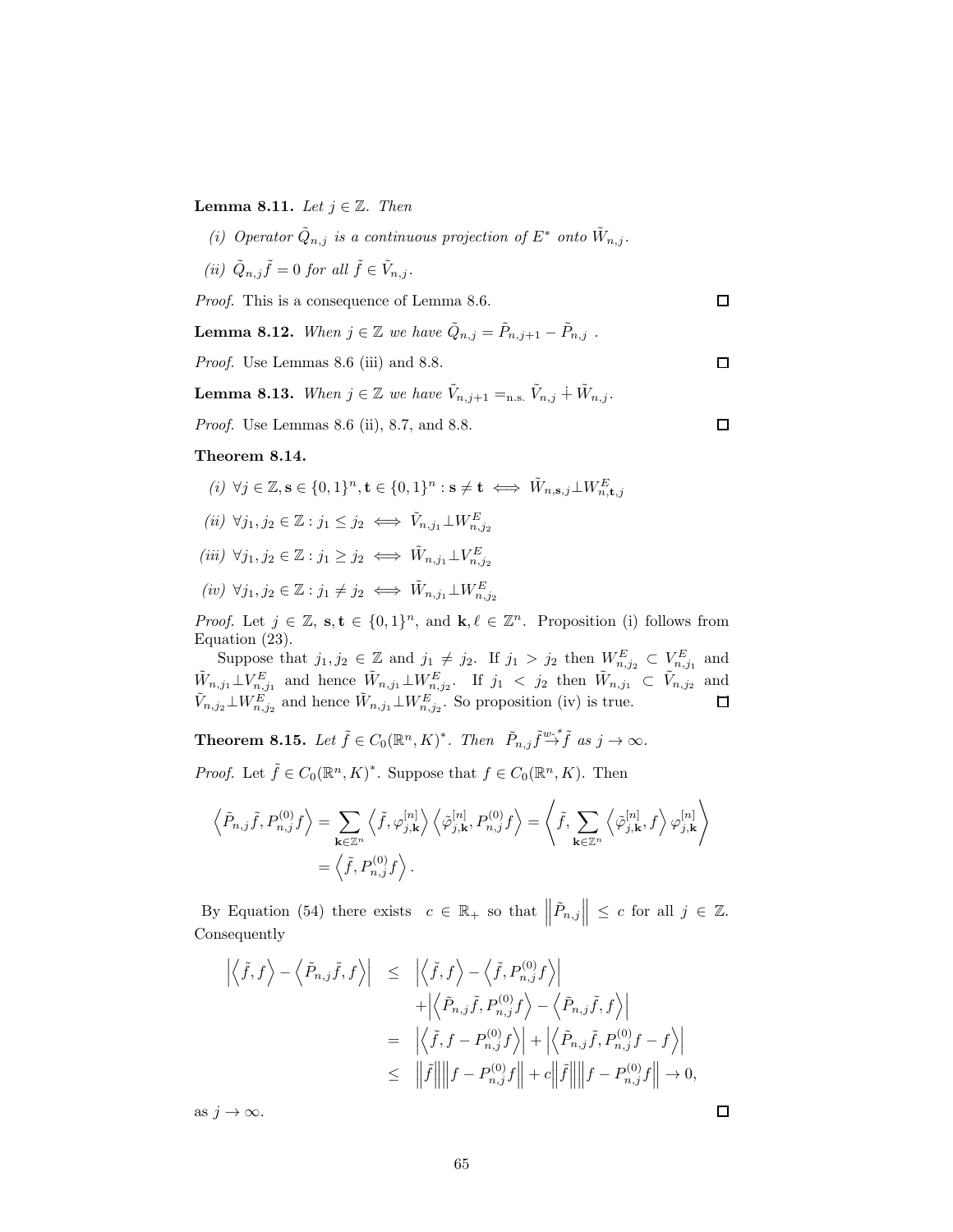For example, let

$$
\tilde{f}(x) := \begin{cases} x+1; & x \in [-1,0[ \\ -x+1; & x \in [0,1[ \\ 0; & \text{otherwise.} \end{cases}
$$

and

$$
f(x) := \begin{cases} \begin{array}{c} -2x - 2; & x \in [-1, 0[ \\ 2x - 2; & x \in [0, 1[ \\ 0; & \text{otherwise.} \end{array} \end{cases}
$$

for all  $x \in \mathbb{R}$ . Now

$$
\left\langle \tilde{P}_{1,j}\tilde{f},f\right\rangle \rightarrow\left\langle \tilde{f},f\right\rangle =\int_{\mathbb{R}}\tilde{f}(x)f(x)dx=-\frac{4}{3}
$$

as  $j \to \infty$ .

### 8.2 Tensor Product Representation of the Dual MRA

**Lemma 8.16.** Banach space  $C_0(\mathbb{R}^n, K)^* \hat{\otimes}_{\varepsilon^s} C_0(\mathbb{R}, K)^*$  is a closed subspace of  $C_0(\mathbb{R}^{n+1}, K)^*$ .

Proof. By Theorem 7.22

$$
C_0(\mathbb{R}^n, K)\hat{\otimes}_{\varepsilon} C_0(\mathbb{R}, K) = \left(\bigotimes_{k=1}^n \varepsilon C_0(\mathbb{R}, K)\right) \hat{\otimes}_{\varepsilon} C_0(\mathbb{R}, K) = \bigotimes_{k=1}^{n+1} \varepsilon C_0(\mathbb{R}, K)
$$
  
=  $C_0(\mathbb{R}^{n+1}, K).$ 

Hence it follows from Equation (4) that  $C_0(\mathbb{R}^n, K)^* \hat{\otimes}_{\varepsilon^s} C_0(\mathbb{R}, K)^*$  is a closed subspace of  $C_0(\mathbb{R}^{n+1}, K)^*$ . □

**Definition 8.17.** Let  $j \in \mathbb{Z}$ . Define

$$
\tilde{M}_{n,j}:=_{\text{n.s.}} \bigotimes_{k=1}^n_{(C_0(\mathbb{R}^k, \kappa)^*)} \tilde{V}_{1,j}.
$$

The Banach spaces  $\tilde{M}_{n,j}$  are well defined since  $\tilde{V}_{1,j}$  is a closed subspace of  $C_0(\mathbb{R}, K)^*$ . Vector space  $C_0(\mathbb{R}^k, K)^* \otimes V_{1,j}$  is a linear subspace of  $C_0(\mathbb{R}^k, K)^* \otimes$  $C_0(\mathbb{R}, K)^*$  for all  $k \in \mathbb{Z}_+$ . It follows from Lemma 8.16 that  $C_0(\mathbb{R}^k, K)^* \otimes V_{1,j}$  is a linear subspace of  $C_0(\mathbb{R}^{k+1}, K)^*$  for all  $k \in \mathbb{Z}_+$ . Consequently  $\tilde{V}_{n,j}$  is a closed subspace of  $C_0(\mathbb{R}^n, K)^*$  for all  $n \in \mathbb{Z}_+$  and  $j \in \mathbb{Z}$ . Since  $\tilde{V}_{1,j} \subset_{\text{c.s.}} \tilde{V}_{1,j+1}$  for all  $j \in \mathbb{Z}$  it follows that  $\tilde{V}_{n,j} \subset_{\text{c.s.}} \tilde{V}_{n,j+1}$  for all  $n \in \mathbb{Z}_+$  and  $j \in \mathbb{Z}$ .

Lemma 8.18. When  $j \in \mathbb{Z}$ 

$$
\bigotimes_{k=1}^n \tilde{V}_{1,j} =_{n.s.} \tilde{V}_{n,j}.
$$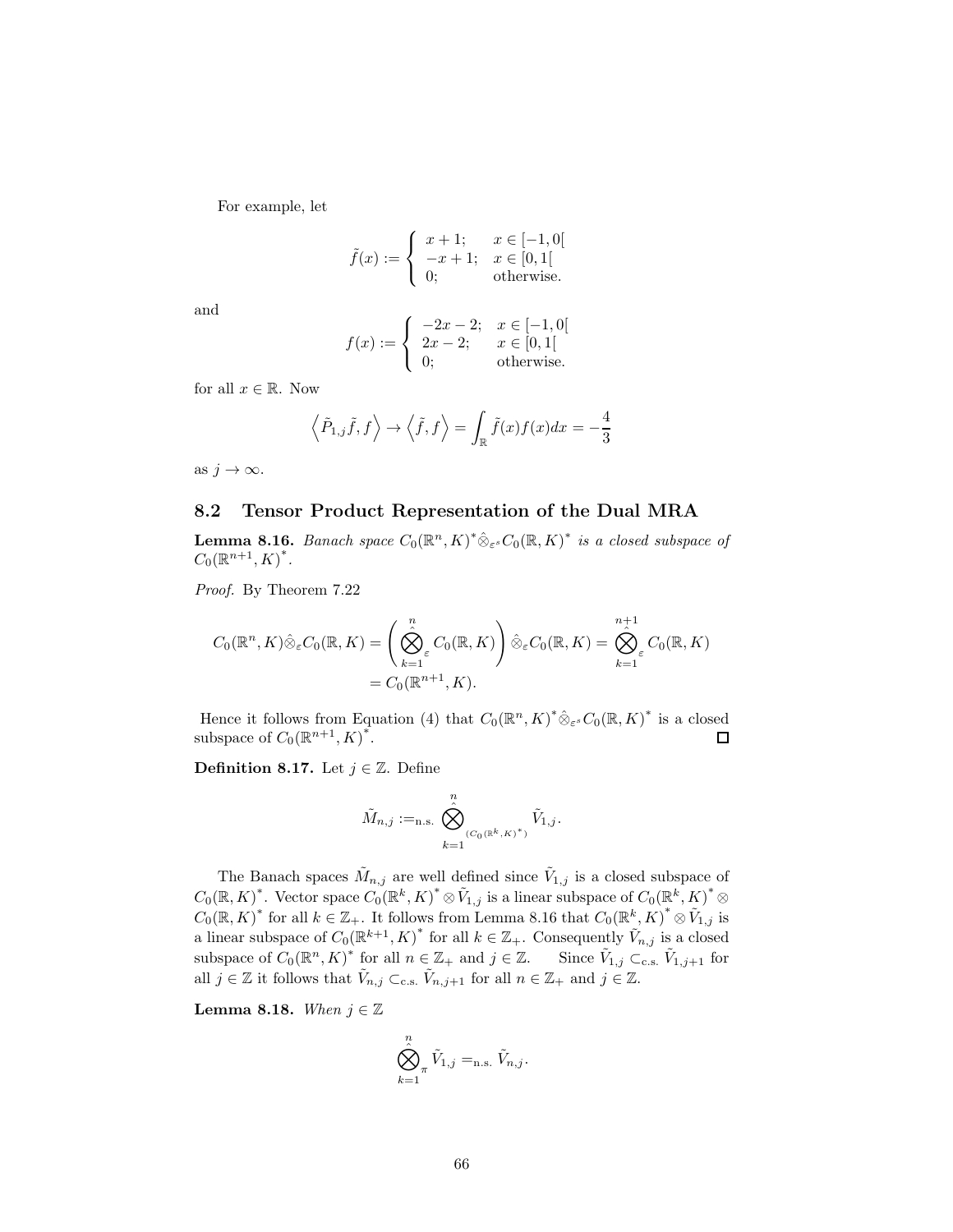Proof. Let

$$
E :=_{\text{n.s.}} \bigotimes_{k=1}^n \tilde{V}_{1,j}
$$

and

$$
F :=_{\text{n.s.}} \bigotimes_{k=1}^n t^1(\mathbb{Z}, K).
$$

Let

$$
\alpha:=\bigotimes_{k=1}^n\tilde\iota_{1,j}
$$

Function  $\alpha$  is an isometric isomorphism from F onto E. Define function  $\xi^{[n]}$ as in Lemma 4.25. Let  $\beta := \alpha \circ (\xi^{[n]})^{-1}$ . Now  $\beta$  is an isometric isomorphism from  $l^1(\mathbb{Z}^n, K)$  onto E and  $\beta(\check{\mathbf{e}}_{\mathbf{k}}) = \tilde{\varphi}_{j,\mathbf{k}}^{[n]} = \tilde{\iota}_{n,j}(\check{\mathbf{e}}_{\mathbf{k}})$  for all  $\mathbf{k} \in \mathbb{Z}^n$ . When  $\mathbf{d} \in l^1(\mathbb{Z}^n, K)$  we have  $\beta(\mathbf{d}) = \tilde{\iota}_{n,j}(\mathbf{d})$  and  $\|\beta(\mathbf{d})\|_E = \|\tilde{\iota}_{n,j}(\mathbf{d})\|_{C_0(\mathbb{R}^n, K)^*}.$  $\Box$ 

**Lemma 8.19.** When  $j \in \mathbb{Z}$ 

$$
\tilde{V}_{n,j} =_{\text{n.s.}} \tilde{M}_{n,j} =_{\text{n.s.}} \bigotimes_{k=1}^{n} \tilde{V}_{1,j} =_{\text{n.s.}} \bigotimes_{k=1}^{n} \tilde{V}_{1,j}.
$$

*Proof.* Use induction by n, metric approximation property of  $l^1$ , and [46, prop. 7.1]. □

Definition 8.20. Define

$$
\tilde{N}_{n,\mathbf{s},j} :=_{\text{n.s.}} \bigotimes_{k=1}^n_{(C_0(\mathbb{R}^n, K)^*)} \tilde{W}_{1,\mathbf{s}[k],j}
$$

where  $j \in \mathbb{Z}$  and  $\mathbf{s} \in \{0,1\}^n$ .

**Lemma 8.21.** Let  $j \in \mathbb{Z}$  and  $\mathbf{s} \in \{0,1\}^n$ . Then

$$
\tilde{N}_{n,\mathbf{s},j} = \text{clos}_{C_0(\mathbb{R}^n, K)^*} \text{span}\{\tilde{\psi}_{\mathbf{s},j,\mathbf{k}}^{[n]} : \mathbf{k} \in \mathbb{Z}^n\}.
$$

Proof. Let

$$
\tilde{A}_{n,s,j} = \text{clos}_{C_0(\mathbb{R}^n, K)^*} \text{span}\{\tilde{\psi}_{s,j,k}^{[n]} : k \in \mathbb{Z}^n\}
$$

for all  $n \in \mathbb{Z}_+$ ,  $j \in \mathbb{Z}$ , and  $\mathbf{s} \in \{0,1\}^n$ . We have  $\tilde{\psi}_{\mathbf{s},j,\mathbf{k}}^{[n]} \in \tilde{N}_{n,\mathbf{s},j}$  for all  $\mathbf{k} \in \mathbb{Z}^n$ . Hence span $\{\tilde{\psi}_{s,j,k}^{[n]} : k \in \mathbb{Z}^n\} \subset \tilde{N}_{n,s,j}$ . As  $\tilde{N}_{n,s,j}$  is a Banach space it follows that  $\tilde{A}_{n,s,j}$  is a closed subspace of  $\tilde{N}_{n,s,j}$ .

When  $n' = 1$  we have  $\tilde{N}_{1,s,j} =$ <sub>n.s.</sub>  $\tilde{V}_{1,j}$  or  $\tilde{N}_{1,s,j} =$ <sub>n.s.</sub>  $\tilde{W}_{1,j}$  and hence  $\tilde{N}_{1,s,j} \subset_{\text{c.s.}} \tilde{A}_{1,s,j}$ , from which it follows that  $\tilde{N}_{1,s,j} =_{\text{n.s.}} \tilde{A}_{1,s,j}$ . Suppose that  $\tilde{N}_{n',\mathbf{s},j} = \tilde{A}_{n',\mathbf{s},j}$  for all  $j \in \mathbb{Z}, \mathbf{s} \in \{0,1\}^{n'}$  for some  $n' \in \mathbb{Z}_+$  (induction assumption). Let  $\tilde{x} \in \tilde{N}_{n'+1,s',j}$  for some  $s' \in \{0,1\}_{s}^{n'+1}$ . Let  $h \in \mathbb{R}_{+}$ . Let  $\mathbf{t} :=$  $s_{\text{proj}}(n', s')$  and  $u := s'[n'+1]$ . There exists  $\tilde{y} \in \tilde{N}_{n', \mathbf{t}, j} \otimes_{(C_0(\mathbb{R}^{n'+1}, K)^*)} \tilde{W}_{1, u, j}$ so that  $\|\tilde{x} - \tilde{y}\| < \frac{h}{2}$ . Now

$$
\tilde{y} = \sum_{k=1}^{m} \tilde{w}_k \otimes \tilde{v}_k
$$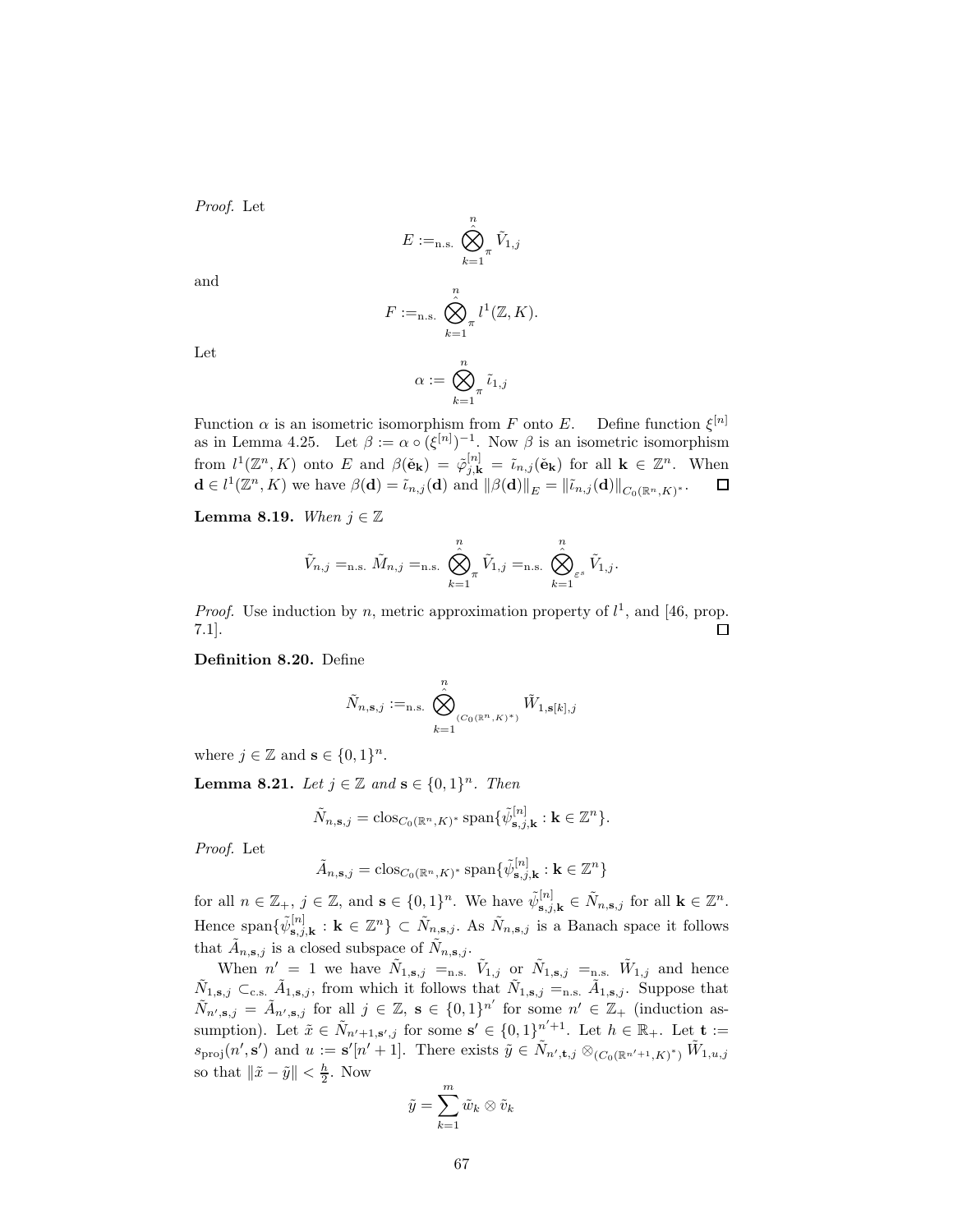where  $m \in \mathbb{N}$  and  $\tilde{w}_k \in \tilde{N}_{n',\mathbf{t},j}, \tilde{v}_l \in \tilde{W}_{1,u,j}$  for each  $k \in Z(m)$ . Let  $c :=$  $\max\{\|\tilde{v}_k\| : k \in Z(m)\} + 1.$  There exist  $\tilde{r}_k \in \text{span}\{\tilde{\psi}_{\mathbf{t},j,\mathbf{k}}^{[n]} : \mathbf{k} \in \mathbb{Z}^{n'}\}$  so that

$$
\|\tilde{w}_k - \tilde{r}_k\| < \frac{h}{2mc}
$$

for each  $k \in \mathbb{Z}(m)$ . Now

$$
\tilde{r}_k = \sum_{\ell \in J} b_{k,\ell} \tilde{\psi}^{[n']}_{\mathbf{t},j,\ell}
$$

where *J* is a finite subset of  $\mathbb{Z}^{n'}$  and  $b_{k,\ell} \in K$  for all  $\ell \in J$  and  $k \in Z(m)$ . We also have

$$
\tilde{v}_k = \sum_{p \in \mathbb{Z}} d_{k,p} \tilde{\zeta}_{u,j,p}
$$

where  $(d_{k,p})_{p=0}^{\infty} \in l^1(\mathbb{Z}, K)$  and  $k \in \mathbb{Z}(m)$ . It follows that

$$
\tilde{r}_k \otimes \tilde{v}_k = \sum_{\ell \in J} \sum_{p \in \mathbb{Z}} b_{p,\ell} d_{k,p} \tilde{\psi}_{\mathbf{s}',j,s_{\text{comb}}(\ell,p)}^{[n'+1]} \in \tilde{A}_{n'+1,\mathbf{s}',j}
$$

for each  $k \in Z(m)$ . Let

$$
\tilde{z} = \sum_{k=1}^m \tilde{r}_k \otimes \tilde{v}_k.
$$

Now  $\tilde{z} \in \tilde{A}_{n'+1, \mathbf{s}, j}$  and

$$
\|\tilde{y} - \tilde{z}\| \le \sum_{k=1}^{m} \|\tilde{w}_k - \tilde{r}_k\| \|\tilde{v}_k\| < \sum_{p=1}^{m} \frac{h}{2mc}c = \frac{h}{2}.
$$

Hence  $\|\tilde{x} - \tilde{z}\| \le \|\tilde{x} - \tilde{y}\| + \|\tilde{y} - \tilde{z}\| < \frac{h}{2} + \frac{h}{2} = h$ . Number  $h > 0$  was arbitrary and hence  $\tilde{x} \in \tilde{A}_{n'+1,s',j}$ . Therefore the proposition is true for  $n'+1$ and consequently for all  $n \in \mathbb{Z}_+$ .  $\Box$ 

**Definition 8.22.** Let  $j \in \mathbb{Z}$  and  $\mathbf{s} \in \{0,1\}^n$ . Define function  $\tilde{R}_{n,\mathbf{s},j} : \tilde{V}_{n,j+1} \to$  $\tilde{N}_{n,s,j}$  by  $\overline{n}$ 

$$
\tilde{R}_{n,s,j} = \bigotimes_{k=1}^{N} (C_0(\mathbb{R}^k, K)^*, C_0(\mathbb{R}^k, K)^*)} \left( \tilde{Q}_{1,s[k],j} | \tilde{V}_{1,j+1} \right)
$$

**Theorem 8.23.** Functions  $\tilde{R}_{n,s,j}$ ,  $j \in \mathbb{Z}$ ,  $s \in \{0,1\}^n$  are well defined, linear, and continuous.

*Proof.* Let  $j \in \mathbb{Z}$  and  $\mathbf{s} \in \{0,1\}^n$ . Functions  $\tilde{W}_{1,b,j}^{(0)}$ ,  $b \in \{0,1\}$ , are linear and continuous. Let  $P_k = \tilde{Q}_{1,s[k],j}^{(0)} | \tilde{V}_{1,j+1}^{(0)}$  for  $l = 1,\ldots,n$ . Define the operators  $S_k$ and  $T_k$  as in Definition 4.19. Now  $T_1 = S_1 = P_1$  is continuous. Suppose that  $T_k$  is continuous for some  $k \in Z(n-1)$ . Operator  $T_k$  is a linear operator from Banach space  $\tilde{V}_{k,j+1}$  into Banach space

$$
\bigotimes_{m=1}^k (C_0(\mathbb{R}^m, K)^*)} \tilde{W}_{1, \mathbf{s}[m], j}^{(0)} =_{\text{n.s.}} \tilde{N}_{k, s_{\text{proj}}(k, \mathbf{s}), j}.
$$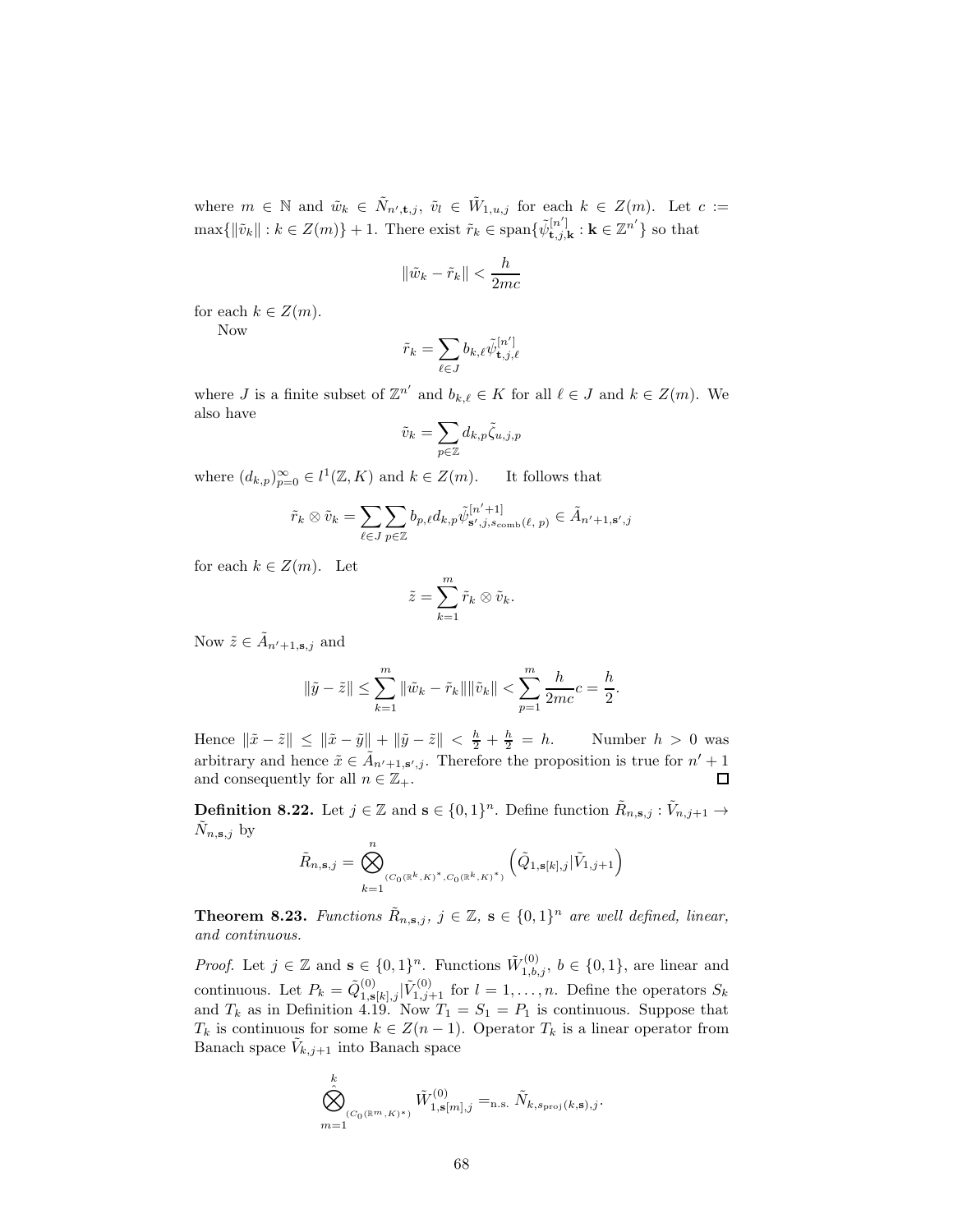Operator  $P_{k+1}$  is a continuous linear operator from  $\tilde{V}_{1,j+1}^{(0)}$  into  $\tilde{W}_{1,\mathbf{s}[k+1],j}^{(0)}$ . Subspace  $\tilde{V}_{k,j+1}$  is topologically complemented in  $C_0(\mathbb{R}^k, K)^*$  and subspace  $\tilde{V}_{1,j+1}^{(0)}$  is topologically complemented in  $C_0(\mathbb{R}, K)^*$ . By Lemma 4.15 operator  $S_{k+1} = T_k \otimes P_{k+1}$  is a continuous linear operator from normed vector space  $\tilde{V}_{k,j+1}\otimes_{(C_0(\mathbb{R}^{k+1},K)^*)}\tilde{V}_{1,j+1}^{(0)}$  into normed vector space  $\tilde{N}_{k,s_{\mathrm{proj}}(k,\mathbf{s}),j}\otimes_{(C_0(\mathbb{R}^{k+1},K)^*)}$  $\tilde{W}^{(0)}_{1,\mathbf{s}[k+1],j}$ . Hence  $T_{k+1}$  is a continuous linear operator from Banach space  $\tilde{V}_{k+1,j+1}$  into Banach space  $\tilde{N}_{k+1,s_{\text{proj}}(k+1,s),j}$ . It follows that  $\tilde{R}_{n,s,j} = T_n$  is well defined and it is a continuous linear operator from Banach space  $\tilde{V}_{n,j+1}$ into Banach space  $\tilde{N}_{n,s,j}$ . □

**Lemma 8.24.** Let  $j \in \mathbb{Z}$ , and  $\mathbf{s} \in \{0,1\}^n$ . Then

$$
\tilde{R}_{n,\mathbf{s},j}\tilde{f} = \sum_{\mathbf{k}\in\mathbb{Z}^n} \langle \tilde{f}, \psi_{\mathbf{s},j,\mathbf{k}}^{[n]} \rangle \tilde{\psi}_{\mathbf{s},j,\mathbf{k}}^{[n]} \tag{55}
$$

for all  $\tilde{f} \in V_{n,j+1}$ . The series in Equation (55) converges absolutely for all  $\tilde{f} \in \tilde{V}_{n,j+1}$ . When  $\mathbf{s} \in \{0,1\}^n$  operators  $\tilde{R}_{n,\mathbf{s},j}$ ,  $j \in \mathbb{Z}$ , are uniformly bounded by

$$
\left\Vert \tilde{R}_{n,\mathbf{s},j}\right\Vert \leq N_{\mathrm{cover}}(\psi_{\mathbf{s}}^{[n]})\left\Vert \psi_{\mathbf{s}}^{[n]}\right\Vert _{\infty}\left\Vert \tilde{\psi}_{\mathbf{s}}^{[n]}\right\Vert
$$

for all  $j \in \mathbb{Z}$ .

*Proof.* Define linear operators  $\tilde{T}_{n,s',j'} : C_0(\mathbb{R}^n, K)^* \to \tilde{W}_{n,s',j'}^{(0)}, j' \in \mathbb{Z}, s' \in$  $\{0,1\}^n$ , by

$$
\tilde{T}_{n,s',j'}\tilde{g} := \sum_{\mathbf{k}\in\mathbb{Z}^n} \left\langle \tilde{g}, \psi^{[n]}_{\mathbf{s}',j',\mathbf{k}} \right\rangle \tilde{\psi}^{[n]}_{\mathbf{s}',j',\mathbf{k}} \tag{56}
$$

for all  $\tilde{g} \in C_0(\mathbb{R}^n, K)^*$ . By Lemmas 3.13 and 3.11 the series in Equation (56) converges absolutely, operators  $\tilde{T}_{n,s',j'}$  are well-defined and continuous, and

$$
\left\| \tilde{T}_{n, \mathbf{s}', j'} \right\| \le N_{\text{cover}}(\psi_{\mathbf{s}'}^{[n]}) \left\| \psi_{\mathbf{s}'}^{[n]} \right\|_{\infty} \left\| \tilde{\psi}_{\mathbf{s}'}^{[n]} \right\| \tag{57}
$$

for all  $j' \in \mathbb{Z}$  and  $\mathbf{s}' \in \{0,1\}^n$ .

Let  $\tilde{f} \in \tilde{V}_{n,j+1}$ . By Lemma 8.19

$$
\tilde{f}=\sum_{\mathbf{k}\in\mathbb{Z}^n}\mathbf{a}[\mathbf{k}]\tilde{\varphi}_{j+1,\mathbf{k}}^{[n]}
$$

where  $\mathbf{a} \in l^1(\mathbb{Z}^n, K)$  and the series converges absolutely. Let  $\sigma : \mathbb{N} \to \mathbb{Z}^n$  be a bijection. Let

$$
\tilde{f}_m := \sum_{k=0}^m \mathbf{a}[\sigma(k)] \tilde{\varphi}_{j+1,\sigma(k)}^{[n]}
$$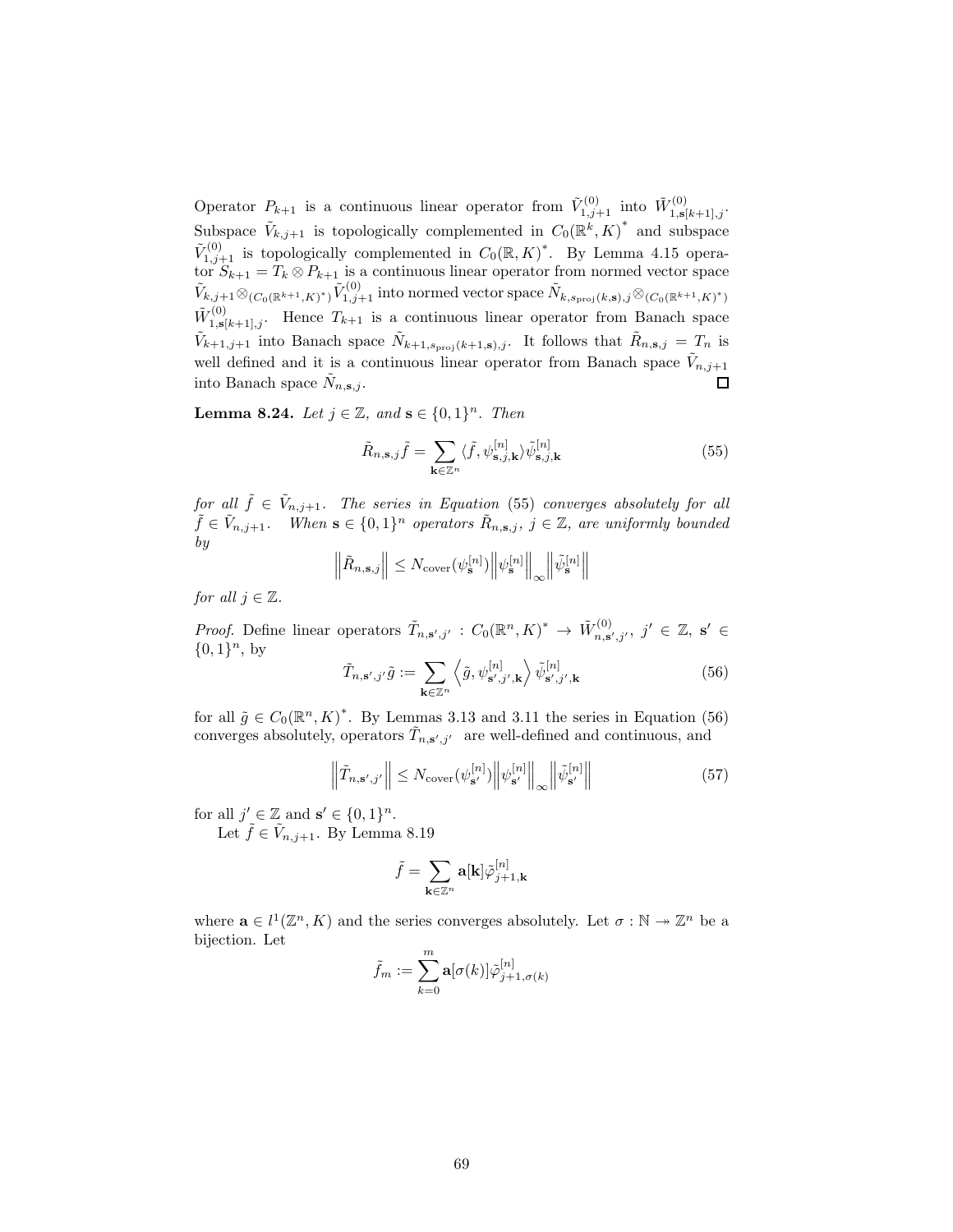for all  $m \in \mathbb{N}$ . Now  $\tilde{f}_m \to \tilde{f}$  as  $m \to \infty$ . Furthermore,

$$
\tilde{R}_{n,s,j}\tilde{f}_m = \sum_{k=0}^m \mathbf{a}[\sigma(k)] \bigotimes_{l=1}^n \left( Q_{1,\mathbf{s}[l],j}^{(0)} \tilde{\varphi}_{j+1,\sigma(k)}^{[n]} \right)
$$
\n
$$
= \sum_{k=0}^m \mathbf{a}[\sigma(k)] \bigotimes_{l=1}^n \left( \sum_{p \in \mathbb{Z}} \left\langle \tilde{\varphi}_{j+1,\sigma(k)[l]}, \zeta_{\mathbf{s}[l],j,p} \right\rangle \tilde{\zeta}_{\mathbf{s}[l],j,p} \right)
$$
\n
$$
= \sum_{k=0}^m \mathbf{a}[\sigma(k)] \sum_{p_1 \in \mathbb{Z}} \cdots \sum_{p_n \in \mathbb{Z}} \left\langle \tilde{\varphi}_{j+1,\sigma(k)}^{[n]}, \psi_{\mathbf{s},j,(p_1,\dots,p_n)}^{[n]} \right\rangle \tilde{\psi}_{\mathbf{s},j,(p_1,\dots,p_n)}^{[n]} \right)
$$
\n(58)

Since  $\psi_{\mathbf{s},j,\mathbf{k}}^{[n]} = \psi_{\mathbf{s}}^{[n]}(2^j \cdot -\mathbf{k})$  and functions  $\psi_{\mathbf{s}}^{[n]}$  are compactly supported the series in formula (58) has only finite number of nonzero terms. Hence

$$
\tilde{R}_{n,s,j}\tilde{f}_m = \sum_{k=0}^m \mathbf{a}[\sigma(k)] \sum_{\mathbf{k}\in\mathbb{Z}^n} \left\langle \tilde{\varphi}_{j+1,\sigma(k)}^{[n]}, \psi_{\mathbf{s},j,\mathbf{k}}^{[n]} \right\rangle \tilde{\psi}_{\mathbf{s},j,\mathbf{k}}^{[n]} \n= \sum_{\mathbf{k}\in\mathbb{Z}^n} \left\langle \sum_{k=0}^m \mathbf{a}[\sigma(k)] \tilde{\varphi}_{j+1,\sigma(k)}^{[n]}, \psi_{\mathbf{s},j,\mathbf{k}}^{[n]} \right\rangle \tilde{\psi}_{\mathbf{s},j,\mathbf{k}}^{[n]} \n= \sum_{\mathbf{k}\in\mathbb{Z}^n} \left\langle \tilde{f}_m, \psi_{\mathbf{s},j,\mathbf{k}}^{[n]} \right\rangle \tilde{\psi}_{\mathbf{s},j,\mathbf{k}}^{[n]} = \tilde{T}_{n,\mathbf{s},j} \tilde{f}_m.
$$

Since operators  $\tilde{R}_{n,s,j}$  and  $\tilde{T}_{n,s,j}$  are continuous we have

$$
\tilde{R}_{n,s,j}\tilde{f} = \lim_{m \to \infty} \tilde{R}_{n,s,j}\tilde{f}_m = \lim_{m \to \infty} \tilde{T}_{n,s,j}\tilde{f}_m = \tilde{T}_{n,s,j}\tilde{f}.
$$

Lemma 8.25. Let  $j \in \mathbb{Z}$ . Then

- (*i*)  $\forall$ **s**  $\in \{0,1\}^n$ ,  $\tilde{f} \in \tilde{N}_{n,s,j}$ :  $\tilde{R}_{n,s,j} \tilde{f} = \tilde{f}$ (*ii*)  $\forall$ **s** ∈ {0, 1}<sup>n</sup>, **t** ∈ {0, 1}<sup>n</sup>, **f** ∈  $\tilde{N}_{n,s,j}$  : **s** ≠ **t**  $\implies \tilde{R}_{n,t,j}$ **f** = 0 (iii)  $\forall$ **s**  $\in$   $J_+(n)$ ,  $\tilde{f} \in \tilde{V}_{n,j}$ :  $\tilde{R}_{n,s,j}$  $\tilde{f} = 0$ .
- (iv) Operator  $\tilde{R}_{n,s,j}$  is a projection of  $\tilde{V}_{n+1,j+1}$  onto  $\tilde{N}_{n,s,j}$  for each  $s \in \{0,1\}^n$ . Proof.
- (i) and (ii) Let  $s, t \in \{0,1\}^n$  and  $\tilde{f} \in \tilde{N}_{n,s,j}$ . By Lemma 8.21 there exists a sequence  $(\tilde{f}_m)_{m=0}^{\infty} \subset \text{span}\left\{\tilde{\psi}_{\mathbf{s},j,\mathbf{k}}^{[n]} : \mathbf{k} \in \mathbb{Z}^n\right\}$  so that  $\tilde{f}_m \to \tilde{f}$  as  $m \to \infty$  (strong convergence). Now

$$
\tilde{f}_m = \sum_{\mathbf{k} \in J_m} a_{m,\mathbf{k}} \tilde{\psi}_{\mathbf{s},j,\mathbf{k}}^{[n]}
$$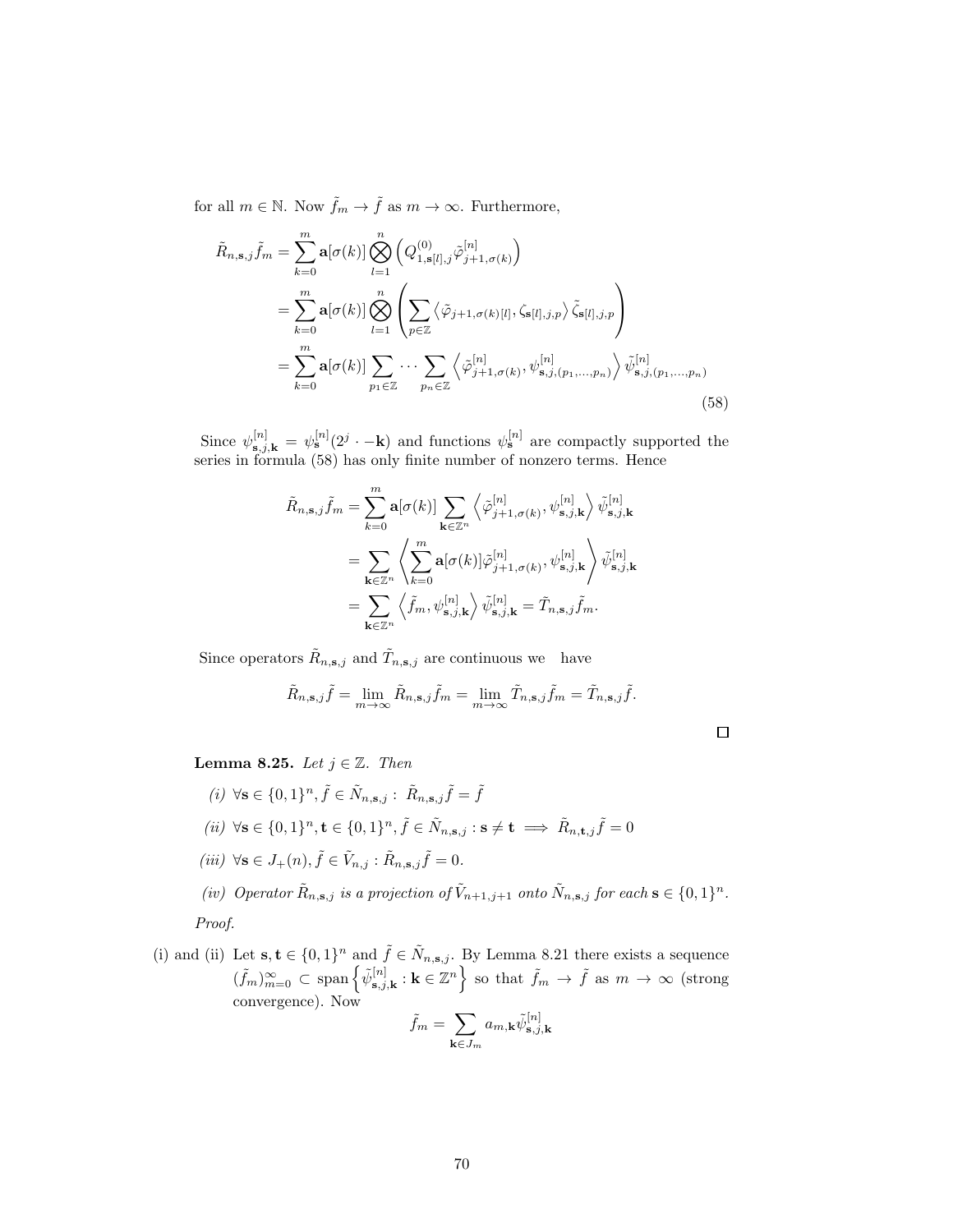where  $J_m$  is a finite subset of  $\mathbb{Z}^n$  and  $a_{m,\mathbf{k}} \in K$  for each  $\mathbf{k} \in J_m$  for all  $m \in \mathbb{N}$ . Furthermore,

$$
\tilde{R}_{n,\mathbf{t},j}\tilde{f}_m = \sum_{\ell \in \mathbb{Z}^n} \left\langle \sum_{\mathbf{k} \in J_m} a_{m,\mathbf{k}} \tilde{\psi}_{\mathbf{s},j,\mathbf{k}}^{[n]}, \psi_{\mathbf{t},j,\ell}^{[n]} \right\rangle \tilde{\psi}_{\mathbf{t},j,\ell}^{[n]} \n= \sum_{\ell \in \mathbb{Z}^n} \left\langle \sum_{\mathbf{k} \in J_m} a_{m,\mathbf{k}} \delta_{\mathbf{s},\mathbf{t}} \delta_{\mathbf{k},\ell} \right\rangle \tilde{\psi}_{\mathbf{t},j,\ell}^{[n]} \n= \delta_{\mathbf{s},\mathbf{t}} \sum_{\ell \in \mathbb{Z}^n} a_{m,\ell} \tilde{\psi}_{\mathbf{t},j,\ell}^{[n]} = \delta_{\mathbf{s},\mathbf{t}} \tilde{f}_m.
$$

Since  $\tilde{R}_{n,\mathbf{t},j}$  is continuous it follows that

$$
\tilde{R}_{n,\mathbf{t},j}\tilde{f} = \lim_{m \to \infty} \tilde{R}_{n,\mathbf{s},j}\tilde{f}_m = \delta_{\mathbf{s},\mathbf{t}} \lim_{m \to \infty} \tilde{f}_m = \delta_{\mathbf{s},\mathbf{t}}\tilde{f}.
$$

Thus both (i) and (ii) are true.

- (iii) This is a consequence of (ii).
- (iv) The range of operator  $\tilde{R}_{n,s,j}$  is  $\tilde{N}_{n,s,j}$ . Hence (i) implies (iv).

**Theorem 8.26.** Let  $j \in \mathbb{Z}$  and  $\mathbf{s} \in \{0,1\}^n$ . Then

- (i) The set  $\{\tilde{\psi}_{s,j,k}^{[n]} : k \in \mathbb{Z}^n\}$  is an absolutely convergent basis of Banach space  $\tilde{N}_{n,s,j}$ .
- (*ii*)  $\tilde{W}_{n,s,j} =_{n.s.} \tilde{N}_{n,s,j}.$

*Proof.* Since  $\tilde{N}_{n,s,j}$  is a closed subspace of  $C_0(\mathbb{R}^n, K)^*$  it follows that  $\tilde{W}_{n,s,j} \subset$  $\tilde{N}_{n,s,j}.$ 

Let  $\tilde{g} \in \tilde{N}_{n,s,j}$ . By Lemmas 8.24 and 8.25

$$
\tilde{g} = \tilde{R}_{n,s,j}\tilde{g} = \sum_{\mathbf{k}\in\mathbb{Z}^n} \langle \tilde{g}, \psi_{\mathbf{s},j,\mathbf{k}}^{[n]} \rangle \tilde{\psi}_{\mathbf{s},j,\mathbf{k}}^{[n]}.
$$
\n(59)

where the series converges absolutely. Thus  $\{\tilde{\psi}_{s,j,k}^{[n]} : k \in \mathbb{Z}^n\}$  is an absolutely convergent basis of  $\tilde{N}_{n,s,j}$  so (i) is true.

It follows from Lemma 3.13 that  $(\langle \tilde{g}, \psi_{\mathbf{s},j,\mathbf{k}}^{[n]} \rangle)_{\mathbf{k} \in \mathbb{Z}^n} \in l^1(\mathbb{Z}^n, K)$ . As  $\tilde{g} \in \tilde{N}_{n,\mathbf{s},j}$ was arbitrary we have  $\tilde{N}_{n,s,j} \subset_{\text{c.s.}} \tilde{W}_{n,s,j}$ . Hence  $\tilde{W}_{n,s,j} = \tilde{N}_{n,s,j}$  and (ii) is true. □

**Lemma 8.27.** Let  $j \in \mathbb{Z}$  and  $\mathbf{s} \in \{0,1\}^n$ . Then  $\tilde{Q}_{n,\mathbf{s},j} = \tilde{R}_{n,\mathbf{s},j} \circ \tilde{P}_{n,j+1}$ .

*Proof.* Let  $\tilde{f} \in E^*$ . By Lemma 8.6 (ii) we have  $\tilde{P}_{n,j+1} \tilde{f} \in \tilde{V}_{n,j+1}$ . It follows by Lemma 8.24 that

$$
\tilde{R}_{n,s,j}(\tilde{P}_{n,j+1}(\tilde{f})) = \sum_{\mathbf{k}\in\mathbb{Z}^n} \left\langle \tilde{P}_{n,j+1}\tilde{f}, \psi_{\mathbf{s},j,\mathbf{k}}^{[n]} \right\rangle \tilde{\psi}_{\mathbf{s},j,\mathbf{k}}^{[n]} = \tilde{Q}_{n,\mathbf{s},j}(\tilde{P}_{n,j+1}(\tilde{f})).
$$

By Lemma 8.6 (iii) we get  $\tilde{R}_{n,s,j}(\tilde{P}_{n,j+1}(\tilde{f})) = \tilde{Q}_{n,s,j}\tilde{f}$ .

 $\Box$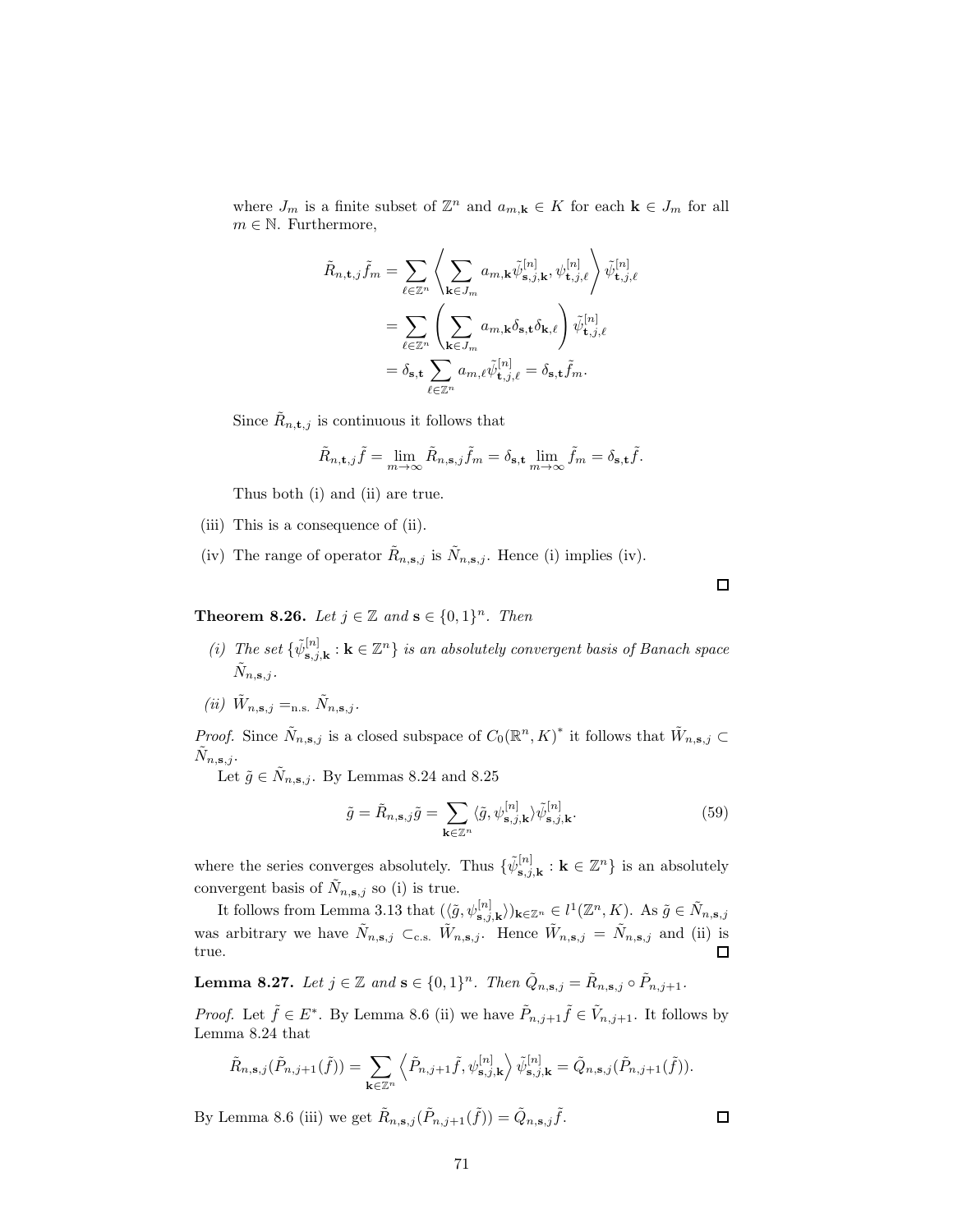### 9 Besov Space Norm Equivalence

### 9.1 Results from Donoho [18]

Donoho has derived norm equivalences for the Besov and Triebel-Lizorkin spaces in the one-dimensional case using the interpolating wavelet expansion (in our notation and norming)

$$
f = \sum_{k \in \mathbb{Z}} a_k \varphi_{j_0,k} + \sum_{j \geq j_0} \sum_{k \in \mathbb{Z}} b_{j,k} \psi_{j,k}
$$

for an arbitrary function  $f \in C_0(\mathbb{R})$  [18]. Numbers  $R \in \mathbb{R}_+$  and  $D \in \mathbb{N}$  are defined so that the mother scaling function  $\varphi$  is Hölder continuous of order R and the collection of formal sums  $\sum_k a_k \varphi(t - k)$  contains all polynomials of degree D. Define  $\mathbf{a} = (a_k)_{k \in \mathbb{Z}}$  and  $\mathbf{b}_j = (b_{j,k})_{k \in \mathbb{Z}}$  where  $j \in \mathbb{Z}, j \geq j_0$ . The equivalent norm for the Besov space is

$$
||f|| = 2^{-\frac{j_0}{2}} ||\mathbf{a}||_{l^p} + \left\| \left( 2^{(\sigma - \frac{1}{p})j} ||\mathbf{b}_j||_{l^p} \right)_{j \ge j_0} \right\|_{l^q},
$$

where  $\min\{R, D\} > \sigma > 1/p$  and  $p, q \in ]0, \infty]$ .

### 9.2 Norm Equivalence for the Besov Spaces in the n-dimensional Case

This derivation is based on the corresponding one-dimensional derivation in [18]. The cases  $p < 1$  or  $q < 1$  yielding quasi-Banach spaces  $B_{p,q}^{\sigma}$  are not discussed in this article. We assume that  $n \in \mathbb{Z}_+$  throughout this section.

We give first some definitions similar to those in [42] related to orthonormal wavelets.

**Definition 9.1.** Let  $\bar{\varphi} : \mathbb{R}^n \to K$  be a mother scaling function of an orthonormal wavelet family. When  $j \in \mathbb{Z}$ ,  $\mathbf{k} \in \mathbb{Z}^n$ , and  $f \in L^{\infty}(\mathbb{R}^n)$  define

$$
\bar{\alpha}_{j,\mathbf{k}}(f) := 2^{nj} \int_{\mathbf{x} \in \mathbb{R}^n} \bar{\varphi}^*(2^j \mathbf{x} - \mathbf{k}) f(\mathbf{x}) d\tau.
$$

The spaces  $V_j(p)$  that are defined in [42] are denoted by  $\bar{V}_j(p)$  in this document. Space  $\bar{V}_j(p)$  is a closed subspace of  $\bar{L}^p(\mathbb{R}^n)$  for each  $j \in \mathbb{Z}$  and  $p \in [1,\infty]$ at least when the mother scaling function  $\bar{\varphi}$  is continuous and compactly supported.

**Definition 9.2.** Let  $\bar{\varphi} : \mathbb{R}^n \to \mathbb{C}$  be a scaling function of an orthonormal wavelet family. Let  $p \in [1,\infty]$  and  $j \in \mathbb{Z}$ . Define operator  $\overline{P}_j^{(p)} : L^p(\mathbb{R}^n) \to \overline{V}_j(p)$  by

$$
(\bar{P}_j^{(p)}f)(\mathbf{x}):=\sum_{\mathbf{k}\in\mathbb{Z}^n}\bar{\alpha}_{j,\mathbf{k}}(f)\bar{\varphi}(2^j\mathbf{x}-\mathbf{k})
$$

for all  $f \in L^p(\mathbb{R}^n)$  and  $\mathbf{x} \in \mathbb{R}^n$ . Define also  $\overline{Q}_j^{(p)} := \overline{P}_{j+1}^{(p)} - \overline{P}_j^{(p)}$ .

When  $\bar{\varphi}$  is a compactly supported and continuous function operator  $\bar{P}_j^{(p)}$  is a continuous linear projection of  $L^p(\mathbb{R}^n)$  onto  $\overline{V}_j(p)$  for each  $j \in \mathbb{Z}$  and  $p \in [1,\infty]$ .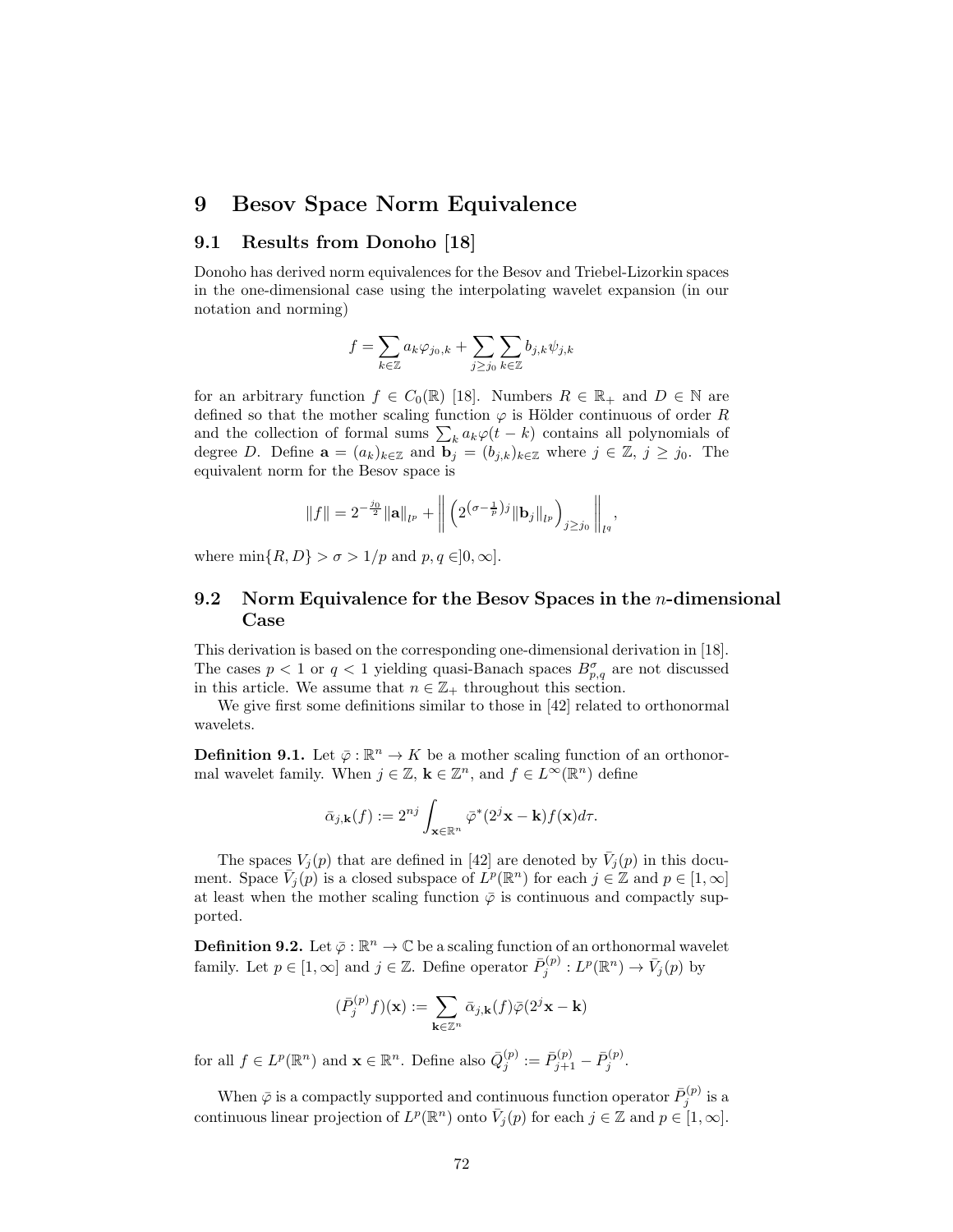**Definition 9.3.** When  $m \in \mathbb{N}$  define

$$
I_{\Sigma=}^{[n]}(m) := \{ \alpha \in \mathbb{N}^n : ||\alpha||_1 = m \}.
$$

**Definition 9.4.** When  $m \in \mathbb{N}$ ,  $r \in [0, 1]$ , and  $f \in C^m(\mathbb{R}^n)$  define

$$
H(f;m,r):=\max_{\alpha\in I_{\Sigma=}^{[n]}(m)}\sup\left\{\frac{\left|\left(D^{\alpha}f\right)\left(\mathbf{x}\right)-\left(D^{\alpha}f\right)\left(\mathbf{y}\right)\right|}{\left\|\mathbf{x}-\mathbf{y}\right\|^{r}}:\mathbf{x},\mathbf{y}\in\mathbb{R}^{n}\wedge\mathbf{x}\neq\mathbf{y}\right\}.
$$

**Definition 9.5.** Let  $j \in \mathbb{Z}$ . Define

$$
S_j f := \left(f\left(\frac{\mathbf{k}}{2^j}\right)\right)_{\mathbf{k}\in\mathbb{Z}^n}
$$

for all functions  $f : \mathbb{R}^n \to \mathbb{C}$ .

**Definition 9.6.** Let  $j \in \mathbb{Z}$  and  $\mathbf{b} \in \mathbb{R}^n$ . Define

$$
S_{j,\mathbf{b}}f := \left(f\left(\frac{\mathbf{k}}{2^j} + \mathbf{b}\right)\right)_{\mathbf{k}\in\mathbb{Z}^n}
$$

for all functions  $f : \mathbb{R}^n \to \mathbb{C}$ .

**Definition 9.7.** Let  $p \in [1,\infty]$ ,  $q \in [1,\infty]$ , and  $\sigma \in \mathbb{R}_+$ . Let  $j_0 \in \mathbb{Z}$  and  $\bar{r} \in \mathbb{Z}_+$ ,  $\bar{r} > \sigma$ . Let  $\bar{\varphi}: \mathbb{R}^n \to \mathbb{C}$  be a mother scaling function of an  $\bar{r}$ -regular orthonormal MRA of  $L^2(\mathbb{R}^n)$  and  $\overline{Q}_j^{(p)}$  and  $\overline{Q}_j^{(p)}$ ,  $j \in \mathbb{Z}$ , be the corresponding projection operators. When  $f \in L^p(\mathbb{R}^n)$  define

$$
||f||_{B^{\sigma}_{p,q}(\mathbb{R}^{n});j_{0}}^{(o)}:=\left\|\bar{P}_{j_{0}}^{(p)}f|L^{p}(\mathbb{R}^{n})\right\|+\left\|\bar{\mathbf{h}}|l^{q}(\mathbb{N}+j_{0})\right\|
$$

where

$$
\bar{h}_j := 2^{j\sigma} \left\| \bar{Q}_j^{(p)} f | L^p(\mathbb{R}^n) \right\|, \quad j \in \mathbb{N} + j_0
$$

$$
\bar{\mathbf{h}} := (\bar{h}_j)_{j=j_0}^{\infty}.
$$

Norm  $\|\cdot\|_{B^{\sigma}_{p,q}(\mathbb{R}^n);j_0}^{(0)}$  is an equivalent norm for the Besov space  $B^{\sigma}_{p,q}(\mathbb{R}^n)$  and characterizes  $B^{\sigma}_{p,q}(\mathbb{R}^n)$  on bor $(\mathbb{R}^n,\mathbb{C})$ . This has been proved in [42, chapter 2.9] proposition 4].

**Definition 9.8.** Let  $p \in [1,\infty]$ ,  $q \in [1,\infty]$ , and  $\sigma \in \mathbb{R}_+$ . Let  $j_0 \in \mathbb{Z}$ . Let  $P_{n,j}^{(u)}$  and  $Q_{n,j}^{(u)}$ ,  $j \in \mathbb{Z}$ , be the projection operators belonging to a compactly supported interpolating tensor product MRA of  $C_u(\mathbb{R}^n)$ . When  $f \in C_u(\mathbb{R}^n)$ define

$$
||f||_{B^{\sigma}_{p,q}(\mathbb{R}^{n});j_{0}}^{(i)} := \left||P_{n,j_{0}}^{(u)}f|L^{p}(\mathbb{R}^{n})\right|| + ||\mathbf{h}|l^{q}(\mathbb{N} + j_{0})||
$$

where

$$
h_j := 2^{j\sigma} \left\| Q_{n,j}^{(\mathbf{u})} f | L^p(\mathbb{R}^n) \right\|, \quad j \in \mathbb{N} + j_0
$$

$$
\mathbf{h} := (h_j)_{j=j_0}^{\infty}.
$$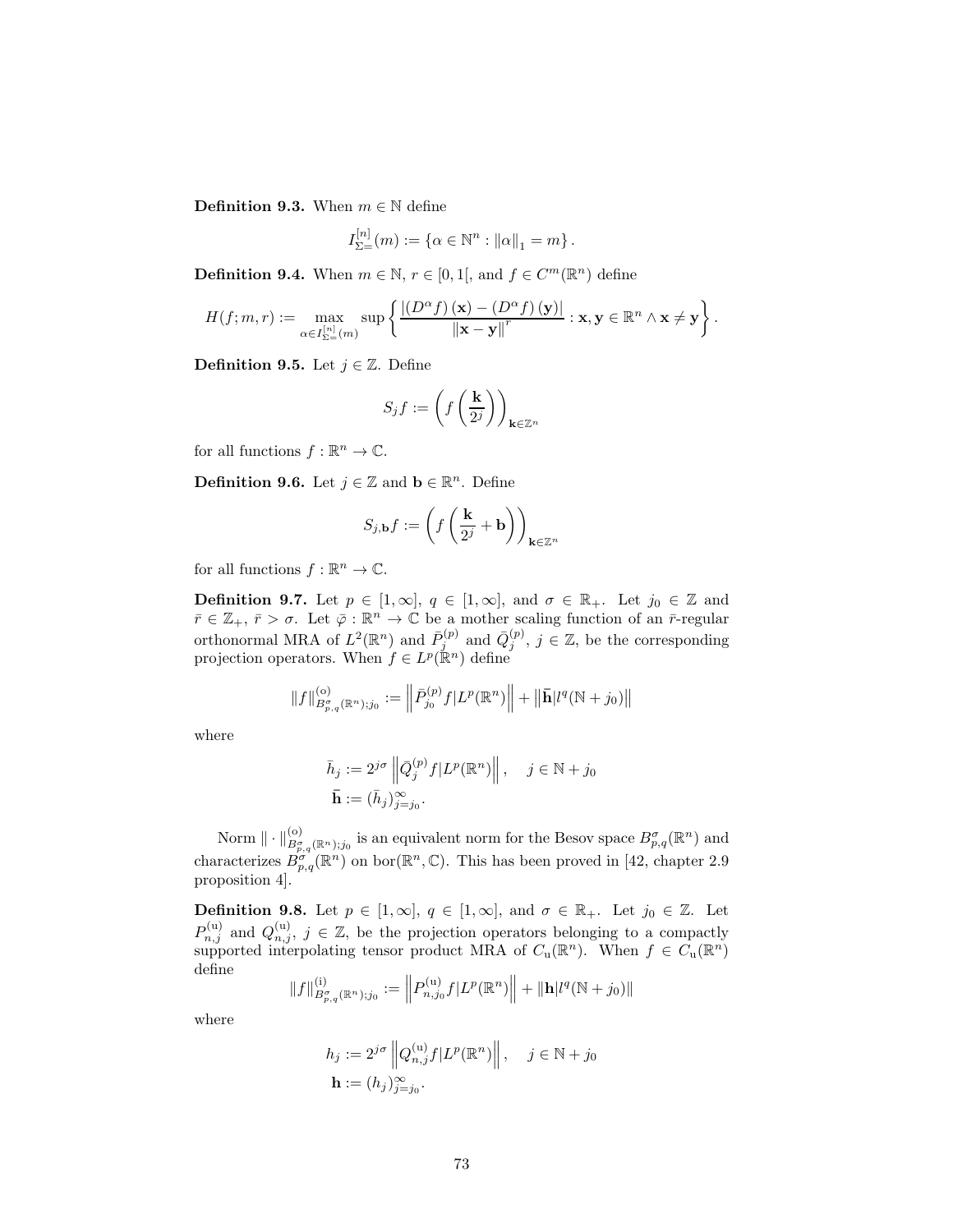**Definition 9.9.** Let  $p \in [1,\infty]$ ,  $q \in [1,\infty]$ , and  $\sigma \in \mathbb{R}_+$ . Let  $j_0 \in \mathbb{Z}$ . Let  $\tilde{\varphi}_{j,k}^{[n]}$  and  $\tilde{\psi}_{\mathbf{s},j,\mathbf{k}}^{[n]}$ ,  $j \in \mathbb{Z}$ ,  $\mathbf{s} \in J_+(n)$ ,  $\mathbf{k} \in \mathbb{Z}^n$ , be the dual scaling functions and dual wavelets belonging to a compactly supported interpolating tensor product MRA of  $C_{\mathbf{u}}(\mathbb{R}^n)$ . When  $f \in C_{\mathbf{u}}(\mathbb{R}^n)$  define

$$
\label{eq:3.1} \begin{array}{rcl} \|f\|^{(\mathrm{w})}_{B^{\sigma}_{p,q}(\mathbb{R}^{n}); j_{0}} & := & \displaystyle \left\|\left(\left\langle \tilde{\varphi}^{[n]}_{j_{0},\mathbf{k}}, f\right\rangle\right)_{\mathbf{k}\in\mathbb{Z}^{n}}\right\|_{p} \\ & & \displaystyle +\left\|\left(2^{(\sigma-\frac{n}{p})j}\right\|\left(\left\langle \tilde{\psi}^{[n]}_{\mathbf{s},j,\ell}, f\right\rangle\right)_{\mathbf{s}\in J_{+}(n),\ell\in\mathbb{Z}^{n}}\left\|_{p}\right\rangle\right)_{j=j_{0}}\right\|_{q}.\end{array}
$$

**Definition 9.10.** When  $j \in \mathbb{Z}$  and  $p \in [1, \infty]$  define

$$
V_{n,j}^{(u)}(p):=\left\{\mathbf{x}\in\mathbb{R}^n\mapsto\sum_{\mathbf{k}\in\mathbb{Z}^n}\mathbf{a}[\mathbf{k}]\varphi_{j,\mathbf{k}}^{[n]}(\mathbf{x}):\mathbf{a}\in l^p(\mathbb{Z}^n)\right\}
$$

and  $||f|V_{n,j}^{(u)}(p)|| := ||f|L^p(\mathbb{R}^n)||$  for all  $f \in V_{n,j}^{(u)}(p)$ .

**Definition 9.11.** Let  $j \in \mathbb{Z}$  and  $p \in [1, \infty]$ . When  $T \in \mathcal{L}(L^p(\mathbb{R}^n), L^p(\mathbb{R}^n))$ define

$$
\|T\|_{V_{n,j}^{(u)}(p)}:=\left\|(T|_{V_{n,j}^{(u)}(p)})|\mathcal{L}(V_{n,j}^{(u)}(p),L^p(\mathbb{R}^n))\right\|.
$$

**Definition 9.12.** Let  $j \in \mathbb{Z}$  and  $p \in [1, \infty]$ . When  $T \in \mathcal{L}(C_u(\mathbb{R}^n), C_u(\mathbb{R}^n))$  and  $T[\bar{V}_j(p)] \subset L^p(\mathbb{R}^n)$  define

$$
||T||_{\bar{V}_j(p)} := ||(T|_{\bar{V}_j(p)})|\mathcal{L}(\bar{V}_j(p), L^p(\mathbb{R}^n))||.
$$

**Definition 9.13.** When  $j \in \mathbb{Z}$  and  $p \in [1, \infty]$  define

$$
W_{n,j}^{(\mathrm{u})}(p) := \left\{\mathbf{x} \in \mathbb{R}^n \mapsto \sum_{\mathbf{s} \in J_+(n)} \sum_{\mathbf{k} \in \mathbb{Z}^n} \mathbf{a}[\mathbf{s},\mathbf{k}] \psi_{\mathbf{s},j,\mathbf{k}}^{[n]}(\mathbf{x}) : \mathbf{a} \in l^p(J_+(n) \times \mathbb{Z}^n) \right\}
$$

and  $||f|W_{n,j}^{(u)}(p)|| := ||f|L^p(\mathbb{R}^n)||$  for all  $f \in W_{n,j}^{(u)}(p)$ . When  $j \in \mathbb{Z}$ ,  $s \in \{0,1\}^n$ , and  $p \in [1,\infty]$  define

$$
W_{n,\mathbf{s},j}^{(\mathrm{u})}(p):=\left\{\mathbf{x}\in\mathbb{R}^n\mapsto\sum_{\mathbf{k}\in\mathbb{Z}^n}\mathbf{a}[\mathbf{k}]\psi_{\mathbf{s},j,\mathbf{k}}^{[n]}(\mathbf{x}):\mathbf{a}\in l^p\left(\mathbb{Z}^n\right)\right\}
$$

and  $||f|W_{n,s,j}^{(u)}(p)|| := ||f|L^p(\mathbb{R}^n)||$  for all  $f \in W_{n,s,j}^{(u)}(p)$ .

**Definition 9.14.** When  $p \in [1, \infty]$  define

$$
c_{\text{interp}}(p) := \begin{cases} \frac{p}{p-1}; & p \in ]1, \infty[ \\ 1; & p = 1 \vee p = \infty. \end{cases}
$$

**Lemma 9.15.** Let  $\bar{\varphi}$  be a mother scaling function of an orthonormal MRA of  $L^2(\mathbb{R}^n)$  spanning polynomials of degree 0. Let  $f \in C_b(\mathbb{R}^n)$ . Suppose that  $j \in \mathbb{Z}$ and  $\mathbf{k} \in \mathbb{Z}^n$ . Then

$$
\left| \bar{\alpha}_{j,\mathbf{k}}(f) - \left(\frac{\mathbf{k}}{2^j}\right) \right| \leq ||\bar{\varphi}||_1 \omega \left(f; 2^{-j} r_{\text{supp}}(\bar{\varphi})\right)
$$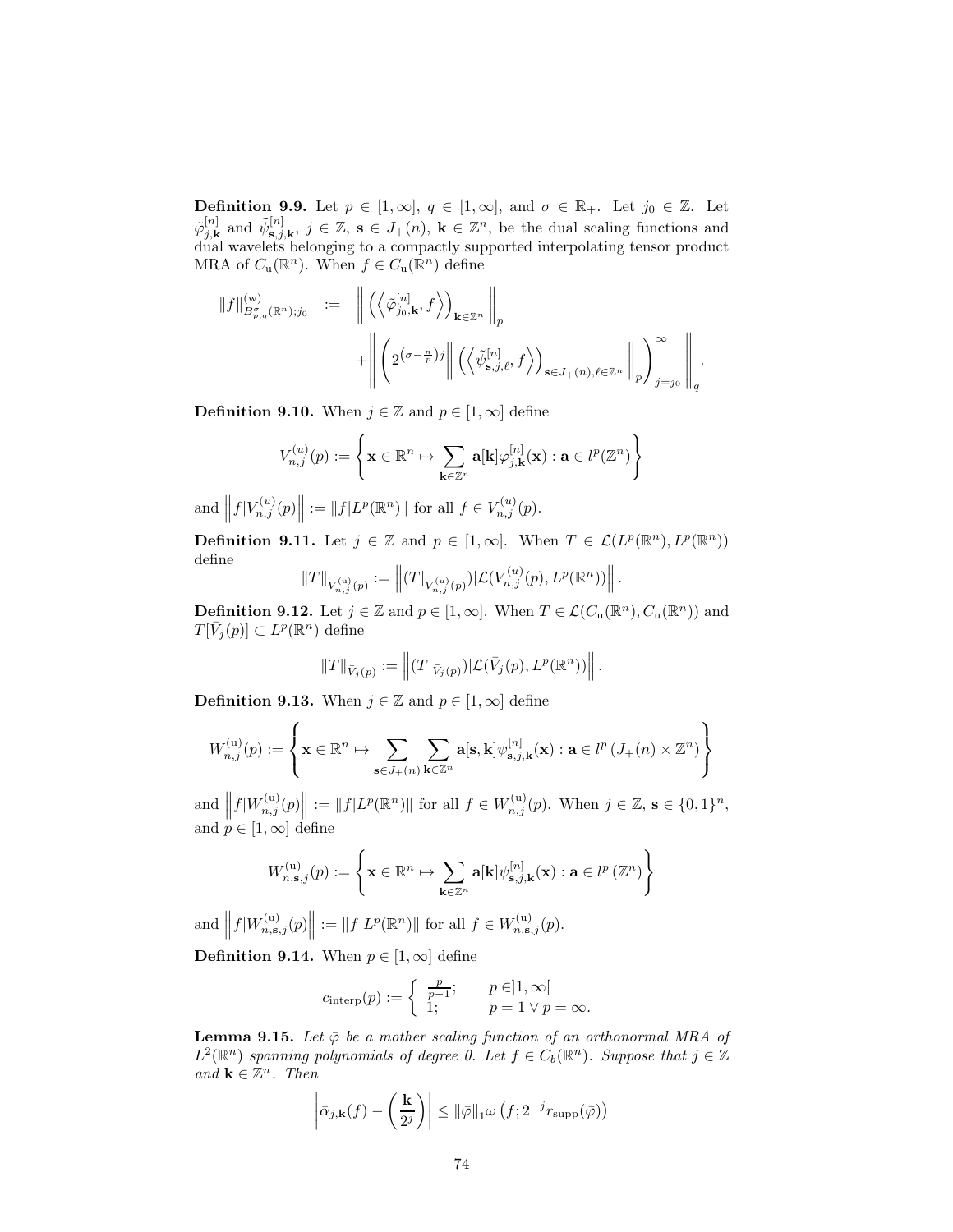Proof. By the polynomial span we have

$$
f\left(\frac{\mathbf{k}}{2^j}\right) = 2^{nj} \int_{\mathbf{x} \in \mathbb{R}^n} \bar{\varphi}^*(2^j \mathbf{x} - \mathbf{k}) f\left(\frac{\mathbf{k}}{2^j}\right).
$$

Let  $M := \overline{B}_{\mathbb{R}^n}(2^{-j}k; 2^{-j}r_{\text{supp}}(\overline{\varphi}))$ . Now

$$
\left| \bar{\alpha}_{j,\mathbf{k}}(f) - f\left(\frac{\mathbf{k}}{2^j}\right) \right| = \left| 2^{nj} \int_{\mathbf{x} \in \mathbb{R}^n} \bar{\varphi}^* \left( 2^j \mathbf{x} - \mathbf{k} \right) \left( f(\mathbf{x}) - f\left(\frac{\mathbf{k}}{2^j}\right) \right) d\tau \right|
$$
  
 
$$
\leq 2^{nj} \int_{\mathbf{x} \in M} \left| \bar{\varphi}^* \left( 2^j \mathbf{x} - \mathbf{k} \right) \right| \left| \left( f(\mathbf{x}) - f\left(\frac{\mathbf{k}}{2^j}\right) \right) \right| d\tau.
$$

As

$$
\left| \left( f(\mathbf{x}) - f\left(\frac{\mathbf{k}}{2^j}\right) \right) \right| \le \omega(f; 2^{-j} r_{\text{supp}}(\bar{\varphi}))
$$

for all  $\mathbf{x} \in M$  it follows that

$$
\left| \bar{\alpha}_{j,\mathbf{k}}(f) - f\left(\frac{\mathbf{k}}{2^j}\right) \right| \leq \omega(f; 2^{-j}r_{\text{supp}}(\bar{\varphi})) \cdot 2^{nj} \int_{\mathbf{x} \in M} \left| \bar{\varphi}^*(2^j \mathbf{x} - \mathbf{k}) \right| d\tau
$$
  
\n
$$
= 2^{nj} \cdot 2^{-nj} \|\bar{\varphi}^*\|_1 \omega(f; 2^{-j}r_{\text{supp}}(\bar{\varphi}))
$$
  
\n
$$
= \|\bar{\varphi}^*\|_1 \omega(f; 2^{-j}r_{\text{supp}}(\bar{\varphi})).
$$

**Lemma 9.16.** Let  $\bar{\varphi}$  be a mother scaling function of an orthonormal MRA of  $L^2(\mathbb{R}^n)$  spanning polynomials of degree 0. Then

 $\Box$ 

$$
\left\|f - \bar{P}_{j}^{(\infty)}f\right\|_{\infty} \leq (1 + \|\bar{\varphi}\|_{1})\|\bar{\varphi}\|_{\infty} N_{\text{cover}}(\bar{\varphi})\omega(f; r_{\text{supp}}(\bar{\varphi}) \cdot 2^{-j})
$$

for all  $j \in \mathbb{Z}$  and  $f \in C_b(\mathbb{R}^n)$ .

Proof. As

$$
\sum_{\mathbf{k}\in\mathbb{Z}^n}\bar{\varphi}(\mathbf{y}-\mathbf{k})=1,\quad \mathbf{y}\in\mathbb{R}^n,
$$

we have

$$
\left(f - \bar{P}_j^{(\infty)}\right)(\mathbf{x}) = \sum_{\mathbf{k} \in \mathbb{Z}^n} \left(f(\mathbf{x}) - \bar{\alpha}_{j,\mathbf{k}}(f)\right) \bar{\varphi}(2^j \mathbf{x} - \mathbf{k})
$$

$$
= \sum_{\mathbf{k} \in I_{\text{trans}}(\bar{\varphi}, 2^j \mathbf{x})} \left(f(\mathbf{x}) - \bar{\alpha}_{j,\mathbf{k}}(f)\right) \bar{\varphi}(2^j \mathbf{x} - \mathbf{k})
$$

for all  $\mathbf{x} \in \mathbb{R}^n$ . Consequently

$$
\left| \left( f - \bar{P}_j^{(\infty)} \right) (\mathbf{x}) \right| \le \sum_{\mathbf{k} \in I_{\text{trans}}(\bar{\varphi}, 2^j \mathbf{x})} |f(\mathbf{x}) - \bar{\alpha}_{j,\mathbf{k}}(f)| ||\bar{\varphi}||_{\infty} \tag{60}
$$

for all  $\mathbf{x} \in \mathbb{R}^n$ . Let  $\mathbf{x}_1 \in \mathbb{R}^n$  and  $\mathbf{k}_1 \in I_{\text{trans}}(\bar{\varphi}, 2^j \mathbf{x}_1)$ . By Lemma 9.15 we have

$$
|f(\mathbf{x}_1) - \bar{\alpha}_{j,\mathbf{k}_1}(f)| \leq |f(\mathbf{x}_1) - f\left(\frac{\mathbf{k}_1}{2^j}\right)| + |f\left(\frac{\mathbf{k}_1}{2^j}\right) - \bar{\alpha}_{j,\mathbf{k}_1}(f)|
$$
  
 
$$
\leq \omega(f; 2^{-j}r_{\text{supp}}(\bar{\varphi})) + ||\bar{\varphi}||_1 \omega(f; 2^{-j}r_{\text{supp}}(\bar{\varphi})). \quad (61)
$$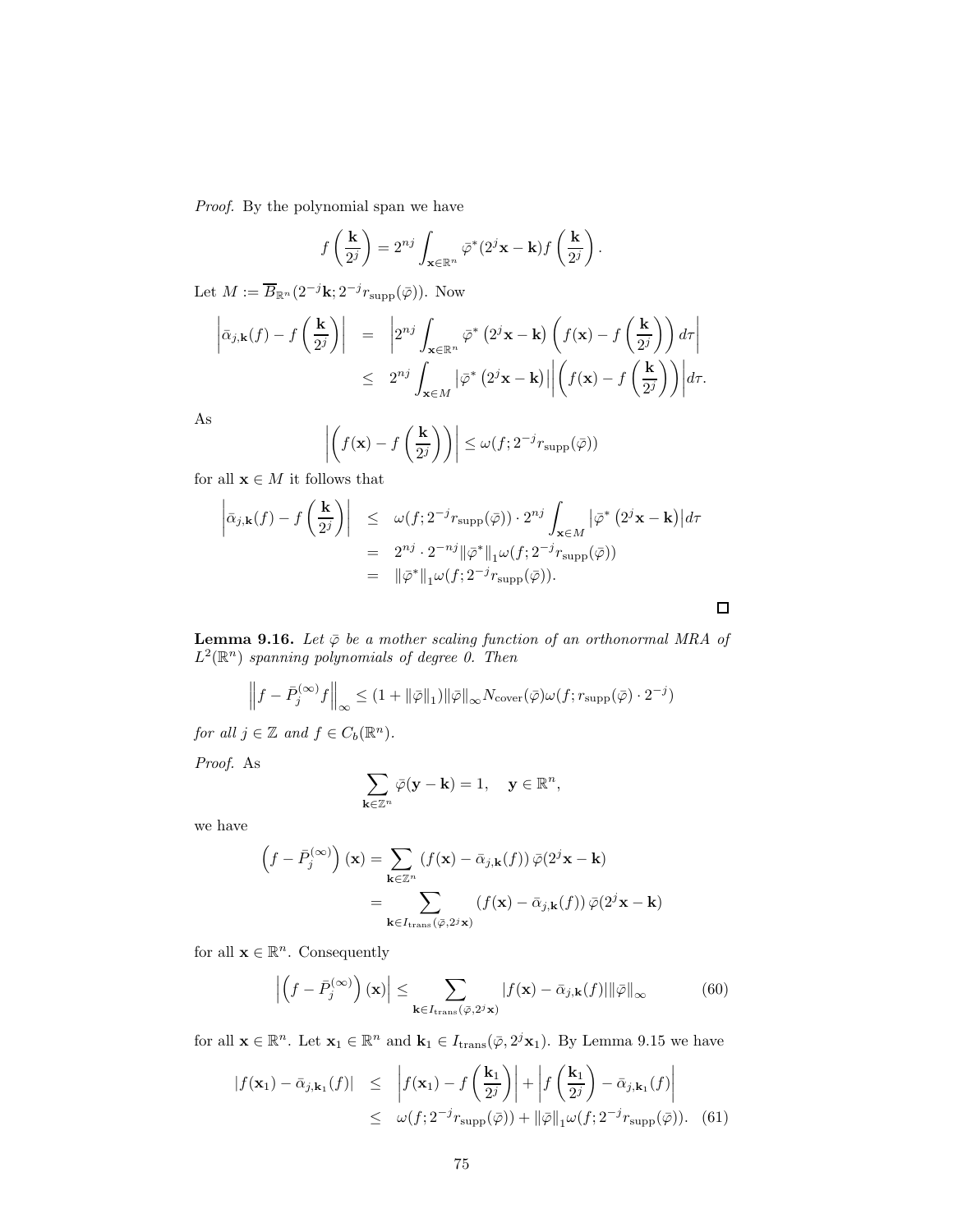It follows from Equations (60) and (61) that

$$
\left| \left( f - \bar{P}_j^{(\infty)} \right) (\mathbf{x}_1) \right| \leq N_{\text{cover}}(\bar{\varphi}) ||\bar{\varphi}||_{\infty} (1 + ||\bar{\varphi}||_1) \omega(f; 2^{-j} r_{\text{supp}}(\bar{\varphi})).
$$

See also Jackson's inequality [51, proposition 9.6].

**Lemma 9.17.** Suppose that  $q \in [1,\infty]$  and  $t \in \mathbb{R}_+$ . Let  $a(j, j') := 2^{-|j'-j|t}$  for all  $j, j' \in \mathbb{N}$ . Define

$$
A\mathbf{b} := \left(\sum_{j'=0}^{\infty} a(j,j')b_{j'}\right)_{j\in\mathbb{N}}
$$

for all  $\mathbf{b} \in l^q(\mathbb{N})$ . Then  $A \in \mathcal{L}(l^q(\mathbb{N}), l^q(\mathbb{N}))$ .

*Proof.* Cases  $q = 1$  and  $q = \infty$  can be proved by starting from the expression of Ab where  $\mathbf{b} \in l^q(\mathbb{N})$ . When  $q \in ]1,\infty[$  the proof is based on interpolation of Banach spaces, see [3]. Let  $\nu$  be the counting measure on N. Operator A is admissible with respect to couple  $(l^1, l^{\infty})$ . As  $l^p = L^p(\mathbb{N}, \nu)$  for all  $p \in ]1, \infty[$  it follows by [3, corollary IV.1.8] that A is a continuous linear operator from  $l^q$ into  $l^q$ .  $\Box$ 

## Lemma 9.18. Let

$$
A_j f := (\bar{\alpha}_{j,\mathbf{k}}(f))_{\mathbf{k}\in\mathbb{Z}^n}
$$

for all  $f \in L^1(\mathbb{R}^n) \cup L^{\infty}(\mathbb{R}^n)$  and  $j \in \mathbb{Z}$ . Then  $A_j f \in l^p(\mathbb{Z}^n)$  for all  $f \in L^p(\mathbb{R}^n)$ ,  $p \in [1,\infty]$ , and  $j \in \mathbb{Z}$ . Furthermore, there exists constant  $c_1 \in \mathbb{R}_+$  so that

$$
||A_j|\mathcal{L}(L^p(\mathbb{R}^n), l^p(\mathbb{Z}^n))|| \leq 2^{\frac{n_j}{p}}c_1
$$

for all  $p \in [1,\infty]$  and  $j \in \mathbb{Z}$ .

**Lemma 9.19.** Let  $p \in [1,\infty], v \in C_{com}(\mathbb{R}^n)$ , and  $\mathbf{b} \in \mathbb{R}^n$ . There exists constant  $c_1 \in \mathbb{R}_+$  so that for all  $j \in \mathbb{Z}$  and for all functions

$$
f(\mathbf{x}) := \sum_{\mathbf{k} \in \mathbb{Z}^n} \mathbf{a}[\mathbf{k}] v(2^j \mathbf{x} - \mathbf{k})
$$

where  $\mathbf{a} \in \mathbb{C}^{\mathbb{Z}^n}$  we have

$$
\left\|S_{j,\mathbf{b}}f\right\|_p \leq 2^{\frac{nj}{p}}c_1\|f\|_p.
$$

**Lemma 9.20.** Suppose that  $v \in C_{com}(\mathbb{R}^n)$  and  $v(\mathbf{k}) = \delta_{\mathbf{k},0}$  for all  $\mathbf{k} \in \mathbb{Z}^n$ . Let  $j \in \mathbb{Z}$  and  $\mathbf{a} \in \mathbb{C}^{\mathbb{Z}^n}$ . Let

$$
f(\mathbf{x}) := \sum_{\mathbf{k} \in \mathbb{Z}^n} \mathbf{a}[\mathbf{k}] v(2^j \mathbf{x} - \mathbf{k}) \tag{62}
$$

for all  $\mathbf{x} \in \mathbb{R}^n$  and assume that series (62) converges absolutely for each  $\mathbf{x} \in \mathbb{R}^n$ . Furthermore, assume that  $f \in L^p(\mathbb{R}^n)$  for some  $p \in [1,\infty]$ . Then  $\mathbf{a} \in l^p(\mathbb{Z}^n)$ .

Proof. Use Lemma 9.19.

 $\Box$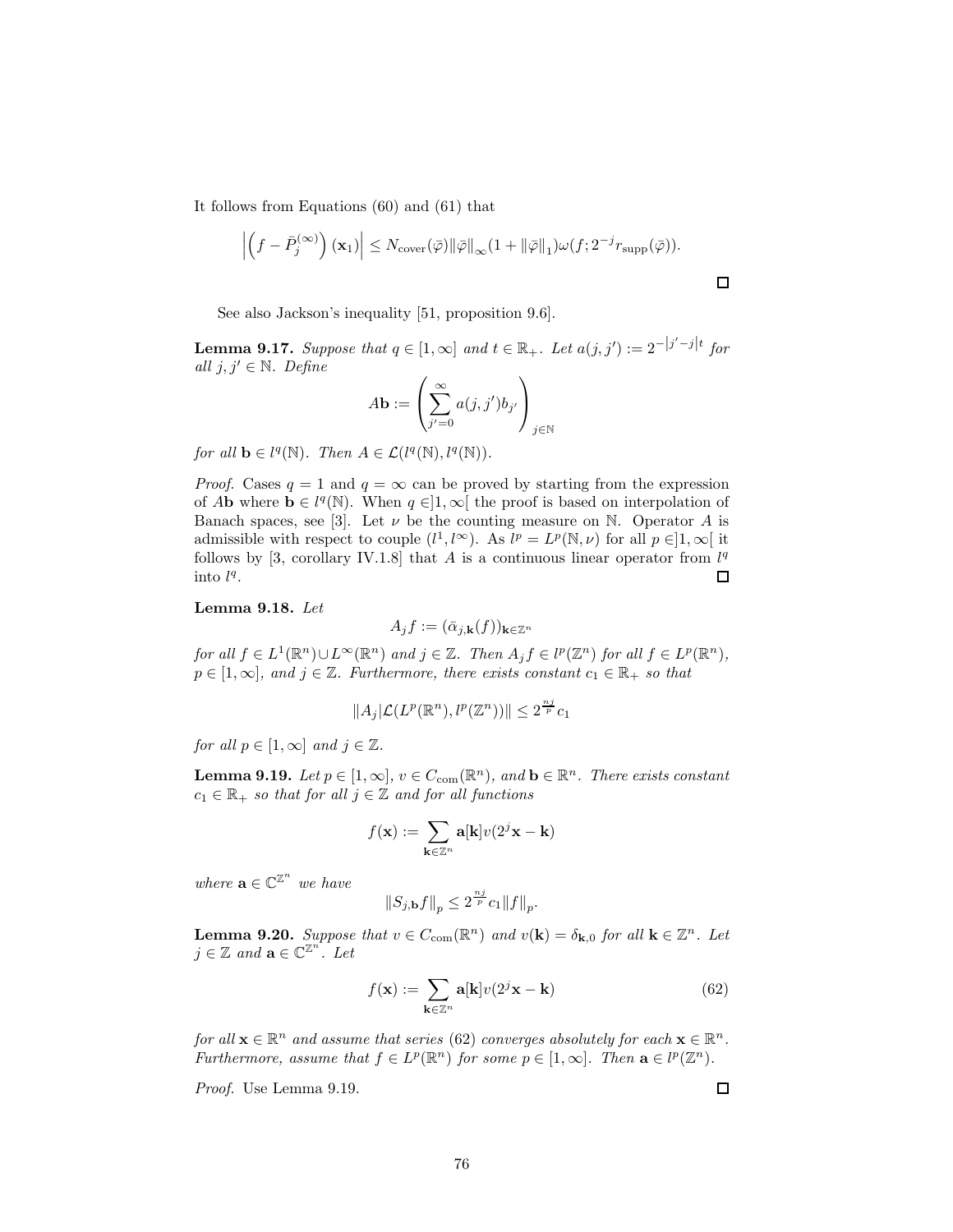**Lemma 9.21.** Suppose that  $v_k \in L^1(\mathbb{R}^n) \cap L^\infty(\mathbb{R}^n)$  for each  $k \in \mathbb{N}$ . Define

$$
\iota_p(\mathbf{a}) := \mathbf{x} \mapsto \sum_{k \in \mathbb{N}} \mathbf{a}[k] v_k(\mathbf{x}) \tag{63}
$$

for all  $\mathbf{a} \in l^p$  and  $p \in [1,\infty]$ . When  $p = 1$  or  $p = \infty$  assume that the series in (63) converges absolutely for all  $\mathbf{a} \in l^p$  and  $\mathbf{x} \in \mathbb{R}^n$ . Then  $\iota_p$  is an operator from  $l^p$  into  $L^p(\mathbb{R}^n)$  for each  $p \in ]1,\infty[$ .

Lemma 9.22. Assume that the following conditions are true.

- $(A1)$  I is a countably infinite set.
- (A2)  $\forall \alpha \in I, j \in \mathbb{Z} : v_{j,\alpha} \in C_{\text{com}}(\mathbb{R}^n)$
- (A3) Either of the following conditions is true:
	- (A3.1) We have  $m(\alpha) \in \mathbb{Z}_+$ ,  $r_{j,\alpha,k} \in \mathbb{C}$ , and  $\mathbf{s}_{j,\alpha,k} \in \mathbb{R}^n$  for all  $\alpha \in I$ ,  $j \in \mathbb{Z}$ , and  $k \in Z(m(\alpha))$ . Furthermore,

$$
\tilde{v}_{j,\alpha} = \sum_{k=1}^{m(\alpha)} r_{j,\alpha,k} \delta\left(\cdot - \mathbf{s}_{j,\alpha,k}\right)
$$

for all  $\alpha \in I$  and  $j \in \mathbb{Z}$ .

- (A3.2) We have  $\tilde{v}_{j,\alpha} \in C_{com}(\mathbb{R}^n)$  for all  $\alpha \in I$  and  $j \in \mathbb{Z}$ . The set  $\{\beta \in I : \operatorname{supp} \tilde{v}_{i,\alpha} \cap \operatorname{supp} v_{i,\beta}\}\$ is finite for each  $\alpha \in I$  and  $j \in \mathbb{Z}$ .
- $(A_4) \ \forall j \in \mathbb{Z}, \alpha \in I, \beta \in I : \langle \tilde{v}_{j,\alpha}, v_{j,\beta} \rangle = \delta_{\alpha,\beta}$
- (A5) The series

$$
\sum_{\alpha\in I}{\bf a}[\alpha]v_{j,\alpha}({\bf x})
$$

converges absolutely for each  $\mathbf{a} \in l^{\infty}(I)$ ,  $j \in \mathbb{Z}$ , and  $\mathbf{x} \in \mathbb{R}^n$ .

Define

$$
\left(\iota_{p,j}\left(\mathbf{a}\right)\right)(\mathbf{x}) := \sum_{\alpha \in I} \mathbf{a}[\alpha] v_{j,\alpha}\left(\mathbf{x}\right)
$$

for all  $\mathbf{a} \in l^p(I)$ ,  $j \in \mathbb{Z}$ ,  $\mathbf{x} \in \mathbb{R}^n$ , and  $p \in \{1, \infty\}$ . Define also  $A_{p,j} := \iota_{p,j}[l^p(I)]$ for all  $p \in \{1, \infty\}$ ,  $j \in \mathbb{Z}$  and  $||f|A_{p,j}|| := ||f||_p$  for all  $p \in \{1, \infty\}$ ,  $j \in \mathbb{Z}$ , and  $f \in A_{p,j}$ . Assume further that the following conditions are true.

(A6)  $\iota_{1,j}$  is a topological isomorphism from  $l^1(I)$  onto  $A_{1,j}$  for each  $j \in \mathbb{Z}$ .

(A7)  $\iota_{\infty,j}$  is a topological isomorphism from  $l^{\infty}(I)$  onto  $A_{\infty,j}$  for each  $j \in \mathbb{Z}$ .

(A8)  $A_{1,j} \subset_{c.s.} L^1(\mathbb{R}^n)$  and  $A_{\infty,j} \subset_{c.s.} L^\infty(\mathbb{R}^n)$  for each  $j \in \mathbb{Z}$ .

$$
(A9) \ \exists_{\text{def}} c_1 \in \mathbb{R}_+ : \forall j \in \mathbb{Z} : ||\iota_{1,j}|| \leq 2^{-nj}c_1
$$

- $(A10) \exists_{def} c_2 \in \mathbb{R}_+ : \forall j \in \mathbb{Z} : ||(i_{1,j})^{-1}|| \leq 2^{nj} c_2$
- $(A11)$   $\exists_{\text{def}} c_3 \in \mathbb{R}_+ : \forall j \in \mathbb{Z} : ||\iota_{\infty,j}|| \leq c_3$
- $(A12) \exists_{\text{def}} c_4 \in \mathbb{R}_+ : \forall j \in \mathbb{Z} : ||(\iota_{\infty,j})^{-1}|| \leq c_4$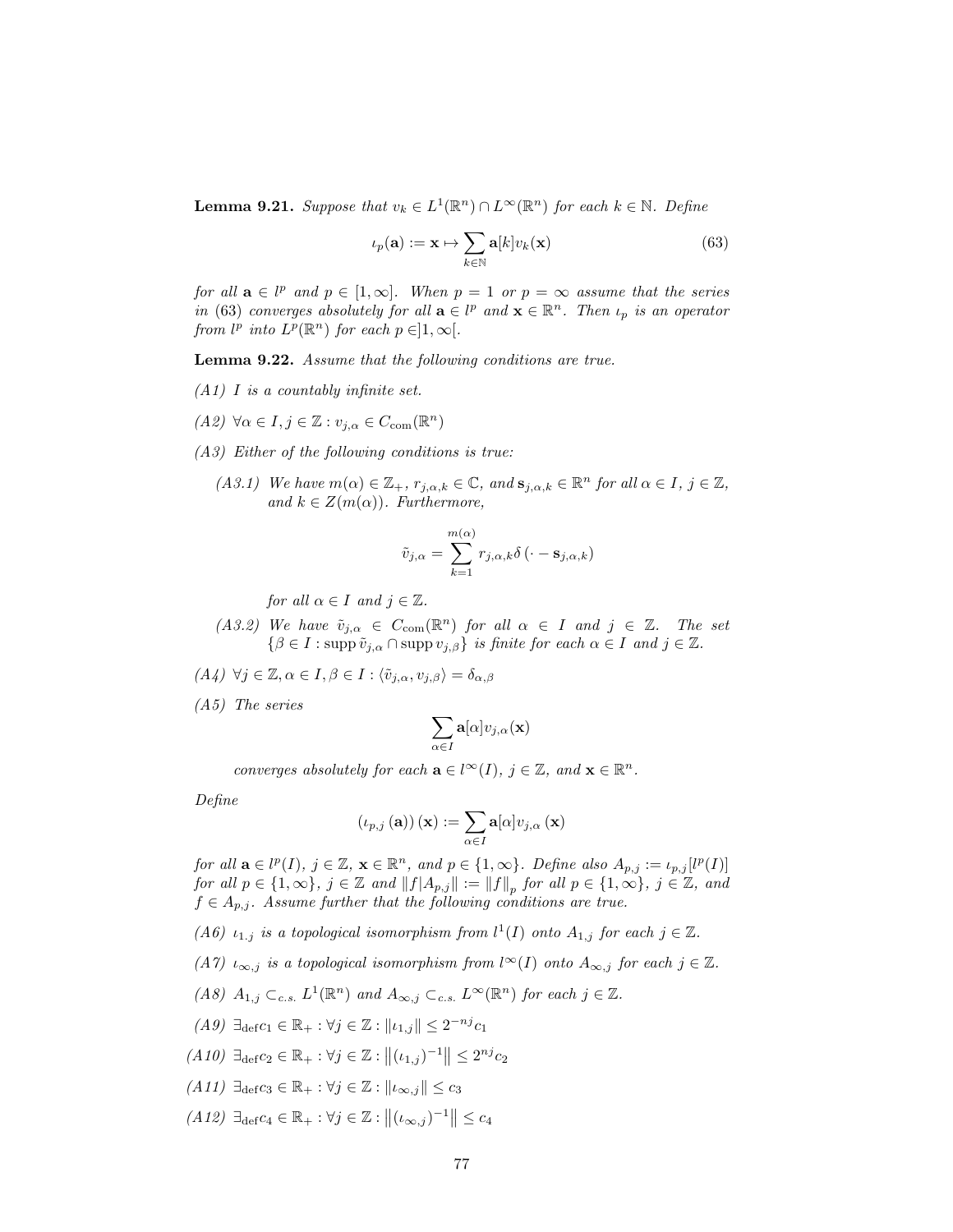Then

(i) Set

$$
\left(\iota_{p,j}\left(\mathbf{a}\right)\right)(\mathbf{x}) := \sum_{\alpha \in I} \mathbf{a}[\alpha] v_{j,\alpha}\left(\mathbf{x}\right)
$$

for all  $\mathbf{a} \in l^p(I), j \in \mathbb{Z}, \mathbf{x} \in \mathbb{R}^n$ , and  $p \in ]1, \infty[$ . Then  $\iota_{p,j}$  is an operator from  $l^p(I)$  into  $L^p(\mathbb{R}^n)$ .

(ii) Define  $A_{p,j} := \iota_{p,j} [l^p(I)]$  for all  $p \in ]1,\infty[$  and  $j \in \mathbb{Z}$ . Now

$$
A_{p,j} =_{\text{tvs}} (A_{1,j}, A_{\infty,j})_{1-\frac{1}{p},p}
$$

for all  $p \in ]1, \infty[$  and  $j \in \mathbb{Z}$ .

(iii) Function  $\iota_{p,j}$  is a topological isomorphism from  $l^p(I)$  onto  $A_{p,j}$  for each  $p \in [1, \infty]$  and  $j \in \mathbb{Z}$ .

$$
(iv) \ \exists c_5 \in \mathbb{R}_+ : \forall p \in ]1, \infty], j \in \mathbb{Z} : \| \iota_{p,j} \| \le \frac{p}{p-1} 2^{-\frac{nj}{p}} c_5
$$
  

$$
(v) \ \exists c_6 \in \mathbb{R}_+ : \forall p \in ]1, \infty], j \in \mathbb{Z} : \left\| \left( \iota_{p,j} \right)^{-1} \right\| \le \frac{p}{p-1} 2^{\frac{n j}{p}} c_6.
$$

Proof.

- (i) This is a consequence of Lemma 9.21.
- (ii) Let  $p_1 \in ]1, \infty[$  and  $j_1 \in \mathbb{Z}$ . Let

$$
\eta := (\iota_{1,j_1}, \iota_{\infty,j_1})_{1-\frac{1}{p_1},p_1}
$$

Suppose first that  $f \in A_{p_1,j_1}$ . Now  $f = \iota_{p_1,j_1}(\mathbf{a})$  for some  $\mathbf{a} \in l^p(I)$ . As

$$
l^{p_1} =_{\rm tvs} \left(l^1,l^\infty\right)_{1-\frac{1}{p_1},p_1}
$$

we have  $\mathbf{a} = \mathbf{b} + \mathbf{c}$  for some  $\mathbf{b} \in l^1(I)$  and  $\mathbf{c} \in l^{\infty}(I)$ . It follows that

$$
f = \iota_{1,j_1}(\mathbf{b}) + \iota_{\infty,j_1}(\mathbf{c}) = \eta(\mathbf{a}) \in (A_{1,j_1}, A_{\infty,j_1})_{1-\frac{1}{p_1},p_1}.
$$

Suppose then that

$$
g \in (A_{1,j_1}, A_{\infty,j_1})_{1-\frac{1}{p_1},p_1}.
$$

Now  $g = w + z$  for some  $w \in A_{1,j_1}$  and  $z \in A_{\infty,j_1}$ . Furthermore,  $w =$  $\iota_{1,j_1}(\mathbf{r})$  for some  $\mathbf{r} \in l^1(I)$  and  $z = \iota_{\infty,j_1}(\mathbf{s})$  for some  $\mathbf{s} \in l^{\infty}(I)$ . We have

$$
g(\mathbf{x}) = \sum_{\alpha \in I} (\mathbf{r}[\alpha] + \mathbf{s}[\alpha]) v_{j_1, \alpha} (\mathbf{x})
$$

for all  $\mathbf{x} \in \mathbb{R}^n$  and it follows that  $g = \eta(\mathbf{r} + \mathbf{s})$ . Hence

$$
\eta^{-1}(g) = \mathbf{r} + \mathbf{s} \in (l^{1}(I), l^{\infty}(I))_{1 - \frac{1}{p_1}, p_1}
$$

from which it follows that  $\mathbf{r} + \mathbf{s} \in l^p(I)$ . Thus  $g = \iota_{p_1,j_1}(\mathbf{r} + \mathbf{s}) \in A_{p_1,j_1}$ .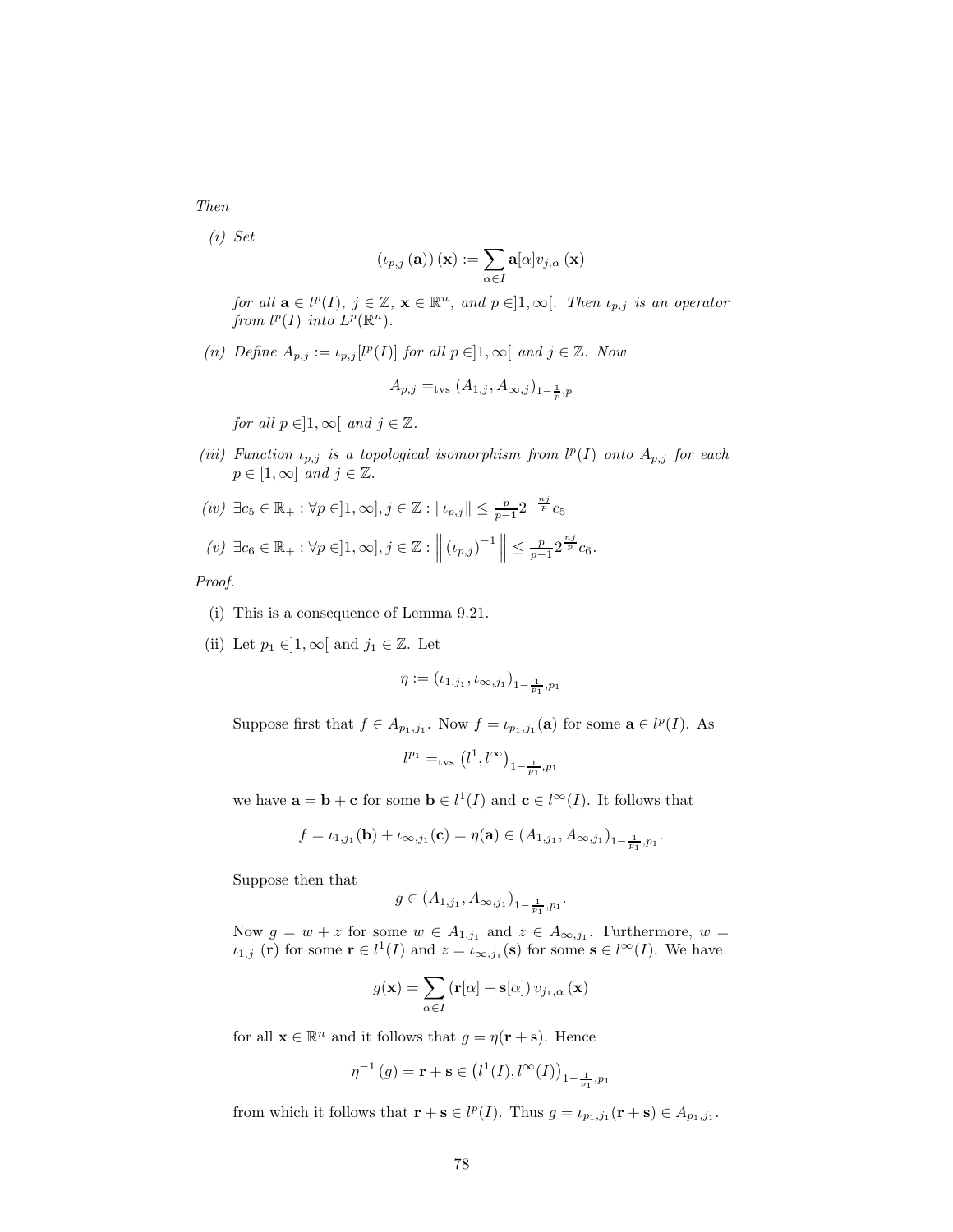(iii) Let  $\mathbf{b} \in l^p(I) \setminus \{0\}$ . There exists  $\alpha_1 \in I$  so that  $\mathbf{b}[\alpha_1] \neq 0$ . If (A3.1) is true we have  $\langle \tilde{v}_{j,\alpha_1}, \iota_{p_1,j_1}(\mathbf{b})\rangle = \mathbf{b}[\alpha_1] \neq 0$ . If  $(A3.2)$  is true we have

$$
J := \{ \beta \in I : \operatorname{supp} \tilde{v}_{j_1, \alpha_1} \cap \operatorname{supp} v_{j_1, \beta} \neq \{0\} \}
$$

and it follows that

$$
\langle \tilde{v}_{j_1,\alpha_1}, \iota_{p_1,j_1}(\mathbf{b}) \rangle = \int_{\mathbf{x} \in \mathbb{R}^n} \tilde{v}_{j_1,\alpha_1}(\mathbf{x}) \left( \sum_{\beta \in J} \mathbf{b}[\beta] v_{j,\beta}(\mathbf{x}) \right) d\tau
$$

$$
= \sum_{\beta \in J} \mathbf{b}[\beta] \langle \tilde{v}_{j_1,\alpha_1}, v_{j,\beta} \rangle
$$

$$
= \mathbf{b}[\alpha_1] \neq 0.
$$

Consequently  $\iota_{p_1,j_1}(\mathbf{b}) \neq 0$ . Hence  $\iota_{p_1,j_1}$  is an injection.

By Lemma 9.21 function  $\iota_{p_1,j_1}$  is continuous. By the Inverse Mapping Theorem function  $\iota_{p_1,j_1}^{-1}$  is continuous. Thus  $\iota_{p_1,j_1}$  is a topological isomorphism from Banach space  $l^{p_1}(I)$  onto Banach space  $A_{p_1,j_1}$ .

(iv) Let  $p_1 \in ]1, \infty[$  and  $j_1 \in \mathbb{Z}$ . Now by Lemma 3.23

$$
\|\iota_{p_1,j_1}\|\leq \frac{p}{p-1}\|\iota_{1,j_1}\|^{\frac{1}{p_1}}\|\iota_{\infty,j_1}\|^{1-\frac{1}{p_1}}\leq c_5\frac{p}{p-1}\cdot 2^{-\frac{n j_1}{p_1}}
$$

where  $c_5 := c_1^{\frac{1}{p_1}} c_3^{1 - \frac{1}{p_1}}$ .

(v) Let  $p_1 \in ]1, \infty[$  and  $j_1 \in \mathbb{Z}$ . Now by Lemma 3.23

$$
\left\| (\iota_{p_1,j_1})^{-1} \right\| \le \frac{p}{p-1} \left\| (\iota_{1,j_1})^{-1} \right\|^{\frac{1}{p_1}} \left\| (\iota_{\infty,j_1})^{-1} \right\|^{1-\frac{1}{p_1}} \le c_6 \frac{p}{p-1} \cdot 2^{\frac{n j_1}{p_1}}
$$
  
where  $c_6 := c_2^{\frac{1}{p_1}} c_4^{1-\frac{1}{p_1}}$ .

**Lemma 9.23.** Let  $f \in C_{com}(\mathbb{R}^n)$ ,  $\mathbf{b} \in \mathbb{R}^n$  and suppose that  $f(\mathbf{k} + \mathbf{b}) = \delta_{\mathbf{k},0}$  for all  $\mathbf{k} \in \mathbb{Z}^n$ . Define

$$
(\iota_j\left(\mathbf{a}\right))\left(\mathbf{x}\right) := \sum_{\mathbf{k}\in\mathbb{Z}^n} \mathbf{a}[\mathbf{k}] f(2^j\mathbf{x} - \mathbf{k})
$$

for all  $\mathbf{a} \in l^1(\mathbb{Z}^n)$  and  $j \in \mathbb{Z}$ . Define also

$$
A_j := \big\{ \iota_j(\mathbf{a}) : \mathbf{a} \in l^1(\mathbb{Z}^n) \big\}
$$

for all  $j \in \mathbb{Z}$  and  $||g|A_j|| := ||g|L^1(\mathbb{R}^n)||$  for all  $g \in A_j$  and  $j \in \mathbb{Z}$ . Then

(i)  $\iota_j$  is a topological isomorphism from  $l^1(\mathbb{Z}^n)$  onto  $A_j$  for each  $j \in \mathbb{Z}$ .

$$
(ii) \ \exists c_1 \in \mathbb{R}_+ : \forall j \in \mathbb{Z} : ||\iota_j|| \le c_1 \cdot 2^{-nj}
$$

$$
(iii) \ \exists c_2 \in \mathbb{R}_+ : \forall j \in \mathbb{Z} : ||(\iota_j)^{-1}|| \le c_2 \cdot 2^{nj}
$$

Proof. Use Lemmas 3.19 and 9.19.

 $\Box$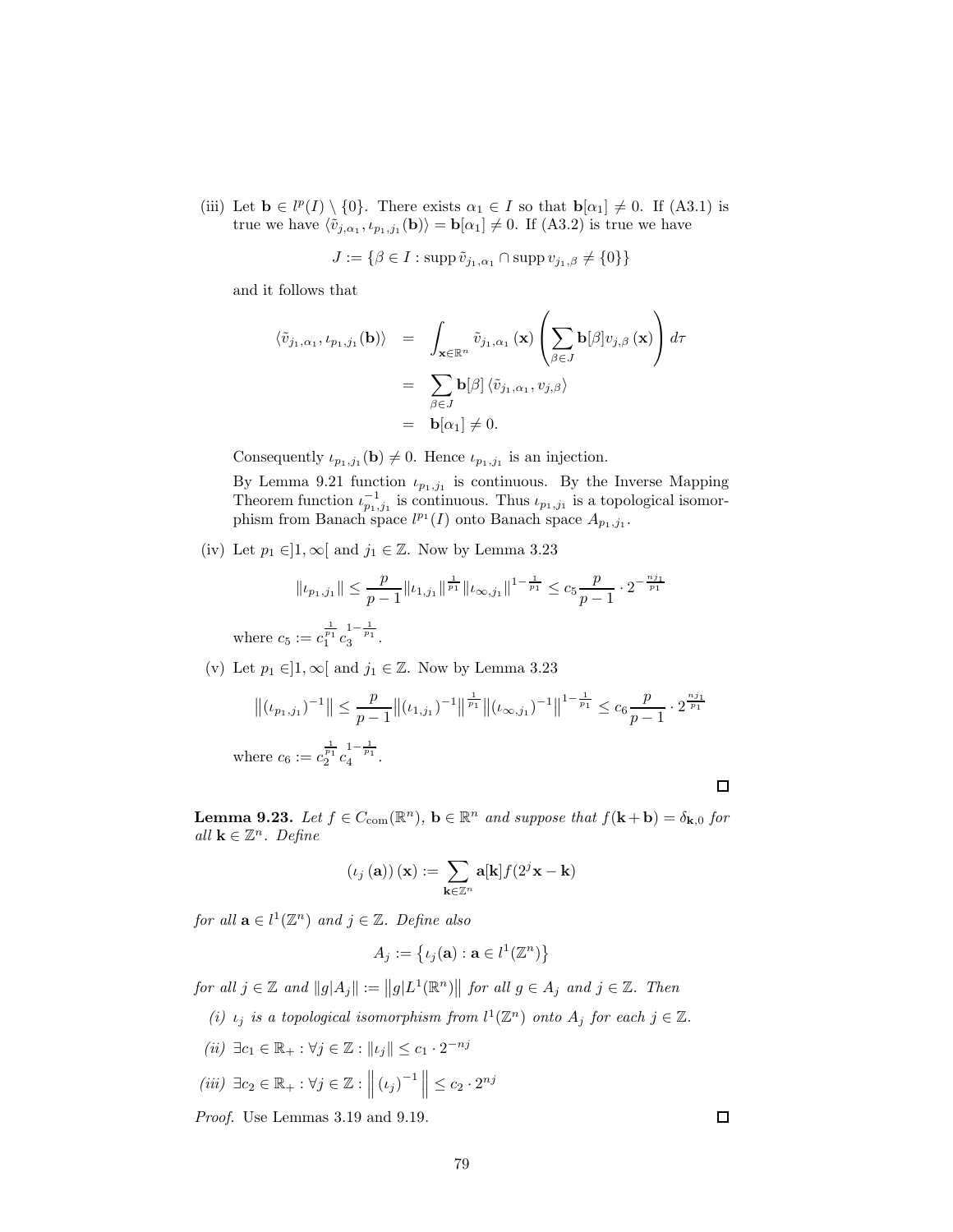Lemma 9.24. Let

$$
\left(\iota_{p,\mathbf{s},j}\left(\mathbf{a}\right)\right)(\mathbf{x}):=\sum_{\mathbf{k}\in\mathbb{Z}^n}\mathbf{a}[\mathbf{k}]\psi_{\mathbf{s},j,\mathbf{k}}^{[n]}(\mathbf{x})
$$

for all  $p \in [1,\infty]$ ,  $\mathbf{s} \in \{0,1\}^n$ ,  $j \in \mathbb{Z}$ ,  $\mathbf{a} \in l^p(\mathbb{Z}^n)$ , and  $\mathbf{x} \in \mathbb{R}^n$ . Then

(i) We have

$$
W_{n,\mathbf{s},j}^{(\mathrm{u})}(p)=_{\mathrm{tvs}}\left(W_{n,\mathbf{s},j}^{(\mathrm{u})}(1),W_{n,\mathbf{s},j}^{(\mathrm{u})}(\infty)\right)
$$

for all  $p \in ]1, \infty[, s \in \{0, 1\}^n, and j \in \mathbb{Z}.$ 

(ii) Function  $\iota_{p,\mathbf{s},j}$  is a topological isomorphism from  $l^p(\mathbb{Z}^n)$  onto  $W_{n,\mathbf{s},j}^{(\mathrm{u})}(p)$  for all  $p \in ]1, \infty[, \mathbf{s} \in \{0, 1\}^n, \text{ and } j \in \mathbb{Z}.$ 

$$
(iii) \ \exists c_1 \in \mathbb{R}_+ : \forall p \in [1, \infty], j \in \mathbb{Z}, \mathbf{s} \in \{0, 1\}^n : \|t_{p, \mathbf{s}, j}\| \le c_1 \cdot c_{\text{interp}}(p) \cdot 2^{-\frac{n j}{p}}
$$

$$
(iv) \ \exists c_2 \in \mathbb{R}_+ : \forall p \in [1, \infty], j \in \mathbb{Z}, \mathbf{s} \in \{0, 1\}^n : \left\| \left(t_{p, \mathbf{s}, j}\right)^{-1} \right\| \le c_2 \cdot c_{\text{interp}}(p) \cdot 2^{\frac{n j}{p}}
$$

Proof. Use Lemmas 3.10, 3.20, 9.22, and 9.23.

**Lemma 9.25.** Let  $\bar{V}_j(p)$  belong to an orthonormal MRA on  $\mathbb{R}^n$ . Define functions  $\iota_{p,j}$  by

$$
\left(\iota_{p,j}\left(\mathbf{a}\right)\right)(\mathbf{x}):=\sum_{\mathbf{k}\in\mathbb{Z}^n}\mathbf{a}[\mathbf{k}]\bar{\varphi}_{j,\mathbf{k}}\left(\mathbf{x}\right)
$$

for all  $\mathbf{a} \in l^p(\mathbb{Z}^n)$ ,  $\mathbf{x} \in \mathbb{R}^n$ ,  $p \in [1, \infty]$ , and  $j \in \mathbb{Z}$ . Then

(i) 
$$
\forall j \in \mathbb{Z}, p \in ]1, \infty[ : \overline{V}_j(p) =_{\text{tvs}} (\overline{V}_j(1), \overline{V}_j(\infty))_{1-\frac{1}{p},p}
$$

- (ii) Function  $\iota_{p,j}$  is a topological isomorphism from  $l^p(\mathbb{Z}^n)$  onto  $\bar{V}_j(p)$  for each  $j \in \mathbb{Z}$  and  $p \in [1,\infty]$ .
- (iii)  $\exists c_1 \in \mathbb{R}_+ : \forall j \in \mathbb{Z}, p \in [1, \infty] : ||\iota_{p,j}|| \leq c_1 \cdot c_{\text{interp}}(p) \cdot 2^{-\frac{nj}{p}}$

$$
(iv) \ \exists c_2 \in \mathbb{R}_+ : \forall j \in \mathbb{Z}, p \in [1, \infty] : \left\| (t_{p,j})^{-1} \right\| \leq c_2 \cdot c_{\text{interp}}(p) \cdot 2^{\frac{n_j}{p}}
$$

Proof. Use Lemmas 3.19, 3.20, and 9.22.

Lemma 9.26. Define functions  $\iota_{p,j}$  by

$$
\left(\iota_{p,j}\left(\mathbf{a}\right)\right)(\mathbf{x}):=\sum_{\mathbf{s}\in J_{+}(n)}\sum_{\mathbf{k}\in\mathbb{Z}^{n}}\mathbf{a}[\mathbf{s},\mathbf{k}]\psi_{\mathbf{s},j,\mathbf{k}}^{[n]}\left(\mathbf{x}\right)
$$

for all  $\mathbf{a} \in l^p(J_+(n) \times \mathbb{Z}^n)$ ,  $\mathbf{x} \in \mathbb{R}^n$ ,  $p \in [1,\infty]$ , and  $j \in \mathbb{Z}$ . Then

(*i*) 
$$
\forall j \in \mathbb{Z}, p \in ]1, \infty[: \left(W_{n,j}^{(u)}(1), W_{n,j}^{(u)}(\infty)\right)_{1-\frac{1}{p}, p} =_{\text{tvs}} W_{n,j}^{(u)}(p) \subset_{c.s.} L^p(\mathbb{R}^n)
$$

- (ii) Function  $\iota_{p,j}$  is a topological isomorphism from  $l^p(J_{+}(n) \times \mathbb{Z}^n)$  onto  $W_{n,j}^{(u)}(p)$ for each  $j \in \mathbb{Z}$  and  $p \in [1, \infty]$ .
- (iii)  $\exists c_1 \in \mathbb{R}_+ : \forall j \in \mathbb{Z}, p \in [1, \infty] : ||\iota_{p,j}|| \leq c_1 \cdot c_{\text{interp}}(p) \cdot 2^{-\frac{nj}{p}}$

 $\Box$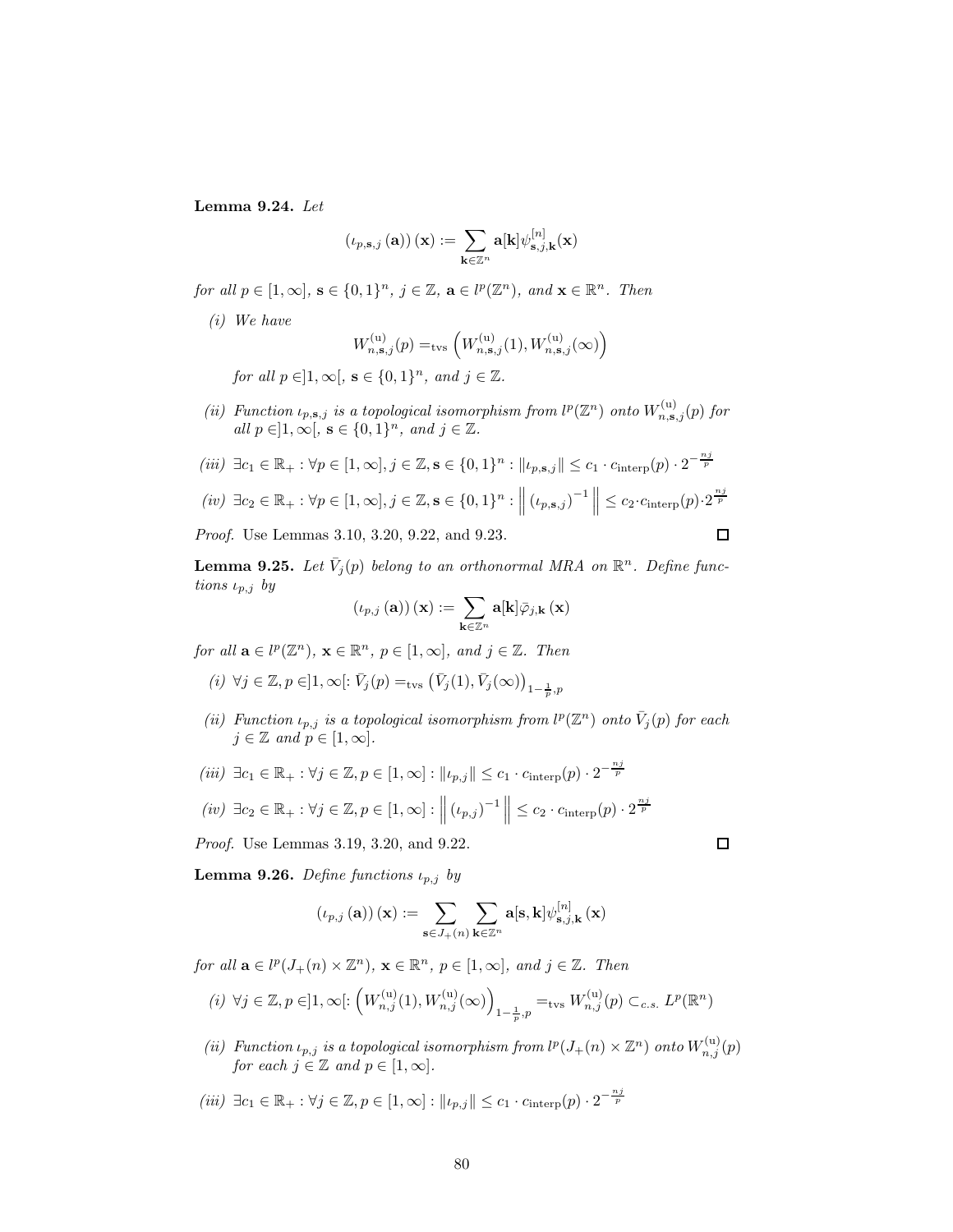$$
(iv) \ \exists c_2 \in \mathbb{R}_+ : \forall j \in \mathbb{Z}, p \in [1, \infty] : \left\| (v_{p,j})^{-1} \right\| \leq c_2 \cdot c_{\text{interp}}(p) \cdot 2^{\frac{nj}{p}}
$$

Proof. Use Lemmas 6.17, 9.19, and 9.22 and Equation (21).

Lemma 9.27. Let  $p \in [1,\infty]$ . Then

$$
\exists c_1 \in \mathbb{R}_+ : \forall j \in \mathbb{Z}, j' \in \mathbb{Z} : j' \geq j \implies \left\| P_{n,j}^{(u)} \right\|_{\bar{V}_{j'}(p)} \leq c_1 \cdot 2^{n(j'-j)/p}.
$$

Proof. Use Lemmas 3.19, 3.23, 9.19, and 9.25.

We have [42]

$$
\forall p \in [1, \infty] : \exists c_1 \in \mathbb{R}_+ : \forall j \in \mathbb{Z} : \left\| \bar{P}_j^{(p)} \right\| \le c_1. \tag{64}
$$

**Lemma 9.28.** Let  $j \in \mathbb{Z}$ ,  $s \in \mathbb{R}_+$ ,  $p \in [1,\infty]$ , and  $q \in [1,\infty]$ . Then  $P_{n,j}^{(u)}f \in$  $V_{n,j}^{(u)}(p)$  for all  $f \in B_{p,q}^{s}(\mathbb{R}^n) \cap C_u(\mathbb{R}^n)$ .

Proof. We have

$$
f = \bar{P}_j^{(p)} f + \sum_{j'=j}^{\infty} \bar{Q}_{j'}^{(p)} f = \bar{P}_j^{(\infty)} f + \sum_{j'=j}^{\infty} \bar{Q}_{j'}^{(\infty)} f
$$

and

$$
\left\|P_{n,j}^{(\mathrm{u})}f\right\|_p \le \left\|P_{n,j}^{(\mathrm{u})}\bar{P}_j^{(p)}f\right\|_p + \sum_{j'=j}^{\infty}\left\|P_{n,j}^{(\mathrm{u})}\bar{Q}_{j'}^{(p)}f\right\|_p \in \mathbb{R}_0.
$$

Consequently  $P_{n,j}^{(u)} f \in L^p(\mathbb{R}^n)$ . By Lemma 9.20 we have

$$
\left(f\left(\frac{\mathbf{k}}{2^j}\right)\right)_{\mathbf{k}\in\mathbb{Z}^n}\in l^p(\mathbb{Z}^n).
$$

Thus  $P_{n,j}^{(u)} f \in V_{n,j}^{(u)}(p)$ .

**Lemma 9.29.** Let  $m \in \mathbb{N}$ ,  $a \in ]0,1]$ , and  $v \in C_{com}(\mathbb{R}^n)$ . Then there exists  $c_1 \in \mathbb{R}_+$  so that for all  $\mathbf{b} \in l^{\infty}(\mathbb{Z}^n)$ ,  $j \in \mathbb{Z}$ , and

$$
f=\mathbf{x}\in\mathbb{R}^n\mapsto\sum_{\mathbf{k}\in\mathbb{Z}^n}\mathbf{b}[\mathbf{k}]v(2^j\mathbf{x}-\mathbf{k})
$$

we have

$$
H(f;m,a) \le c_1 \cdot 2^{j(m+a)} H(v;m,a) \|\mathbf{b}\|_{\infty}.
$$

**Lemma 9.30.** Let  $s \in \mathbb{R}_+ \setminus \mathbb{Z}_+$ ,  $s > 1$ , and  $f \in C^s(\mathbb{R}^n)$ . Let  $m := \lfloor s \rfloor$  and  $a := s - m$ . Let  $\mathbf{x}_0 \in \mathbb{R}^n$ ,  $p_m$  be the mth degree Taylor polynomial at point  $\mathbf{x}_0$ , and  $r_m := f - p_m$ . Then

$$
|r_m(\mathbf{x})| \le \frac{n}{(m-1)!} H(f;m,a) \|\mathbf{x} - \mathbf{x}_0\|^s
$$

for all  $\mathbf{x} \in \mathbb{R}^n$ .

 $\Box$ 

 $\Box$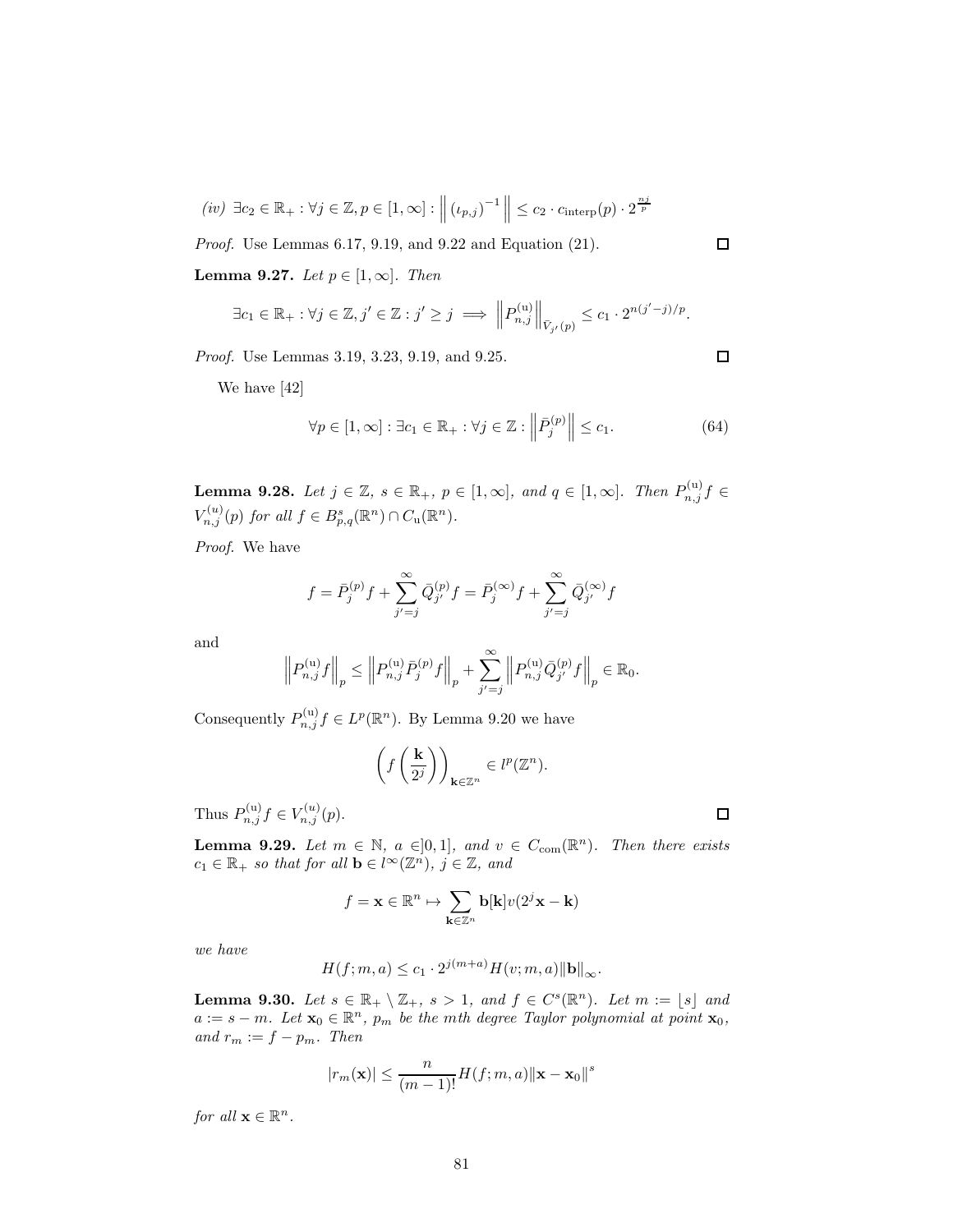See also [23, chapter 10] and [3, chapter V.5].

Lemma 9.31. Assume that the following conditions are true.

- (B1)  $s \in \mathbb{R}_+$  and  $v \in C_{com}(\mathbb{R}^n) \cap C^s(\mathbb{R}^n)$
- (B2) We have  $\tilde{w} \in C_u(\mathbb{R}^n)^*$  and  $w \in C_{com}(\mathbb{R}^n)$ .
- (B3) Either of the following conditions is true:

(B3.1) We have

$$
\tilde{w} = \sum_{k=1}^{m} r_k \delta\left(\cdot - \tilde{s}_k\right)
$$

where  $m \in \mathbb{Z}_+$  and  $r_k \in \mathbb{C}$ .

$$
(B3.2) \ \tilde{w} \in C_{\text{com}}(\mathbb{R}^n).
$$

(B4) We have

$$
\text{supp } v \quad \subset \quad \overline{B}_{\mathbb{R}^n}(0; \rho_1), \quad \rho_1 \in \mathbb{R}_+,
$$
\n
$$
\text{supp } w \quad \subset \quad \overline{B}_{\mathbb{R}^n}(0; \rho_2), \quad \rho_2 \in \mathbb{R}_+,
$$
\n
$$
\text{supp } \tilde{w} \quad \subset \quad \overline{B}_{\mathbb{R}^n}(0; \rho_3), \quad \rho_3 \in \mathbb{R}_+.
$$

(B5) We have

$$
v_{j,\mathbf{k}} = v(2^{j} \cdot -\mathbf{k})
$$
  
\n
$$
w_{j,\mathbf{k}} = w(2^{j} \cdot -\mathbf{k})
$$
  
\n
$$
\tilde{w}_{j,\mathbf{k}} = 2^{nj} \tilde{w}(2^{j} \cdot -\mathbf{k})
$$

where  $\forall j \in \mathbb{Z}$  and  $\mathbf{k} \in \mathbb{Z}^n$ .

- $(B6) \ \ \forall \mathbf{k} \in \mathbb{Z}^n, \ell \in \mathbb{Z}^n, j \in \mathbb{Z}: \langle \tilde{w}_{j, \mathbf{k}}, w_{j, \ell} \rangle = \delta_{\mathbf{k}, \ell}.$
- (B7) Define  $M_{j,k} := \overline{B}_{\mathbb{R}^n}(2^{-j}k; 2^{-j}\rho_3)$  for all  $j \in \mathbb{Z}$  and  $k \in \mathbb{Z}^n$ . We have  $\tilde{z}_{j,\mathbf{k}} \in C(M_{j,\mathbf{k}})^*$  for all  $j \in \mathbb{Z}$ ,  $\mathbf{k} \in \mathbb{Z}^n$ , and

$$
\langle \tilde{w}_{j,\mathbf{k}},f\rangle=\left\langle \tilde{z}_{j,\mathbf{k}},f|_{M_{j,\mathbf{k}}}\right\rangle
$$

for all  $j \in \mathbb{Z}$ ,  $\mathbf{k} \in \mathbb{Z}^n$ , and  $f \in C_u(\mathbb{R}^n)$ .

(B8) When  $j \in \mathbb{Z}$  define linear function  $P_j$  by

$$
\left(P_j f\right)(\mathbf{x}) := \sum_{\mathbf{k} \in \mathbb{Z}^n} \left\langle \tilde{z}_{j,\mathbf{k}}, f|_{M_{j,\mathbf{k}}} \right\rangle w_{j,\mathbf{k}} \left(\mathbf{x}\right)
$$

for all  $\mathbf{x} \in \mathbb{R}^n$ ,  $j \in \mathbb{Z}$ , and  $f \in C(\mathbb{R}^n)$ .

(B9) Define

$$
A_{p,j} := \left\{ \mathbf{x} \in \mathbb{R}^n \mapsto \sum_{\mathbf{k} \in \mathbb{Z}^n} \mathbf{a}[\mathbf{k}] v_{j,\mathbf{k}}(\mathbf{x}) : \mathbf{a} \in l^p(\mathbb{Z}^n) \right\}
$$

$$
||f|A_{p,j}|| := ||f||_p
$$

for all  $p \in [1, \infty]$  and  $j \in \mathbb{Z}$ .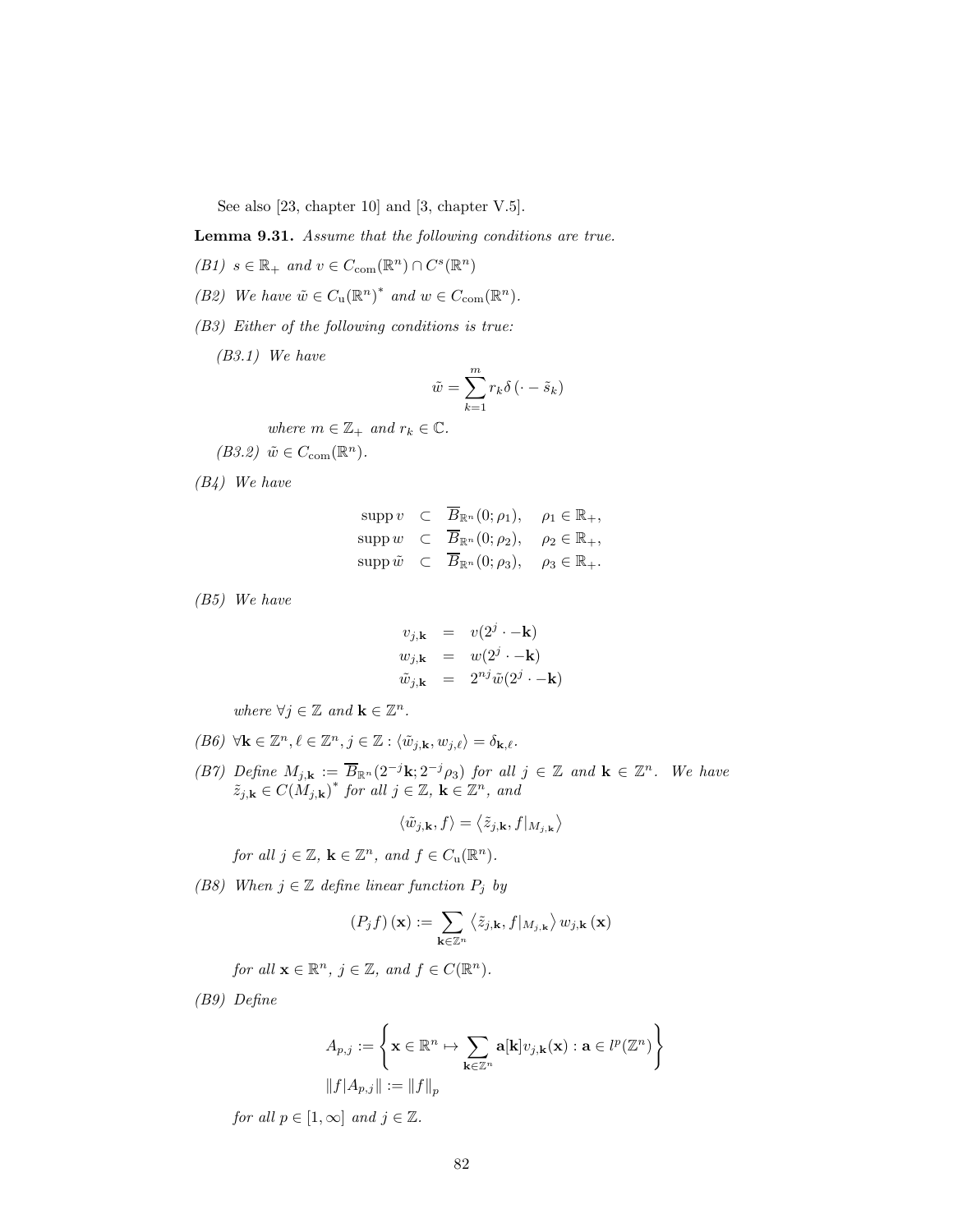(B10) Pair  $(\tilde{w}, w)$  spans all polynomials of n variables and of degree at most  $[s] - 1.$ 

Then

$$
\exists c_1 \in \mathbb{R}_+ : \forall p \in [1, \infty], j \in \mathbb{Z}, j' \in \mathbb{Z} :
$$
  

$$
j' \leq j \implies \sup \left\{ \left\| (I - P_j)f \right\|_p : f \in A_{p,j'}, \left\| f \right\|_p \leq 1 \right\} \leq c_1 \cdot c_{\text{interp}}(p) \cdot 2^{(j'-j)s}.
$$

*Proof.* Suppose first that  $p = \infty$ . Let  $j_1, j'_1 \in \mathbb{Z}$  and  $j'_1 \leq j_1$ . Let  $g \in A_{\infty, j'_1}$  and

$$
g(\mathbf{x}) := \sum_{\mathbf{k} \in \mathbb{Z}^n} \mathbf{b}[\mathbf{k}] v_{j'_1,\mathbf{k}}(\mathbf{x})
$$

for all  $\underline{\mathbf{x}} \in \mathbb{R}^n$ . Let  $\mathbf{x}_0 \in \mathbb{R}^n$ . Let  $J := \{ \mathbf{k} \in \mathbb{Z}^n : w_{j_1, \mathbf{k}}(\mathbf{x}_0) \neq 0 \}$  and  $S_1 := \overline{B}_{\mathbb{R}^n}(\mathbf{x}_0; 2^{-j_1}(\rho_2 + \rho_3)).$  Now  $\#J \leq N_{\text{cover}}(w)$  and  $M_{j_1,\mathbf{k}} \subset S_1$  for all  $k \in J$ . Suppose that  $s \in \mathbb{R}_+ \setminus \mathbb{Z}_+$ . Let  $m := \lfloor s \rfloor$  and  $a := s - m$ . Let t be the mth degree Taylor polynomial of g at  $\mathbf{x}_0$  and  $r := g - t$ . It follows from the polynomial span of  $(\tilde{w}, w)$  that  $(I - P_{j_1})g = r - P_{j_1}r$ . Hence  $((I - P_{j_1})g)$  $P_{j_1}(g)(\mathbf{x}_0) = r(\mathbf{x}_0) - (P_{j_1}r)(\mathbf{x}_0) = -(P_{j_1}r)(\mathbf{x}_0).$  Let  $\ell \in J$  and  $\mathbf{y} \in M_{j_1,\ell}.$ Now  $||\mathbf{y} - \mathbf{x}_0||$  ≤  $2^{-j_1}(\rho_2 + \rho_3)$ . If  $m = 0$  we have  $|r(\mathbf{y})| = |g(\mathbf{y}) - g(\mathbf{x}_0)|$  ≤  $H(g; 0, a) \| \mathbf{y} - \mathbf{x}_0 \|^s \le c_2 H(g; 0, a) \cdot 2^{-js}$ . If  $m > 0$  it follows from Lemma 9.30 that  $|r(\mathbf{y})| = \le c_3 H(g; m, a) ||\mathbf{y} - \mathbf{x}_0||^s \le c_4 H(g; m, a) \cdot 2^{-js}$ . By Lemma 9.29 we have  $H(g;m,a) \leq c_5 \cdot 2^{j's} H(v;m,a) ||\mathbf{b}||_{\infty}$ . We also have  $||\mathbf{b}||_{\infty} \leq c_6 ||g||_{\infty}$ where  $c_6$  does not depend on **b** or g. Thus  $|\langle \tilde{z}_{j_1,\ell}, r |_{M_{j_1,\ell}} \rangle| \leq c_8 H(v; m, a)$ .  $2^{(j'_1 - j_1)s} ||\mathbf{b}||_{\infty} \leq c_9 \cdot 2^{(j'_1 - j_1)s} ||g||_{\infty}$ . Hence

$$
\begin{aligned} \left| \left( \left( I - P_{j_1} \right) g \right) \left( \mathbf{x}_0 \right) \right| &\leq \sum_{\mathbf{k} \in J} \left| \left\langle \tilde{z}_{j_1, \mathbf{k}}, r \right|_{M_{j_1, \mathbf{k}}} \right\rangle \left| \left| w_{j_1, \mathbf{k}} \left( \mathbf{x}_0 \right) \right| \right| \\ &\leq N_{\text{cover}}(w) \|\left\| w \right\|_{\infty} \cdot c_9 \cdot 2^{\left( j_1' - j_1 \right) s} \|g\|_{\infty} . \end{aligned}
$$

Suppose then that  $s \in \mathbb{Z}_+$ . Let t be the  $m-1$  degree Taylor polynomial of g at point  $\mathbf{x}_0$  and  $r := g - t$ . The result follows from

$$
r(\mathbf{y}) = \frac{1}{m!} \sum_{i_1,...,i_m=1}^n f_{i_1,...,i_m} (\mathbf{x}_0 + c(\mathbf{y}) (\mathbf{y} - \mathbf{x}_0)) \prod_{l=1}^m (\mathbf{y}[i_l] - \mathbf{x}_0[i_l]).
$$

We have

$$
supp(I - P_j)v_{j',k} \subset \overline{B}_{\mathbb{R}^n}(2^{-j'}k; 2^{-j}\rho_2 + 2^{-j'}(\rho_1 + \rho_3))
$$
(65)

for all  $j, j' \in \mathbb{Z}$  and  $j' \leq j$ . The result in case  $p = 1$  follows from Equation (65), Lemma 9.23 and from case  $p = \infty$ .

When  $p \in ]1, \infty[$  the result follows from Lemma 9.22 and Banach space in-<br>colation. terpolation.

**Lemma 9.32.** Let  $\sigma, s \in \mathbb{R}_+$ ,  $s > \sigma$ ,  $p \in [1, \infty]$ , and  $q \in [1, \infty]$ . Suppose that  $\varphi^{[n]} \in C^{s}(\mathbb{R}^{n}).$  Then  $\varphi^{[n]} \in B^{\sigma}_{p,q}(\mathbb{R}^{n}).$ 

**Theorem 9.33.** Let  $p \in [1,\infty], q \in [1,\infty], j_0 \in \mathbb{Z}, \sigma \in \mathbb{R}_+$ , and  $n/p <$  $\sigma \langle r_0, L$ et  $\varphi^{[n]}$  be a scaling function of a compactly supported interpolating tensor product MRA of  $C_u(\mathbb{R}^n)$  and  $\overline{\varphi} : \mathbb{R}^n \to \mathbb{C}$  a compactly supported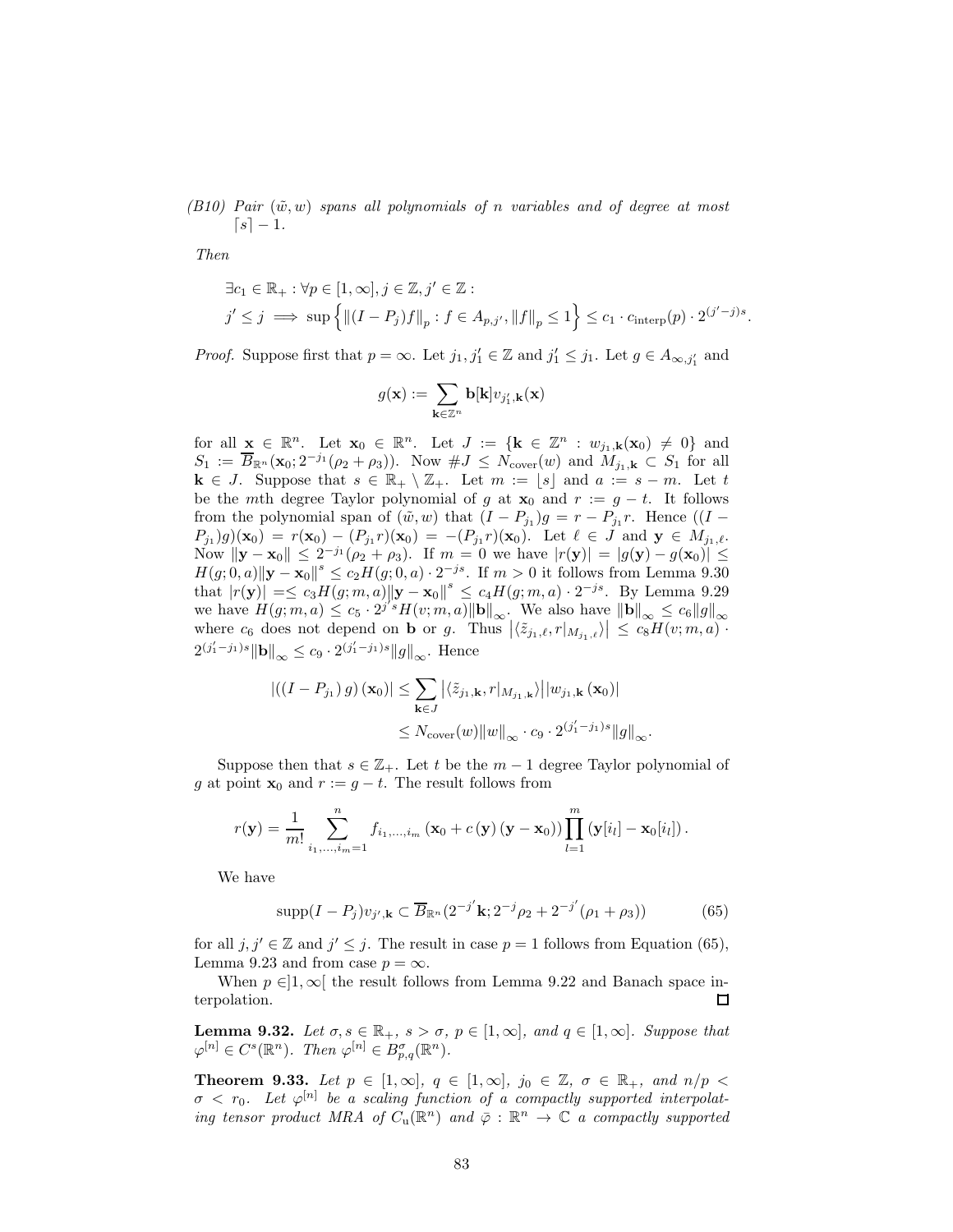and continuous mother scaling function of a  $\lfloor \sigma \rfloor + 1$ )-regular orthonormal wavelet family. Suppose that  $\varphi^{[n]} \in C^{r_0}(\mathbb{R}^n)$ . Suppose also that  $(\tilde{\varphi}^{[n]}, \varphi^{[n]})$ and  $(2^{nj}\bar{\varphi}^*, \bar{\varphi})$  span all polynomials of degree at most  $\lceil \sigma \rceil - 1$ . Let B be the normed space  $B_{p,q}^{\sigma}(\mathbb{R}^n) \cap C_u(\mathbb{R}^n)$  equipped with some Besov space norm. Then  $\|\cdot\|_{B^{\sigma}_{p,q}(\mathbb{R}^n);j_0}^{(i)}$  and  $\|\cdot\|_{B^{\sigma}_{p,q}(\mathbb{R}^n);j_0}^{(o)}$  are equivalent norms on the vector space B and norm  $\|\cdot\|_{B^{\sigma}_{p,q}(\mathbb{R}^n);j_0}^{(i)}$  characterizes B on  $C_u(\mathbb{R}^n)$ .

Proof. Let  $\bar{r}_0 := \lfloor \sigma \rfloor + 1$ . We prove first that  $||f||_{B^{\sigma}_{p,q}(\mathbb{R}^n);j_0}^{(i)} \le c||f||_{B^{\sigma}_{p,q}(\mathbb{R}^n);j_0}^{(o)}$  for all  $f \in B$  and for some  $c \in \mathbb{R}_+$ . Define  $q'$  by

$$
\frac{1}{q'} + \frac{1}{q} = 1.
$$

By Lemma 9.27 there exists  $c_1 \in \mathbb{R}_+$  so that

$$
\left\| P_{n,j}^{(\mathbf{u})} \right\|_{\bar{V}_{j'}(p)} \le c_1 \cdot 2^{n(j'-j)/p} \tag{66}
$$

for all  $j, j' \in \mathbb{Z}, j' \geq j$ . By Lemma 9.31 there exists  $c_2 \in \mathbb{R}_+$  so that

$$
\left\|I - P_{n,j}^{(\mathrm{u})}\right\|_{\bar{V}_{j'}(p)} \le c_2 \cdot c_{\mathrm{interp}}(p) \cdot 2^{(j'-j)\bar{r}_0} \tag{67}
$$

for all  $j, j' \in \mathbb{Z}, j' \leq j$ . Let  $f \in B$ . We have

$$
\left\| P_{n,j_0}^{(u)} f \right\|_p = \left\| P_{n,j_0}^{(u)} \left( \bar{P}_{j_0}^{(p)} f + \sum_{j=j_0}^{\infty} \bar{Q}_j^{(p)} f \right) \right\|_p
$$
  
\n
$$
\leq \left\| P_{n,j_0}^{(u)} \right\|_{\bar{V}_{j_0}(p)} \left\| \bar{P}_{j_0}^{(p)} f \right\|_p + \sum_{j=j_0}^{\infty} \left\| P_{n,j_0}^{(u)} \right\|_{\bar{V}_{j+1}(p)} \left\| \bar{Q}_j^{(p)} f \right\|_p
$$
  
\n
$$
\leq c_3 \left\| \bar{P}_{j_0}^{(p)} f \right\|_p + c_3 \cdot 2^{(n-nj_0)/p} \sum_{j=j_0}^{\infty} 2^{-j(\sigma - \frac{n}{p})} \bar{h}[j]
$$

where  $\bar{\mathbf{h}} := (2^{j\sigma} \|\bar{Q}_j^{(p)}f\|_p)_{j=j_0}^{\infty}$ . Let

$$
c_4 := c_3 \cdot 2^{(n - n j_0)/p} \cdot \left\| \left( 2^{-j'(\sigma - \frac{n}{p})} \right)_{j'=j_0}^{\infty} \right\|_{q'}.
$$

Now

$$
\left\| P_{n,j_0}^{(\mathrm{u})} f \right\|_p \le c_3 \left\| \bar{P}_{j_0}^{(p)} f \right\|_p + c_4 \left\| \bar{\mathbf{h}} \right\|_q \le \max\left\{ c_3, c_4 \right\} \cdot \| f \|_{B_{p,q}^{\sigma}(\mathbb{R}^n); j_0}^{(\mathrm{o})}
$$

where  $c_3$  and  $c_4$  do not depend on f. We have

$$
\left\| Q_{n,j}^{(\mathrm{u})} f \right\|_{p} = \left\| Q_{n,j}^{(\mathrm{u})} \left( \bar{P}_{j_{0}}^{(p)} f + \sum_{j'=j_{0}}^{\infty} \bar{Q}_{j'}^{(p)} f \right) \right\|_{p}
$$
  

$$
\leq \left\| Q_{n,j}^{(\mathrm{u})} \right\|_{\bar{V}_{j_{0}}(p)} \left\| \bar{P}_{j_{0}}^{(p)} f \right\|_{p} + \sum_{j'=j_{0}}^{\infty} \left\| Q_{n,j}^{(\mathrm{u})} \right\|_{\bar{V}_{j'+1}(p)} \left\| \bar{Q}_{j'}^{(p)} f \right\|_{p}
$$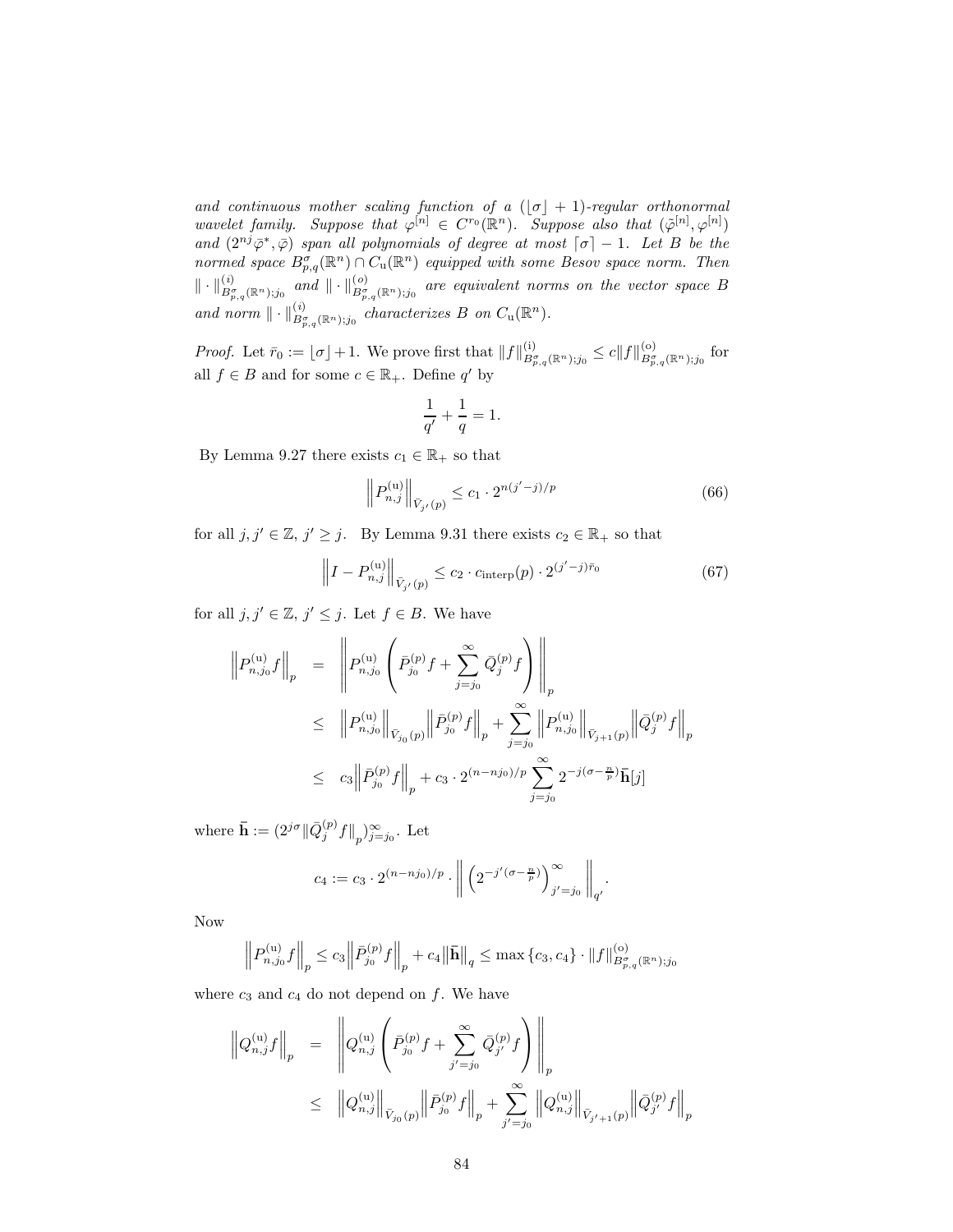for all  $j \in \mathbb{Z}$ ,  $j \geq j_0$ . It follows from Equation (67) that

$$
2^{j\sigma}\Big\|Q_{n,j}^{(\mathrm{u})}\Big\|_{\bar{V}_{j_0}(p)}\Big\|\bar{P}_{j_0}^{(p)}f\Big\|_p\le c_5\cdot 2^{-j(\bar{r}_0-\sigma)}\Big\|\bar{P}_{j_0}^{(p)}f\Big\|_p
$$

for all  $j \in \mathbb{Z}$ ,  $j \ge j_0$ , where  $c_5$  is independent of f. Consequently

$$
\left\| \left( 2^{j\sigma} \left\| Q_{n,j}^{(u)} \right\|_{\bar{V}_{j_0}(p)} \left\| \bar{P}_{j_0}^{(p)} f \right\|_p \right)_{j=j_0}^{\infty} \right\|_q
$$
  
\n
$$
\leq c_5 \left\| \left( 2^{-j(\bar{r}_0 - \sigma)} \right)_{j=j_0}^{\infty} \left\|_q \left\| \bar{P}_{j_0}^{(p)} f \right\|_p
$$
  
\n
$$
= c_6 \left\| \bar{P}_{j_0}^{(p)} f \right\|_p \leq c_6 \|f\|_{B_{p,q}^{\sigma}(\mathbb{R}^n);j_0}^{\left(0, \sigma \right)}.
$$
\n(68)

When  $j' < j$  it follows from Equation (67) that

$$
2^{j\sigma} \|Q_{n,j}^{(\mathrm{u})}\|_{\bar{V}_{j'+1}(p)} \|\bar{Q}_{j'}^{(p)}f\|_{p} \le c_{7} \cdot 2^{-|j'-j|(\bar{r}_{0}-\sigma)}\bar{\mathbf{h}}[j'] \tag{69}
$$

When  $j' \geq j$  it follows from Equation (66) that

$$
2^{j\sigma} \left\| Q_{n,j}^{(\mathrm{u})} \right\|_{\bar{V}_{j'+1}(p)} \left\| \bar{Q}_{j'}^{(p)} f \right\|_{p} \le c_8 \cdot 2^{-|j'-j|(\sigma - \frac{n}{p})} \bar{\mathbf{h}}[j'].
$$
 (70)

Let

$$
w := \min\left\{\sigma - \frac{n}{p}, \bar{r}_0 - \sigma\right\}
$$

and  $c_9 := \max\{c_7, c_8\}$ . Now by Equations (69) and (70)

$$
a := \left\| \left( 2^{j\sigma} \sum_{j'=j_0}^{\infty} \left\| Q_{n,j}^{(u)} \right\|_{\bar{V}_{j'+1}(p)} \left\| \bar{Q}_{j'}^{(p)} f \right\|_p \right)_{j=j_0}^{\infty} \right\|_q
$$
  

$$
\leq c_9 \left\| \left( \sum_{j'=j_0}^{\infty} 2^{-|j'-j|w} \bar{\mathbf{h}}[j'] \right)_{j=j_0}^{\infty} \right\|_q.
$$

It follows from Lemma 9.17 that

$$
a \le c_{10} \|\bar{\mathbf{h}}\|_{q} \le c_{10} \|f\|_{B^{\sigma}_{p,q}(\mathbb{R}^{n});j_{0}}^{(o)}.
$$
\n(71)

where  $c_{10}$  depends only on w and  $j_0$ . By Equations (68) and (71) we have  $||f||_{B^{\sigma}_{p,q}(\mathbb{R}^n);j_0}^{(i)} \leq c_{10} ||f||_{B^{\sigma}_{p,q}(\mathbb{R}^n);j_0}^{(o)}$ 

We prove then that  $||g||_{B_{p,q}^{\sigma}(\mathbb{R}^n);j_0}^{(0)} \leq c||g||_{B_{p,q}^{\sigma}(\mathbb{R}^n);j_0}^{(i)}$  for all  $g \in B$  and for some  $c \in \mathbb{R}_+$ . Now

$$
\left\| P_{n,j_0}^{(\mathrm{u})} g \right\|_p + \sum_{j=j_0}^{\infty} \left\| Q_{n,j}^{(\mathrm{u})} g \right\|_p = \left\| P_{n,j_0}^{(\mathrm{u})} g \right\|_p + \sum_{j=j_0}^{\infty} \left\| 2^{-j\sigma} \cdot 2^{j\sigma} Q_{n,j}^{(\mathrm{u})} g \right\|_p
$$
  

$$
\leq \left\| P_{n,j_0}^{(\mathrm{u})} g \right\|_p + \left\| \left( 2^{j\sigma} \left\| Q_{n,j}^{(\mathrm{u})} g \right\|_p \right)_{j=j_0}^{\infty} \left\| \sum_{q}^{\infty} 2^{-j\sigma} \right\|_p
$$
  

$$
\leq c_{11} \| g \|_{B_{p,q}^{\sigma}(\mathbb{R}^n); j_0}^{(\mathrm{i})} \leq c_{12} \| g \|_{B_{p,q}^{\sigma}(\mathbb{R}^n); j_0}^{(\mathrm{o})} \in \mathbb{R}_0
$$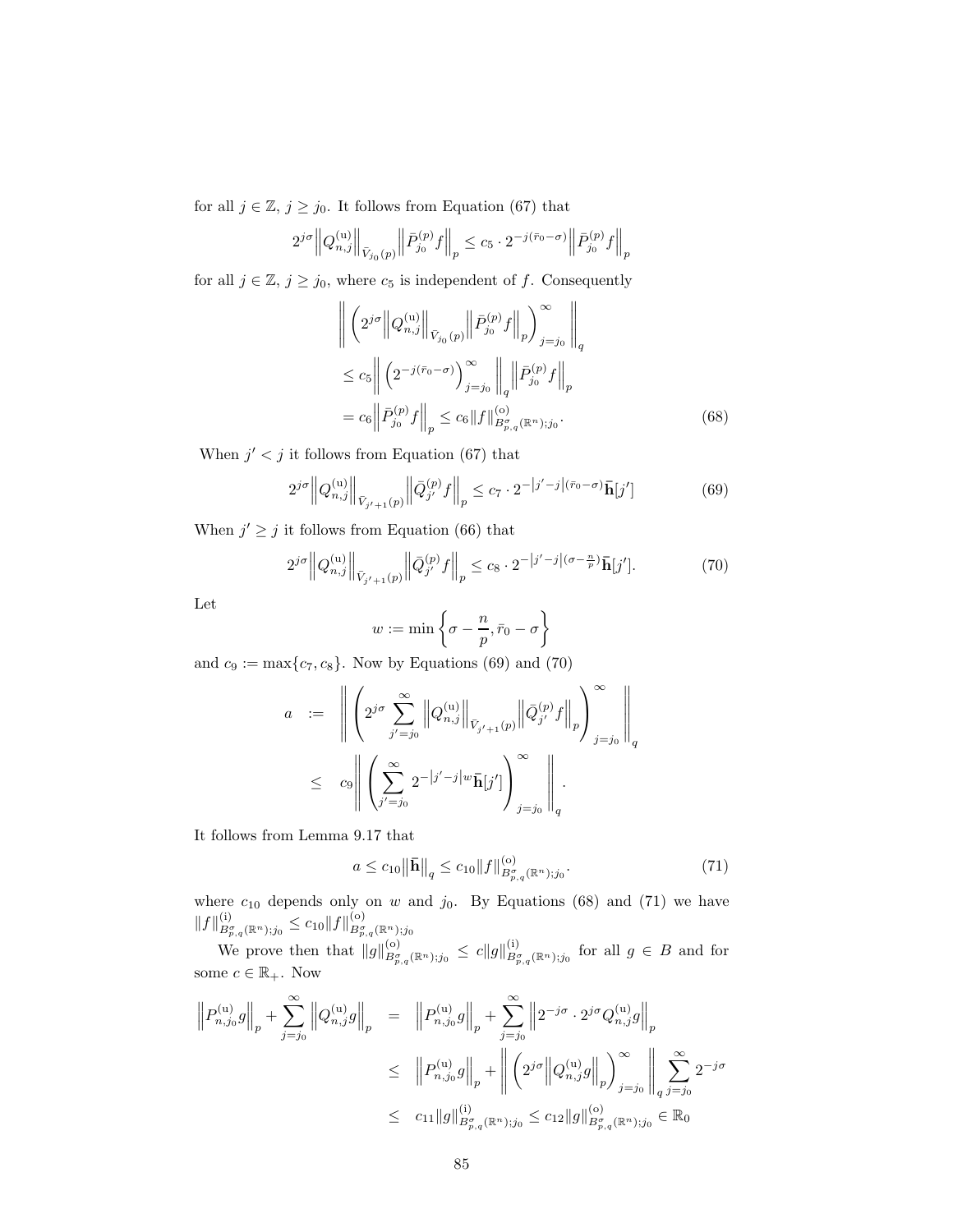where  $c_{11}$  and  $c_{12}$  do not depend on  $g$ . Consequently

$$
P_{n,j_0}^{(u)}g + \sum_{j=j_0}^{m} Q_{n,j}^{(u)}g \to g
$$

in  $L^p(\mathbb{R}^n)$  as  $m \to \infty$ . We have

$$
\begin{aligned}\n\left\|\bar{P}_{j_0}^{(p)}g\right\|_p &= \left\|\bar{P}_{j_0}^{(p)}\left(P_{n,j_0}^{(u)}g + \sum_{j=j_0}^{\infty} Q_{n,j}^{(u)}g\right)\right\|_p \\
&\leq \left\|\bar{P}_{j_0}^{(p)}\right\|\left\|P_{n,j_0}^{(u)}g\right\|_p + \sum_{j'=j_0}^{\infty}\left\|\bar{P}_{j_0}^{(p)}\right\|\left\|Q_{n,j}^{(u)}g\right\|_p \\
&\leq c_{13}\left\|P_{n,j_0}^{(u)}g\right\|_p + c_{13}\sum_{j=j_0}^{\infty} 2^{-j\sigma}h[j] \\
&\leq c_{13}\left\|P_{n,j_0}^{(u)}g\right\|_p + c_{13}\left\|\left(2^{-j\sigma}\right)_{j=j_0}^{\infty}\right\|_{q'}\|\mathbf{h}\|_q \\
&\leq c_{14}\|g\|_{B_{p,q}^{(1)}(\mathbb{R}^n);j_0}^{(i)}\n\end{aligned}
$$

where  $\mathbf{h} := (2^{j\sigma} \|Q_{n,j}^{(u)}g\|_p)_{j=j=1}^{\infty}$ . By Lemma 9.31 there exists  $c_{15} \in \mathbb{R}_+$  so that

$$
\left\| I - \bar{P}_j^{(p)} \right\|_{V_{n,j'}^{(\text{u})}(p)} \le c_{15} \cdot c_{\text{interp}}(p) \cdot 2^{(j'-j)\sigma} \tag{72}
$$

for all  $j, j' \in \mathbb{Z}, j' \leq j$ . Furthermore,

$$
\left\| \bar{Q}_{j}^{(p)} g \right\|_{p} = \left\| \bar{Q}_{j}^{(p)} \left( P_{n,j_{0}}^{(u)} g + \sum_{j'=j_{0}}^{\infty} Q_{n,j'}^{(u)} g \right) \right\|_{p}
$$
  

$$
\leq \left\| \bar{Q}_{j}^{(p)} \right\| \left\| P_{n,j_{0}}^{(u)} g \right\|_{p} + \sum_{j'=j_{0}}^{\infty} \left\| \bar{Q}_{j}^{(p)} \right\| \left\| Q_{n,j'}^{(u)} g \right\|_{p}.
$$

It follows from Equation (72) that

$$
2^{j\sigma} \left\| \bar{Q}_j^{(p)} \right\| \left\| P_{n,j_0}^{(\mathrm{u})} g \right\|_p \leq c_{16} \cdot 2^{-j(r_0 - \sigma)} \left\| P_{n,j_0}^{(\mathrm{u})} g \right\|_p
$$

for all  $j \ge j_0$  where  $c_{16}$  is independent of g. Consequently

$$
\left\| \left( 2^{j\sigma} \left\| \bar{Q}_{j}^{(p)} \right\| \left\| P_{n,j_0}^{(\mathbf{u})} g \right\|_{p} \right)_{j=j_0}^{\infty} \right\|_{q} \leq c_{16} \left\| \left( 2^{-j(r_0-\sigma)} \right)_{j=j_0}^{\infty} \left\|_{q} \left\| P_{n,j_0}^{(\mathbf{u})} g \right\|_{p} \right\|_{p}
$$

$$
= c_{17} \left\| P_{n,j_0}^{(\mathbf{u})} g \right\|_{p} \leq c_{17} \|g\|_{B_{p,q}^{s}(\mathbb{R}^n);j_0}^{(i)}.
$$
(73)

When  $j' < j$  it follows from Equation (72) that

$$
2^{j\sigma} \left\| \bar{Q}_j^{(p)} \right\| \left\| Q_{n,j'}^{(\mathrm{u})} g \right\|_p \le c_{18} \cdot 2^{-|j'-j| (r_0 - \sigma)} \mathbf{h}[j'].
$$
 (74)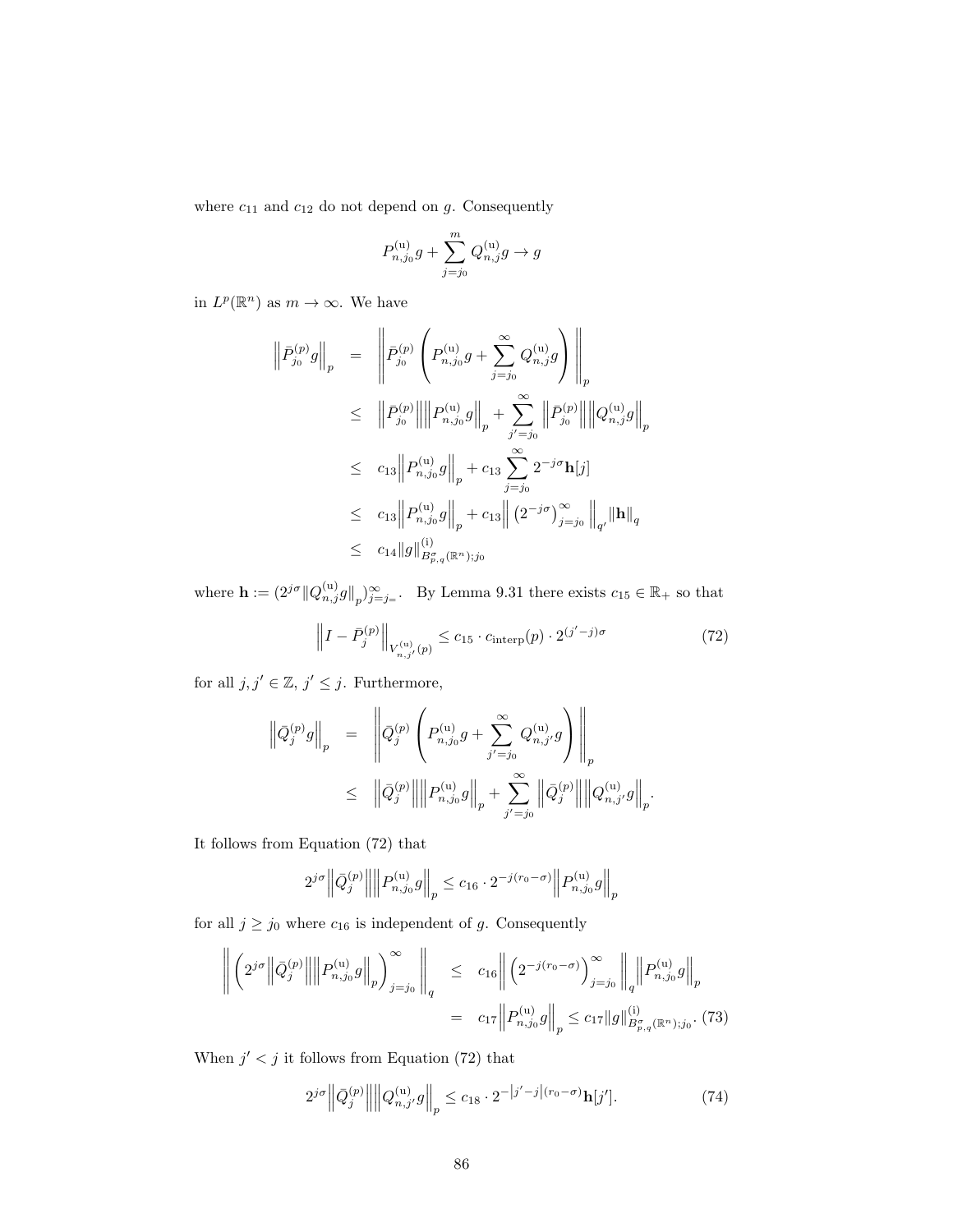When  $j' \geq j$  it follows from uniform boundedness of the projection operators that

$$
2^{j\sigma} \left\| \bar{Q}_j^{(p)} \right\| \left\| Q_{n,j'}^{(\mathbf{u})} g \right\|_p \le c_{19} \cdot 2^{-|j'-j|\sigma} \mathbf{h}[j'].
$$
 (75)

Let

$$
z:=\min\left\{\sigma,r_0-\sigma\right\}.
$$

Now by Equations (74) and (75) we have

$$
b := \left\| \left( \sum_{j'=j_0}^{\infty} 2^{j\sigma} \left\| \bar{Q}_j^{(p)} \right\| \left\| Q_{n,j'}^{(\mathrm{u})} g \right\|_p \right)_{j=j_0}^{\infty} \right\|_q
$$
  

$$
\leq c_{20} \left\| \left( \sum_{j'=j_0}^{\infty} 2^{-|j'-j|z} \mathbf{h}[j'] \right)_{j=j_0}^{\infty} \right\|_q.
$$

It follows from Lemma 9.17 that

$$
b \le c_{21} \|\mathbf{h}\|_{q} \le c_{21} \|f\|_{B^{\sigma}_{p,q}(\mathbb{R}^{n});j_{0}}^{(i)}.
$$
\n(76)

where  $c_{21}$  depends only on z and  $j_0$ . By Equations (73) and (76) we have  $||g||_{B^{\sigma}_{p,q}(\mathbb{R}^n);j_0}^{(0)} \leq c_{22} ||g||_{B^{\sigma}_{p,q}(\mathbb{R}^n);j_0}^{(i)}.$ 

Suppose then that  $||g||_{B^{\sigma}_{p,q}(\mathbb{R}^{n});j_{0}}^{(o)} = \infty$ . Let

$$
A\mathbf{b} := \left(\sum_{j'=j_0}^{\infty} 2^{-|j'-j|z} \mathbf{b}[j']\right)_{j=j_0}^{\infty}, \quad \mathbf{b} \in \mathbb{C}^{\mathbb{N}+j_0}.
$$

Now

$$
\infty = \left\| \left( 2^{j\sigma} \left\| \bar{Q}_j^{(p)} g \right\|_p \right)_{j=j_0}^{\infty} \right\|_q \leq c_{17} \left\| P_{n,j_0}^{(\mathrm{u})} g \right\|_p + c_{20} \|A\mathbf{h}\|_q.
$$

By the continuity of  $A|_{l^q(\mathbb{N}+j_0)}$  we must have  $\|\mathbf{h}\|_q = \infty$ . Consequently

$$
\|g\|_{B^{\sigma}_{p,q}(\mathbb{R}^{n});j_{0}}^{(i)}=\infty.
$$

 $\Box$ 

It is possible to construct an orthonormal compactly supported Daubechies wavelet family with arbitrary high regularity  $\bar{r} \in \mathbb{R}_+$  and polynomial span (number of vanishing moments)  $\bar{d} \in \mathbb{N}$  [9]. Consequently, when  $j_0 \in \mathbb{Z}, \sigma \in \mathbb{R}_+$ ,  $p \in [1,\infty], q \in [1,\infty], n/p < \sigma < r_0, \varphi^{[n]} \in C^{r_0}(\mathbb{R}^n), \text{ and } (\tilde{\varphi}^{[n]}, \varphi^{[n]}) \text{ spans all}$ polynomials of degree at most  $\lceil \sigma \rceil - 1$  function  $\varphi^{[n]}$  defines an equivalent norm  $\| \cdot \|_{B^{\sigma}_{p,q}(\mathbb{R}^n);j_0}^{(i)}\}$  on Banach space B.

**Theorem 9.34.** Let  $p \in [1,\infty]$ ,  $q \in [1,\infty]$ ,  $\sigma \in \mathbb{R}_+$ ,  $j_0 \in \mathbb{Z}$ ,  $r_0 \in \mathbb{R}_+$ , and  $n/p <$  $\sigma < r_0$ . Let  $\varphi^{[n]}$  be a scaling function of a compactly supported interpolating tensor product MRA of  $C_{\mathbf{u}}(\mathbb{R}^n)$  and suppose that  $\varphi^{[n]} \in C^{r_0}(\mathbb{R}^n)$ . Let B be the normed space  $B^{\sigma}_{p,q}(\mathbb{R}^n) \cap C_u(\mathbb{R}^n)$  equipped with some Besov space norm. Then  $\|\cdot\|_{B^{\sigma}_{p,q}(\mathbb{R}^n);j_0}^{(i)}$  and  $\|\cdot\|_{B^{\sigma}_{p,q}(\mathbb{R}^n);j_0}^{(w)}$  are equivalent to the norm of B and they characterize  $B$  on  $C_u(\mathbb{R}^n)$ .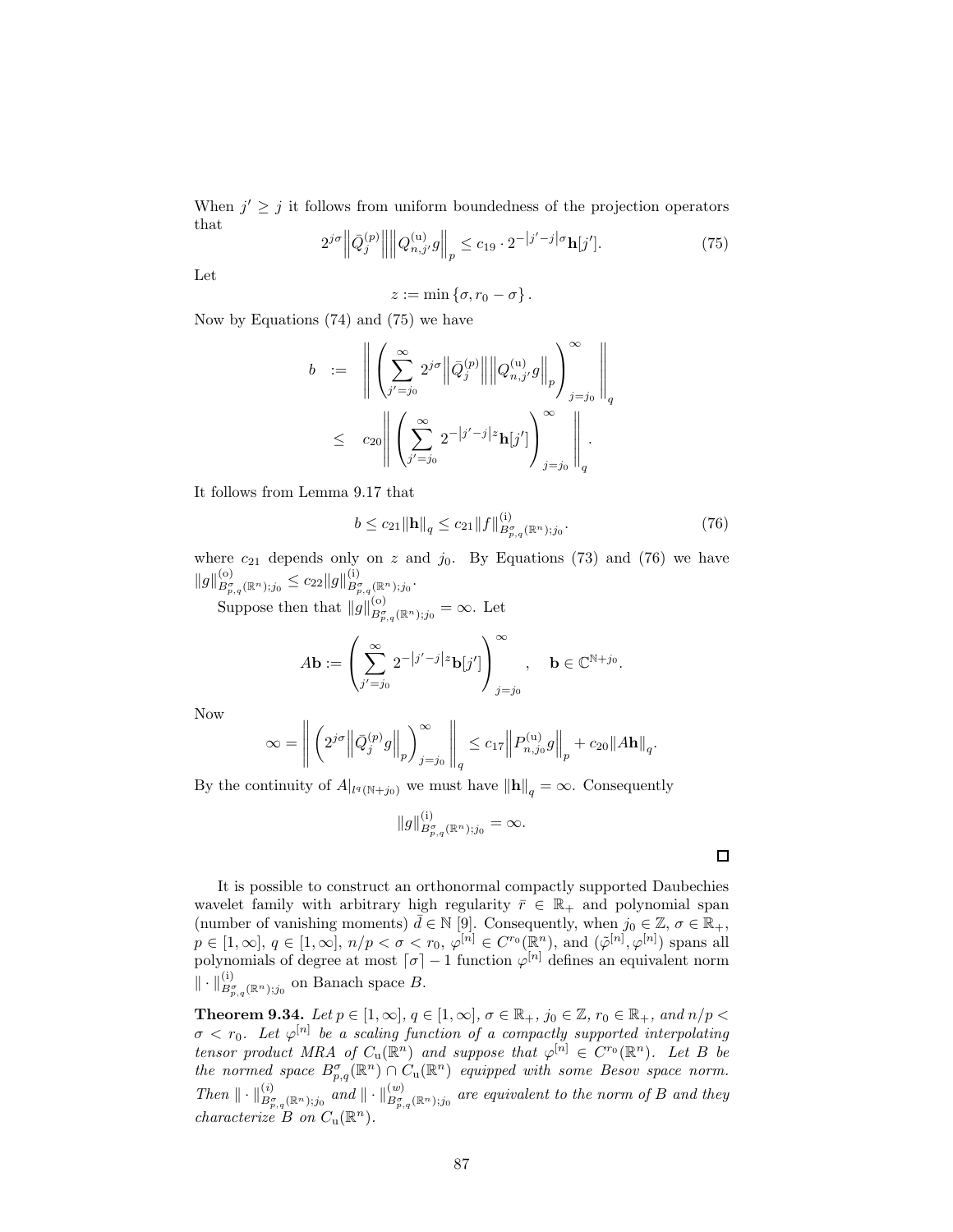Proof. Define

$$
\mathbf{a}_j(f) := \left( \left\langle \tilde{\psi}_{\mathbf{s},j,\mathbf{k}}^{[n]}, f \right\rangle \right)_{\mathbf{s} \in J_+(n), \mathbf{k} \in \mathbb{Z}^n}
$$

where  $f \in B$  and  $j \in \mathbb{Z}$ . By Lemmas 9.24 and 9.26 we get

$$
c_1 \cdot 2^{-\frac{n j_0}{p}} \left\| \left( \left\langle \tilde{\varphi}_{j_0, \mathbf{k}}^{[n]}, f \right\rangle \right)_{\mathbf{k} \in \mathbb{Z}^n} \right\|_p \leq \| P_{n,j_0}^{(u)} f \| \n\leq c_2 \cdot 2^{-\frac{n j_0}{p}} \left\| \left( \left\langle \tilde{\varphi}_{j_0, \mathbf{k}}^{[n]}, f \right\rangle \right)_{\mathbf{k} \in \mathbb{Z}^n} \right\|_p (77)
$$

and

$$
c_3 \cdot 2^{-\frac{n_j}{p}} \|\mathbf{a}_j(f)\|_p \leq \left\|Q_{n,j}^{(\mathbf{u})}f\right\|_p \leq c_4 \cdot 2^{-\frac{n_j}{p}} \|\mathbf{a}_j(f)\|_p
$$

for all  $j \in \mathbb{N} + j_0$  and  $f \in B$ . Consequently

$$
c_3 \left\| \left( 2^{j(\sigma - \frac{n}{p})} \|\mathbf{a}_j(f)\|_p \right)_{j=j_0}^{\infty} \right\|_q \le \left\| \left( 2^{j\sigma} \left\| Q_{n,j}^{(\mathrm{u})} f \right\|_p \right)_{j=j_0}^{\infty} \right\|_q
$$
  

$$
\le c_4 \left\| \left( 2^{j(\sigma - \frac{n}{p})} \|\mathbf{a}_j(f)\|_p \right)_{j=j_0}^{\infty} \right\|_q
$$
(78)

for all  $f \in B$ .

Let  $c_5 := \min\{c_1 \cdot 2^{-nj_0/p}, c_3\}$  and  $c_6 := \max\{c_2 \cdot 2^{-nj_0/p}, c_4\}$ . It follows from Equations (77) and (78) that

$$
c_5\|f\|^{(w)}_{B^{\sigma}_{p,q}(\mathbb{R}^n);j_0}\leq\|f\|^{(i)}_{B^{\sigma}_{p,q}(\mathbb{R}^n);j_0}\leq c_6\|f\|^{(w)}_{B^{\sigma}_{p,q}(\mathbb{R}^n);j_0}
$$

 $\Box$ 

for all  $f \in B$ .

It is possible to construct Deslauriers-Dubuc wavelet families with arbitrary high regularity  $r \in \mathbb{R}_+$  (i.e.  $\varphi^{[n]} \in C^r(\mathbb{R}^n)$ ) and polynomial span  $d \in \mathbb{N}$  [18]. As a direct consequence of Theorems 9.33 and 9.34 norms  $\|\cdot\|_{B^{\sigma}_{p,q}(\mathbb{R}^n);j_0}^{(w)}$  and  $\|\cdot\|_{B^{\sigma}_{p,q}(\mathbb{R}^n);j_0}^{(i)}\|$  are equivalent to the restriction of some norm of Besov space  $B_{p,q}^{\sigma}(\mathbb{R}^n)$  onto the vector space  $B_{p,q}^{\sigma}(\mathbb{R}^n) \cap C_u(\mathbb{R}^n)$  and these norms characterize  $B_{p,q}^{\sigma}(\mathbb{R}^n) \cap C_{\mathbf{u}}(\mathbb{R}^n)$  on  $C_{\mathbf{u}}(\mathbb{R}^n)$ .

## 9.3 Consequences of the Besov Space Norm Equivalence

In particular, the Besov space norm equivalence holds for Hölder spaces  $C^{\sigma}(\mathbb{R}^n)$ for  $\sigma \in \mathbb{R}_+ \setminus \mathbb{Z}$ . When  $n \in \mathbb{Z}_+$ ,  $\sigma \in \mathbb{R}_+$ , and  $q \in [1, \infty]$  we have  $B^{\sigma}_{\infty,q}(\mathbb{R}^n) \subset$  $C_u(\mathbb{R}^n)$  [50, prop. 2.3.2/2(i) and eq.  $(2.3.5/1)$ ].

**Definition 9.35.** When  $n \in \mathbb{Z}_+$  and  $j_0 \in \mathbb{Z}$  define

$$
\Omega(n,j_0) := \{(\mathbf{0}_n, j_0, \mathbf{k}) : \mathbf{k} \in \mathbb{Z}^n\} \cup \bigcup_{j=j_0}^{\infty} \bigcup_{\mathbf{s} \in J_+(n)} \{(\mathbf{s}, j, \mathbf{k}) : \mathbf{k} \in \mathbb{Z}^n\}.
$$

**Theorem 9.36.** Let  $n \in \mathbb{Z}_+$ ,  $\sigma \in \mathbb{R}_+$ , and  $j_0 \in \mathbb{Z}$ . Let  $\varphi^{[n]}$  be a mother scaling function of a compactly supported tensor product MRA of  $C_{\mathrm{u}}(\mathbb{R}^n)$ . Suppose that  $\varphi^{[n]} \in C^r(\mathbb{R}^n)$  for some  $r \in \mathbb{R}_+$ ,  $r > \sigma$ . Then the sequence  $(\psi_{\iota(k)})_{k=0}^{\infty}$  is not a Schauder basis of  $B^{\sigma}_{\infty,\infty}(\mathbb{R}^n) =_{\text{tvs}} \mathcal{Z}^{\sigma}(\mathbb{R}^n)$  with any summing order *i* where *i* is a bijection from  $\mathbb N$  onto  $\Omega(n, j_0)$ .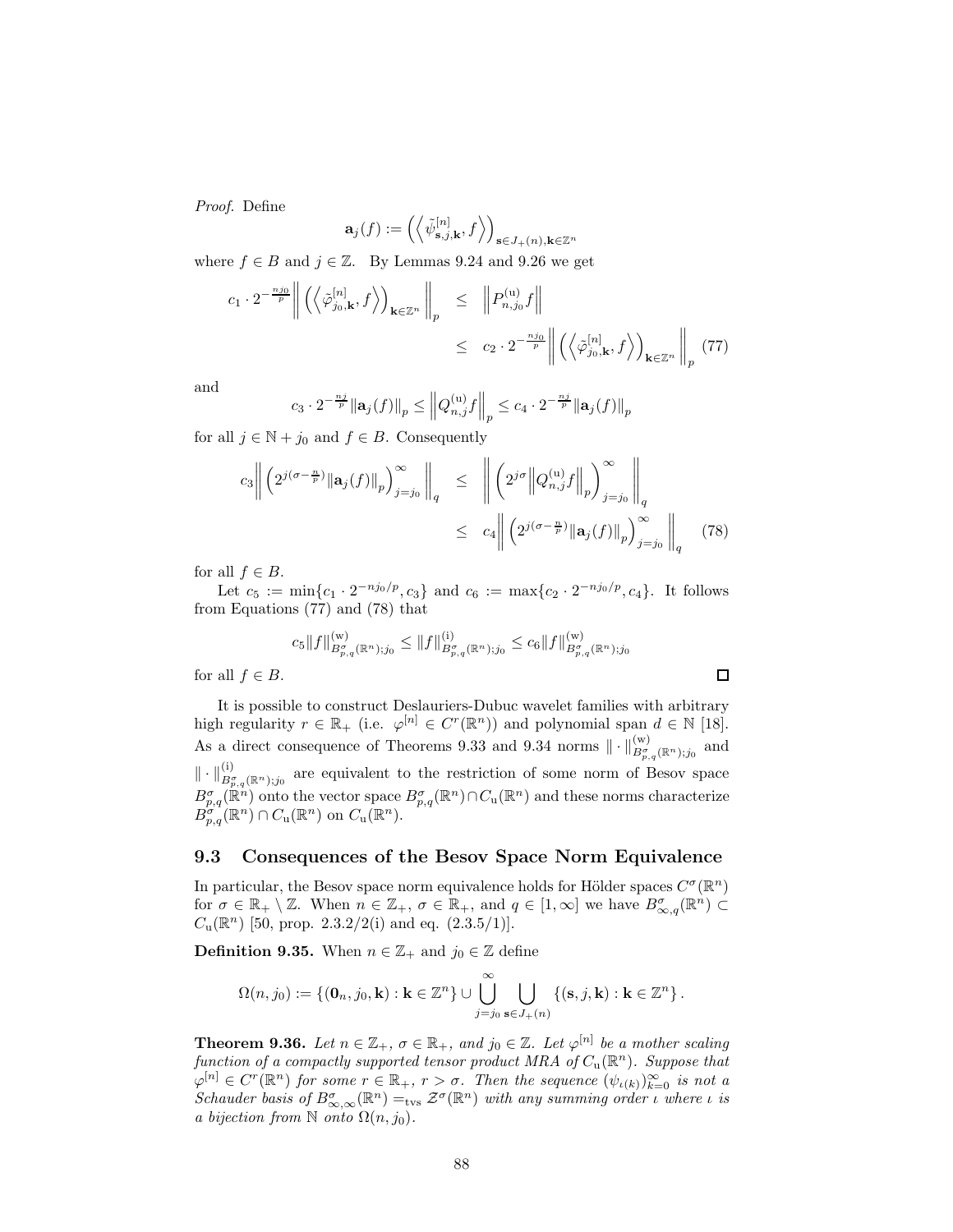*Proof.* Define  $j(\mathbf{a}) = j'$  for all  $\mathbf{a} = (\mathbf{s}', j', \mathbf{k}'), \mathbf{s}' \in \{0, 1\}^n, j' \in \mathbb{Z}$ , and  $\mathbf{k}' \in \mathbb{Z}^n$ . There exists  $r_1 \in \mathbb{Z}_+$  so that  $\text{supp }\varphi^{[n]} \in \overline{B}_{\mathbb{R}^n}(0;r_1)$ . Let  $c := 2r_1 + \lceil 2^{j_0} \rceil (2\lceil \sigma \rceil + \lceil \sigma \rceil + \lceil \sigma \rceil + \lceil \sigma \rceil + \lceil \sigma \rceil + \lceil \sigma \rceil + \lceil \sigma \rceil + \lceil \sigma \rceil + \lceil \sigma \rceil + \lceil \sigma \rceil + \lceil \sigma \rceil + \lceil \sigma \rceil + \lceil \sigma \rceil + \l$ 1) and  $m := [r]$ . Let

$$
\eta(k) := c \cdot 2^{k} k \mathbf{e}_{1}^{[n]}
$$
  
\n
$$
\alpha(k) := (\mathbf{e}_{1}^{[n]}, j_{0} + k, \eta(k))
$$
  
\n
$$
a_{k} := \psi_{\alpha(k)}
$$
  
\n
$$
g_{k} := 2^{-(j_{0} + k)\sigma} a_{k}
$$
  
\n
$$
z := \psi_{\mathbf{e}_{1}^{[n]}}^{[n]}
$$

where  $k \in \mathbb{N}$  and

$$
f_l := \sum_{k=0}^l g_k
$$

where  $l \in \mathbb{N}$ . Let f be the limit of sequence  $(f_l)_{l=0}^{\infty}$  in  $C_0(\mathbb{R}^n)$ . We have

$$
\sum_{k=0}^{\infty} \|g_k\|_{\infty} = \|z\|_{\infty} \sum_{k=0}^{\infty} 2^{-(j_0+k)s} \in \mathbb{R}_+
$$

and hence series  $\sum_{k=0}^{\infty} g_k$  converges absolutely in Banach space  $C_0(\mathbb{R}^n)$ . We also have  $a_k, g_k \in B^{\sigma}_{\infty,\infty}(\mathbb{R}^n)$  for all  $k \in \mathbb{N}$ . Define  $S_{j,\ell}(y) := \overline{B}_{\mathbb{R}^n}(2^{-j}\ell; 2^{-j}r_1 + y)$ . where  $j \in \mathbb{Z}, \ell \in \mathbb{Z}^n$ , and  $y \in \mathbb{R}_0$ . Suppose that  $t_1 \in ]0,1[$ . We have

$$
supp_{\text{set}} \Delta_{\mathbf{h}}^{m} g_{k} = supp_{\text{set}} \Delta_{\mathbf{h}}^{m} a_{k} \subset S_{j_{0}+k, \eta(k)}(m)
$$
\n(79)

for all  $\mathbf{h} \in \overline{B}_{\mathbb{R}^n}(0; t_1)$  and  $k \in \mathbb{N}$ . Furthermore,

$$
S_{j_0+k,\eta(k)}(m) \cap S_{j_0+l,\eta(l)}(m) = \emptyset
$$
\n(80)

for all  $k, l \in \mathbb{N}$  and  $k \neq l$ . Using Equations (79) and (80) we obtain

$$
\omega_{\infty}^{m}(f; t_{1}) \leq \sup \{\omega_{\infty}^{m}(g_{k}; t_{1}) : k \in \mathbb{N}\}.
$$
\n(81)

Furthermore,  $\omega_{\infty}^{m}(a_k; t_1) = \omega_{\infty}^{m}(z; 2^{j_0+k}t_1)$  for all  $k \in \mathbb{N}$ . Consequently

$$
\omega_\infty^m(z; 2^{j_0+k}t_1) \le c_2 \cdot \left(2^{j_0+k}t_1\right)^\sigma
$$

where  $c_2 := ||z||_{B^{\sigma}_{\infty,\infty}(\mathbb{R}^n);m}^{(c)}$ . We also have

$$
\omega_{\infty}^m(g_k; t_1) = 2^{-(j_0+k)\sigma} \omega_{\infty}^m(a_k; t_1) \le c_2 t_1^{\sigma}.
$$

We have  $f \in L^{\infty}(\mathbb{R}^n)$  and by Equation (81)  $\omega_{\infty}^m(f; t_1) \leq c_2 t_1^{\sigma}$ . Thus  $f \in$  $B^{\sigma}_{\infty,\infty}(\mathbb{R}^n)$ .

Suppose that  $(\psi_{\iota(k)})_{j=j_0}^{\infty}$  would be a Schauder basis of  $B^{\sigma}_{\infty,\infty}(\mathbb{R}^n)$ . Then

$$
f = \sum_{k=0}^{\infty} \mathbf{d}[\iota(k)] \psi_{\iota(k)}
$$

for some sequence  $\mathbf{d} \in \mathbb{C}^{\Omega(n,j_0)}$ . Define

$$
\xi_b := \sum_{k=0}^b \mathbf{d}[\iota(k)] \psi_{\iota(k)}
$$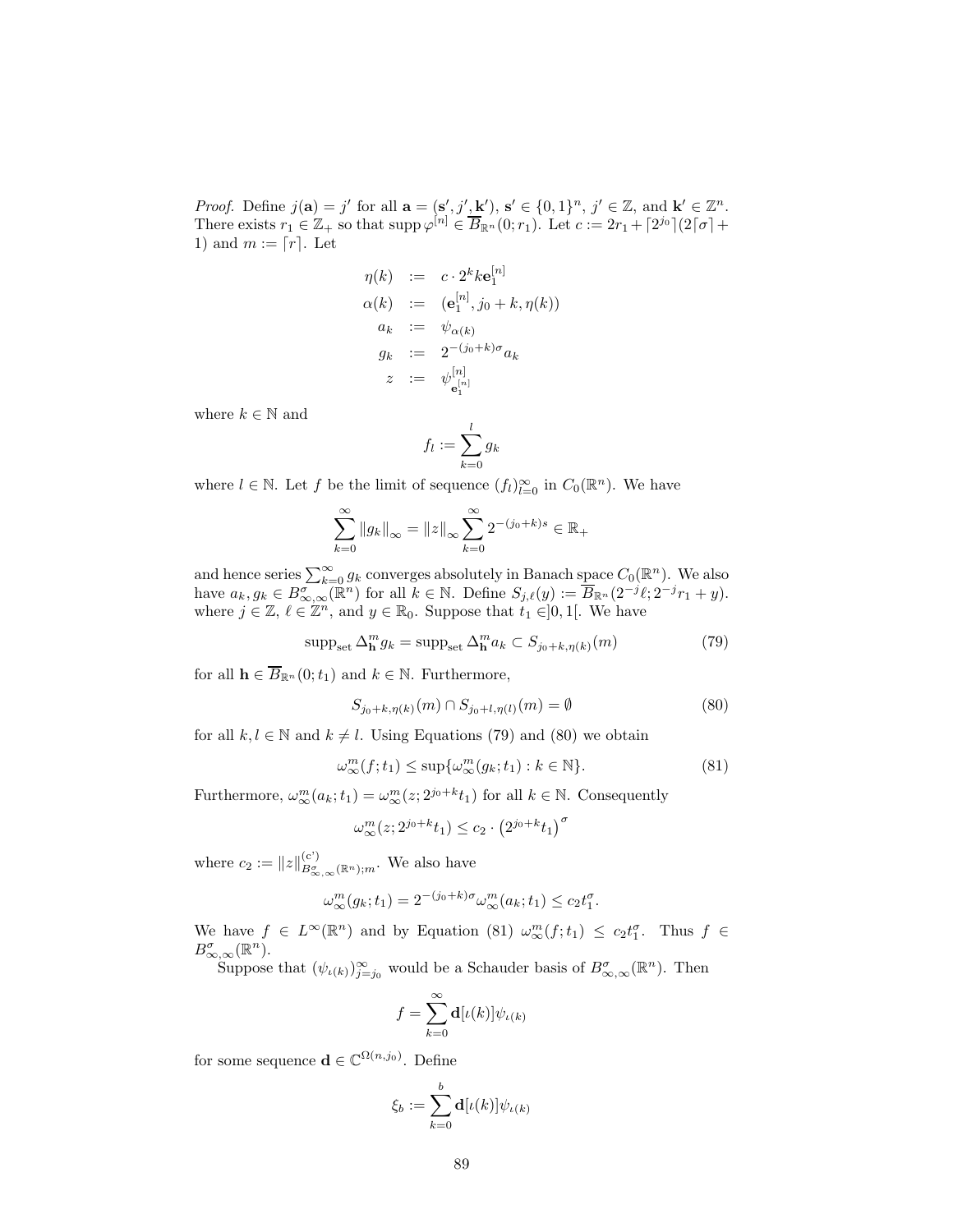where  $\beta \in \mathbb{N}.$  Let  $b_1 \in \mathbb{N}.$  Define

$$
j_1 := \max\{j(\iota(k)) \in \mathbb{Z} : k \in Z_0(b_1)\} + 1.
$$

There exists  $k_1 \in \mathbb{N}$  so that  $\iota(k_1) = \alpha(j_1 - j_0)$ . Now  $j_1 \neq j(\iota(k))$  for all  $k \in Z_0(b_1)$  and consequently  $\iota(k_1) \neq \iota(k)$  for all  $k \in Z_0(b_1)$ . It follows that  $k_1 > b_1$ . Let  $k_2 := j_1 - j_0$ . Now

$$
\iota(k_1) = (\mathbf{e}_1^{[n]}, j_1, c \cdot 2^{k_2} k_2 \mathbf{e}_1^{[n]}).
$$

We have

$$
\left| \langle \tilde{\psi}_{\iota(k_1)}, f - \xi_{b_1} \rangle \right| \leq \left\| \left( \langle \tilde{\psi}_{\mathbf{s},j_1,\mathbf{k}}^{[n]}, f - \xi_{b_1} \rangle \right)_{\mathbf{s} \in J_+(n), \mathbf{k} \in \mathbb{Z}^n} \right\|_{\infty}
$$

and  $\left|\langle \tilde{\psi}_{\iota(k)}^{[n]} \right|$  $\binom{[n]}{\iota(k_1)}, f - \xi_{b_1}$  $\vert = 2^{-(j_0+k_2)\sigma}$ . Hence

$$
1 \leq 2^{(j_0+k_2)\sigma} \left\| \left( \langle \tilde{\psi}_{\mathbf{s},j_1,\mathbf{k}}^{[n]}, f - \xi_{b_1} \rangle \right)_{\mathbf{s} \in J_+(n), \mathbf{k} \in \mathbb{Z}^n} \right\|_{\infty}
$$
  
\n
$$
\leq \left\| \left( 2^{j\sigma} \right\| \left( \langle \tilde{\psi}_{\mathbf{s},j,\mathbf{k}}^{[n]}, f - \xi_{b_1} \rangle \right)_{\mathbf{s} \in J_+(n), \mathbf{k} \in \mathbb{Z}^n} \right\|_{\infty} \right\|_{\infty}
$$
  
\n
$$
\leq ||f - \xi_{b_1}||_{B^{\sigma}_{\infty,\infty}(\mathbb{R}^n); j_0}^{(\mathbf{w})}.
$$

Thus  $\xi_b \nrightarrow f$  in Banach space  $B_{\infty,\infty}^{\sigma}(\mathbb{R}^n)$  as  $b \to \infty$ . Consequently  $(\psi_{\iota(k)})_{j=j_0}^{\infty}$ <br>is not a Schauder basis of  $B_{\infty,\infty}^{\sigma}(\mathbb{R}^n)$ .

**Theorem 9.37.** Let  $n \in \mathbb{Z}_+$ ,  $\sigma \in \mathbb{R}_+$ ,  $q \in [1,\infty[$ , and  $j_0 \in \mathbb{Z}$ . Let  $\varphi^{[n]}$ be a mother scaling function of a compactly supported tensor product MRA of  $C_0(\mathbb{R}^n)$ . Suppose that  $\varphi^{[n]} \in C^r(\mathbb{R}^n)$  for some  $r \in \mathbb{R}_+$ ,  $r > \sigma$ . Then  $\{\psi_\alpha : \alpha \in$  $\Omega(n, j_0)$  is an unconditional basis of Banach space  $B^{\sigma}_{\infty,q}(\mathbb{R}^n) \cap C_0(\mathbb{R}^n)$  equipped with a norm of  $B^{\sigma}_{\infty,q}(\mathbb{R}^n)$  and the coefficient functional corresponding to basis vector  $\psi_{\alpha}$  is  $\tilde{\psi}_{\alpha}$  for each  $\alpha \in \Omega(n, j_0)$ .

Proof. Let

$$
S_j(m) := \{(\mathbf{0}_n, j, \mathbf{k}) : \mathbf{k} \in \mathbb{Z}^n, \|\mathbf{k}\|_2 \le m\}, \quad j \in \mathbb{Z}, m \in \mathbb{N}
$$
  
\n
$$
D_{\mathbf{s},j}(m) := \{(\mathbf{s}, j, \mathbf{k}) : \mathbf{k} \in \mathbb{Z}^n, \|\mathbf{k}\|_2 \le m\}, \quad \mathbf{s} \in \{0, 1\}^n, j \in \mathbb{Z}, m \in \mathbb{N}
$$
  
\n
$$
D_j(m) := \bigcup_{\mathbf{s} \in J_+(n)} D_{\mathbf{s},j}(m), \quad j \in \mathbb{Z}, m \in \mathbb{N}.
$$

Let

$$
m_1 := \min\{m \in \mathbb{N} : \forall \mathbf{k} \in \mathbb{Z}^n : (\|\mathbf{k}\|_{\infty} > m \implies \forall \mathbf{s} \in \{0, 1\}^n : \tilde{g}_{\mathbf{s}, \mathbf{k}}^{[n]} = 0)\}
$$
  
\n
$$
m_2 := [m_1\sqrt{n}]
$$
  
\n
$$
A(k) := S_{j_0}(2^{j_0}k) \cup \bigcup_{l=j_0}^{j_0+k-1} D_l(m_2 + 2^{j_0+k}k), \quad k \in \mathbb{Z}_+.
$$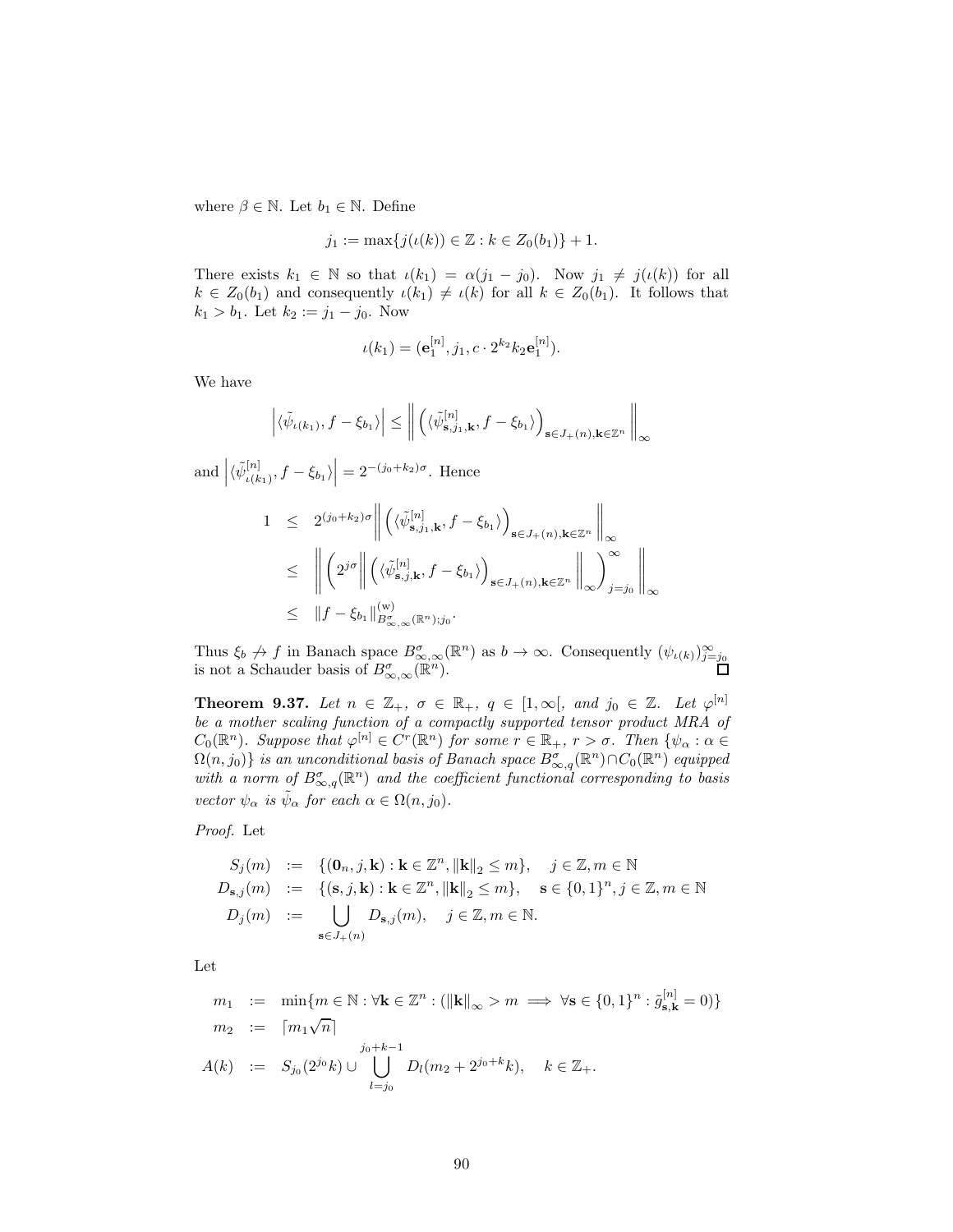Define  $\mathbf{s}(\mathbf{a}) = \mathbf{s}'$ ,  $j(\mathbf{a}) = j'$ , and  $\mathbf{k}(\mathbf{a}) = \mathbf{k}'$  for all  $\mathbf{a} = (\mathbf{s}', j', \mathbf{k}')$ ,  $\mathbf{s}' \in \{0, 1\}^n$ ,  $j' \in \mathbb{Z}$ , and  $\mathbf{k}' \in \mathbb{Z}^n$ . Let  $f \in B^{\sigma}_{\infty,q}(\mathbb{R}^n) \cap C_0(\mathbb{R}^n)$ . Let  $\eta : \mathbb{N} \to \Omega(n, j_0)$  be a bijection. Let  $\beta_{\alpha} := \langle \tilde{\psi}_{\alpha}, f \rangle$  for all  $\alpha \in \Omega(n, j_0)$ . Define

$$
\beta_{\alpha}^{(m)} := \begin{cases} \langle \tilde{\psi}_{\alpha}, f \rangle; & \alpha \notin \eta[Z_0(m)] \\ 0; & \text{otherwise} \end{cases}
$$

for all  $m \in \mathbb{N}$  and  $\alpha \in \Omega(n, j_0)$ . Define

$$
\xi_m := \sum_{\alpha \in \Omega(n,j_0)} \beta_{\alpha}^{(m)} \psi_{\alpha}
$$

for all  $m \in \mathbb{N}$ . There exists  $c_1 \in \mathbb{R}_+$  so that

$$
\left| \langle \tilde{\psi}_{\alpha}, f \rangle \right| \leq c_1 \| f \|_{\infty} \tag{82}
$$

for all  $f \in C_0(\mathbb{R}^n)$  and  $\alpha \in \Omega(n, j_0)$ .

Let  $h \in \mathbb{R}_+$ . Choose  $j_1 \in \mathbb{Z}$ ,  $j_1 > \max\{j_0, 0\}$  so that

$$
\left\| \left( 2^{j\sigma} \right\| \left( \left\langle \tilde{\psi}_{\mathbf{s},j,\mathbf{k}}^{[n]}, f \right\rangle \right)_{\mathbf{s} \in J_+(n), \mathbf{k} \in \mathbb{Z}^n} \right\|_{\infty} \right\|_{j=j_1} \left\|_q < \frac{h}{4}.
$$
 (83)

Choose  $r_1 \in \mathbb{R}_+$  so that

$$
\sup\{|f(\mathbf{x})| : \mathbf{x} \in \mathbb{R}^n, \|\mathbf{x}\| \ge r_1\} < \frac{h}{2^{n+2+j_1\sigma}(j_1-j_0)c_1}
$$
(84)

and let  $m_3 := \max\{j_1 - j_0, \lceil r_1 \rceil\}.$ 

Choose  $m_4 \in \mathbb{Z}_+$  so that  $A(m_3) \subset \eta[Z_0(m_4)]$ . Suppose that  $j_2 \in \mathbb{Z}$ ,  $j_0 \leq$  $j_2 < j_1$ . Let  $l \in \mathbb{Z}, l > m_4$ , and  $j(\eta(l)) = j_2$ . If  $s(\eta(l)) = \mathbf{0}_n$  we have  $j(\eta(l)) = j_0$ and  $\|\mathbf{k}(\eta(l))\|_2 > 2^{j_0}m_3 \ge 2^{j_0}r_1$  from which it follows that

$$
\left| \left\langle \tilde{\psi}_{\eta(l)}, f \right\rangle \right| = \left| f\left(\frac{\mathbf{k}(\eta(l))}{2^{j^0}}\right) \right| < \frac{h}{4}.
$$

Consequently

$$
\left\| (\beta_{\mathbf{0}_n,j_0,\mathbf{k}}^{(m_4)})_{\mathbf{k}\in\mathbb{Z}^n} \right\|_{\infty} < \frac{h}{4}.\tag{85}
$$

.

Suppose then that  $\mathbf{s}(\eta(l)) \neq \mathbf{0}_n$ . Now  $\|\mathbf{k}(\eta(l))\|_2 > m_2 + 2^{j_0+m_3}m_3$  from which it follows that  $\forall \ell \in \mathbb{Z}^n : ||\ell||_{\infty} \leq m_1 \implies ||\mathbf{k}(\eta(\ell)) + \ell||_2 \geq 2^{j_0 + m_3} m_3$ . We have  $2^{j_0+m_3} > 2^{j_2}$  and  $\forall \ell \in \mathbb{Z}^n : ||\ell||_{\infty} \leq m_1 \implies ||\mathbf{k}(\eta(l)) + \ell||_2 > 2^{j_2} m_3 \geq 2^{j_2} r_1$ By Equations (82) and (84) we have

$$
\left| \langle \tilde{\psi}_{\eta(l)}, f \rangle \right| < \frac{h}{2^{n+2+j_1\sigma}(j_1-j_0)}.
$$

Hence

$$
\left\| \left( \beta_{\mathbf{s}(\eta(l)),j_2,\mathbf{k}}^{(m_4)} \right)_{\mathbf{k} \in \mathbb{Z}^n} \right\|_{\infty} < \frac{h}{2^{n+2+j_1\sigma}(j_1-j_0)}.
$$

from which it follows that

$$
2^{j_2\sigma}\Bigg\|\left(\beta^{(m_4)}_{{\bf s}(\eta(l)),j_2,{\bf k}}\right)_{{\bf k}\in\mathbb{Z}^n}\Bigg\|_{\infty}<\frac{h}{2^{n+2}(j_1-j_0)}
$$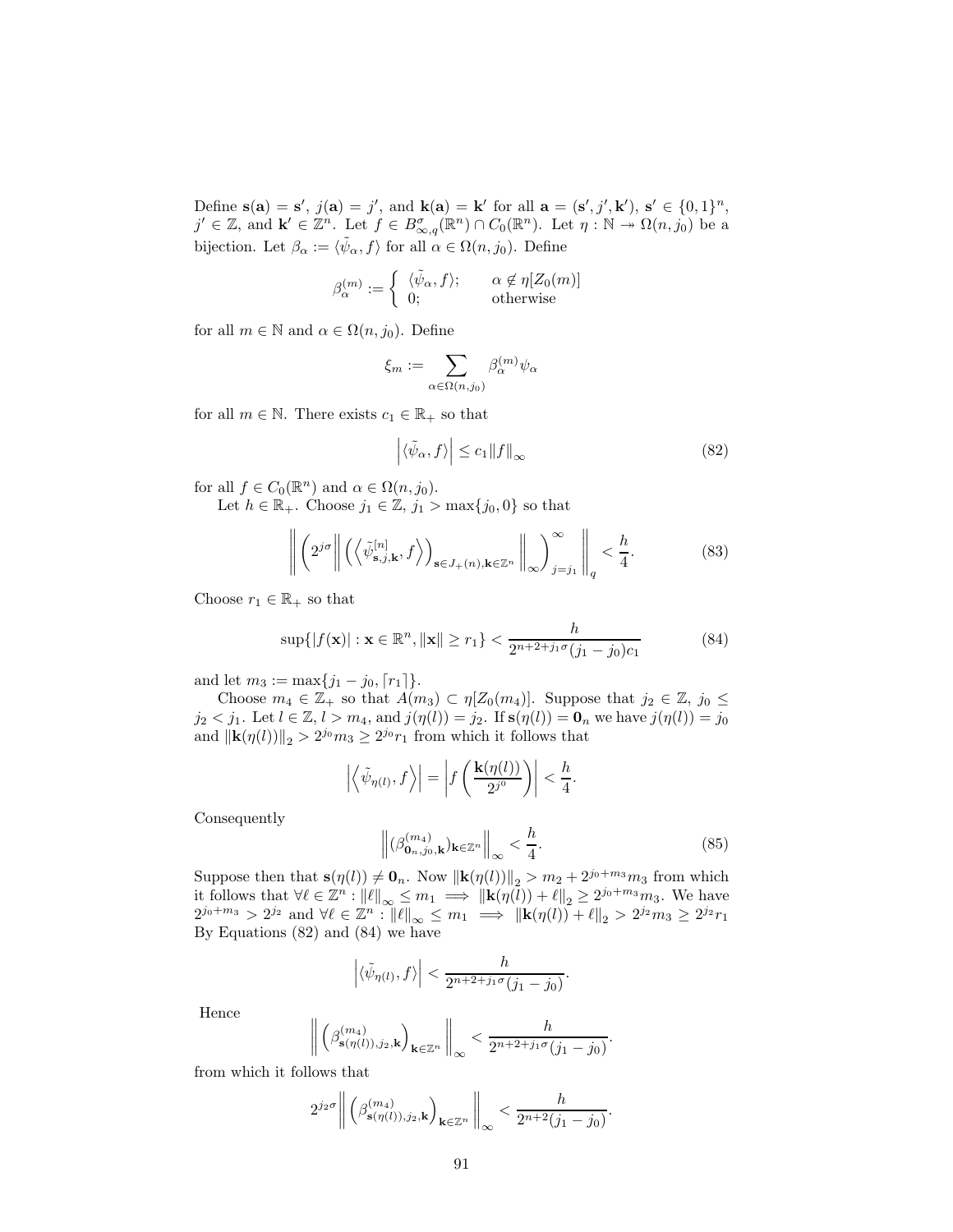Consequently

$$
\left\| \left( 2^{j\sigma} \right\| \left( \beta_{\mathbf{s},j,\mathbf{k}}^{(m_4)} \right)_{\mathbf{s} \in J_+(n),\mathbf{k} \in \mathbb{Z}^n} \right\|_{\infty} \right)^{j_1 - 1} \left| l^q(j_0 + \mathbb{N}) \right\|
$$
  

$$
< \left( \left( \frac{h}{2^{n+2}(j_1 - j_0)} \right)^q (j_1 - j_0) \right)^{\frac{1}{q}}
$$
  

$$
< \frac{1}{4}h.
$$
 (86)

Thus by Equations (83) and (86)

$$
\begin{split}\n&\left\|\left(2^{j\sigma}\right\|\left(\beta_{\mathbf{s},j,\mathbf{k}}^{(m_{4})}\right)_{\mathbf{s}\in J_{+}(n),\mathbf{k}\in\mathbb{Z}^{n}}\right\|_{\infty}\right)_{j=j_{0}}^{\infty}\left|l^{q}(j_{0}+\mathbb{N})\right\|^{q} \\
&=\left\|\left(2^{j\sigma}\right\|\left(\beta_{\mathbf{s},j,\mathbf{k}}^{(m_{4})}\right)_{\mathbf{s}\in J_{+}(n),\mathbf{k}\in\mathbb{Z}^{n}}\right\|_{\infty}\right)^{j_{1}-1}\left|l^{q}(\{j_{0},\ldots,j_{1}-1\})\right\|^{q} \\
&+\left\|\left(2^{j\sigma}\right\|\left(\beta_{\mathbf{s},j,\mathbf{k}}^{(m_{4})}\right)_{\mathbf{s}\in J_{+}(n),\mathbf{k}\in\mathbb{Z}^{n}}\right\|_{\infty}\right)_{j=j_{1}}^{\infty}\left|l^{q}(j_{1}+\mathbb{N})\right\|^{q} \\
&<\left(\frac{h}{4}\right)^{q}+\left(\frac{h}{4}\right)^{q}=\frac{2}{4^{q}}h^{q}.\n\end{split}
$$

It follows that

$$
\left\| \left( 2^{j\sigma} \right\| \left( \beta_{\mathbf{s},j,\mathbf{k}}^{(m_4)} \right)_{\mathbf{s} \in J_+(n),\mathbf{k} \in \mathbb{Z}^n} \left\|_{\infty} \right)_{j=j_0}^{\infty} \left| l^q(j_0 + \mathbb{N}) \right| \right| < \frac{h}{2}.
$$
 (87)

By Equations (85) and (87) we have  $\|\xi_{m_4}\|_{B^{\sigma}_{\infty,q}(\mathbb{R}^n);j_0}^{(w)} < h$ . Hence  $\|\xi_m\|_{B^{\sigma}_{\infty,q}(\mathbb{R}^n);j_0}^{(w)} \to$ 0 as  $m \to \infty$ . It follows that

$$
\left\| \sum_{l=0}^{\infty} \beta_{\eta(l)}^{(m)} \psi_{\eta(l)} \middle| B_{\infty,q}^{\sigma}(\mathbb{R}^n) \right\| = \left\| \sum_{l=m+1}^{\infty} \beta_{\eta(l)} \psi_{\eta(l)} \middle| B_{\infty,q}^{\sigma}(\mathbb{R}^n) \right\| \to 0
$$

as  $m \to \infty$ . Using Definition 2.19 we get  $\|\xi_m|C_0(\mathbb{R}^n)\| \to 0$  as  $m \to \infty$ . We also have

$$
s_m:=\sum_{l=0}^m\beta_{\eta(l)}\psi_{\eta(l)}\to g\in B^{\sigma}_{\infty,q}(\mathbb{R}^n)
$$

from which it follows that  $||g - s_m| B^{\sigma}_{\infty,q}(\mathbb{R}^n) || \to 0$  (use some equivalent norm of the Besov space) as  $m \to \infty$ . It follows from Definition 2.19 that  $||g - s_m|C_0(\mathbb{R}^n)|| \to$ 0 as  $m \to \infty$ . Hence  $g \in C_0(\mathbb{R}^n)$  and  $s_m \to g$  in  $C_0(\mathbb{R}^n)$  as  $m \to \infty$ . If we had  $g \neq f$  we would have  $\langle \tilde{\psi}_{\gamma}, f - g \rangle = \langle \tilde{\psi}_{\gamma}, f \rangle - \langle \tilde{\psi}_{\gamma}, g \rangle \neq 0$  for some  $\gamma \in \Omega(n, j_0)$ . Now  $\gamma = \eta(l_0)$  for some  $l_0 \in \mathbb{N}$  and  $\langle \tilde{\psi}_{\eta(l_0)}, g \rangle = \beta_{\eta(l_0)} = \langle \tilde{\psi}_{\eta(l_0)}, f \rangle$ , which is a contradiction. Hence  $f = g$ .

**Theorem 9.38.** Let  $n \in \mathbb{Z}_+$  and  $j_0 \in \mathbb{Z}$ . Let  $\sigma \in \mathbb{R}_+$ ,  $p \in [1, \infty]$ , and  $q \in [1, \infty]$ . Let  $\varphi^{[n]}$  be a mother scaling function of a compactly supported tensor product MRA of  $C_u(\mathbb{R}^n)$ . Suppose that  $\varphi^{[n]} \in C^r(\mathbb{R}^n)$  for some  $r \in \mathbb{R}_+$ ,  $r > \sigma$ . Let  $f \in B^{\sigma}_{p,q}(\mathbb{R}^n)$ . Then

$$
f(\mathbf{x}) = \sum_{\alpha \in \Omega(n,j_0)} \langle \tilde{\psi}_{\alpha}, f \rangle \psi_{\alpha}(\mathbf{x})
$$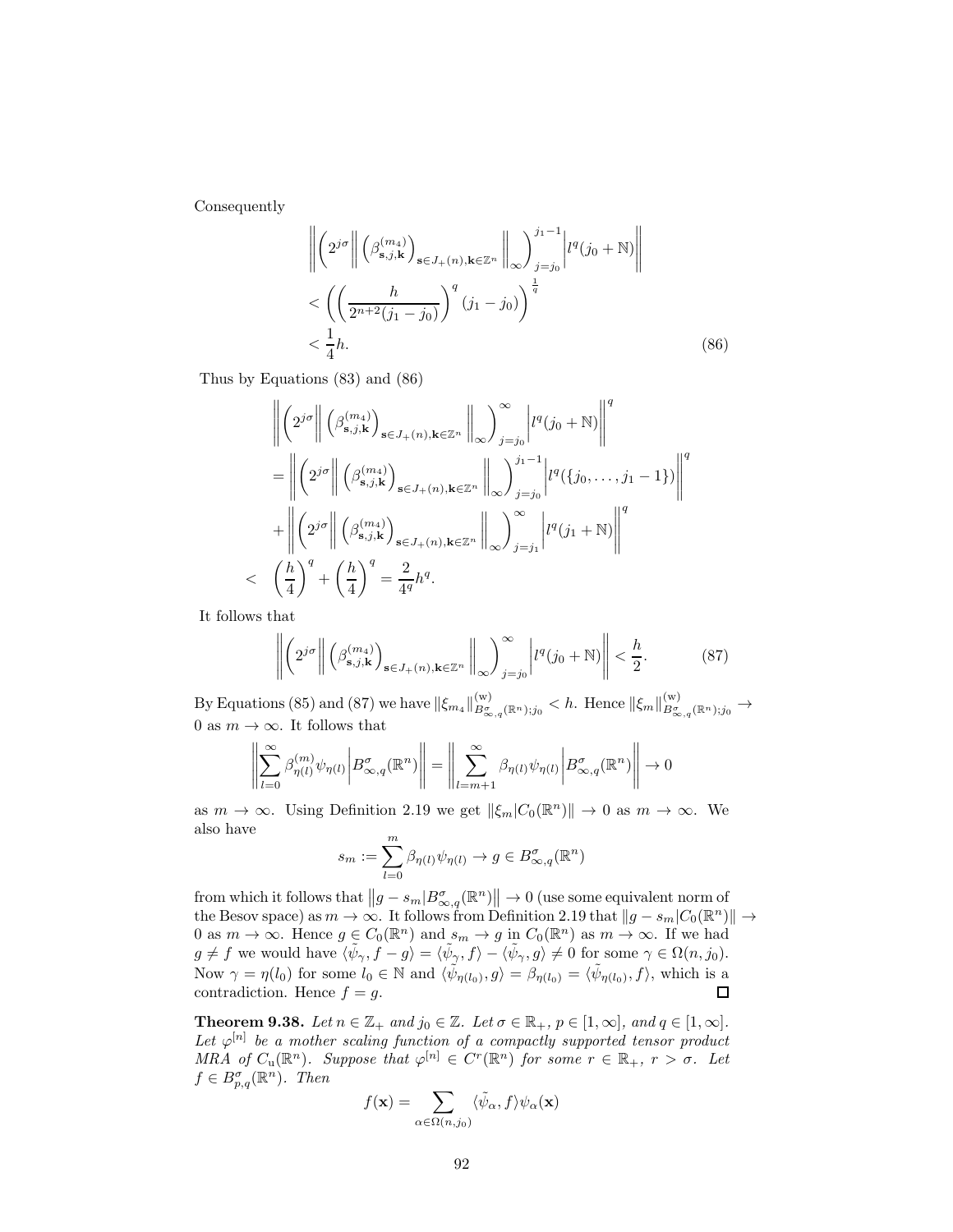for all  $\mathbf{x} \in \mathbb{R}^n$  and the series above converges absolutely for each  $\mathbf{x} \in \mathbb{R}^n$ . Proof. Let

$$
a:=\left\|\left(2^{\left(\sigma-\frac{n}{p}\right)j}\right\|\left(\langle\tilde{\psi}_{\mathbf{s},j,\mathbf{k}}^{[n]},f\rangle\right)_{\mathbf{s}\in J_+(n),\mathbf{k}\in\mathbb{Z}^n}\left\|_p\right\rangle_{j=j_0}^{\infty}\right\|_q.
$$

Now

$$
\left| \langle \tilde{\psi}_{\mathbf{s},j,\mathbf{k}}^{[n]}, f \rangle \right| \leq 2^{-\left(\sigma - \frac{n}{p}\right)j} a \tag{88}
$$

for all  $\mathbf{s} \in J_+(n)$ ,  $j \in \mathbb{N} + j_0$ , and  $\mathbf{k} \in \mathbb{Z}^n$ . Let

$$
A_0(\mathbf{x}) := \left\{ (\mathbf{0}_n, j_0, \mathbf{k}) : \mathbf{x} \in \text{supp } \varphi_{j_0, \mathbf{k}}^{[n]}, \mathbf{k} \in \mathbb{Z}^n \right\}
$$

for each  $\mathbf{x} \in \mathbb{R}^n$  and

$$
A_k(\mathbf{x}) := \left\{ (\mathbf{s}, j_0 + k - 1, \mathbf{k}) : \mathbf{x} \in \text{supp } \psi_{\mathbf{s}, j_0 + k - 1, \mathbf{k}}^{[n]}, \mathbf{s} \in J_+(n), \mathbf{k} \in \mathbb{Z}^n \right\}
$$

for each  $\mathbf{x} \in \mathbb{R}^n$  and  $k \in \mathbb{Z}_+$ . Let  $\eta : \mathbb{N} \to \Omega(n, j_0)$  be a bijection and define

$$
\beta_{\alpha}^{(m)} := \begin{cases} \langle \tilde{\psi}_{\alpha}, f \rangle; & \alpha \notin \eta[Z_0(m)] \\ 0; & \alpha \in \eta[Z_0(m)] \end{cases}
$$
(89)

for each  $m \in \mathbb{N}$  and  $\alpha \in \Omega(n, j_0)$ . Let

$$
g_m(\mathbf{x}) := \sum_{k=0}^m \langle \tilde{\psi}_{\eta(k)}, f \rangle \psi_{\eta(k)}(\mathbf{x})
$$

for all  $\mathbf{x} \in \mathbb{R}^n$  and  $m \in \mathbb{N}$ . It follows from Theorem 6.19 that

$$
f(\mathbf{x}) = \sum_{k=0}^{\infty} \sum_{\alpha \in A_k(\mathbf{x})} \langle \tilde{\psi}_{\alpha}, f \rangle \psi_{\alpha}(\mathbf{x})
$$

for all  $\mathbf{x} \in \mathbb{R}^n$ . Define  $c_1 := \max\{ ||\psi_{\mathbf{s}}^{[n]}||_{\infty} : \mathbf{s} \in \{0,1\}^n \}$ . Let  $\mathbf{y} \in \mathbb{R}^n$  and  $h \in \mathbb{R}_+$ . Define  $m_1 := \max\{\#A_k(\mathbf{x}) : \mathbf{x} \in \mathbb{R}^n\}$ . Now  $m_1 \in \mathbb{Z}_+$ . Let

$$
j_1 := \max\left\{j_0 + 1, \left\lceil \left(\sigma - \frac{n}{p}\right)^{-1} \log_2 \frac{c_1 m_1 a}{\left(1 - 2^{-\left(\sigma - \frac{n}{p}\right)h}\right)}\right\rceil\right\}
$$

Now

$$
2^{-\left(\sigma-\frac{n}{p}\right)j_1}a < \frac{\left(1 - 2^{-\left(\sigma-\frac{n}{p}\right)}\right)h}{c_1m_1}.
$$

Choose  $m_2 \in \mathbb{N}$  so that  $A_k(\mathbf{y}) \subset \eta[Z_0(m_2)]$  for all  $k \in Z_0(j_1 - j_0)$ . Suppose that  $m \in \mathbb{N}$ ,  $m > m_2$ , and  $\alpha_0 \in A_{j_0+k}$  for some  $k_0 \in Z_0(j_1 - j_0)$ . Now  $\alpha_0 \in \eta[Z_0(m_2)] \subset \eta[Z_0(m)]$ . By Equation (89) we have  $\beta_{\alpha_0}^{(m)} = 0$ . Hence by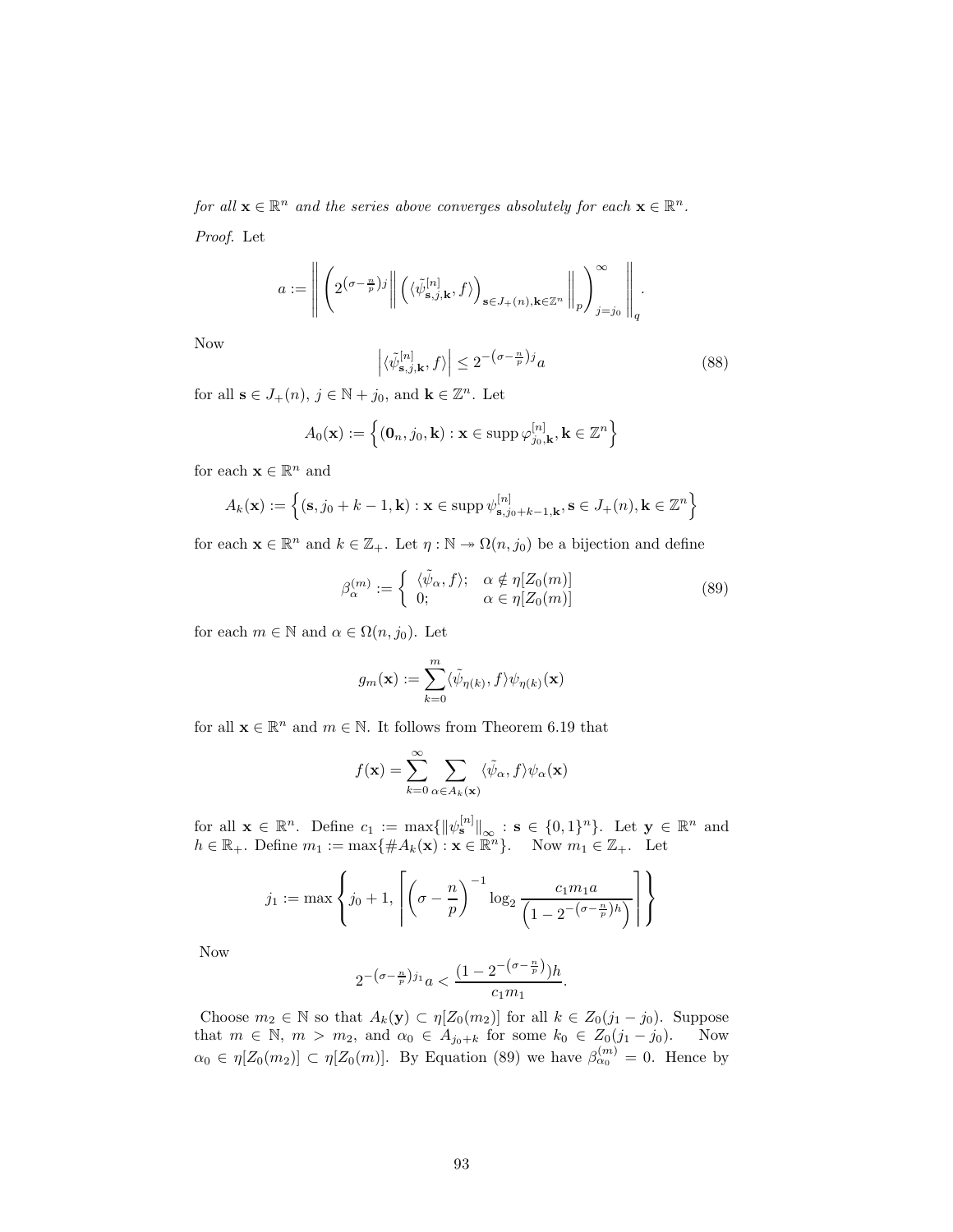Equation (88)

$$
|f(\mathbf{y}) - g_m(\mathbf{y})| \le c_1 \sum_{k=0}^{\infty} \sum_{\alpha \in A_k(\mathbf{y})} \left| \beta_{\alpha}^{(m)} \right| = c_1 \sum_{k=j_1-j_0+1}^{\infty} \sum_{\alpha \in A_k(\mathbf{y})} \left| \beta_{\alpha}^{(m)} \right|
$$
  

$$
\le c_1 \sum_{k=j_1-j_0+1}^{\infty} m_1 \cdot 2^{-(j_0+k-1)(\sigma - \frac{n}{p})} \cdot a
$$
  

$$
= c_1 m_1 a \cdot 2^{-j_1(\sigma - \frac{n}{p})} \frac{1}{1 - 2^{-(\sigma - \frac{n}{p})}}
$$
  

$$
< h
$$

Thus  $g_m(\mathbf{x}) \to f(\mathbf{x})$  as  $m \to \infty$  for all  $\mathbf{x} \in \mathbb{R}^n$ .

References

- [1] A. Almeida. Wavelet bases in generalized Besov spaces. J. Math. Anal. Appl., 304:198–211, 2005.
- [2] J. M. Ansemil and K. Floret. The symmetric tensor product of a direct sum of locally convex spaces. Studia Mathematica, 129(3):285–295, 1998.
- [3] C. Bennett and R. Sharpley. Interpolation of Operators. Academic Press, Inc., London, 1988.
- [4] P. Brenner. Besov spaces and applications to difference methods for initial value problems. Springer, Berlin, 1975.
- [5] J. Brodzki and G. A. Niblo. Rapid decay and the metric approximation property. arXiv:math.GR/0403423 v2, 2004.
- [6] C. K. Chui and C. Li. A general framework of multivariate wavelets with duals. Appl. Comput. Harmon. Anal., 1:368–390, 1994.
- [7] C. K. Chui and C. Li. Dyadic affine decompositions and functional wavelet transforms. SIAM J. Math. Anal., 27(3):865–890, 1996.
- [8] S. Dahlke, K. Gröchenig, and P. Maass. A new approach to interpolating scaling functions: Scaling functions. Applicable Analysis, 72(3-4):485–500, 1999.
- [9] I. Daubechies. Orthonormal Bases of Compactly Supported Wavelets. Commun. Pure Appl. Math., XLI:909–996, 1988.
- [10] I. Daubechies. Ten Lectures on Wavelets. SIAM, 1992.
- [11] M. Daws. Dual Banach algebras: representations and injectivity. arXiv:math.FA/0604372 v1, 2006.
- [12] A. Defant and K. Floret. Tensor norms and operator ideals. North-Holland, Amsterdam, 1993.
- [13] G. Deslauriers and S. Dubuc. Symmetric iterative interpolation processes. Constr. Approx., 5(1):49–68, 1989.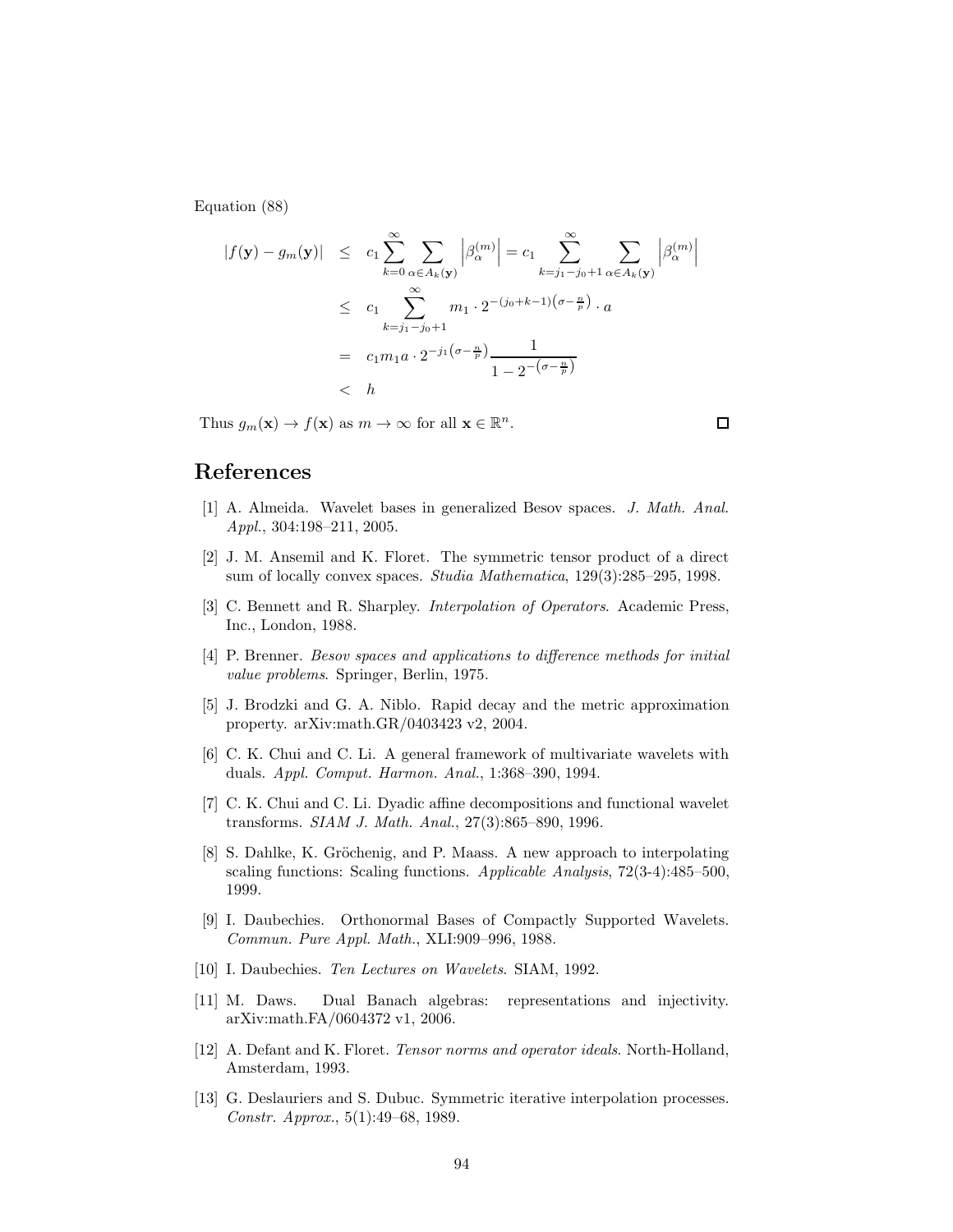- [14] R. A. DeVore, B. Jawerth, and B. J. Lucier. Image compression through wavelet transform coding. *IEEE Trans. Inform. Theory*,  $38(2)$ :719–746, 1992.
- [15] R. A. DeVore and V. A. Popov. Interpolation of Besov spaces. Trans. Amer. Math. Soc., 305(1):397–414, 1988.
- [16] P. Domański and M. Lindström. Grothendieck spaces and duals of injective tensor products. Bull. London Math. Soc., 28:617–626, 1996.
- [17] P. Domański, M. Lindström, and G. Schlüchtermann. Grothendieck operators on tensor products. Proc. Amer. Math. Soc., 125(8):2285–2291, 1997.
- [18] D. L. Donoho. Interpolating Wavelet Transforms. Technical report, Department of Statistics, Stanford University, 1992.
- [19] S. Dubuc. Interpolation through an iterative scheme. J. Math. Anal. Appl., 114:185–204, 1986.
- [20] H. Glöckner. Tensor products in the category of topological vector spaces are not associative. arXiv:math.FA/0307041 v2, 2004.
- [21] S. Goedecker. Wavelets and Their Application for the Solution of Partial Differential Equations in Physics. Presses Polytechniques et Universitaires Romandes, Lausanne, 1998.
- [22] B. C. Grecu and R. A. Ryan. Tensor products of direct sums. Ark. Mat.,  $43:167 - 180, 2005.$
- [23] Grossman. Multivariate Calculus, Linear Algebra, and Differential Equations.
- [24] A. Grothendieck. Produits tensoriels topologiques et espaces nucléaires. Mem. Amer. Math. Soc., 16, 1955.
- [25] B. Han. Symmetry property and construction of wavelets with a general dilatation matrix. Linear Algebra Appl., 353:207–225, 2002.
- [26] B. Han and R.-Q. Jia. Optimal Interpolatory Subdivision Schemes in Multidimensional Spaces. SIAM J. Numer. Anal., 36(1):105–124, 1998.
- [27] W. Härdle, G. Kerkyacharian, D. Picard, and A. Tsybakov. Wavelets, Approximation, and Statistical Applications. http://www.quantlet.com/mdstat/scripts/wav/html/.
- [28] W. He and M. Lai. Bivariate box spline wavelets in Sobolev spaces. In SPIE's International Symposium on Optical Science, Engineering, and Instrumentation, pages 56–66. International Society for Optics and Photonics, 1998.
- [29] V. Hutson, J. S. Pym, and M. J. Cloud. Applications of Functional Analysis and Operator Theory. Elsevier, London, second edition, 2005.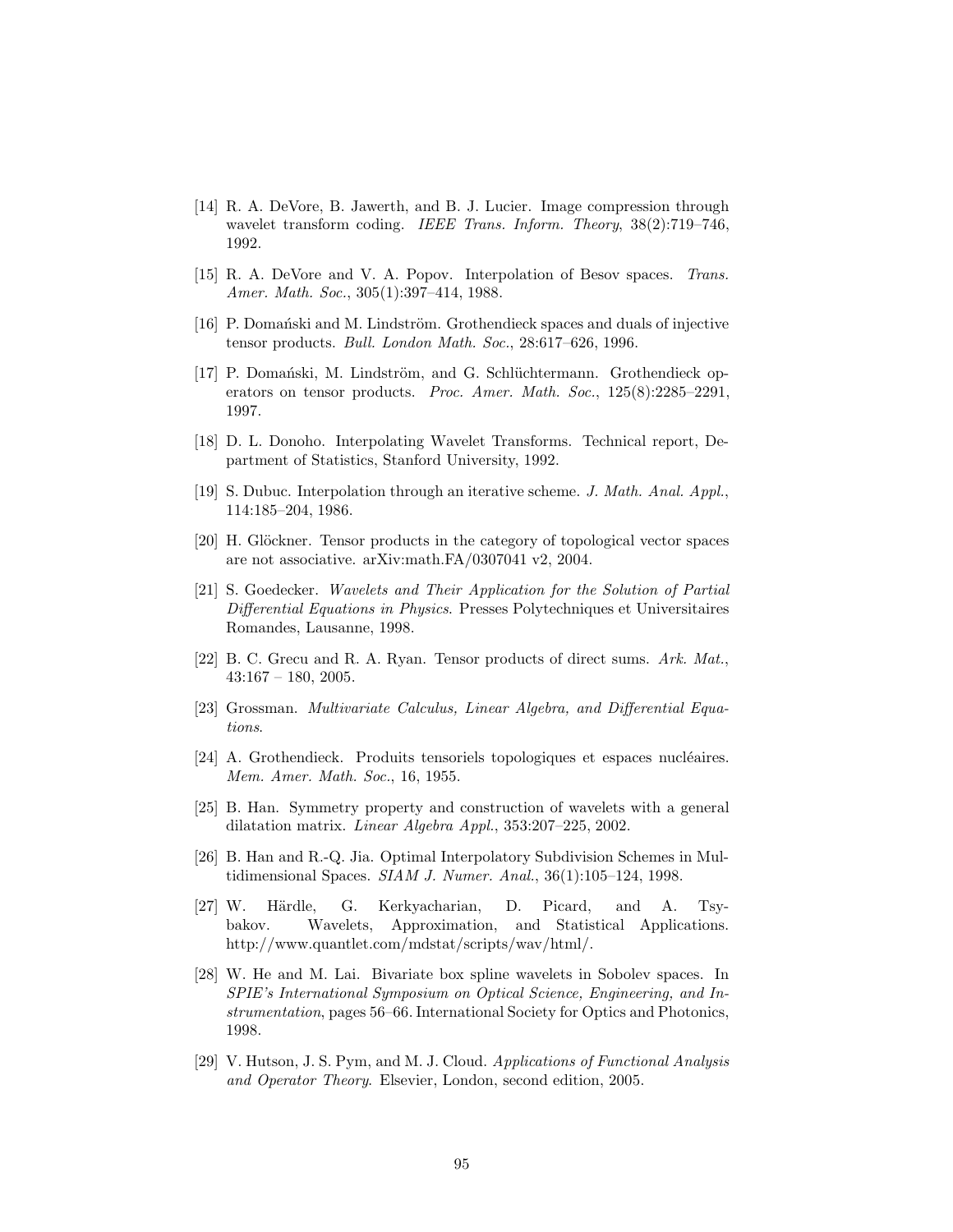- [30] H. Ji and Z. Shen. Compactly supported (bi)orthogonal wavelets generated by interpolatory refinable functions. Adv. Comput. Math.,  $11(1):81-104$ , 1999.
- [31] R. Q. Jia and C. A. Micchelli. Using the refinement equations for the construction of pre-wavelets II: Powers of two. Curves and surfaces, pages 209–246, 1991.
- [32] S. Karakaz'yan, M. Skopina, and M. Tchobanou. Symmetric multivariate wavelets. Int. J. Wavelets Multiresolut. Inf. Process., 7(3):1–28, 2008.
- [33] J. Kovačević and W. Sweldens. Wavelet families of increasing order in arbitrary dimensions. IEEE Trans. Image Process., 9(3):480–496, 2000.
- [34] H. Krieger. More Important Results from Analysis. http://www.math.hmc.edu/∼krieger/m157analysis2.pdf, 2005.
- [35] A. Krivoshein and M. Skopina. Approximation by frame-like wavelet systems. Appl. Comput. Harmon. Anal., 31(3):410–428, 2011.
- [36] J. Kustermans and S. Vaes. The operator algebra approach to quantum groups. Proc. Natl. Acad. Sci. U S A, 97(2):547, 2000.
- [37] G. Kyriazis and P. Petrushev. New bases for Triebel-Lizorkin and Besov spaces. Trans. Amer. Math. Soc., 354(2):749–776, 2002.
- [38] H. E. Lacey. The Isometric Theory of Classical Banach Spaces. Springer-Verlag, 1974.
- [39] W. Lawton, S. L. Lee, and Z. Shen. Stability and orthonormality of multivariate refinable functions. SIAM J. Math. Anal., 28(4):999–1014, 1997.
- [40] R. M. Lewis. Cardinal interpolating multiresolutions. J. Approx. Theory, 76:177–202, 1994.
- [41] W. A. Light and E. W. Cheney. Approximation Theory in Tensor Product Spaces. Springer-Verlag, 1985.
- [42] Y. Meyer. Wavelets and operators. Cambridge University Press, 1992.
- [43] P. W. Michor. Functors and Categories of Banach Spaces. Springer-Verlag, 1978.
- [44] J. Peetre. On spaces of Triebel-Lizorkin type. Ark. Mat., 13:123-130, 1975.
- [45] O. I. Reinov. On Banach spaces without the approximation property. arXiv:math.FA/0203146 v1, 2002.
- [46] R. A. Ryan. *Introduction to Tensor Products of Banach Spaces*. Springer, New York, 2002.
- [47] H. H. Schaefer. *Topological Vector Spaces*. The Macmillan Company, New York, 1966.
- [48] P.-L. Shui, Z. Bao, and X.-D. Zhang. M-band Compactly Supported Orthogonal Symmetric Interpolating Scaling Functions. IEEE Trans. Signal Process., 49(8):1704–1713, 2001.